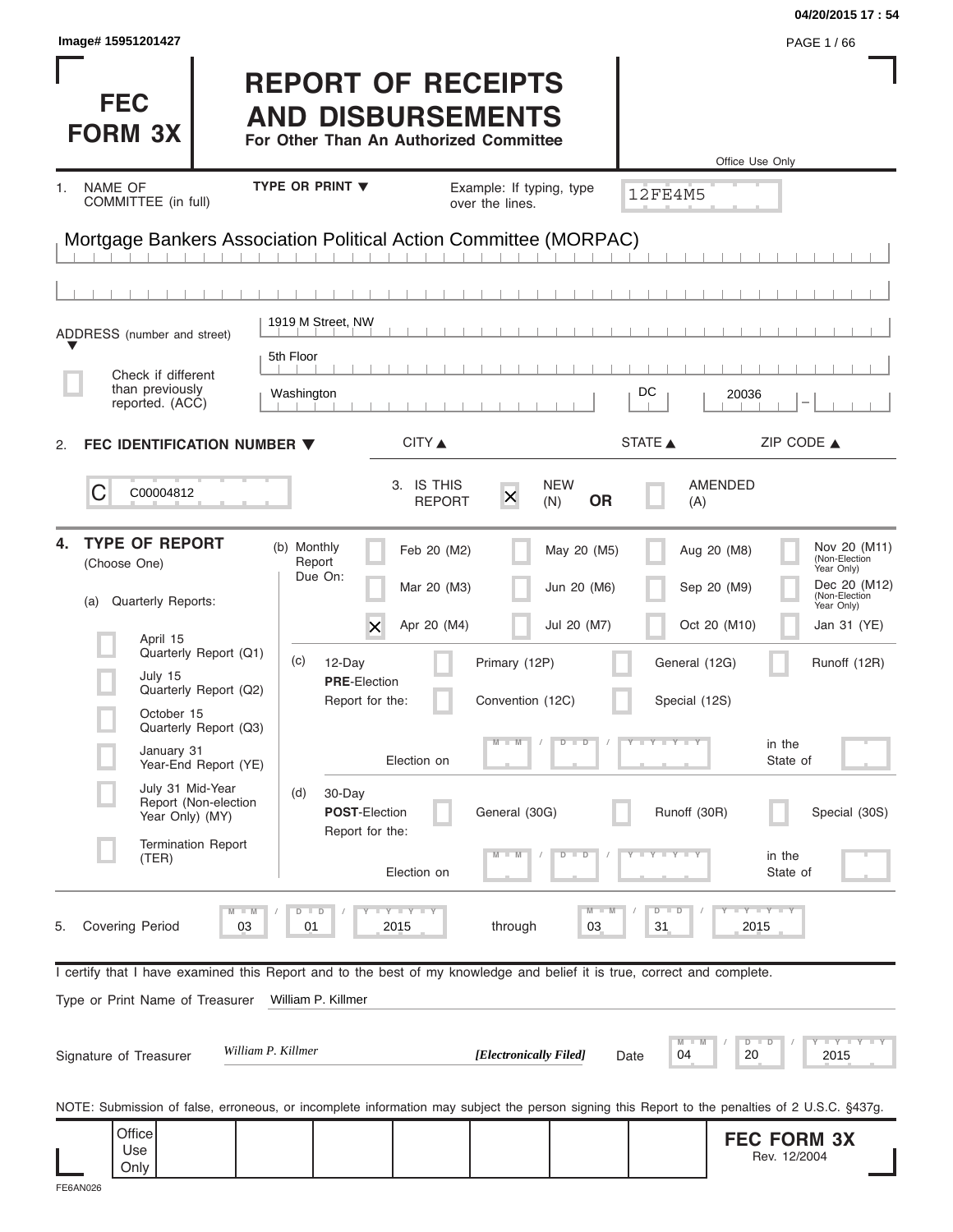# **SUMMARY PAGE**

|    | Image# 15951201428                                                                                    |                                                                  |                                                 |
|----|-------------------------------------------------------------------------------------------------------|------------------------------------------------------------------|-------------------------------------------------|
|    | FEC Form 3X (Rev. 02/2003)                                                                            | <b>SUMMARY PAGE</b><br>OF RECEIPTS AND DISBURSEMENTS             | Page 2                                          |
|    | Write or Type Committee Name                                                                          |                                                                  |                                                 |
|    |                                                                                                       | Mortgage Bankers Association Political Action Committee (MORPAC) |                                                 |
|    |                                                                                                       |                                                                  |                                                 |
|    | Report Covering the Period:<br>From:                                                                  | $-Y$<br>$\overline{\mathsf{M}}$<br>D<br>03<br>01<br>2015<br>To:  | 03<br>31<br>2015                                |
|    |                                                                                                       | <b>COLUMN A</b><br><b>This Period</b>                            | <b>COLUMN B</b><br><b>Calendar Year-to-Date</b> |
| 6. | Cash on Hand<br>(a)<br>$-1$ $Y - 1$ $Y$<br>January 1,<br>2015                                         |                                                                  | 706187.07                                       |
|    | Cash on Hand at<br>(b)<br>Beginning of Reporting Period                                               | 630604.49                                                        |                                                 |
|    | Total Receipts (from Line 19)<br>(c)                                                                  | 102804.21                                                        | 229460.46                                       |
|    | Subtotal (add Lines 6(b) and<br>(d)<br>6(c) for Column A and Lines<br>$6(a)$ and $6(c)$ for Column B) | 733408.70                                                        | 935647.53                                       |
| 7. | Total Disbursements (from Line 31)                                                                    | 154525.21                                                        | 356764.04                                       |
| 8. | Cash on Hand at Close of<br><b>Reporting Period</b><br>(subtract Line 7 from Line 6(d))               | 578883.49                                                        | 578883.49                                       |
| 9. | Debts and Obligations Owed TO<br>the Committee (Itemize all on<br>Schedule C and/or Schedule D)       | 0.00                                                             |                                                 |
|    | 10. Debts and Obligations Owed BY<br>the Committee (Itemize all on<br>Schedule C and/or Schedule D)   | u.<br>0.00                                                       |                                                 |

This committee has qualified as a multicandidate committee. (see FEC FORM 1M)

#### **For further information contact:**

Federal Election Commission 999 E Street, NW Washington, DC 20463

Toll Free 800-424-9530 Local 202-694-1100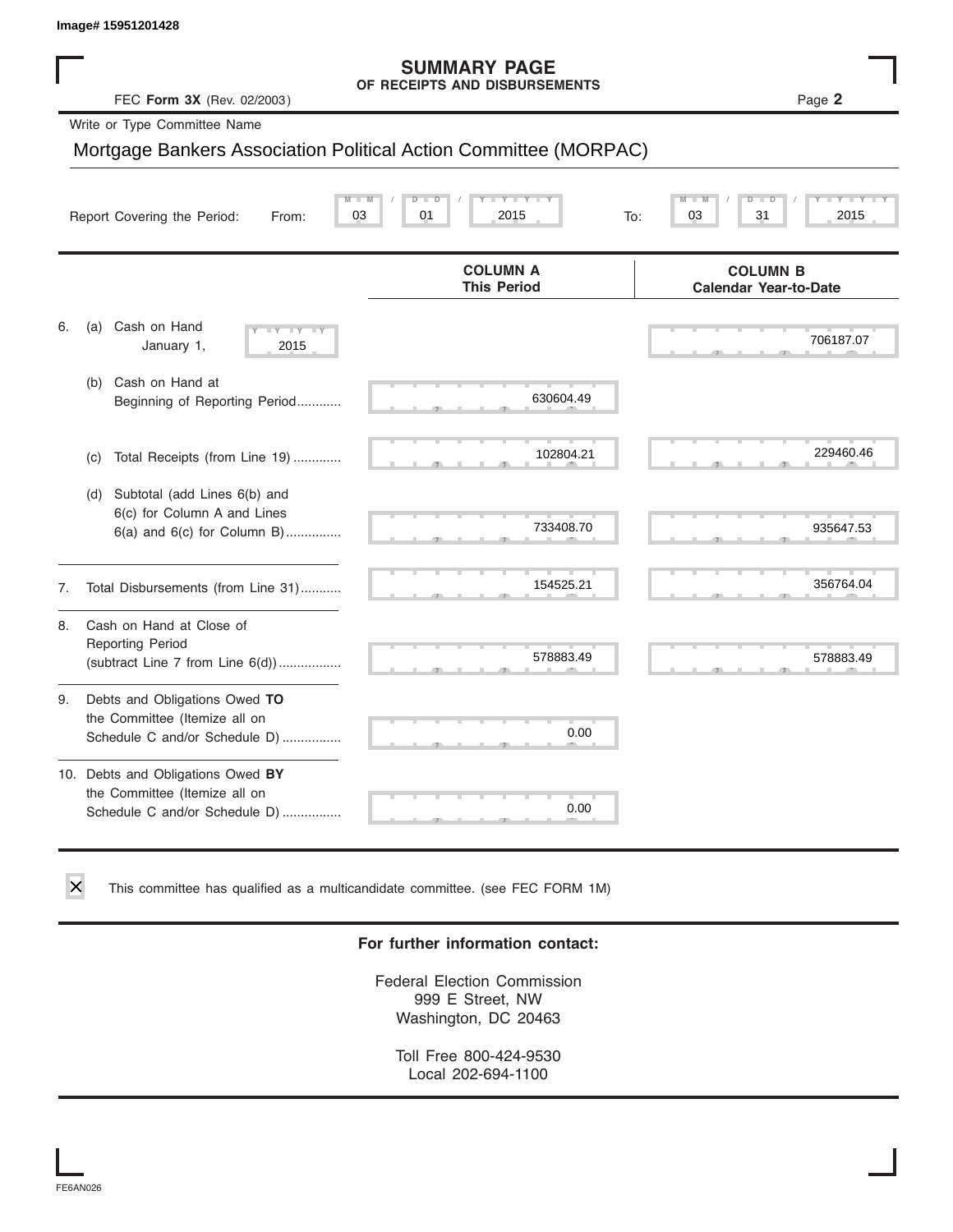|                                                                              | <b>DETAILED SUMMARY PAGE</b>                                                                                                                  |                                                 |
|------------------------------------------------------------------------------|-----------------------------------------------------------------------------------------------------------------------------------------------|-------------------------------------------------|
| FEC Form 3X (Rev. 06/2004)                                                   | of Receipts                                                                                                                                   | Page 3                                          |
| Write or Type Committee Name                                                 |                                                                                                                                               |                                                 |
| Mortgage Bankers Association Political Action Committee (MORPAC)             |                                                                                                                                               |                                                 |
| $M - M$                                                                      | $\begin{array}{c c c c c} \hline \textbf{I} & \textbf{Y} & \textbf{I} & \textbf{Y} & \textbf{I} & \textbf{Y} \\\hline \end{array}$<br>$D$ $D$ | $T - Y = T - Y$<br>$M - M$<br>$D$ $D$           |
| Report Covering the Period:<br>03<br>From:                                   | 2015<br>01<br>To:                                                                                                                             | 31<br>2015<br>03                                |
| I. Receipts                                                                  | <b>COLUMN A</b><br><b>Total This Period</b>                                                                                                   | <b>COLUMN B</b><br><b>Calendar Year-to-Date</b> |
| 11. Contributions (other than loans) From:                                   |                                                                                                                                               |                                                 |
| Individuals/Persons Other<br>(a)                                             |                                                                                                                                               |                                                 |
| <b>Than Political Committees</b><br>Itemized (use Schedule A)                | 82817.35                                                                                                                                      | 184118.42                                       |
| (i)                                                                          |                                                                                                                                               |                                                 |
|                                                                              | 9161.65                                                                                                                                       | 17292.01                                        |
| (iii) TOTAL (add                                                             |                                                                                                                                               |                                                 |
| Lines $11(a)(i)$ and $(ii)$                                                  | 91979.00                                                                                                                                      | 201410.43                                       |
| Political Party Committees                                                   | 0.00                                                                                                                                          | 0.00                                            |
| (b)<br><b>Other Political Committees</b><br>(C)                              |                                                                                                                                               |                                                 |
|                                                                              | 10000.00                                                                                                                                      | 25000.00                                        |
| Total Contributions (add Lines<br>(d)                                        |                                                                                                                                               |                                                 |
| $11(a)(iii)$ , (b), and (c)) (Carry                                          |                                                                                                                                               |                                                 |
| Totals to Line 33, page 5)                                                   | 101979.00                                                                                                                                     | 226410.43                                       |
| 12. Transfers From Affiliated/Other                                          | 0.00                                                                                                                                          | 0.00                                            |
|                                                                              |                                                                                                                                               |                                                 |
|                                                                              | 0.00                                                                                                                                          | 0.00                                            |
|                                                                              |                                                                                                                                               |                                                 |
| 14. Loan Repayments Received                                                 | 0.00                                                                                                                                          | 0.00                                            |
| 15. Offsets To Operating Expenditures                                        |                                                                                                                                               |                                                 |
| (Refunds, Rebates, etc.)                                                     | 825.21                                                                                                                                        |                                                 |
| (Carry Totals to Line 37, page 5)                                            |                                                                                                                                               | 3050.03                                         |
| 16. Refunds of Contributions Made<br>to Federal Candidates and Other         |                                                                                                                                               |                                                 |
| Political Committees                                                         | 0.00                                                                                                                                          | 0.00                                            |
| 17. Other Federal Receipts                                                   |                                                                                                                                               |                                                 |
|                                                                              | 0.00                                                                                                                                          | 0.00                                            |
| 18. Transfers from Non-Federal and Levin Funds                               |                                                                                                                                               |                                                 |
| (a) Non-Federal Account                                                      |                                                                                                                                               |                                                 |
|                                                                              | 0.00                                                                                                                                          | 0.00                                            |
| (b) Levin Funds (from Schedule H5)                                           | 0.00                                                                                                                                          | 0.00                                            |
|                                                                              |                                                                                                                                               |                                                 |
| (c) Total Transfers (add $18(a)$ and $18(b)$ )                               | 0.00                                                                                                                                          | 0.00                                            |
|                                                                              |                                                                                                                                               |                                                 |
| 19. Total Receipts (add Lines 11(d),<br>12, 13, 14, 15, 16, 17, and 18(c)) ► | 102804.21                                                                                                                                     | 229460.46                                       |
|                                                                              |                                                                                                                                               |                                                 |
| 20. Total Federal Receipts                                                   |                                                                                                                                               |                                                 |
| (subtract Line 18(c) from Line 19)  ▶                                        | 102804.21                                                                                                                                     | 229460.46                                       |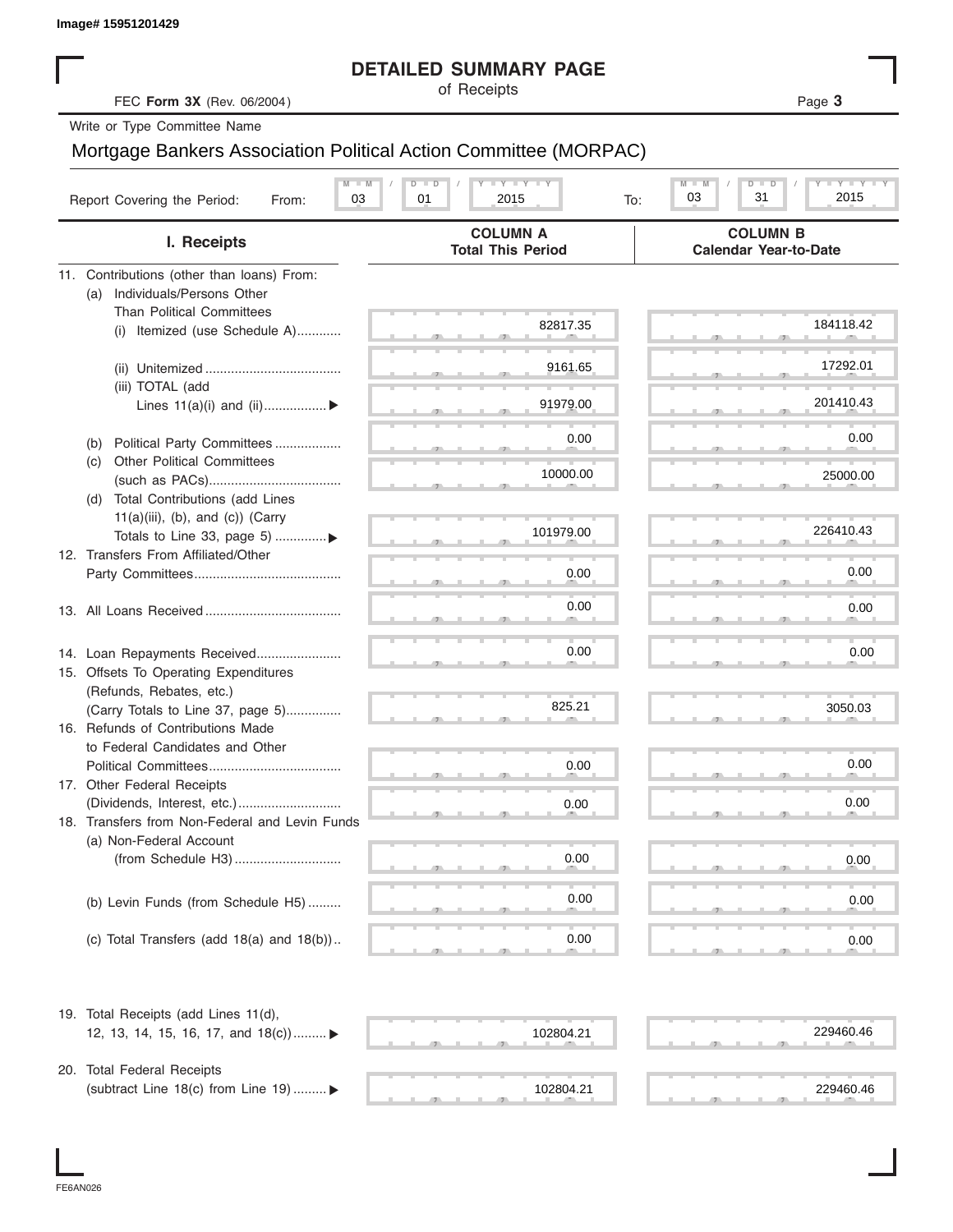#### **DETAILED SUMMARY PAGE**

|     | FEC Form 3X (Rev. 02/2003)                                                          | of Disbursements         | Page 4                       |
|-----|-------------------------------------------------------------------------------------|--------------------------|------------------------------|
|     | <b>II. Disbursements</b>                                                            | <b>COLUMN A</b>          | <b>COLUMN B</b>              |
|     | 21. Operating Expenditures:                                                         | <b>Total This Period</b> | <b>Calendar Year-to-Date</b> |
|     | (a) Allocated Federal/Non-Federal                                                   |                          |                              |
|     | Activity (from Schedule H4)<br>Federal Share<br>(i)                                 | 0.00                     | 0.00                         |
|     |                                                                                     |                          |                              |
|     | Non-Federal Share<br>(ii)                                                           | 0.00                     | 0.00                         |
|     | (b) Other Federal Operating                                                         |                          |                              |
|     |                                                                                     | 825.21                   | 3189.04                      |
|     | (c) Total Operating Expenditures<br>(add 21(a)(i), (a)(ii), and (b))                | 825.21                   | 3189.04                      |
|     | 22. Transfers to Affiliated/Other Party                                             |                          |                              |
|     |                                                                                     | 0.00                     | 0.00                         |
|     | 23. Contributions to<br>Federal Candidates/Committees                               |                          |                              |
|     | and Other Political Committees                                                      | 153700.00                | 353200.00                    |
|     | 24. Independent Expenditures                                                        | 0.00                     | 0.00                         |
|     | 25. Coordinated Party Expenditures                                                  |                          |                              |
|     | (2 U.S.C. §441a(d))                                                                 | 0.00                     | 0.00                         |
|     |                                                                                     |                          |                              |
|     |                                                                                     | 0.00                     | 0.00                         |
|     |                                                                                     |                          |                              |
|     | 28. Refunds of Contributions To:                                                    | 0.00                     | 0.00                         |
| (a) | Individuals/Persons Other<br>Than Political Committees                              | 0.00                     | 375.00                       |
|     |                                                                                     |                          |                              |
| (b) | Political Party Committees                                                          | 0.00                     | 0.00                         |
| (c) | <b>Other Political Committees</b>                                                   |                          |                              |
|     |                                                                                     | 0.00                     | 0.00                         |
| (d) | <b>Total Contribution Refunds</b>                                                   |                          |                              |
|     | (add Lines 28(a), (b), and (c))                                                     | 0.00                     | 375.00                       |
|     | 29. Other Disbursements                                                             | 0.00                     | 0.00                         |
|     |                                                                                     |                          |                              |
|     | 30. Federal Election Activity (2 U.S.C. §431(20))                                   |                          |                              |
|     | (a) Allocated Federal Election Activity<br>(from Schedule H6)                       |                          |                              |
|     |                                                                                     | 0.00                     | 0.00                         |
|     |                                                                                     |                          |                              |
|     |                                                                                     | 0.00                     | 0.00                         |
|     | (b) Federal Election Activity Paid Entirely                                         |                          |                              |
|     | With Federal Funds                                                                  | 0.00                     | 0.00                         |
| (C) | Total Federal Election Activity (add<br>Lines $30(a)(i)$ , $30(a)(ii)$ and $30(b))$ | 0.00                     | 0.00                         |
|     |                                                                                     |                          |                              |
|     | 31. Total Disbursements (add Lines 21(c), 22,                                       |                          |                              |
|     | 23, 24, 25, 26, 27, 28(d), 29 and 30(c))                                            | 154525.21                | 356764.04                    |
|     |                                                                                     |                          |                              |
|     | 32. Total Federal Disbursements                                                     |                          |                              |
|     | (subtract Line 21(a)(ii) and Line 30(a)(ii)                                         | 154525.21                | 356764.04                    |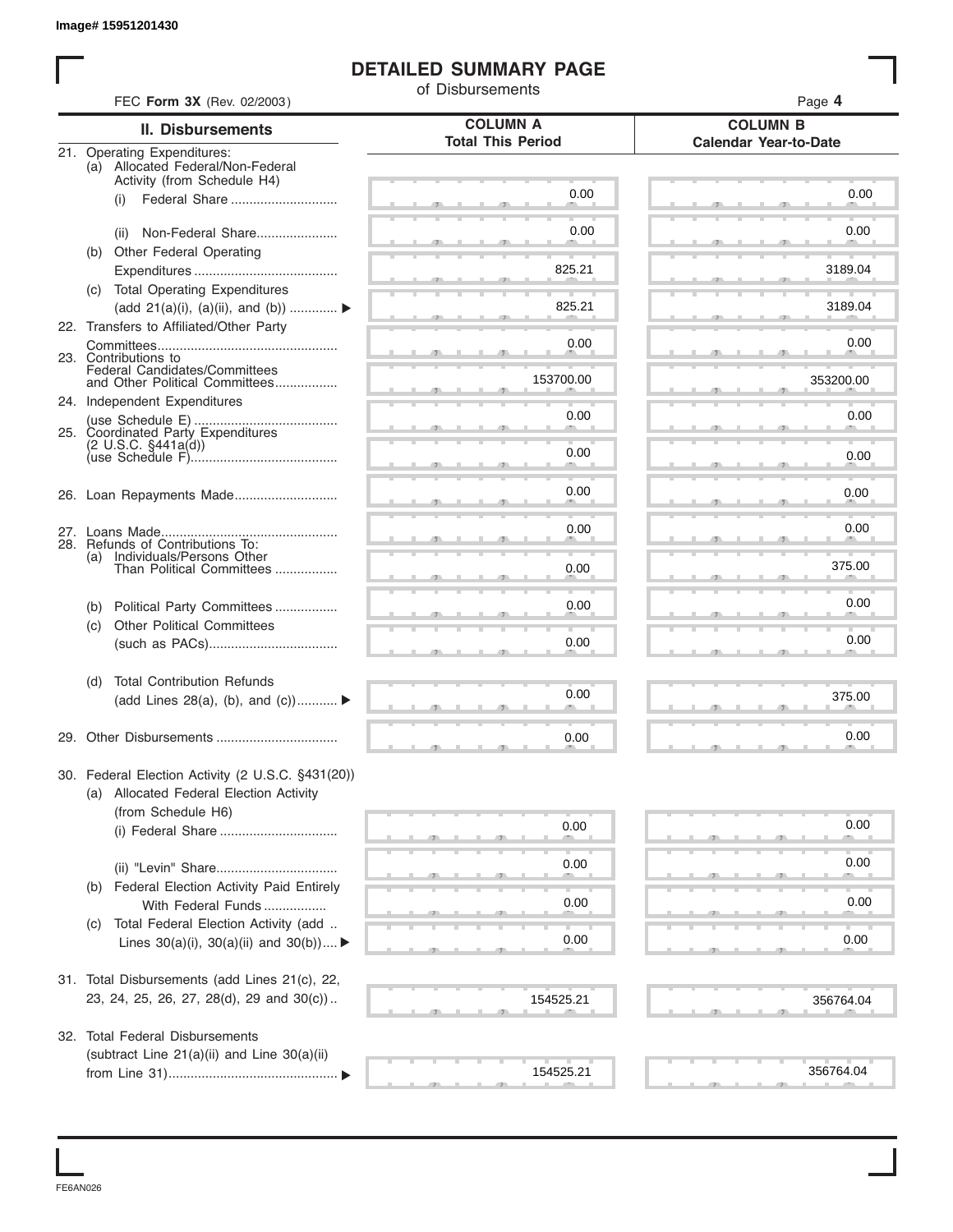#### **DETAILED SUMMARY PAGE**

| FEC Form 3X (Rev. 02/2003)                                                     | of Disbursements                            | Page 5                                          |
|--------------------------------------------------------------------------------|---------------------------------------------|-------------------------------------------------|
| III. Net Contributions/Operating Ex-<br>penditures                             | <b>COLUMN A</b><br><b>Total This Period</b> | <b>COLUMN B</b><br><b>Calendar Year-to-Date</b> |
| 33. Total Contributions (other than loans)                                     | 101979.00                                   | 226410.43                                       |
| 34. Total Contribution Refunds                                                 | 0.00                                        | 375.00                                          |
| 35. Net Contributions (other than loans)<br>(subtract Line 34 from Line 33)    | 101979.00                                   | 226035.43                                       |
| 36. Total Federal Operating Expenditures<br>(add Line 21(a)(i) and Line 21(b)) | 825.21                                      | 3189.04                                         |
| 37. Offsets to Operating Expenditures                                          | 825.21                                      | 3050.03                                         |
| <b>Net Operating Expenditures</b><br>38.                                       | 0.00                                        | 139.01                                          |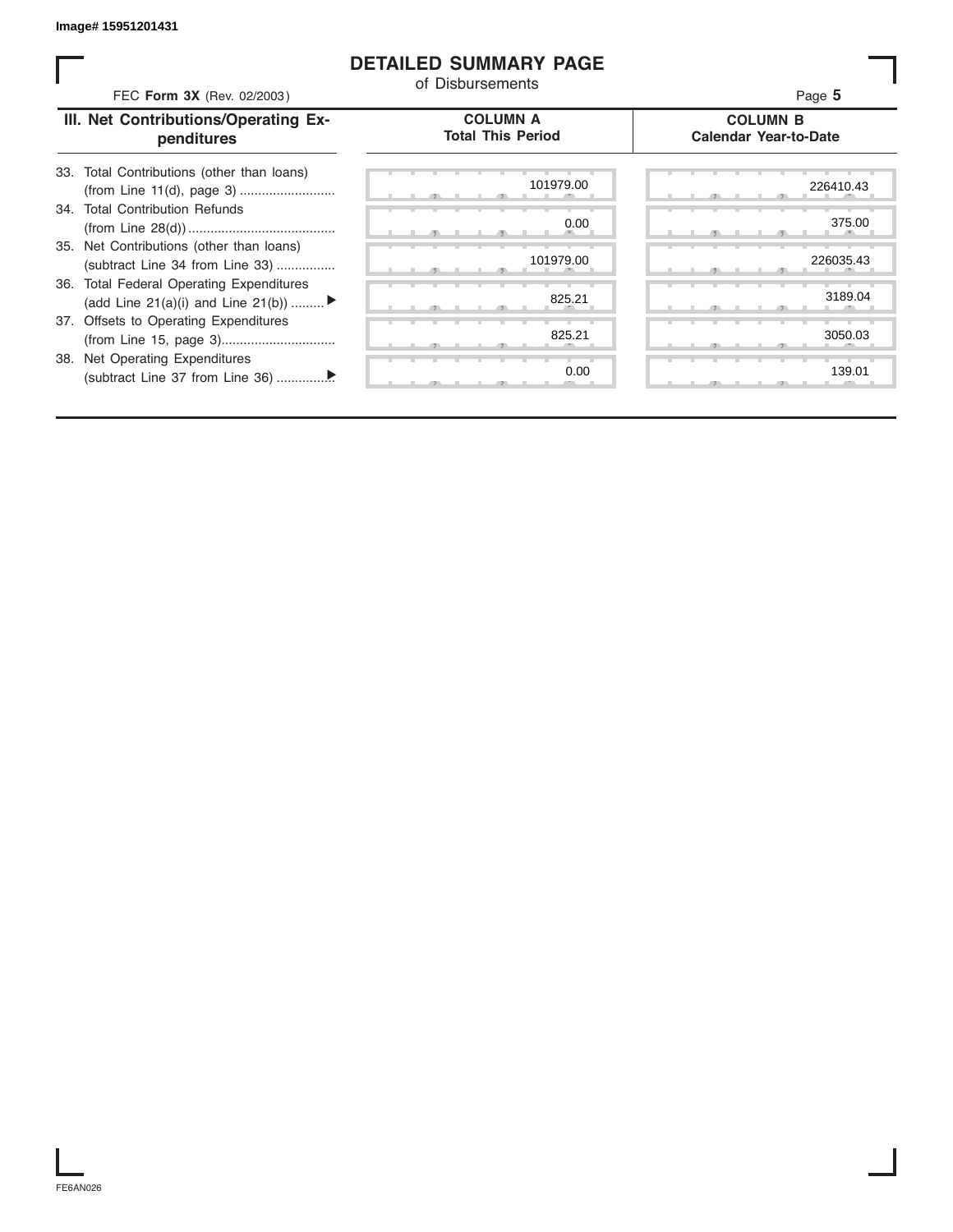FOR LINE NUMBER: PAGE 6 OF<br>(check only one)

| SCHEDULE A (FEC Form 3X)<br><b>ITEMIZED RECEIPTS</b>                                                                                                                                                                                                                                                                                                                                       | Use separate schedule(s)<br>for each category of the<br>Detailed Summary Page                                                                      | FOR LINE NUMBER:<br>PAGE<br>6<br>OF<br>66<br>(check only one)<br>$\mathsf{X}$ 11a<br>11 <sub>b</sub><br>12<br>11c                                                                                                               |
|--------------------------------------------------------------------------------------------------------------------------------------------------------------------------------------------------------------------------------------------------------------------------------------------------------------------------------------------------------------------------------------------|----------------------------------------------------------------------------------------------------------------------------------------------------|---------------------------------------------------------------------------------------------------------------------------------------------------------------------------------------------------------------------------------|
| Any information copied from such Reports and Statements may not be sold or used by any person for the purpose of soliciting contributions<br>or for commercial purposes, other than using the name and address of any political committee to solicit contributions from such committee.<br>NAME OF COMMITTEE (In Full)<br>Mortgage Bankers Association Political Action Committee (MORPAC) |                                                                                                                                                    | 13<br>14<br>15<br>16<br>17                                                                                                                                                                                                      |
| Full Name (Last, First, Middle Initial)<br>Enrico Arvielo<br>А.<br>Mailing Address 14511 Myford Road<br>Suite 100<br>City<br>Tustin<br>FEC ID number of contributing<br>C<br>federal political committee.<br>Name of Employer<br>New American Funding<br>Receipt For:<br>Primary<br>General<br>Other (specify) $\blacktriangledown$                                                        | <b>State</b><br>Zip Code<br>CA<br>92780<br>Occupation<br><b>Chief Executive Officer</b><br>Aggregate Year-to-Date ▼<br>5000.00                     | Date of Receipt<br>$M - M$<br>$D$ $D$<br>03<br>24<br>2015<br>Transaction ID: 1342015REC36<br>Amount of Each Receipt this Period<br>5000.00                                                                                      |
| Full Name (Last, First, Middle Initial)<br><b>B.</b> Jon K. Baymiller<br>Mailing Address 1801 E 9th Street<br>Suite 200<br>City<br>Cleveland<br>FEC ID number of contributing<br>C<br>federal political committee.<br>Name of Employer<br>NYCB Mortgage Company, LLC<br>Receipt For:<br>Primary<br>General<br>Other (specify) $\blacktriangledown$                                         | Zip Code<br><b>State</b><br>OH<br>44114-3103<br>Occupation<br>President & Chief Executive Officer<br>Aggregate Year-to-Date ▼<br>2500.00<br>$\sim$ | Date of Receipt<br>$M - M$<br>D<br>$\Box$<br>2015<br>03<br>24<br>Transaction ID: 1342015REC35<br>Amount of Each Receipt this Period<br>2500.00                                                                                  |
| Full Name (Last, First, Middle Initial)<br><b>Teresa Bryce Bazemore</b><br>С.<br>Mailing Address 1601 Market Street<br>Floor 4<br>City<br>Philadelphia<br>FEC ID number of contributing<br>$\mathsf C$<br>federal political committee.<br>Name of Employer<br>Radian Guaranty Inc.<br>Receipt For:<br>Primary<br>General<br>Other (specify) $\blacktriangledown$                           | Zip Code<br><b>State</b><br>PA<br>19103-2323<br>Occupation<br>President<br>Aggregate Year-to-Date ▼<br>5000.00                                     | Date of Receipt<br>$M - M$<br>$\mathbf{I} = \mathbf{Y} - \mathbf{I} - \mathbf{Y} - \mathbf{I}$<br>$\overline{D}$<br>$\Box$<br>03<br>24<br>2015<br>Transaction ID: 1342015REC43<br>Amount of Each Receipt this Period<br>5000.00 |
|                                                                                                                                                                                                                                                                                                                                                                                            |                                                                                                                                                    | 12500.00                                                                                                                                                                                                                        |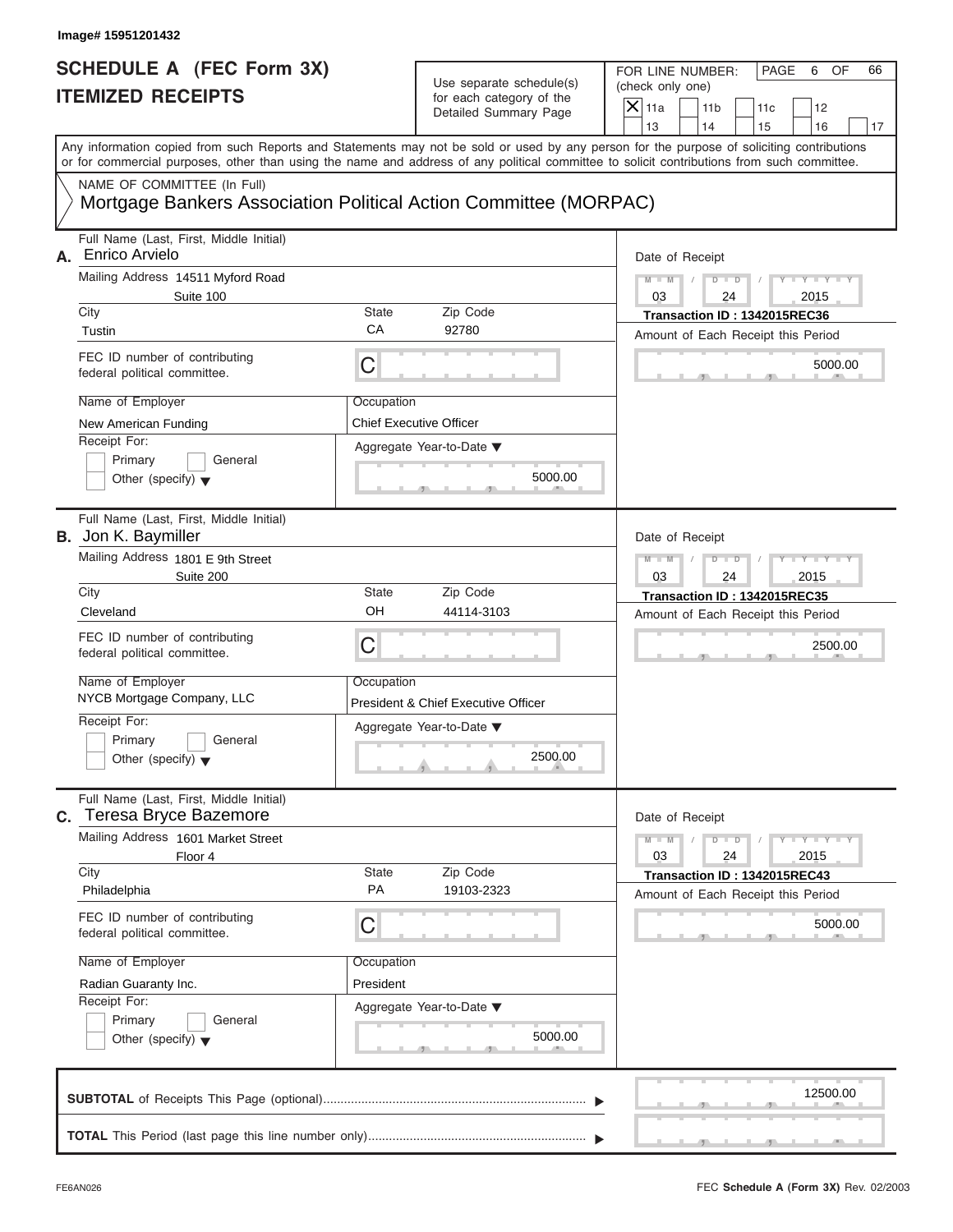FOR LINE NUMBER: PAGE 7 OF<br>(check only one)

| SCHEDULE A (FEC Form 3X)<br><b>ITEMIZED RECEIPTS</b>                                                                                                                                                                                                                                                                                                                                       | Use separate schedule(s)<br>for each category of the<br>Detailed Summary Page                        | FOR LINE NUMBER:<br>PAGE<br>OF<br>66<br>7<br>(check only one)<br>$X$ 11a<br>11 <sub>b</sub><br>12<br>11c<br>13<br>14<br>15<br>16<br>17                   |
|--------------------------------------------------------------------------------------------------------------------------------------------------------------------------------------------------------------------------------------------------------------------------------------------------------------------------------------------------------------------------------------------|------------------------------------------------------------------------------------------------------|----------------------------------------------------------------------------------------------------------------------------------------------------------|
| Any information copied from such Reports and Statements may not be sold or used by any person for the purpose of soliciting contributions<br>or for commercial purposes, other than using the name and address of any political committee to solicit contributions from such committee.<br>NAME OF COMMITTEE (In Full)<br>Mortgage Bankers Association Political Action Committee (MORPAC) |                                                                                                      |                                                                                                                                                          |
| Full Name (Last, First, Middle Initial)<br>Teresa F. Betz<br>А.<br>Mailing Address 1919 M Street Northwest<br>Floor 5<br>City<br><b>State</b><br>DC<br>Washington<br>FEC ID number of contributing<br>C<br>federal political committee.<br>Name of Employer<br>Occupation<br>Mortgage Bankers Association<br>Receipt For:<br>Primary<br>General<br>Other (specify) $\blacktriangledown$    | Zip Code<br>20036-3521<br><b>AVP of Operations</b><br>Aggregate Year-to-Date ▼<br>217.40             | Date of Receipt<br>$Y - Y - I$<br>$M - M$<br>$D$ $D$<br>03<br>31<br>2015<br>Transaction ID: 1342015REC175<br>Amount of Each Receipt this Period<br>43.48 |
| Full Name (Last, First, Middle Initial)<br><b>B.</b> Jeffrey L. Brader<br>Mailing Address 735 Ceramic Place<br>Suite 220<br>City<br><b>State</b><br>OH<br>Westerville<br>FEC ID number of contributing<br>C<br>federal political committee.<br>Name of Employer<br>Occupation<br>NOIC / Concord<br>Receipt For:<br>Primary<br>General<br>Other (specify) $\blacktriangledown$              | Zip Code<br>43081-8728<br><b>Executive Vice President</b><br>Aggregate Year-to-Date ▼<br>625.02<br>A | Date of Receipt<br>$M - M$<br>$D$ $D$<br>02<br>2015<br>03<br>Transaction ID: 1342015REC53<br>Amount of Each Receipt this Period<br>104.17                |
| Full Name (Last, First, Middle Initial)<br><b>C.</b> Jeffrey L. Brader<br>Mailing Address 735 Ceramic Place<br>Suite 220<br>City<br><b>State</b><br>OH<br>Westerville<br>FEC ID number of contributing<br>C<br>federal political committee.<br>Name of Employer<br>Occupation<br>NOIC / Concord<br>Receipt For:<br>Primary<br>General<br>Other (specify) $\blacktriangledown$              | Zip Code<br>43081-8728<br><b>Executive Vice President</b><br>Aggregate Year-to-Date ▼<br>625.02      | Date of Receipt<br>$M - M$<br>$Y = Y$<br>$D$ $D$<br>03<br>17<br>2015<br>Transaction ID: 1342015REC68<br>Amount of Each Receipt this Period<br>104.17     |
|                                                                                                                                                                                                                                                                                                                                                                                            |                                                                                                      | 251.82                                                                                                                                                   |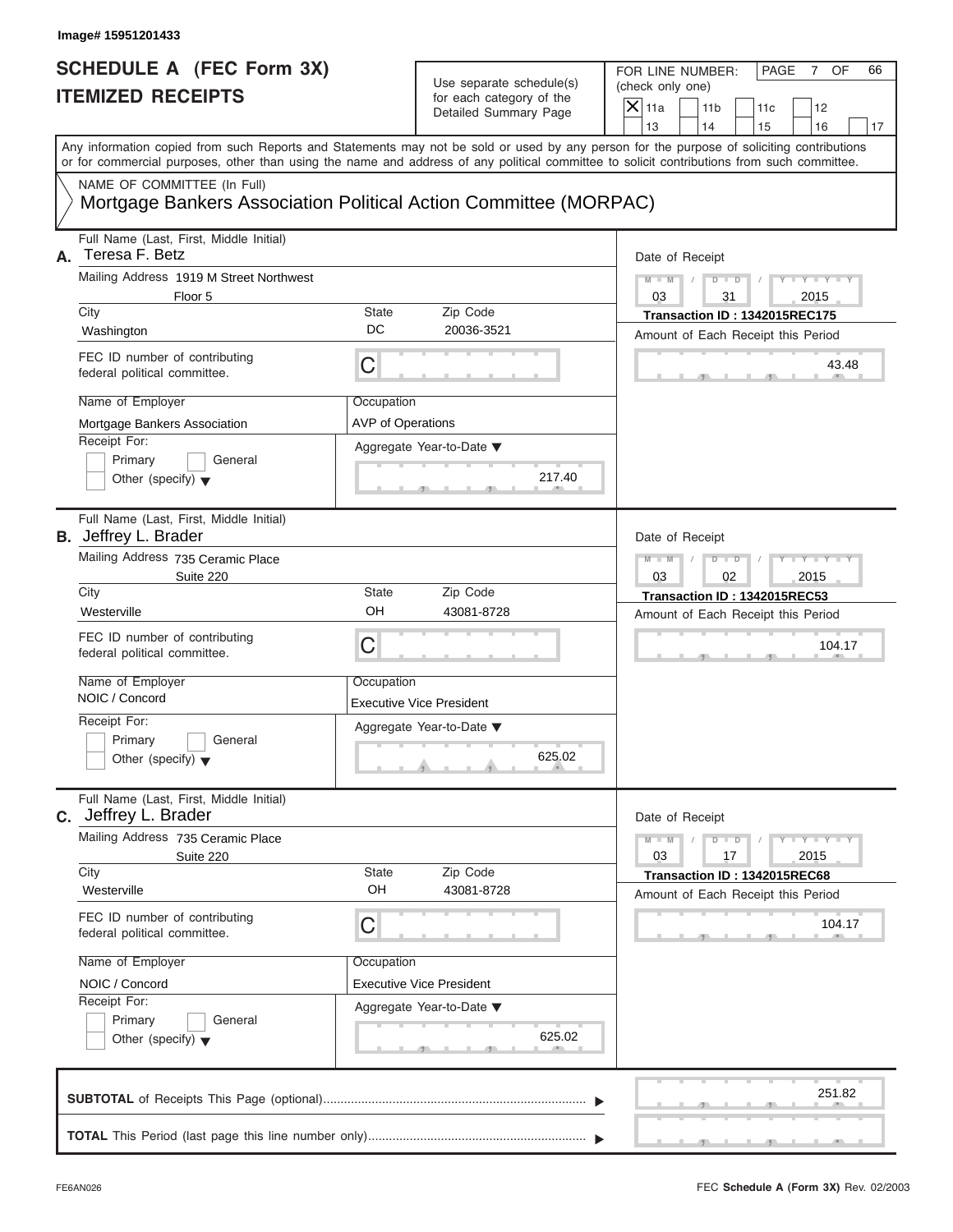FOR LINE NUMBER: PAGE 8 OF<br>(check only one)

| Any information copied from such Reports and Statements may not be sold or used by any person for the purpose of soliciting contributions<br>or for commercial purposes, other than using the name and address of any political committee to solicit contributions from such committee.<br>NAME OF COMMITTEE (In Full)<br>Mortgage Bankers Association Political Action Committee (MORPAC)<br>Full Name (Last, First, Middle Initial)<br>Mailing Address 735 Ceramic Place<br>Suite 220            | 13<br>14<br>15<br>16<br>17<br>Date of Receipt                                                                                                                                                                 |
|----------------------------------------------------------------------------------------------------------------------------------------------------------------------------------------------------------------------------------------------------------------------------------------------------------------------------------------------------------------------------------------------------------------------------------------------------------------------------------------------------|---------------------------------------------------------------------------------------------------------------------------------------------------------------------------------------------------------------|
| A. Jeffrey L. Brader                                                                                                                                                                                                                                                                                                                                                                                                                                                                               |                                                                                                                                                                                                               |
| City<br>State<br>Zip Code<br>OH<br>43081-8728<br>Westerville<br>FEC ID number of contributing<br>С<br>federal political committee.<br>Name of Employer<br>Occupation<br>NOIC / Concord<br><b>Executive Vice President</b><br>Receipt For:<br>Aggregate Year-to-Date ▼<br>Primary<br>General<br>625.02<br>Other (specify) $\blacktriangledown$                                                                                                                                                      | $Y = Y =$<br>$M - M$<br>$D$ $D$<br>03<br>31<br>2015<br>Transaction ID: 1342015REC83<br>Amount of Each Receipt this Period<br>104.17                                                                           |
| Full Name (Last, First, Middle Initial)<br><b>B.</b> Scott Brader<br>Mailing Address 735 Ceramic Place<br>Suite 220<br>City<br><b>State</b><br>Zip Code<br>OH<br>Westerville<br>43081<br>FEC ID number of contributing<br>C<br>federal political committee.<br>Name of Employer<br>Occupation<br>NOIC / Concord<br><b>Executive Vice President</b><br>Receipt For:<br>Aggregate Year-to-Date ▼<br>Primary<br>General<br>625.02<br>Other (specify) $\blacktriangledown$<br><b>Contract Contract</b> | Date of Receipt<br>$M - M$<br>T<br>$D$ $D$<br>03<br>02<br>2015<br>Transaction ID: 1342015REC67<br>Amount of Each Receipt this Period<br>104.17                                                                |
| Full Name (Last, First, Middle Initial)<br><b>Scott Brader</b><br>С.<br>Mailing Address 735 Ceramic Place<br>Suite 220<br>City<br>Zip Code<br>State<br>OH<br>43081<br>Westerville<br>FEC ID number of contributing<br>C<br>federal political committee.<br>Name of Employer<br>Occupation<br><b>Executive Vice President</b><br>NOIC / Concord<br>Receipt For:<br>Aggregate Year-to-Date ▼<br>Primary<br>General<br>625.02<br>Other (specify) $\blacktriangledown$                                 | Date of Receipt<br>$M - M$<br>$\mathbf{I} = \mathbf{Y} - \mathbf{I} - \mathbf{Y} - \mathbf{I}$<br>$D$ $D$<br>03<br>17<br>2015<br>Transaction ID: 1342015REC82<br>Amount of Each Receipt this Period<br>104.17 |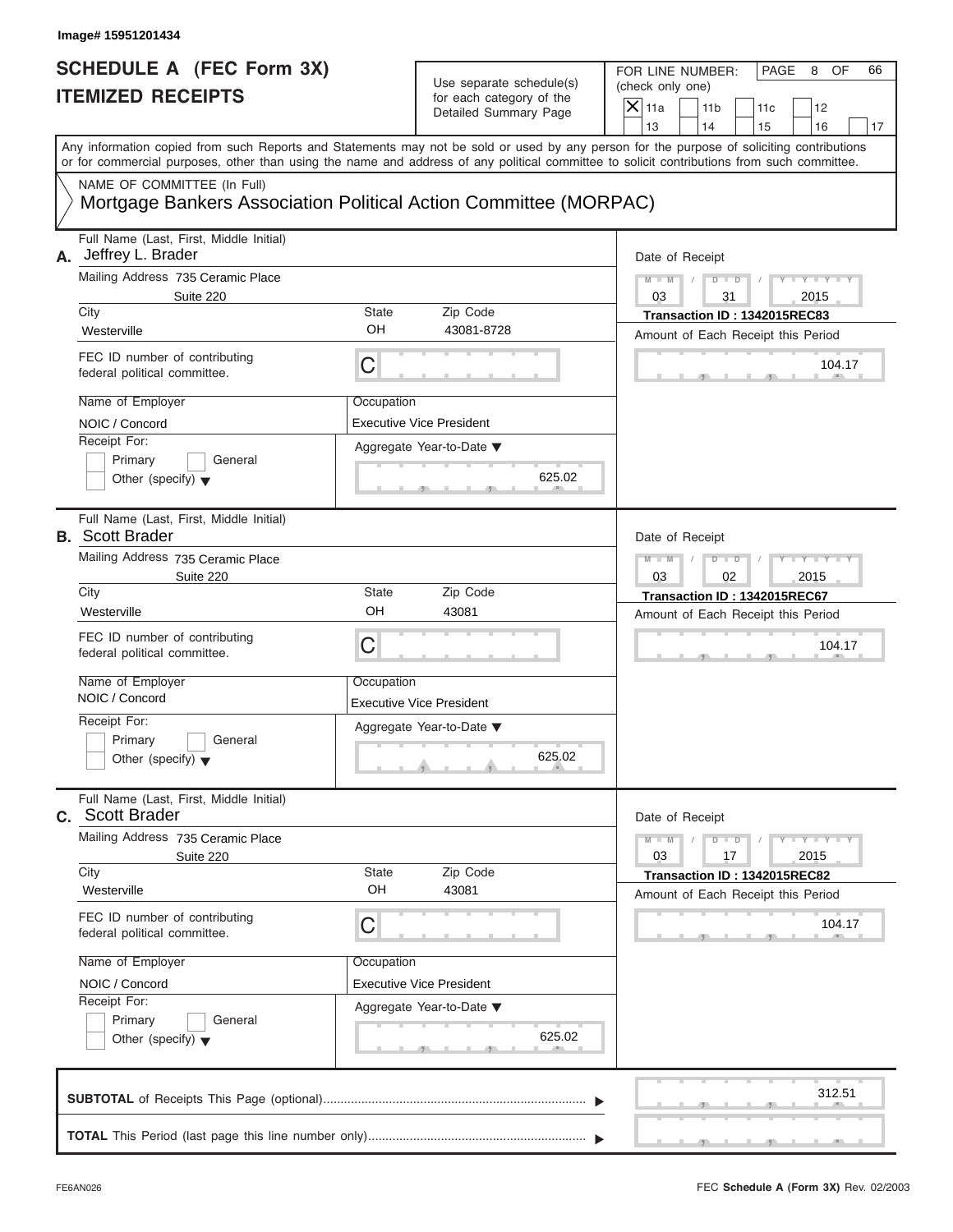FOR LINE NUMBER: PAGE 9 OF<br>(check only one)

| SCHEDULE A (FEC Form 3X)<br><b>ITEMIZED RECEIPTS</b>                                                                                                                                                                                                                                                                                               | Use separate schedule(s)<br>for each category of the<br>Detailed Summary Page                                                               | FOR LINE NUMBER:<br>PAGE<br>9<br>OF<br>66<br>(check only one)<br>$X$ 11a<br>11 <sub>b</sub><br>11c<br>12<br>13<br>14<br>15<br>16<br>17                                                                                                                                                  |
|----------------------------------------------------------------------------------------------------------------------------------------------------------------------------------------------------------------------------------------------------------------------------------------------------------------------------------------------------|---------------------------------------------------------------------------------------------------------------------------------------------|-----------------------------------------------------------------------------------------------------------------------------------------------------------------------------------------------------------------------------------------------------------------------------------------|
| NAME OF COMMITTEE (In Full)<br>Mortgage Bankers Association Political Action Committee (MORPAC)                                                                                                                                                                                                                                                    |                                                                                                                                             | Any information copied from such Reports and Statements may not be sold or used by any person for the purpose of soliciting contributions<br>or for commercial purposes, other than using the name and address of any political committee to solicit contributions from such committee. |
| Full Name (Last, First, Middle Initial)<br>A. Scott Brader<br>Mailing Address 735 Ceramic Place<br>Suite 220<br>City<br>Westerville<br>FEC ID number of contributing<br>federal political committee.<br>Name of Employer<br>NOIC / Concord<br>Receipt For:<br>Primary<br>General<br>Other (specify) $\blacktriangledown$                           | <b>State</b><br>Zip Code<br>OH<br>43081<br>С<br>Occupation<br><b>Executive Vice President</b><br>Aggregate Year-to-Date ▼                   | Date of Receipt<br>$Y - Y - I$<br>$M - M$<br>$D$ $D$<br>03<br>31<br>2015<br>Transaction ID: 1342015REC96<br>Amount of Each Receipt this Period<br>104.17<br>625.02                                                                                                                      |
| Full Name (Last, First, Middle Initial)<br><b>B.</b> Michael Bryant<br>Mailing Address 2100 McKinney Ave<br>City<br>Dallas<br>FEC ID number of contributing<br>federal political committee.<br>Name of Employer<br><b>CBRE Capital Markets</b><br>Receipt For:<br>Primary<br>General<br>Other (specify) $\blacktriangledown$                       | <b>State</b><br>Zip Code<br>ТX<br>75201-6909<br>С<br>Occupation<br>Vice Chairman \ Managing Director<br>Aggregate Year-to-Date ▼<br>3000.00 | Date of Receipt<br>$M - M$<br><b>TELEVISION</b><br>$D$ $D$<br>30<br>2015<br>03<br>Transaction ID: AED5061A-E7D0-4056-<br>Amount of Each Receipt this Period<br>3000.00                                                                                                                  |
| Full Name (Last, First, Middle Initial)<br><b>Brad Cheney</b><br>С.<br>Mailing Address 1919 M Street Northwest<br>Floor 5<br>City<br>Washington<br>FEC ID number of contributing<br>federal political committee.<br>Name of Employer<br>Mortgage Bankers Association<br>Receipt For:<br>Primary<br>General<br>Other (specify) $\blacktriangledown$ | Zip Code<br><b>State</b><br>DC<br>20036-3521<br>C<br>Occupation<br>Associate Vice President, Legislative<br>Aggregate Year-to-Date ▼        | Date of Receipt<br>$M - M$<br>$\mathbf{I} = \mathbf{Y} - \mathbf{I} - \mathbf{Y} - \mathbf{I}$<br>$D$ $D$<br>03<br>23<br>2015<br>Transaction ID: 1342015REC6<br>Amount of Each Receipt this Period<br>83.33<br>249.99                                                                   |
|                                                                                                                                                                                                                                                                                                                                                    |                                                                                                                                             | 3187.50<br><b>The Contract Contract Contract</b>                                                                                                                                                                                                                                        |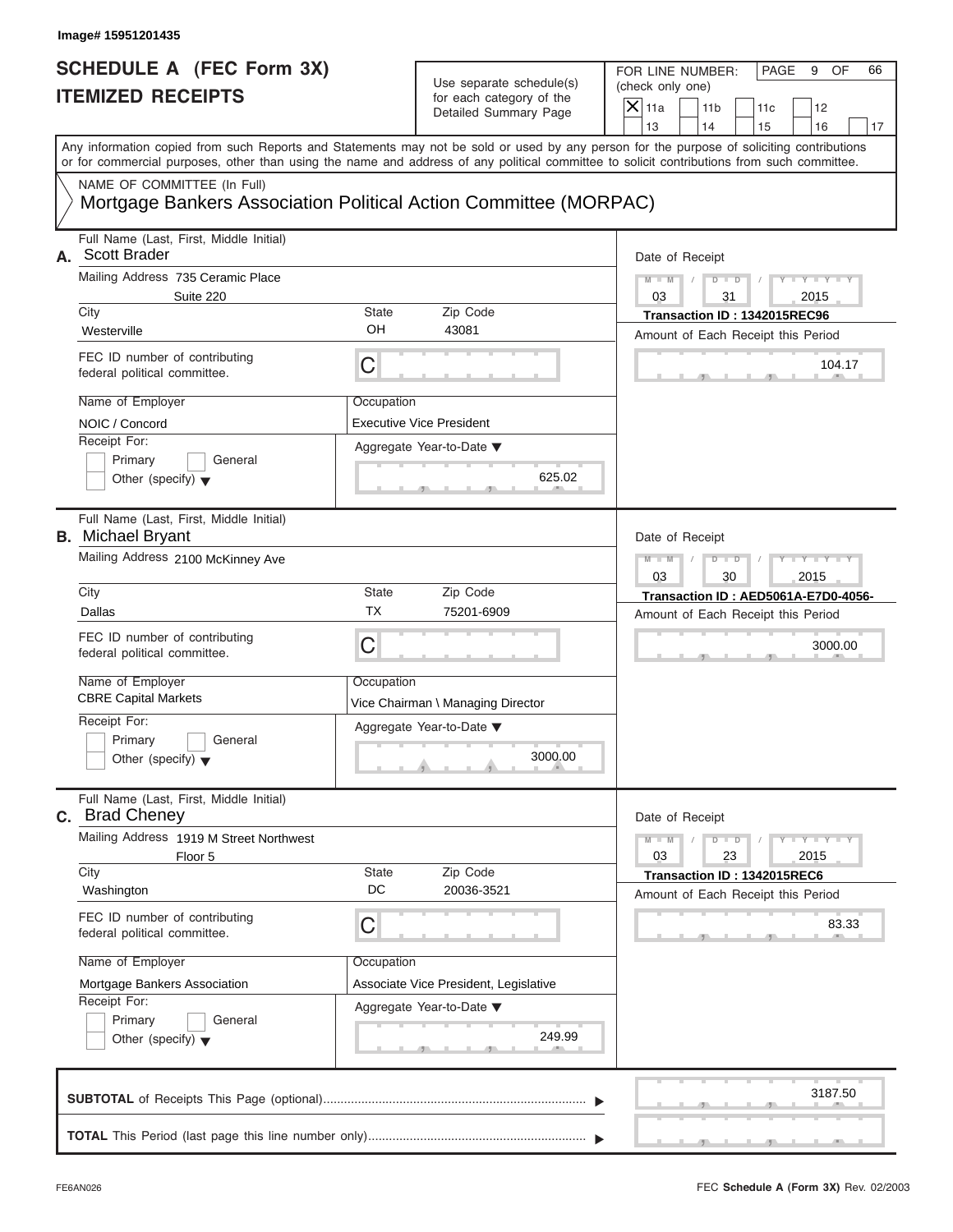| Image# 15951201436<br><b>SCHEDULE A (FEC Form 3X)</b>                      | Use separate schedule(s)                                         | FOR LINE NUMBER:<br>PAGE 10 OF<br>66<br>(check only one)                                                                                                                                                                                                                                |
|----------------------------------------------------------------------------|------------------------------------------------------------------|-----------------------------------------------------------------------------------------------------------------------------------------------------------------------------------------------------------------------------------------------------------------------------------------|
| <b>ITEMIZED RECEIPTS</b>                                                   | for each category of the<br>Detailed Summary Page                | $X$ 11a<br>11 <sub>b</sub><br>11c<br>12<br>13<br>14<br>16<br>15<br>17                                                                                                                                                                                                                   |
|                                                                            |                                                                  | Any information copied from such Reports and Statements may not be sold or used by any person for the purpose of soliciting contributions<br>or for commercial purposes, other than using the name and address of any political committee to solicit contributions from such committee. |
| NAME OF COMMITTEE (In Full)                                                | Mortgage Bankers Association Political Action Committee (MORPAC) |                                                                                                                                                                                                                                                                                         |
| Full Name (Last, First, Middle Initial)<br>A. Gregory Chi                  |                                                                  | Date of Receipt                                                                                                                                                                                                                                                                         |
| Mailing Address 250 E Kilbourn Ave                                         |                                                                  | $M - M$<br>$D$ $D$<br>$Y - Y - Y - Y - Y$                                                                                                                                                                                                                                               |
| City                                                                       | Zip Code<br>State                                                | 03<br>2015<br>19<br>Transaction ID: 03B93346-D696-4BF6-                                                                                                                                                                                                                                 |
| Milwaukee                                                                  | WI<br>53202-3102                                                 | Amount of Each Receipt this Period                                                                                                                                                                                                                                                      |
| FEC ID number of contributing<br>federal political committee.              | C                                                                | 400.00                                                                                                                                                                                                                                                                                  |
| Name of Employer                                                           | Occupation                                                       |                                                                                                                                                                                                                                                                                         |
| Mortgage Guaranty Insurance Corporatio                                     | <b>Chief Information Officer</b>                                 |                                                                                                                                                                                                                                                                                         |
| Receipt For:<br>Primary<br>General<br>Other (specify) $\blacktriangledown$ | Aggregate Year-to-Date ▼<br>487.50                               |                                                                                                                                                                                                                                                                                         |
| Full Name (Last, First, Middle Initial)<br><b>B.</b> Linda S. Clampitt     |                                                                  | Date of Receipt                                                                                                                                                                                                                                                                         |
| Mailing Address 2626 West Freeway                                          |                                                                  | $Y - Y - Y - Y - Y$<br>$M - M$<br>$D - D$<br>03<br>10<br>2015                                                                                                                                                                                                                           |
| City                                                                       | <b>State</b><br>Zip Code                                         | Transaction ID: 1342015REC159                                                                                                                                                                                                                                                           |
| Fort Worth                                                                 | ТX<br>76102-7109                                                 | Amount of Each Receipt this Period                                                                                                                                                                                                                                                      |
| FEC ID number of contributing<br>federal political committee.              | C                                                                | 50.00                                                                                                                                                                                                                                                                                   |
| Name of Employer<br>Colonial National Mortgage, a Division                 | Occupation<br>Loan Officer                                       |                                                                                                                                                                                                                                                                                         |
| Receipt For:                                                               | Aggregate Year-to-Date ▼                                         |                                                                                                                                                                                                                                                                                         |
| Primary<br>General<br>Other (specify) $\blacktriangledown$                 | 300.00                                                           |                                                                                                                                                                                                                                                                                         |
| Full Name (Last, First, Middle Initial)<br>C. Linda S. Clampitt            |                                                                  | Date of Receipt                                                                                                                                                                                                                                                                         |
| Mailing Address 2626 West Freeway                                          |                                                                  | $M - M$<br>$D$ $\Box$ $D$<br>$Y - Y - Y - Y - I$<br>03<br>24<br>2015                                                                                                                                                                                                                    |
| City<br>Fort Worth                                                         | Zip Code<br>State<br><b>TX</b><br>76102-7109                     | Transaction ID: 1342015REC166<br>Amount of Each Receipt this Period                                                                                                                                                                                                                     |
| FEC ID number of contributing<br>federal political committee.              | С                                                                | 50.00                                                                                                                                                                                                                                                                                   |
| Name of Employer                                                           | Occupation                                                       |                                                                                                                                                                                                                                                                                         |
| Colonial National Mortgage, a Division                                     | Loan Officer                                                     |                                                                                                                                                                                                                                                                                         |
| Receipt For:<br>Primary<br>General                                         | Aggregate Year-to-Date ▼                                         |                                                                                                                                                                                                                                                                                         |
| Other (specify) $\blacktriangledown$                                       | 300.00                                                           |                                                                                                                                                                                                                                                                                         |
|                                                                            |                                                                  | 500.00                                                                                                                                                                                                                                                                                  |
|                                                                            |                                                                  |                                                                                                                                                                                                                                                                                         |

S S S , , .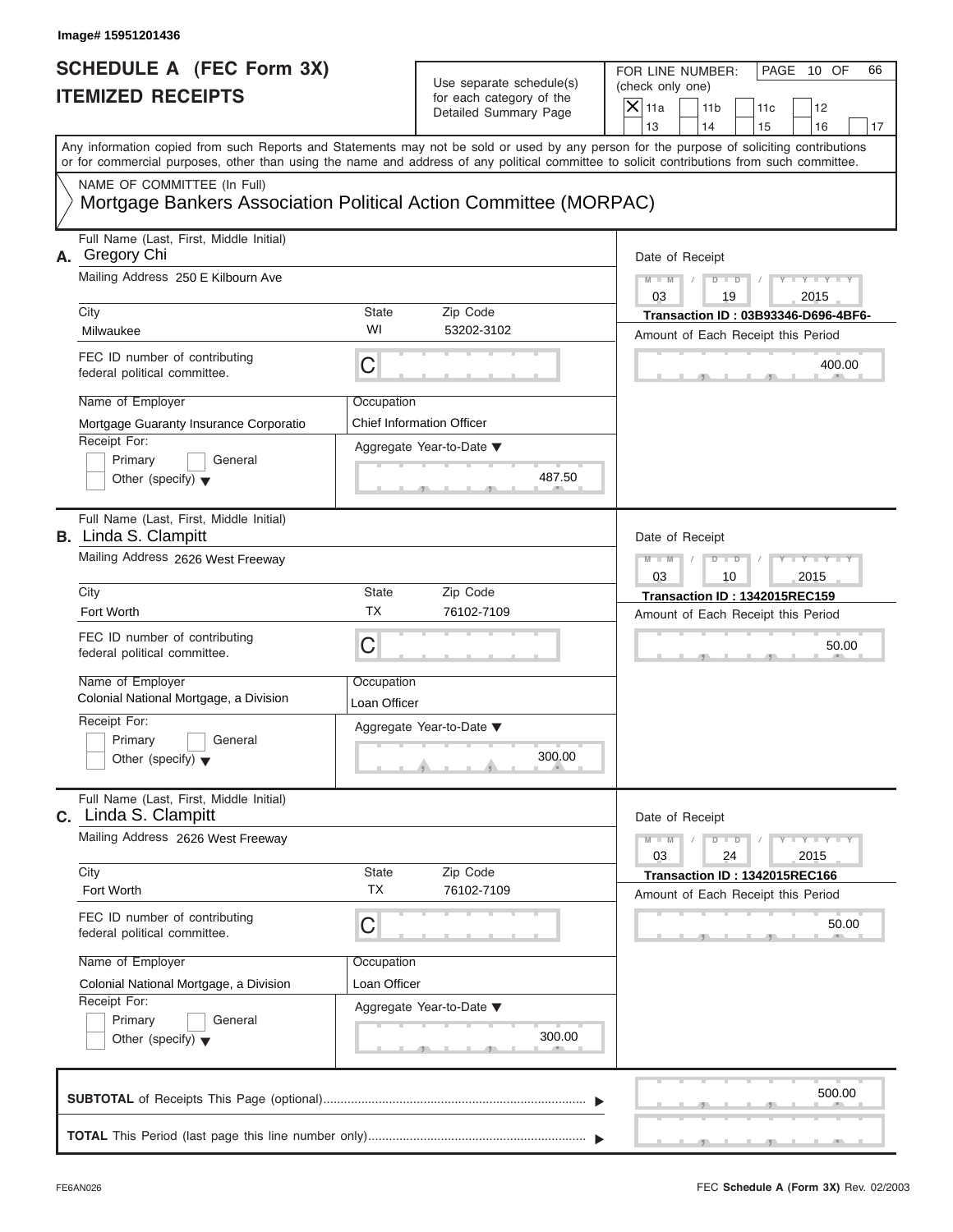| Image# 15951201437                                                                                                                                                                                                                                                                                                                                     |                    |                                                                               |                                                                             |                                             |
|--------------------------------------------------------------------------------------------------------------------------------------------------------------------------------------------------------------------------------------------------------------------------------------------------------------------------------------------------------|--------------------|-------------------------------------------------------------------------------|-----------------------------------------------------------------------------|---------------------------------------------|
| <b>SCHEDULE A (FEC Form 3X)</b><br><b>ITEMIZED RECEIPTS</b><br>Any information copied from such Reports and Statements may not be sold or used by any person for the purpose of soliciting contributions<br>or for commercial purposes, other than using the name and address of any political committee to solicit contributions from such committee. |                    | Use separate schedule(s)<br>for each category of the<br>Detailed Summary Page | FOR LINE NUMBER:<br>(check only one)<br>$\mathsf{X}$ 11a<br>11 <sub>b</sub> | PAGE 11 OF<br>66<br>11c<br>12               |
|                                                                                                                                                                                                                                                                                                                                                        |                    |                                                                               | 13<br>14                                                                    | 15<br>16<br>17                              |
| NAME OF COMMITTEE (In Full)<br>Mortgage Bankers Association Political Action Committee (MORPAC)                                                                                                                                                                                                                                                        |                    |                                                                               |                                                                             |                                             |
| Full Name (Last, First, Middle Initial)<br>Henry V. Cunningham Jr., CMB<br>А.<br>Mailing Address 804 Green Valley Rd                                                                                                                                                                                                                                   |                    |                                                                               | Date of Receipt<br>$M - M$<br>$D$ $\Box$ $D$                                | $Y - Y - Y$                                 |
| City<br>Greensboro                                                                                                                                                                                                                                                                                                                                     | State<br><b>NC</b> | Zip Code<br>27408-7044                                                        | 03<br>31                                                                    | 2015<br>Transaction ID: 06E53C78-D929-4D7E- |
| FEC ID number of contributing<br>federal political committee.                                                                                                                                                                                                                                                                                          | С                  |                                                                               | Amount of Each Receipt this Period                                          | 1000.00                                     |
| Name of Employer<br>CMC Funding, Inc.<br>Receipt For:                                                                                                                                                                                                                                                                                                  | Occupation         | President, Retail Lending<br>Aggregate Year-to-Date ▼                         |                                                                             |                                             |
| Primary<br>General<br>Other (specify) $\blacktriangledown$                                                                                                                                                                                                                                                                                             |                    | 1000.00                                                                       |                                                                             |                                             |
| Full Name (Last, First, Middle Initial)<br><b>B.</b> Dean Dardzinski                                                                                                                                                                                                                                                                                   |                    |                                                                               | Date of Receipt                                                             |                                             |
| Mailing Address 15530 NE 179th St                                                                                                                                                                                                                                                                                                                      |                    |                                                                               | $M - M$<br>$D$ $D$<br>03<br>19                                              | $Y - Y - Y - Y - Y$<br>2015                 |
| City<br>Woodinville                                                                                                                                                                                                                                                                                                                                    | State<br><b>WA</b> | Zip Code<br>98072-9288                                                        | Amount of Each Receipt this Period                                          | Transaction ID: 61D9AA2C-FDE4-420B-         |
| FEC ID number of contributing<br>federal political committee.                                                                                                                                                                                                                                                                                          | C                  |                                                                               |                                                                             | 250.00                                      |
| Name of Employer<br>Mortgage Guaranty Insurance Corporatio                                                                                                                                                                                                                                                                                             | Occupation         | Vice President-National Accounts Manag                                        |                                                                             |                                             |
| Receipt For:<br>Primary<br>General<br>Other (specify) $\blacktriangledown$                                                                                                                                                                                                                                                                             |                    | Aggregate Year-to-Date ▼<br>250.00                                            |                                                                             |                                             |
| Full Name (Last, First, Middle Initial)<br>C. Marcia M. Davies                                                                                                                                                                                                                                                                                         |                    |                                                                               | Date of Receipt                                                             |                                             |
| Mailing Address 1919 M Street Northwest<br>Floor 5                                                                                                                                                                                                                                                                                                     |                    |                                                                               | $M - M$<br>$D$ $D$<br>03<br>13                                              | $Y = Y$<br>2015                             |
| City<br>Washington                                                                                                                                                                                                                                                                                                                                     | <b>State</b><br>DC | Zip Code<br>20036-3572                                                        | Amount of Each Receipt this Period                                          | Transaction ID: 1342015REC176               |
| FEC ID number of contributing<br>federal political committee.                                                                                                                                                                                                                                                                                          | С                  |                                                                               |                                                                             | 217.39                                      |
| Name of Employer<br>Mortgage Bankers Association                                                                                                                                                                                                                                                                                                       | Occupation         | <b>Chief Operating Officer</b>                                                |                                                                             |                                             |
| Receipt For:<br>Primary<br>General<br>Other (specify) $\blacktriangledown$                                                                                                                                                                                                                                                                             |                    | Aggregate Year-to-Date ▼<br>1086.95                                           |                                                                             |                                             |
|                                                                                                                                                                                                                                                                                                                                                        |                    |                                                                               |                                                                             | 1467.39                                     |
|                                                                                                                                                                                                                                                                                                                                                        |                    |                                                                               |                                                                             |                                             |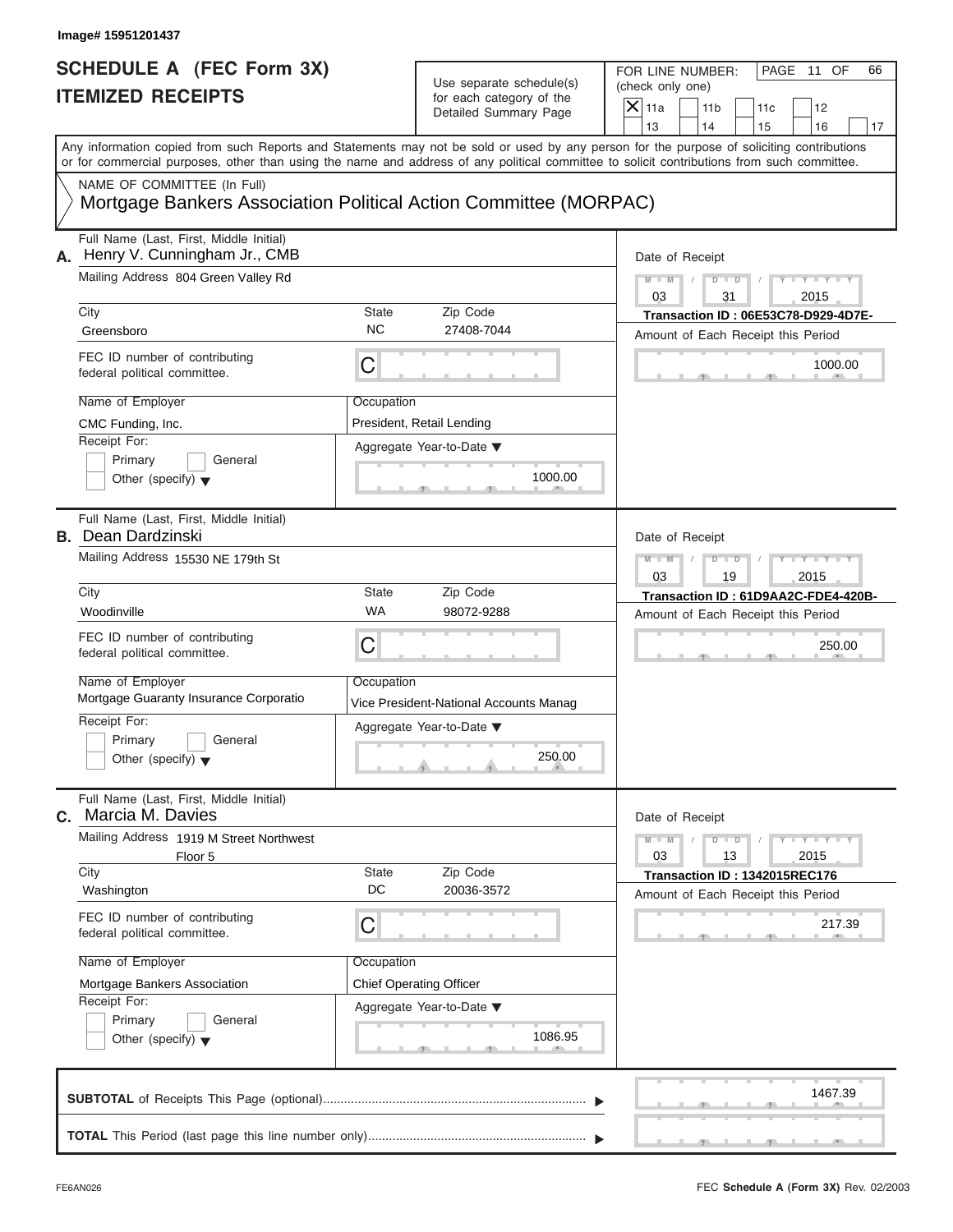| Image# 15951201438                                                                                                                                                        |                           |                                                                               |                                                                                                                                           |
|---------------------------------------------------------------------------------------------------------------------------------------------------------------------------|---------------------------|-------------------------------------------------------------------------------|-------------------------------------------------------------------------------------------------------------------------------------------|
| <b>SCHEDULE A (FEC Form 3X)</b><br><b>ITEMIZED RECEIPTS</b>                                                                                                               |                           | Use separate schedule(s)<br>for each category of the<br>Detailed Summary Page | FOR LINE NUMBER:<br>PAGE 12 OF<br>66<br>(check only one)<br>$X$ 11a<br>11 <sub>b</sub><br>11c<br>12<br>13<br>14<br>15<br>16<br>17         |
| or for commercial purposes, other than using the name and address of any political committee to solicit contributions from such committee.<br>NAME OF COMMITTEE (In Full) |                           |                                                                               | Any information copied from such Reports and Statements may not be sold or used by any person for the purpose of soliciting contributions |
| Mortgage Bankers Association Political Action Committee (MORPAC)                                                                                                          |                           |                                                                               |                                                                                                                                           |
| Full Name (Last, First, Middle Initial)<br>Marcia M. Davies<br>А.                                                                                                         |                           |                                                                               | Date of Receipt                                                                                                                           |
| Mailing Address 1919 M Street Northwest<br>Floor 5                                                                                                                        |                           |                                                                               | $Y - Y - Y - Y - Y$<br>$M - M$<br>$D - D$<br>03<br>31<br>2015                                                                             |
| City<br>Washington                                                                                                                                                        | <b>State</b><br>DC        | Zip Code<br>20036-3572                                                        | Transaction ID: 1342015REC177<br>Amount of Each Receipt this Period                                                                       |
| FEC ID number of contributing<br>federal political committee.                                                                                                             | C                         |                                                                               | 217.39                                                                                                                                    |
| Name of Employer<br>Mortgage Bankers Association<br>Receipt For:<br>Primary<br>General<br>Other (specify) $\blacktriangledown$                                            | Occupation                | <b>Chief Operating Officer</b><br>Aggregate Year-to-Date ▼<br>1086.95         |                                                                                                                                           |
| Full Name (Last, First, Middle Initial)<br><b>B.</b> Philip DeFronzo<br>Mailing Address 38 Security Dr                                                                    |                           |                                                                               | Date of Receipt<br>$Y - Y - Y - Y - Y$<br>$M - M$<br>$D$ $D$                                                                              |
| City<br>Avon                                                                                                                                                              | <b>State</b><br><b>CT</b> | Zip Code<br>06001-4226                                                        | 03<br>18<br>2015<br>Transaction ID: 696A01A1-8096-43AD-<br>Amount of Each Receipt this Period                                             |
| FEC ID number of contributing<br>federal political committee.                                                                                                             | C                         |                                                                               | 2500.00                                                                                                                                   |
| Name of Employer<br>Norcom Mortgage                                                                                                                                       | Occupation<br>President   |                                                                               |                                                                                                                                           |
| Receipt For:<br>Primary<br>General<br>Other (specify) $\blacktriangledown$                                                                                                |                           | Aggregate Year-to-Date ▼<br>2500.00                                           |                                                                                                                                           |
| Full Name (Last, First, Middle Initial)<br>C. Stephen M. Dempsey                                                                                                          |                           |                                                                               | Date of Receipt                                                                                                                           |
| Mailing Address 250 President St                                                                                                                                          |                           |                                                                               | $M - M$<br>$D - D$<br>$Y - Y - Y - Y - Y$<br>03<br>20<br>2015                                                                             |
| City<br><b>Baltimore</b>                                                                                                                                                  | State<br><b>MD</b>        | Zip Code<br>21202-4485                                                        | Transaction ID: 583DB555-484B-4995-<br>Amount of Each Receipt this Period                                                                 |
| FEC ID number of contributing<br>federal political committee.                                                                                                             | С                         |                                                                               | 500.00                                                                                                                                    |
| Name of Employer<br>Mortgage Guaranty Insurance Corporatio<br>Receipt For:<br>Primary<br>General                                                                          | Occupation                | Vice President-Managing Director<br>Aggregate Year-to-Date ▼                  |                                                                                                                                           |
| Other (specify) $\blacktriangledown$                                                                                                                                      |                           | 500.00                                                                        |                                                                                                                                           |
|                                                                                                                                                                           |                           |                                                                               | 3217.39                                                                                                                                   |
|                                                                                                                                                                           |                           |                                                                               |                                                                                                                                           |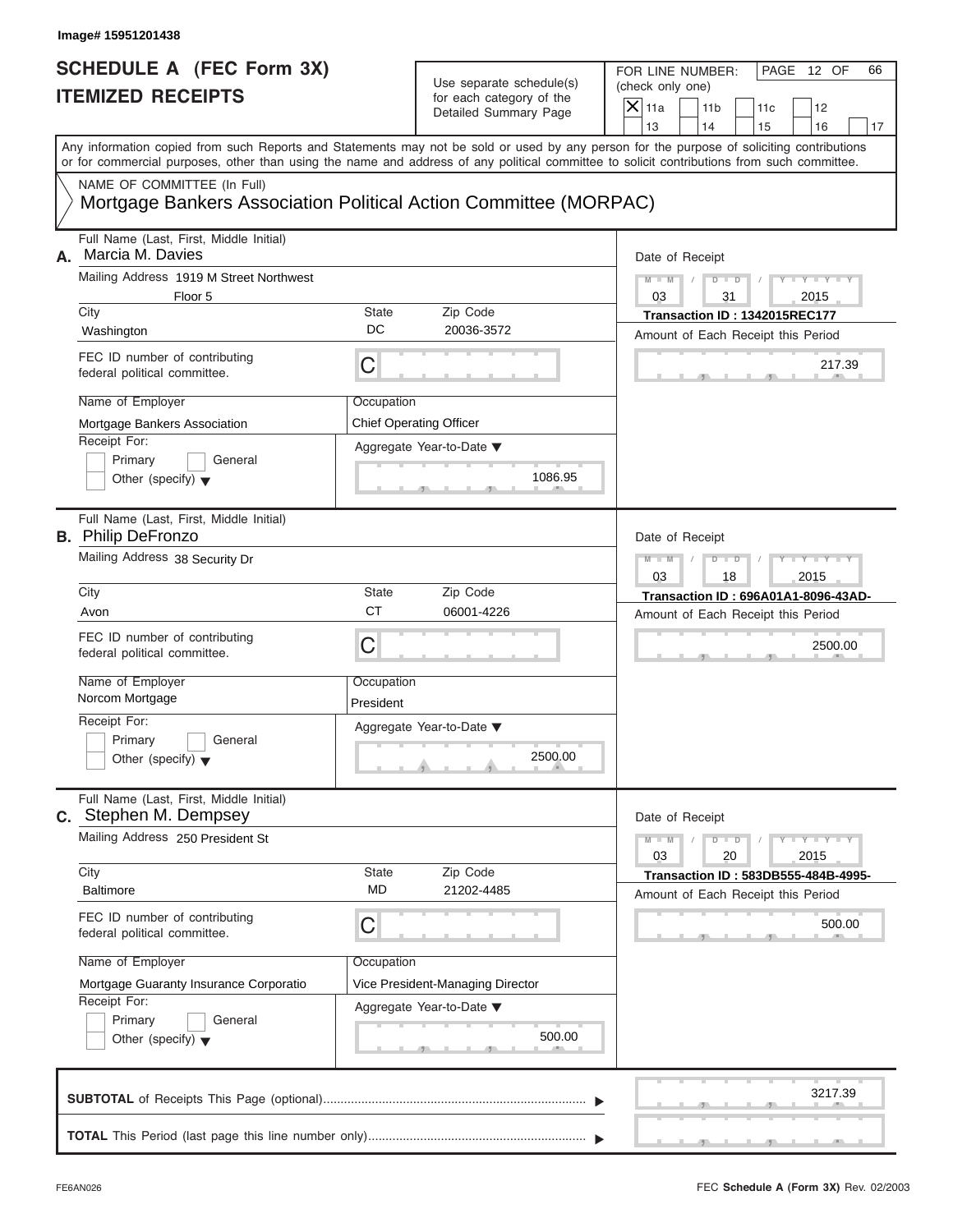| Image# 15951201439                                                                                                                         |                                              |                                                                               |                                                                                                                                           |
|--------------------------------------------------------------------------------------------------------------------------------------------|----------------------------------------------|-------------------------------------------------------------------------------|-------------------------------------------------------------------------------------------------------------------------------------------|
| <b>SCHEDULE A (FEC Form 3X)</b><br><b>ITEMIZED RECEIPTS</b>                                                                                |                                              | Use separate schedule(s)<br>for each category of the<br>Detailed Summary Page | FOR LINE NUMBER:<br>PAGE 13 OF<br>66<br>(check only one)<br>$X$ 11a<br>11 <sub>b</sub><br>11c<br>12<br>13<br>14<br>15<br>16<br>17         |
| or for commercial purposes, other than using the name and address of any political committee to solicit contributions from such committee. |                                              |                                                                               | Any information copied from such Reports and Statements may not be sold or used by any person for the purpose of soliciting contributions |
| NAME OF COMMITTEE (In Full)<br>Mortgage Bankers Association Political Action Committee (MORPAC)                                            |                                              |                                                                               |                                                                                                                                           |
| Full Name (Last, First, Middle Initial)<br>Thomas S. Dennard<br>А.                                                                         |                                              |                                                                               | Date of Receipt                                                                                                                           |
| Mailing Address 200 S College St                                                                                                           |                                              |                                                                               | $M - M$<br>$D - D$<br>$Y - Y - Y - Y - Y$<br>03<br>2015<br>06                                                                             |
| City<br>Charlotte                                                                                                                          | <b>State</b><br><b>NC</b>                    | Zip Code<br>28202-2012                                                        | Transaction ID: 58A5CCB7-C274-46D9-<br>Amount of Each Receipt this Period                                                                 |
| FEC ID number of contributing<br>federal political committee.                                                                              | С                                            |                                                                               | 2500.00                                                                                                                                   |
| Name of Employer<br>Grandbridge Real Estate Capital LLC                                                                                    | Occupation<br>Chairman                       |                                                                               |                                                                                                                                           |
| Receipt For:<br>Primary<br>General<br>Other (specify) $\blacktriangledown$                                                                 |                                              | Aggregate Year-to-Date ▼<br>2500.00                                           |                                                                                                                                           |
| Full Name (Last, First, Middle Initial)<br><b>B.</b> Pete Derooy                                                                           |                                              |                                                                               | Date of Receipt                                                                                                                           |
| Mailing Address 8241 Dow Circle                                                                                                            |                                              |                                                                               | $Y = Y = Y + Y$<br>$M - M$<br>$D$ $D$<br>03<br>05<br>2015                                                                                 |
| City<br>Strongsville                                                                                                                       | <b>State</b><br>OH                           | Zip Code<br>44136-1761                                                        | Transaction ID: 1342015REC8<br>Amount of Each Receipt this Period                                                                         |
| FEC ID number of contributing<br>federal political committee.                                                                              | C                                            |                                                                               | 83.33                                                                                                                                     |
| Name of Employer<br>Union Home Mortgage                                                                                                    | Occupation<br><b>Chief Financial Officer</b> |                                                                               |                                                                                                                                           |
| Receipt For:<br>Primary<br>General<br>Other (specify) $\blacktriangledown$                                                                 |                                              | Aggregate Year-to-Date ▼<br>249.99                                            |                                                                                                                                           |
| Full Name (Last, First, Middle Initial)<br><b>Michael Dillon</b><br>С.                                                                     |                                              |                                                                               | Date of Receipt                                                                                                                           |
| Mailing Address 3161 Landmark Dr                                                                                                           |                                              |                                                                               | $Y - Y - Y - Y - Y$<br>$M - M$<br>$D - D$<br>03<br>06<br>2015                                                                             |
| City<br>Clearwater                                                                                                                         | State<br><b>FL</b>                           | Zip Code<br>33761-1948                                                        | Transaction ID: B9246258-5E15-4F4E-<br>Amount of Each Receipt this Period                                                                 |
| FEC ID number of contributing<br>federal political committee.                                                                              | С                                            |                                                                               | 500.00                                                                                                                                    |
| Name of Employer<br>Universal American Mortgage Company                                                                                    | Occupation<br>Vice President                 |                                                                               |                                                                                                                                           |
| Receipt For:<br>Primary<br>General<br>Other (specify) $\blacktriangledown$                                                                 |                                              | Aggregate Year-to-Date ▼<br>500.00                                            |                                                                                                                                           |
|                                                                                                                                            |                                              |                                                                               | 3083.33                                                                                                                                   |
|                                                                                                                                            |                                              |                                                                               |                                                                                                                                           |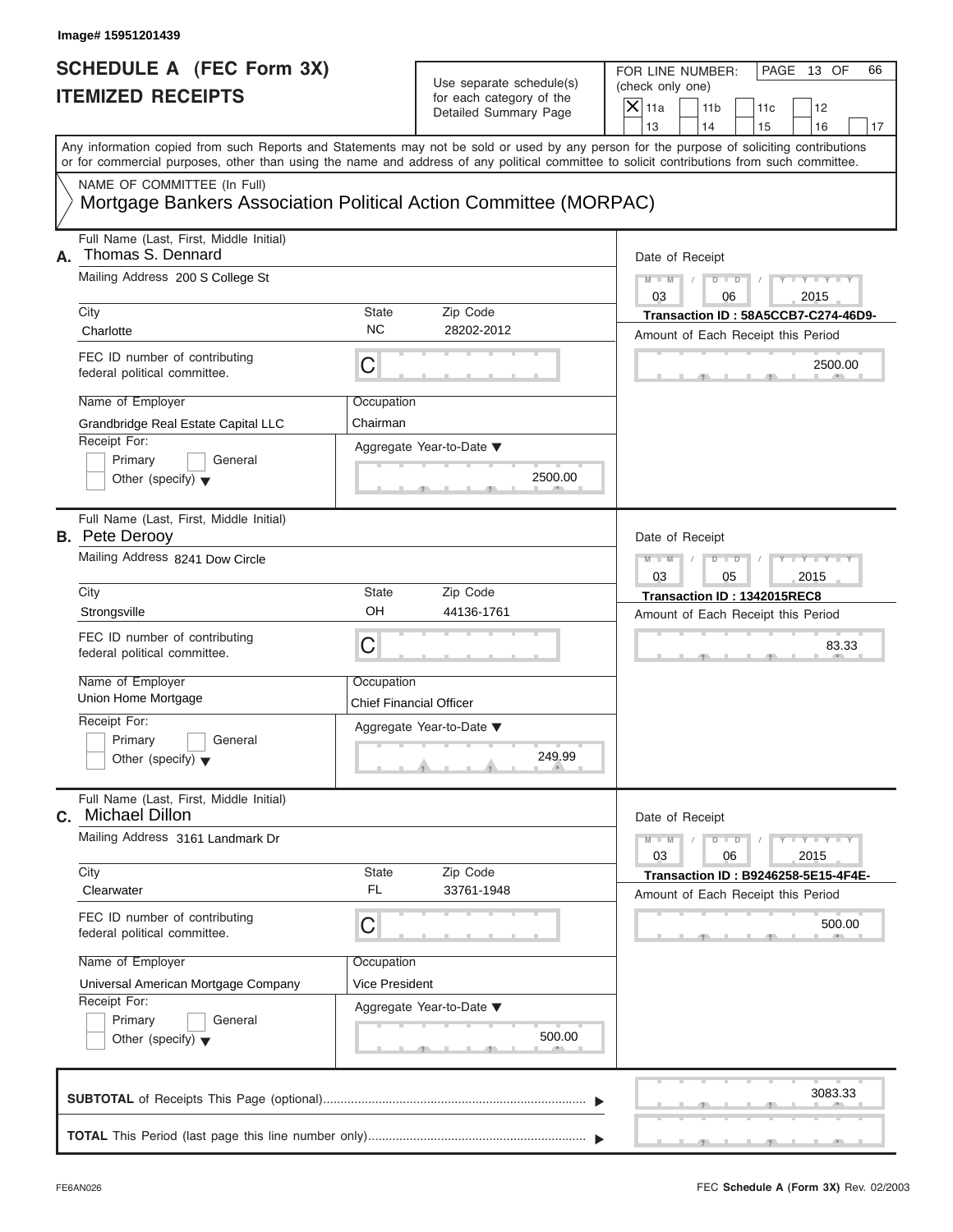| Image# 15951201440                                                                                                                                                                                                                                                                      |                            |                                                                               |                                                                     |                       |                                                             |             |    |
|-----------------------------------------------------------------------------------------------------------------------------------------------------------------------------------------------------------------------------------------------------------------------------------------|----------------------------|-------------------------------------------------------------------------------|---------------------------------------------------------------------|-----------------------|-------------------------------------------------------------|-------------|----|
| <b>SCHEDULE A (FEC Form 3X)</b><br><b>ITEMIZED RECEIPTS</b>                                                                                                                                                                                                                             |                            | Use separate schedule(s)<br>for each category of the<br>Detailed Summary Page | FOR LINE NUMBER:<br>(check only one)<br>$\mathsf{X}$ 11a<br>13      | 11 <sub>b</sub><br>14 | PAGE 14 OF<br>11c<br>12                                     |             | 66 |
| Any information copied from such Reports and Statements may not be sold or used by any person for the purpose of soliciting contributions<br>or for commercial purposes, other than using the name and address of any political committee to solicit contributions from such committee. |                            |                                                                               |                                                                     | 15                    | 16                                                          |             | 17 |
| NAME OF COMMITTEE (In Full)<br>Mortgage Bankers Association Political Action Committee (MORPAC)                                                                                                                                                                                         |                            |                                                                               |                                                                     |                       |                                                             |             |    |
| Full Name (Last, First, Middle Initial)<br>Brenda L. Dintino<br>А.<br>Mailing Address 14511 Myford Road                                                                                                                                                                                 |                            |                                                                               | Date of Receipt<br>$M - M$                                          | $D$ $\Box$ $D$        |                                                             | $Y - Y - Y$ |    |
| Suite 100<br>City                                                                                                                                                                                                                                                                       | State                      | Zip Code                                                                      | 03<br>Transaction ID: 1342015REC126                                 | 09                    | 2015                                                        |             |    |
| Tustin                                                                                                                                                                                                                                                                                  | CA                         | 92780-7057                                                                    | Amount of Each Receipt this Period                                  |                       |                                                             |             |    |
| FEC ID number of contributing<br>federal political committee.                                                                                                                                                                                                                           | C                          |                                                                               |                                                                     |                       |                                                             | 50.00       |    |
| Name of Employer                                                                                                                                                                                                                                                                        | Occupation                 |                                                                               |                                                                     |                       |                                                             |             |    |
| New American Funding                                                                                                                                                                                                                                                                    | Loan Officer               |                                                                               |                                                                     |                       |                                                             |             |    |
| Receipt For:<br>Primary<br>General<br>Other (specify) $\blacktriangledown$                                                                                                                                                                                                              |                            | Aggregate Year-to-Date ▼<br>350.00                                            |                                                                     |                       |                                                             |             |    |
| Full Name (Last, First, Middle Initial)<br><b>B.</b> Brenda L. Dintino                                                                                                                                                                                                                  |                            |                                                                               | Date of Receipt                                                     |                       |                                                             |             |    |
| Mailing Address 14511 Myford Road<br>Suite 100                                                                                                                                                                                                                                          |                            |                                                                               | $M - M$<br>03                                                       | $D$ $D$<br>24         | Y T Y T Y T<br>2015                                         |             |    |
| City                                                                                                                                                                                                                                                                                    | State                      | Zip Code                                                                      | Transaction ID: 1342015REC110                                       |                       |                                                             |             |    |
| Tustin                                                                                                                                                                                                                                                                                  | CA                         | 92780-7057                                                                    | Amount of Each Receipt this Period                                  |                       |                                                             |             |    |
| FEC ID number of contributing<br>federal political committee.                                                                                                                                                                                                                           | C                          |                                                                               |                                                                     |                       |                                                             | 50.00       |    |
| Name of Employer<br>New American Funding                                                                                                                                                                                                                                                | Occupation<br>Loan Officer |                                                                               |                                                                     |                       |                                                             |             |    |
| Receipt For:<br>Primary<br>General<br>Other (specify) $\blacktriangledown$                                                                                                                                                                                                              |                            | Aggregate Year-to-Date ▼<br>350.00                                            |                                                                     |                       |                                                             |             |    |
| Full Name (Last, First, Middle Initial)<br>C. Brenda L. Dintino                                                                                                                                                                                                                         |                            |                                                                               | Date of Receipt                                                     |                       |                                                             |             |    |
| Mailing Address 14511 Myford Road<br>Suite 100                                                                                                                                                                                                                                          |                            |                                                                               | $M - M$<br>03                                                       | $D$ $D$<br>24         | $\mathbf{I} = \mathbf{Y} + \mathbf{I} - \mathbf{Y}$<br>2015 |             |    |
| City<br>Tustin                                                                                                                                                                                                                                                                          | <b>State</b><br>CA         | Zip Code<br>92780-7057                                                        | Transaction ID: 1342015REC146<br>Amount of Each Receipt this Period |                       |                                                             |             |    |
| FEC ID number of contributing<br>federal political committee.                                                                                                                                                                                                                           | С                          |                                                                               |                                                                     |                       |                                                             | 50.00       |    |
| Name of Employer                                                                                                                                                                                                                                                                        | Occupation                 |                                                                               |                                                                     |                       |                                                             |             |    |
| New American Funding<br>Receipt For:                                                                                                                                                                                                                                                    | Loan Officer               |                                                                               |                                                                     |                       |                                                             |             |    |
| Primary<br>General<br>Other (specify) $\blacktriangledown$                                                                                                                                                                                                                              |                            | Aggregate Year-to-Date ▼<br>350.00                                            |                                                                     |                       |                                                             |             |    |
|                                                                                                                                                                                                                                                                                         |                            |                                                                               |                                                                     |                       |                                                             | 150.00      |    |
|                                                                                                                                                                                                                                                                                         |                            |                                                                               |                                                                     |                       |                                                             |             |    |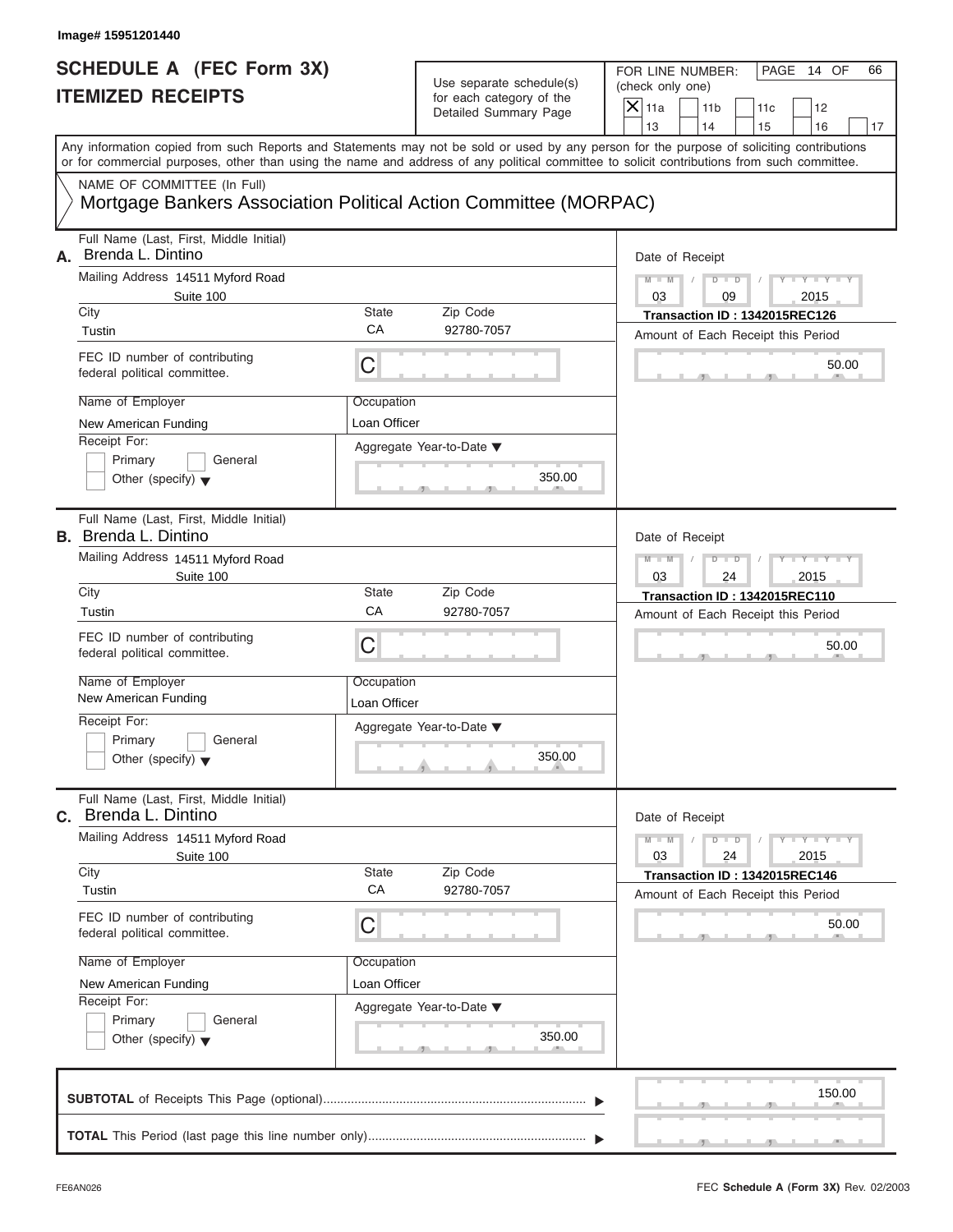| Image# 15951201441                                                                              |                                |                                                      |                                                                                                                                                                                                                                                                                         |  |
|-------------------------------------------------------------------------------------------------|--------------------------------|------------------------------------------------------|-----------------------------------------------------------------------------------------------------------------------------------------------------------------------------------------------------------------------------------------------------------------------------------------|--|
| <b>SCHEDULE A (FEC Form 3X)</b><br><b>ITEMIZED RECEIPTS</b>                                     |                                | Use separate schedule(s)<br>for each category of the |                                                                                                                                                                                                                                                                                         |  |
|                                                                                                 |                                | Detailed Summary Page                                | $X$ 11a<br>11 <sub>b</sub><br>11c<br>12<br>13<br>14<br>15<br>16<br>17                                                                                                                                                                                                                   |  |
|                                                                                                 |                                |                                                      | Any information copied from such Reports and Statements may not be sold or used by any person for the purpose of soliciting contributions<br>or for commercial purposes, other than using the name and address of any political committee to solicit contributions from such committee. |  |
| NAME OF COMMITTEE (In Full)<br>Mortgage Bankers Association Political Action Committee (MORPAC) |                                |                                                      |                                                                                                                                                                                                                                                                                         |  |
| Full Name (Last, First, Middle Initial)<br>A. Jayson Donaldson                                  |                                |                                                      | Date of Receipt                                                                                                                                                                                                                                                                         |  |
| Mailing Address 601 13th Street Northwest<br>Suite 500N                                         |                                |                                                      | $Y - Y - Y - Y - Y$<br>$M - M$<br>$D - D$<br>03<br>2015<br>06                                                                                                                                                                                                                           |  |
| City<br>Washington                                                                              | <b>State</b><br>DC             | Zip Code<br>20005                                    | Transaction ID: 1342015REC10<br>Amount of Each Receipt this Period                                                                                                                                                                                                                      |  |
| FEC ID number of contributing<br>federal political committee.                                   | С                              |                                                      | 416.66                                                                                                                                                                                                                                                                                  |  |
| Name of Employer<br>NorthMarq Capital Finance, LLC                                              | Occupation<br>President        |                                                      |                                                                                                                                                                                                                                                                                         |  |
| Receipt For:<br>Primary<br>General<br>Other (specify) $\blacktriangledown$                      |                                | Aggregate Year-to-Date ▼<br>1666.64                  |                                                                                                                                                                                                                                                                                         |  |
| Full Name (Last, First, Middle Initial)<br><b>B.</b> Frank P. Donnelly                          |                                |                                                      | Date of Receipt                                                                                                                                                                                                                                                                         |  |
| Mailing Address 3120 Fairview Park Dr                                                           |                                |                                                      | $Y - Y - Y - Y - Y$<br>$M - M$<br>$D$ $D$<br>03<br>20<br>2015                                                                                                                                                                                                                           |  |
| City                                                                                            | <b>State</b>                   | Zip Code                                             | Transaction ID: DEE8885A-14D7-4A93-                                                                                                                                                                                                                                                     |  |
| <b>Falls Church</b>                                                                             | VA                             | 22042-4504                                           | Amount of Each Receipt this Period                                                                                                                                                                                                                                                      |  |
| FEC ID number of contributing<br>federal political committee.                                   | C                              |                                                      | 250.00                                                                                                                                                                                                                                                                                  |  |
| Name of Employer<br>Citizens Bank                                                               | Occupation<br>Regional Manager |                                                      |                                                                                                                                                                                                                                                                                         |  |
| Receipt For:                                                                                    |                                | Aggregate Year-to-Date ▼                             |                                                                                                                                                                                                                                                                                         |  |
| Primary<br>General<br>Other (specify) $\blacktriangledown$                                      |                                | 250.00                                               |                                                                                                                                                                                                                                                                                         |  |
| Full Name (Last, First, Middle Initial)<br><b>c.</b> William Emerson                            |                                |                                                      | Date of Receipt                                                                                                                                                                                                                                                                         |  |
| Mailing Address 1050 Woodward Avenue                                                            |                                |                                                      | $M - M$<br>$D - D$<br>$Y - Y - Y - Y - I$<br>03<br>09<br>2015                                                                                                                                                                                                                           |  |
| City<br>Detroit                                                                                 | <b>State</b><br>MI             | Zip Code<br>48226-1906                               | Transaction ID: 1342015REC41<br>Amount of Each Receipt this Period                                                                                                                                                                                                                      |  |
| FEC ID number of contributing<br>federal political committee.                                   | С                              |                                                      | 5000.00                                                                                                                                                                                                                                                                                 |  |
| Name of Employer                                                                                | Occupation                     |                                                      |                                                                                                                                                                                                                                                                                         |  |
| Quicken Loans, Inc.                                                                             | Chief Executive Officer        |                                                      |                                                                                                                                                                                                                                                                                         |  |
| Receipt For:<br>Primary<br>General<br>Other (specify) $\blacktriangledown$                      |                                | Aggregate Year-to-Date ▼<br>5000.00                  |                                                                                                                                                                                                                                                                                         |  |
|                                                                                                 |                                |                                                      | 5666.66                                                                                                                                                                                                                                                                                 |  |
|                                                                                                 |                                |                                                      |                                                                                                                                                                                                                                                                                         |  |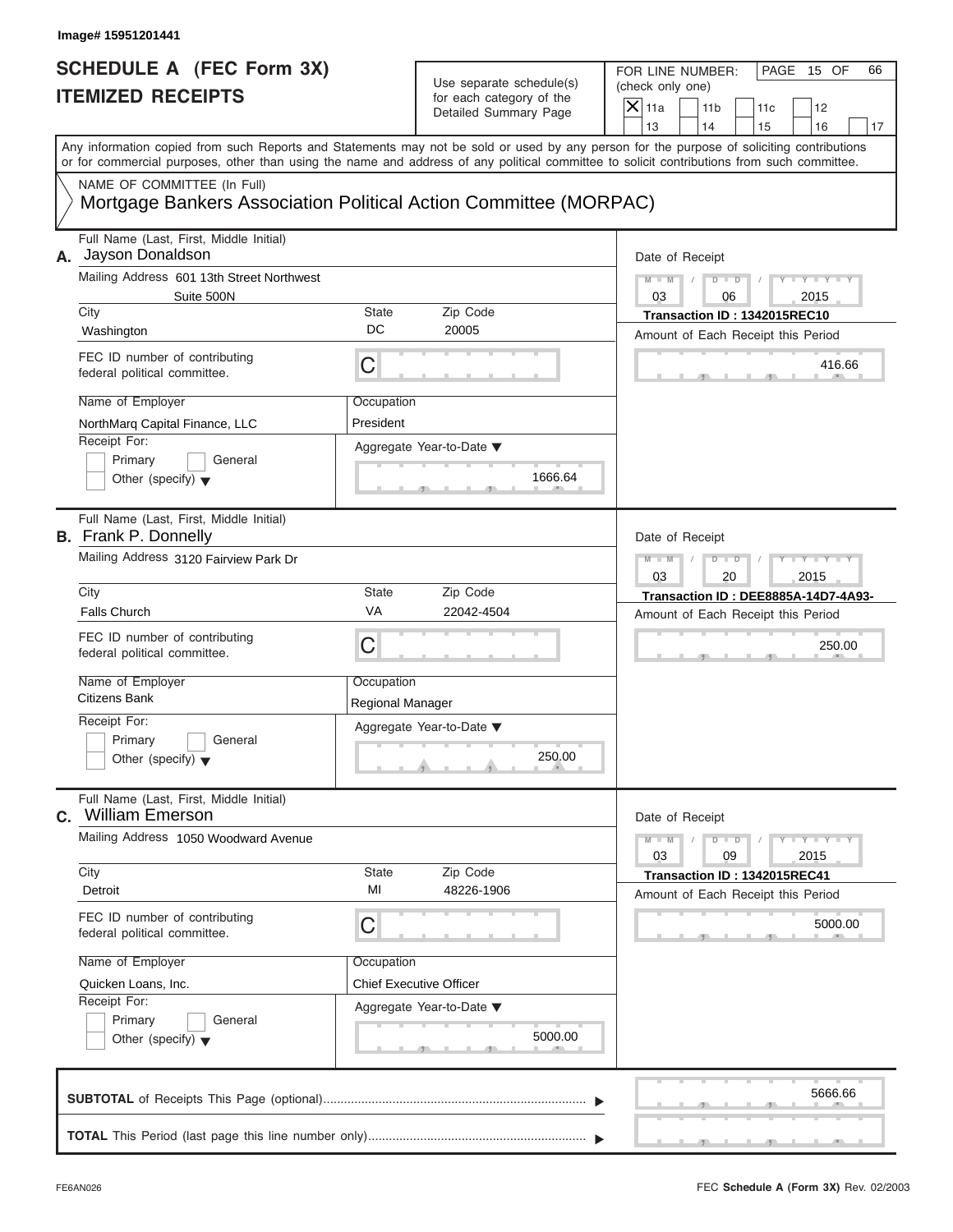|                    | Image# 15951201442                                                                                                                                                                                                                                                                      |                                   |                                                      |                             |                                                                     |           |                                 |    |
|--------------------|-----------------------------------------------------------------------------------------------------------------------------------------------------------------------------------------------------------------------------------------------------------------------------------------|-----------------------------------|------------------------------------------------------|-----------------------------|---------------------------------------------------------------------|-----------|---------------------------------|----|
|                    | <b>SCHEDULE A (FEC Form 3X)</b><br><b>ITEMIZED RECEIPTS</b>                                                                                                                                                                                                                             |                                   | Use separate schedule(s)<br>for each category of the | (check only one)<br>$X$ 11a | FOR LINE NUMBER:                                                    |           | PAGE 16 OF                      | 66 |
|                    |                                                                                                                                                                                                                                                                                         |                                   | Detailed Summary Page                                | 13                          | 11 <sub>b</sub><br>14                                               | 11c<br>15 | 12<br>16                        | 17 |
|                    | Any information copied from such Reports and Statements may not be sold or used by any person for the purpose of soliciting contributions<br>or for commercial purposes, other than using the name and address of any political committee to solicit contributions from such committee. |                                   |                                                      |                             |                                                                     |           |                                 |    |
|                    | NAME OF COMMITTEE (In Full)<br>Mortgage Bankers Association Political Action Committee (MORPAC)                                                                                                                                                                                         |                                   |                                                      |                             |                                                                     |           |                                 |    |
|                    | Full Name (Last, First, Middle Initial)<br>A. Scott Fenner                                                                                                                                                                                                                              |                                   |                                                      |                             | Date of Receipt                                                     |           |                                 |    |
|                    | Mailing Address 2151 E Broadway Road<br>Suite 101                                                                                                                                                                                                                                       |                                   |                                                      | $M - M$<br>03               | $D$ $D$<br>11                                                       |           | $Y - Y - Y - Y - Y$<br>2015     |    |
| City               |                                                                                                                                                                                                                                                                                         | <b>State</b>                      | Zip Code                                             |                             | Transaction ID: 1342015REC168                                       |           |                                 |    |
| Tempe              |                                                                                                                                                                                                                                                                                         | AZ                                | 85282                                                |                             | Amount of Each Receipt this Period                                  |           |                                 |    |
|                    | FEC ID number of contributing<br>federal political committee.                                                                                                                                                                                                                           | С                                 |                                                      |                             |                                                                     |           | 150.00                          |    |
|                    | Name of Employer                                                                                                                                                                                                                                                                        | Occupation                        |                                                      |                             |                                                                     |           |                                 |    |
|                    | AmeriFirst Financial, Inc.                                                                                                                                                                                                                                                              | Mortgage Originator               |                                                      |                             |                                                                     |           |                                 |    |
| Receipt For:       | Primary<br>General                                                                                                                                                                                                                                                                      |                                   | Aggregate Year-to-Date ▼                             |                             |                                                                     |           |                                 |    |
|                    | Other (specify) $\blacktriangledown$                                                                                                                                                                                                                                                    |                                   | 550.00                                               |                             |                                                                     |           |                                 |    |
|                    | Full Name (Last, First, Middle Initial)<br><b>B.</b> Scott Fenner                                                                                                                                                                                                                       |                                   |                                                      |                             | Date of Receipt                                                     |           |                                 |    |
|                    | Mailing Address 2151 E Broadway Road                                                                                                                                                                                                                                                    |                                   |                                                      | $M - M$                     | $D$ $D$                                                             |           | Y TYTTY                         |    |
| City               | Suite 101                                                                                                                                                                                                                                                                               | <b>State</b>                      | Zip Code                                             | 03                          | 24                                                                  |           | 2015                            |    |
| Tempe              |                                                                                                                                                                                                                                                                                         | AZ                                | 85282                                                |                             | Transaction ID: 1342015REC171<br>Amount of Each Receipt this Period |           |                                 |    |
|                    | FEC ID number of contributing<br>federal political committee.                                                                                                                                                                                                                           | C                                 |                                                      |                             |                                                                     |           | 100.00                          |    |
|                    | Name of Employer<br>AmeriFirst Financial, Inc.                                                                                                                                                                                                                                          | Occupation<br>Mortgage Originator |                                                      |                             |                                                                     |           |                                 |    |
| Receipt For:       |                                                                                                                                                                                                                                                                                         |                                   | Aggregate Year-to-Date ▼                             |                             |                                                                     |           |                                 |    |
|                    | Primary<br>General<br>Other (specify) $\blacktriangledown$                                                                                                                                                                                                                              |                                   | 550.00                                               |                             |                                                                     |           |                                 |    |
| С.                 | Full Name (Last, First, Middle Initial)<br>Michael C. Fratantoni                                                                                                                                                                                                                        |                                   |                                                      |                             | Date of Receipt                                                     |           |                                 |    |
|                    | Mailing Address 1919 M Street Northwest<br>Floor 5                                                                                                                                                                                                                                      |                                   |                                                      | $M - M$<br>03               | $D - D$<br>31                                                       |           | $Y - I - Y - I - Y - I$<br>2015 |    |
| City<br>Washington |                                                                                                                                                                                                                                                                                         | State<br>DC                       | Zip Code<br>20036-3521                               |                             | Transaction ID: 1342015REC181                                       |           |                                 |    |
|                    | FEC ID number of contributing<br>federal political committee.                                                                                                                                                                                                                           | С                                 |                                                      |                             | Amount of Each Receipt this Period                                  |           | 43.48                           |    |
|                    |                                                                                                                                                                                                                                                                                         |                                   |                                                      |                             |                                                                     |           |                                 |    |
|                    | Name of Employer                                                                                                                                                                                                                                                                        | Occupation                        |                                                      |                             |                                                                     |           |                                 |    |
| Receipt For:       | Mortgage Bankers Association                                                                                                                                                                                                                                                            |                                   | Chief Economist & Senior Vice Preside                |                             |                                                                     |           |                                 |    |
|                    | Primary<br>General                                                                                                                                                                                                                                                                      |                                   | Aggregate Year-to-Date ▼                             |                             |                                                                     |           |                                 |    |
|                    | Other (specify) $\blacktriangledown$                                                                                                                                                                                                                                                    |                                   | 217.40                                               |                             |                                                                     |           |                                 |    |
|                    |                                                                                                                                                                                                                                                                                         |                                   |                                                      |                             |                                                                     |           | 293.48                          |    |
|                    |                                                                                                                                                                                                                                                                                         |                                   |                                                      |                             |                                                                     |           |                                 |    |
|                    |                                                                                                                                                                                                                                                                                         |                                   |                                                      |                             |                                                                     |           |                                 |    |

S S S , , .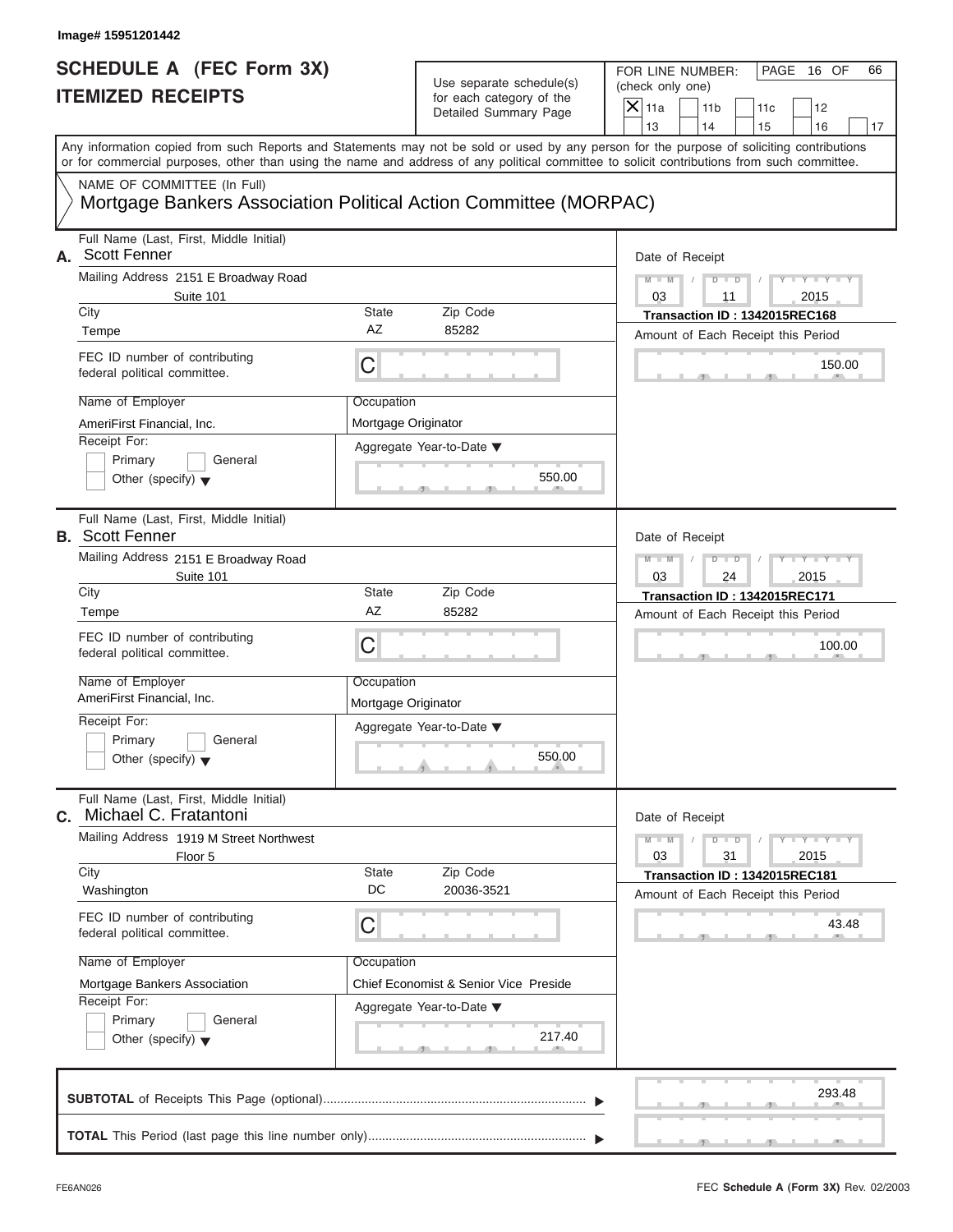| <b>SCHEDULE A (FEC Form 3X)</b>                                                                 |                              | Use separate schedule(s)<br>for each category of the | FOR LINE NUMBER:<br>PAGE 17 OF<br>66<br>(check only one)                                                                                                                                                                                                                                |  |  |  |  |
|-------------------------------------------------------------------------------------------------|------------------------------|------------------------------------------------------|-----------------------------------------------------------------------------------------------------------------------------------------------------------------------------------------------------------------------------------------------------------------------------------------|--|--|--|--|
| <b>ITEMIZED RECEIPTS</b>                                                                        |                              |                                                      | $X$ 11a<br>11 <sub>b</sub><br>11c<br>12                                                                                                                                                                                                                                                 |  |  |  |  |
|                                                                                                 |                              | Detailed Summary Page                                | 13<br>14<br>16<br>15                                                                                                                                                                                                                                                                    |  |  |  |  |
|                                                                                                 |                              |                                                      | Any information copied from such Reports and Statements may not be sold or used by any person for the purpose of soliciting contributions<br>or for commercial purposes, other than using the name and address of any political committee to solicit contributions from such committee. |  |  |  |  |
| NAME OF COMMITTEE (In Full)<br>Mortgage Bankers Association Political Action Committee (MORPAC) |                              |                                                      |                                                                                                                                                                                                                                                                                         |  |  |  |  |
| Full Name (Last, First, Middle Initial)<br><b>Robert Gaither</b><br>А.                          |                              |                                                      | Date of Receipt                                                                                                                                                                                                                                                                         |  |  |  |  |
| Mailing Address 2650 Warrenville Road                                                           |                              |                                                      | $Y - Y - Y - Y - Y$<br>$M - M$<br>$D$ $D$                                                                                                                                                                                                                                               |  |  |  |  |
| Suite 500<br>City                                                                               | <b>State</b>                 | Zip Code                                             | 03<br>2015<br>09                                                                                                                                                                                                                                                                        |  |  |  |  |
| Downers Grove                                                                                   | IL                           | 60515-2074                                           | Transaction ID: 1342015REC33<br>Amount of Each Receipt this Period                                                                                                                                                                                                                      |  |  |  |  |
| FEC ID number of contributing<br>federal political committee.                                   | C                            |                                                      | 500.00                                                                                                                                                                                                                                                                                  |  |  |  |  |
| Name of Employer                                                                                | Occupation                   |                                                      |                                                                                                                                                                                                                                                                                         |  |  |  |  |
| PNC Bank, National Association                                                                  | <b>Senior Vice President</b> |                                                      |                                                                                                                                                                                                                                                                                         |  |  |  |  |
| Receipt For:<br>Primary<br>General<br>Other (specify) $\blacktriangledown$                      |                              | Aggregate Year-to-Date ▼<br>500.00                   |                                                                                                                                                                                                                                                                                         |  |  |  |  |
| Full Name (Last, First, Middle Initial)<br><b>B.</b> Cynthia Garza                              |                              |                                                      | Date of Receipt                                                                                                                                                                                                                                                                         |  |  |  |  |
| Mailing Address 411 W Lake Lansing Road<br>Suite B115                                           |                              |                                                      | $Y - Y - Y - Y - Y$<br>$M - M$<br>$D$ $D$<br>03<br>24<br>2015                                                                                                                                                                                                                           |  |  |  |  |
| City                                                                                            | <b>State</b>                 | Zip Code                                             | Transaction ID: 1342015REC12                                                                                                                                                                                                                                                            |  |  |  |  |
| East Lansing                                                                                    | MI                           | 48823-8439                                           | Amount of Each Receipt this Period                                                                                                                                                                                                                                                      |  |  |  |  |
| FEC ID number of contributing<br>federal political committee.                                   | C                            |                                                      | 100.00                                                                                                                                                                                                                                                                                  |  |  |  |  |
| Name of Employer<br>Union Home Mortgage                                                         | Occupation<br>Area Manager   |                                                      |                                                                                                                                                                                                                                                                                         |  |  |  |  |
| Receipt For:<br>Primary<br>General<br>Other (specify) $\blacktriangledown$                      |                              | Aggregate Year-to-Date ▼<br>300.00                   |                                                                                                                                                                                                                                                                                         |  |  |  |  |
| Full Name (Last, First, Middle Initial)<br>C. Rob A. Gillon                                     |                              |                                                      | Date of Receipt                                                                                                                                                                                                                                                                         |  |  |  |  |
| Mailing Address 14511 Myford Road<br>Suite 100                                                  |                              |                                                      | $M - M$<br>$D$ $\Box$ $D$<br>$Y - Y - Y - Y - I$<br>03<br>24<br>2015                                                                                                                                                                                                                    |  |  |  |  |
| City<br>Tustin                                                                                  | State<br>CA                  | Zip Code<br>92780-7057                               | Transaction ID: 1342015REC139<br>Amount of Each Receipt this Period                                                                                                                                                                                                                     |  |  |  |  |
| FEC ID number of contributing<br>federal political committee.                                   | С                            |                                                      | 50.00                                                                                                                                                                                                                                                                                   |  |  |  |  |
| Name of Employer                                                                                | Occupation                   |                                                      |                                                                                                                                                                                                                                                                                         |  |  |  |  |
| New American Funding                                                                            | Loan Officer                 |                                                      |                                                                                                                                                                                                                                                                                         |  |  |  |  |
| Receipt For:<br>Primary<br>General<br>Other (specify) $\blacktriangledown$                      |                              | Aggregate Year-to-Date ▼<br>250.00                   |                                                                                                                                                                                                                                                                                         |  |  |  |  |
|                                                                                                 |                              |                                                      | 650.00                                                                                                                                                                                                                                                                                  |  |  |  |  |
|                                                                                                 |                              |                                                      |                                                                                                                                                                                                                                                                                         |  |  |  |  |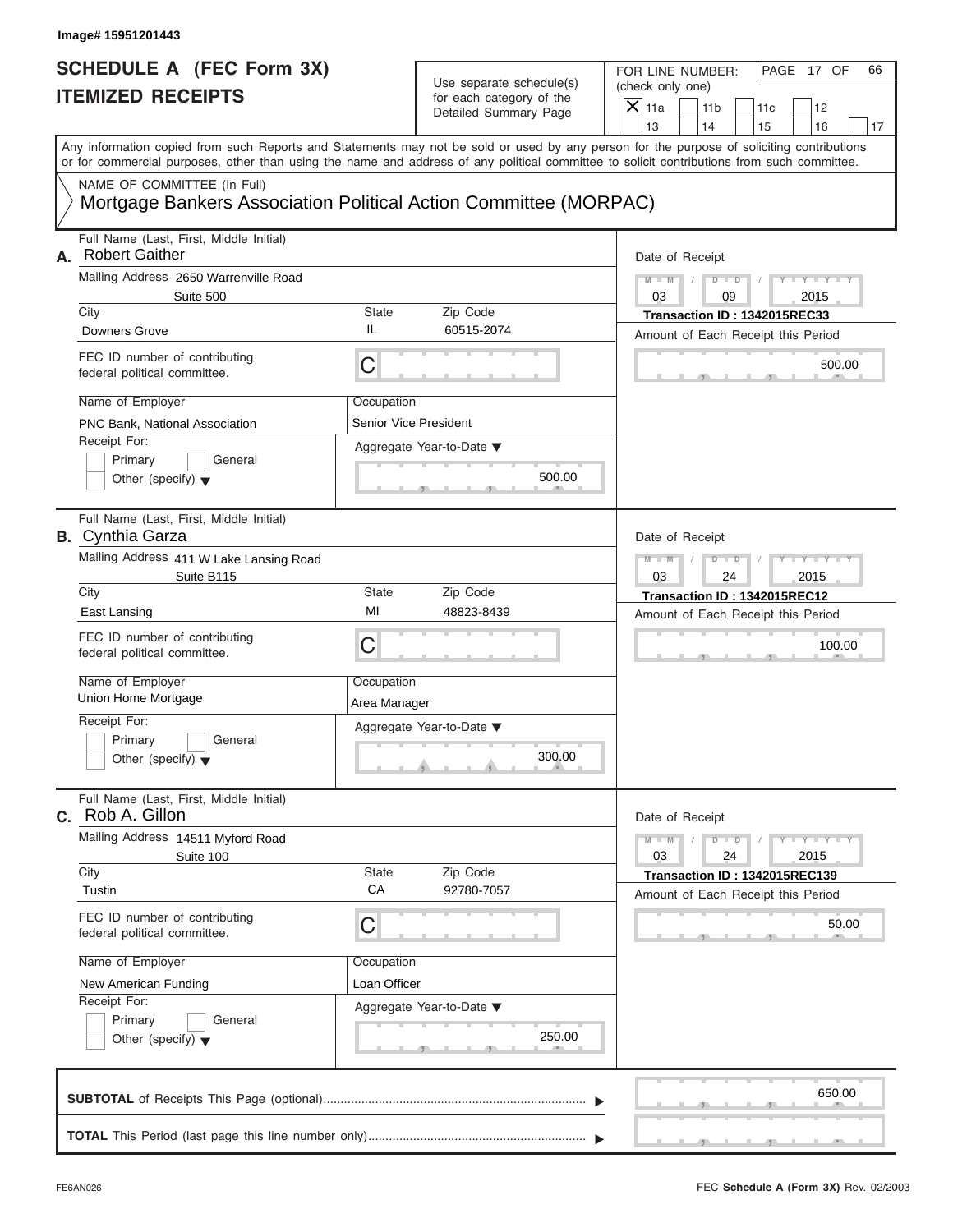# Use separate schedule(s) (check only one)<br>for each category of the  $\Box$

| Image# 15951201444                                                                              |                |                                                                               |                                                                                                                                                                                                                                                                                         |
|-------------------------------------------------------------------------------------------------|----------------|-------------------------------------------------------------------------------|-----------------------------------------------------------------------------------------------------------------------------------------------------------------------------------------------------------------------------------------------------------------------------------------|
| <b>SCHEDULE A (FEC Form 3X)</b><br><b>ITEMIZED RECEIPTS</b>                                     |                | Use separate schedule(s)<br>for each category of the<br>Detailed Summary Page | FOR LINE NUMBER:<br>PAGE 18 OF<br>66<br>(check only one)<br>$\overline{X}$ 11a<br>11 <sub>b</sub><br>11c<br>12                                                                                                                                                                          |
|                                                                                                 |                |                                                                               | 13<br>14<br>15<br>16<br>17                                                                                                                                                                                                                                                              |
|                                                                                                 |                |                                                                               | Any information copied from such Reports and Statements may not be sold or used by any person for the purpose of soliciting contributions<br>or for commercial purposes, other than using the name and address of any political committee to solicit contributions from such committee. |
| NAME OF COMMITTEE (In Full)<br>Mortgage Bankers Association Political Action Committee (MORPAC) |                |                                                                               |                                                                                                                                                                                                                                                                                         |
| Full Name (Last, First, Middle Initial)<br>Wes Horbatuck<br>А.                                  |                |                                                                               | Date of Receipt                                                                                                                                                                                                                                                                         |
| Mailing Address 139 Simsbury Rd                                                                 |                |                                                                               | $M - M$<br>$D$ $D$<br>$Y = Y =$<br>03<br>30<br>2015                                                                                                                                                                                                                                     |
| City                                                                                            | State          | Zip Code                                                                      | Transaction ID: 694B2047-C46F-4867-                                                                                                                                                                                                                                                     |
| Avon                                                                                            | <b>CT</b>      | 06001-3715                                                                    | Amount of Each Receipt this Period                                                                                                                                                                                                                                                      |
| FEC ID number of contributing<br>federal political committee.                                   | С              |                                                                               | 1000.00                                                                                                                                                                                                                                                                                 |
| Name of Employer                                                                                | Occupation     |                                                                               |                                                                                                                                                                                                                                                                                         |
| Norcom Mortgage                                                                                 |                | <b>Executive Vice President</b>                                               |                                                                                                                                                                                                                                                                                         |
| Receipt For:<br>Primary<br>General                                                              |                | Aggregate Year-to-Date ▼                                                      |                                                                                                                                                                                                                                                                                         |
| Other (specify) $\blacktriangledown$                                                            |                | 1000.00                                                                       |                                                                                                                                                                                                                                                                                         |
| Full Name (Last, First, Middle Initial)<br><b>B.</b> James Hughes                               |                |                                                                               | Date of Receipt                                                                                                                                                                                                                                                                         |
| Mailing Address PO Box 488                                                                      |                |                                                                               | $M - M$<br>$D$ $D$<br>$+Y+Y+$<br>2015<br>03<br>18                                                                                                                                                                                                                                       |
| City                                                                                            | State          | Zip Code                                                                      | Transaction ID: 681EFEA9-D01A-43F5-                                                                                                                                                                                                                                                     |
| Milwaukee                                                                                       | WI             | 53201-0488                                                                    | Amount of Each Receipt this Period                                                                                                                                                                                                                                                      |
| FEC ID number of contributing<br>federal political committee.                                   | C              |                                                                               | 350.00                                                                                                                                                                                                                                                                                  |
| Name of Employer<br>Mortgage Guaranty Insurance Corporatio                                      | Occupation     | Sr Vice President, Sales                                                      |                                                                                                                                                                                                                                                                                         |
| Receipt For:                                                                                    |                | Aggregate Year-to-Date ▼                                                      |                                                                                                                                                                                                                                                                                         |
| Primary<br>General<br>Other (specify) $\blacktriangledown$                                      |                | 350.00                                                                        |                                                                                                                                                                                                                                                                                         |
| Full Name (Last, First, Middle Initial)<br>C. Terry K. Jones                                    |                |                                                                               | Date of Receipt                                                                                                                                                                                                                                                                         |
| Mailing Address 7600 E Orchard Rd                                                               |                |                                                                               | $M - M$<br>$Y = Y = Y$<br>$D$ $D$<br>2015<br>03<br>24                                                                                                                                                                                                                                   |
| City<br>Greenwood Village                                                                       | State<br>CO    | Zip Code<br>80111-2540                                                        | Transaction ID: 66B8B5C5-E72A-43DE-<br>Amount of Each Receipt this Period                                                                                                                                                                                                               |
| FEC ID number of contributing<br>federal political committee.                                   | С              |                                                                               | 300.00                                                                                                                                                                                                                                                                                  |
| Name of Employer                                                                                | Occupation     |                                                                               |                                                                                                                                                                                                                                                                                         |
| Cherry Creek Mortgage Co., Inc.                                                                 | Vice President |                                                                               |                                                                                                                                                                                                                                                                                         |
| Receipt For:<br>Primary<br>General                                                              |                | Aggregate Year-to-Date ▼                                                      |                                                                                                                                                                                                                                                                                         |
| Other (specify) $\blacktriangledown$                                                            |                | 300.00                                                                        |                                                                                                                                                                                                                                                                                         |
|                                                                                                 |                |                                                                               | 1650.00                                                                                                                                                                                                                                                                                 |
|                                                                                                 |                |                                                                               |                                                                                                                                                                                                                                                                                         |

FEC **Schedule A (Form 3X)** Rev. 02/2003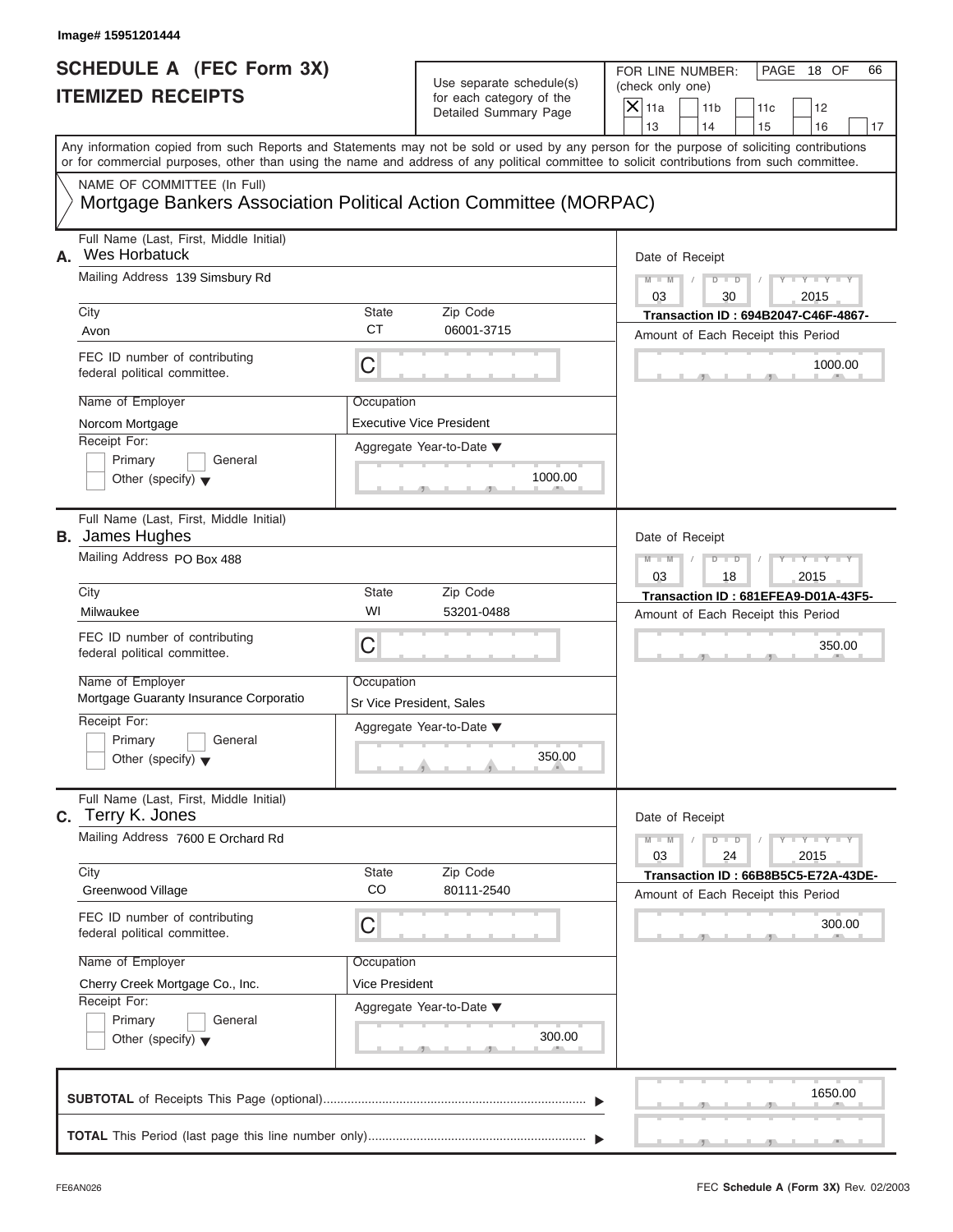| <b>SCHEDULE A (FEC Form 3X)</b>                                                                                                                                                                                                                                                         |                                       | Use separate schedule(s)                              | FOR LINE NUMBER:<br>(check only one) |                             |                                                                           | PAGE 19 OF                      | 66 |
|-----------------------------------------------------------------------------------------------------------------------------------------------------------------------------------------------------------------------------------------------------------------------------------------|---------------------------------------|-------------------------------------------------------|--------------------------------------|-----------------------------|---------------------------------------------------------------------------|---------------------------------|----|
| <b>ITEMIZED RECEIPTS</b>                                                                                                                                                                                                                                                                |                                       | for each category of the<br>Detailed Summary Page     | $\overline{X} _{11a}$<br>13          | 11 <sub>b</sub><br>14       | 11c<br>15                                                                 | 12<br>16                        | 17 |
| Any information copied from such Reports and Statements may not be sold or used by any person for the purpose of soliciting contributions<br>or for commercial purposes, other than using the name and address of any political committee to solicit contributions from such committee. |                                       |                                                       |                                      |                             |                                                                           |                                 |    |
| NAME OF COMMITTEE (In Full)<br>Mortgage Bankers Association Political Action Committee (MORPAC)                                                                                                                                                                                         |                                       |                                                       |                                      |                             |                                                                           |                                 |    |
| Full Name (Last, First, Middle Initial)<br>Alexander Jung<br>А.                                                                                                                                                                                                                         |                                       |                                                       |                                      | Date of Receipt             |                                                                           |                                 |    |
| Mailing Address 150 S Stratford Rd                                                                                                                                                                                                                                                      |                                       |                                                       | $M - M$<br>03                        | $D$ $D$<br>$\sqrt{2}$<br>26 |                                                                           | $Y - Y - Y - Y - Y$<br>2015     |    |
| City<br><b>Winston Salem</b>                                                                                                                                                                                                                                                            | State<br><b>NC</b>                    | Zip Code<br>27104-4227                                |                                      |                             | Transaction ID: 9372ACA5-A7CC-47BF-<br>Amount of Each Receipt this Period |                                 |    |
| FEC ID number of contributing<br>federal political committee.                                                                                                                                                                                                                           | C                                     |                                                       |                                      |                             |                                                                           | 250.00                          |    |
| Name of Employer<br><b>BB</b>                                                                                                                                                                                                                                                           | Occupation                            | <b>Executive Vice President</b>                       |                                      |                             |                                                                           |                                 |    |
| Receipt For:<br>Primary<br>General<br>Other (specify) $\blacktriangledown$                                                                                                                                                                                                              |                                       | Aggregate Year-to-Date $\blacktriangledown$<br>250.00 |                                      |                             |                                                                           |                                 |    |
| Full Name (Last, First, Middle Initial)<br><b>B.</b> Jorge Kalb                                                                                                                                                                                                                         |                                       |                                                       |                                      | Date of Receipt             |                                                                           |                                 |    |
| Mailing Address 200 S Biscayne Boulevard<br><b>Suite 1860</b>                                                                                                                                                                                                                           |                                       |                                                       | $M - M$<br>03                        | $D - D$<br>17               |                                                                           | $Y = Y = Y' - Y'$<br>2015       |    |
| City<br>Miami                                                                                                                                                                                                                                                                           | State<br><b>FL</b>                    | Zip Code<br>33131-2388                                |                                      |                             | Transaction ID: 1342015REC45<br>Amount of Each Receipt this Period        |                                 |    |
| FEC ID number of contributing<br>federal political committee.                                                                                                                                                                                                                           | C                                     |                                                       |                                      |                             |                                                                           | 2000.00                         |    |
| Name of Employer<br>Atlas One Financial                                                                                                                                                                                                                                                 | Occupation<br><b>Managing Partner</b> |                                                       |                                      |                             |                                                                           |                                 |    |
| Receipt For:<br>Primary<br>General<br>Other (specify) $\blacktriangledown$                                                                                                                                                                                                              |                                       | Aggregate Year-to-Date ▼<br>2000.00                   |                                      |                             |                                                                           |                                 |    |
| Full Name (Last, First, Middle Initial)<br>c. Bryan Kanefield                                                                                                                                                                                                                           |                                       |                                                       |                                      | Date of Receipt             |                                                                           |                                 |    |
| Mailing Address 1818 Library Street<br>Suite 300<br>City                                                                                                                                                                                                                                | State                                 | Zip Code                                              | $M - M$<br>03                        | $D$ $\Box$ $D$<br>19        |                                                                           | $Y - I - Y - I - Y - I$<br>2015 |    |
| Reston                                                                                                                                                                                                                                                                                  | VA                                    | 20190-6280                                            |                                      |                             | Transaction ID: 1342015REC14<br>Amount of Each Receipt this Period        |                                 |    |
| FEC ID number of contributing<br>federal political committee.                                                                                                                                                                                                                           | С                                     |                                                       |                                      |                             |                                                                           | 375.00                          |    |
| Name of Employer<br>MERSCORP Holdings, Inc.                                                                                                                                                                                                                                             | Occupation                            | <b>SVP/Chief Risk Officer</b>                         |                                      |                             |                                                                           |                                 |    |
| Receipt For:<br>Primary<br>General<br>Other (specify) $\blacktriangledown$                                                                                                                                                                                                              |                                       | Aggregate Year-to-Date ▼<br>750.00                    |                                      |                             |                                                                           |                                 |    |
|                                                                                                                                                                                                                                                                                         |                                       |                                                       |                                      |                             |                                                                           | 2625.00                         |    |
|                                                                                                                                                                                                                                                                                         |                                       |                                                       |                                      |                             |                                                                           |                                 |    |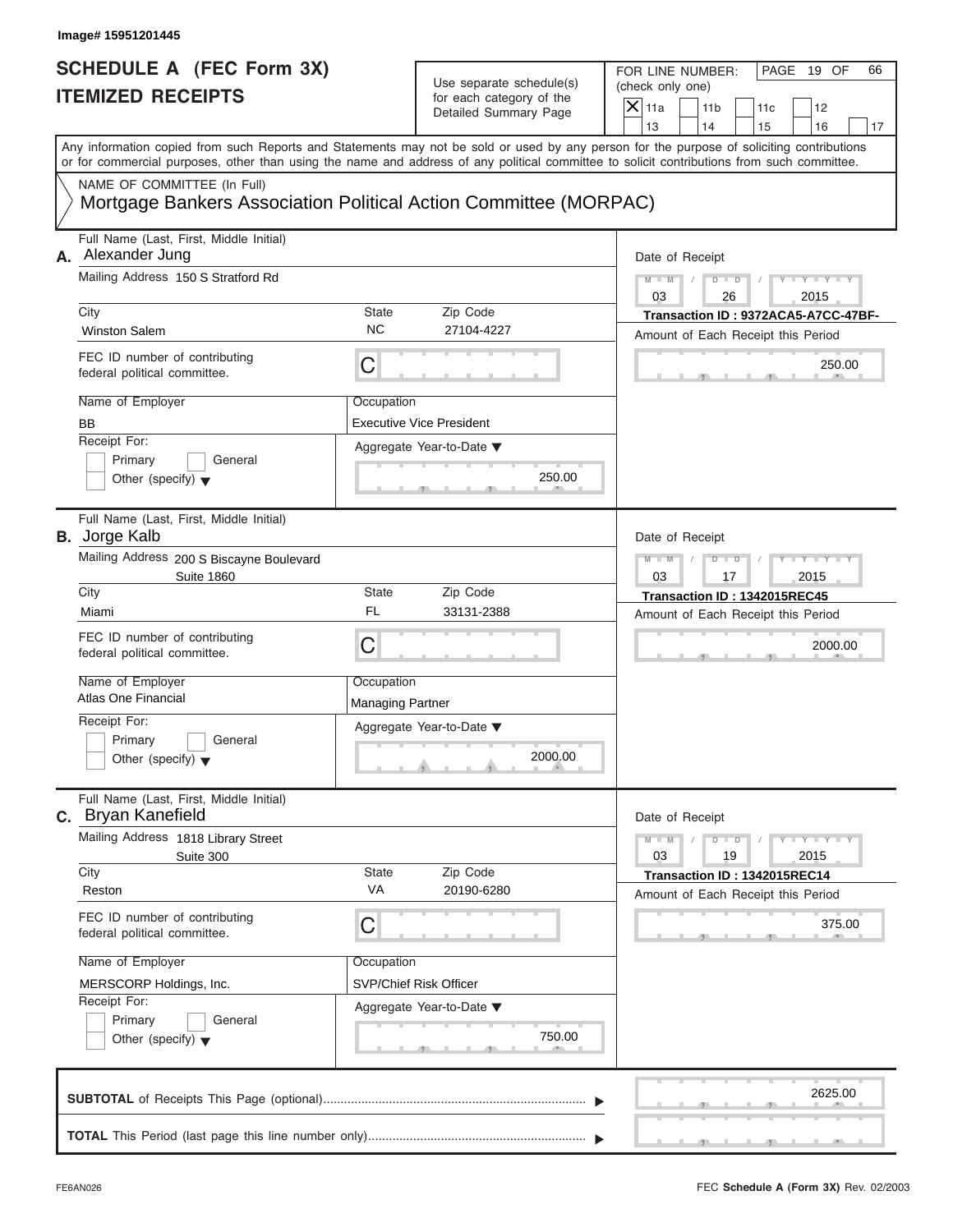| <b>SCHEDULE A (FEC Form 3X)</b>                                                                                                                                                                                                                                                         |                               |                                                                               | PAGE 20 OF<br>FOR LINE NUMBER:<br>66 |                      |                                      |                           |    |  |
|-----------------------------------------------------------------------------------------------------------------------------------------------------------------------------------------------------------------------------------------------------------------------------------------|-------------------------------|-------------------------------------------------------------------------------|--------------------------------------|----------------------|--------------------------------------|---------------------------|----|--|
| <b>ITEMIZED RECEIPTS</b>                                                                                                                                                                                                                                                                |                               | Use separate schedule(s)<br>for each category of the<br>Detailed Summary Page | (check only one)                     |                      |                                      |                           |    |  |
|                                                                                                                                                                                                                                                                                         |                               |                                                                               | $X$ 11a                              | 11 <sub>b</sub>      | 11c                                  | 12                        |    |  |
|                                                                                                                                                                                                                                                                                         |                               |                                                                               | 13                                   | 14                   | 15                                   | 16                        | 17 |  |
| Any information copied from such Reports and Statements may not be sold or used by any person for the purpose of soliciting contributions<br>or for commercial purposes, other than using the name and address of any political committee to solicit contributions from such committee. |                               |                                                                               |                                      |                      |                                      |                           |    |  |
| NAME OF COMMITTEE (In Full)<br>Mortgage Bankers Association Political Action Committee (MORPAC)                                                                                                                                                                                         |                               |                                                                               |                                      |                      |                                      |                           |    |  |
| Full Name (Last, First, Middle Initial)<br>A. Bryan Kanefield                                                                                                                                                                                                                           |                               |                                                                               | Date of Receipt                      |                      |                                      |                           |    |  |
| Mailing Address 4624 Verplanck PI NW                                                                                                                                                                                                                                                    |                               |                                                                               | $M - M$<br>03                        | $D$ $D$<br>23        |                                      | $  Y$ $  Y$ $  Y$<br>2015 |    |  |
| City                                                                                                                                                                                                                                                                                    | State                         | Zip Code                                                                      |                                      |                      | Transaction ID: 4825BF1658FB0B703CA6 |                           |    |  |
| Washington                                                                                                                                                                                                                                                                              | DC                            | 20016-2434                                                                    |                                      |                      | Amount of Each Receipt this Period   |                           |    |  |
| FEC ID number of contributing<br>federal political committee.                                                                                                                                                                                                                           | C                             |                                                                               |                                      |                      |                                      | 375.00                    |    |  |
| Name of Employer                                                                                                                                                                                                                                                                        | Occupation                    |                                                                               |                                      |                      |                                      |                           |    |  |
| MERSCORP Holdings, Inc.                                                                                                                                                                                                                                                                 | <b>SVP/Chief Risk Officer</b> |                                                                               |                                      |                      |                                      |                           |    |  |
| Receipt For:                                                                                                                                                                                                                                                                            |                               | Aggregate Year-to-Date ▼                                                      |                                      |                      |                                      |                           |    |  |
| Primary<br>General                                                                                                                                                                                                                                                                      |                               |                                                                               |                                      |                      |                                      |                           |    |  |
| Other (specify) $\blacktriangledown$                                                                                                                                                                                                                                                    |                               | 750.00                                                                        |                                      |                      |                                      |                           |    |  |
| Full Name (Last, First, Middle Initial)<br><b>B.</b> Ashley Kendrick                                                                                                                                                                                                                    |                               |                                                                               | Date of Receipt                      |                      |                                      |                           |    |  |
| Mailing Address 4310 E Palo Verde Dr                                                                                                                                                                                                                                                    |                               |                                                                               | $M - M$                              | $D - D$              |                                      | $Y - Y - Y - Y - Y$       |    |  |
|                                                                                                                                                                                                                                                                                         |                               |                                                                               | 03                                   | 19                   |                                      | 2015                      |    |  |
| City                                                                                                                                                                                                                                                                                    | State                         | Zip Code                                                                      |                                      |                      | Transaction ID: D7C58FB1-2710-464A-  |                           |    |  |
| Phoenix                                                                                                                                                                                                                                                                                 | AZ                            | 85018-1128                                                                    |                                      |                      | Amount of Each Receipt this Period   |                           |    |  |
| FEC ID number of contributing<br>federal political committee.                                                                                                                                                                                                                           | C                             |                                                                               |                                      |                      |                                      | 250.00                    |    |  |
| Name of Employer                                                                                                                                                                                                                                                                        | Occupation                    |                                                                               |                                      |                      |                                      |                           |    |  |
| <b>Standard Pacific Mortgage</b>                                                                                                                                                                                                                                                        |                               | Vice President, Branch Administration                                         |                                      |                      |                                      |                           |    |  |
| Receipt For:                                                                                                                                                                                                                                                                            |                               | Aggregate Year-to-Date ▼                                                      |                                      |                      |                                      |                           |    |  |
| Primary<br>General<br>Other (specify) $\blacktriangledown$                                                                                                                                                                                                                              |                               | 250.00                                                                        |                                      |                      |                                      |                           |    |  |
| Full Name (Last, First, Middle Initial)<br><b>Mishel Keshishian</b><br>С.                                                                                                                                                                                                               |                               |                                                                               | Date of Receipt                      |                      |                                      |                           |    |  |
| Mailing Address 2846 Corvo Place                                                                                                                                                                                                                                                        |                               |                                                                               | $M - M$<br>03                        | $D$ $\Box$ $D$<br>24 |                                      | $Y = Y = Y - Y$<br>2015   |    |  |
| City<br>Costa Mesa                                                                                                                                                                                                                                                                      | State<br>CA                   | Zip Code<br>92626-4817                                                        |                                      |                      | Transaction ID: 1342015REC134        |                           |    |  |
|                                                                                                                                                                                                                                                                                         |                               |                                                                               |                                      |                      | Amount of Each Receipt this Period   |                           |    |  |
| FEC ID number of contributing<br>federal political committee.                                                                                                                                                                                                                           | С                             |                                                                               |                                      |                      |                                      | 50.00                     |    |  |
| Name of Employer                                                                                                                                                                                                                                                                        | Occupation                    |                                                                               |                                      |                      |                                      |                           |    |  |
| New American Funding                                                                                                                                                                                                                                                                    | Loan Officer                  |                                                                               |                                      |                      |                                      |                           |    |  |
| Receipt For:                                                                                                                                                                                                                                                                            |                               | Aggregate Year-to-Date ▼                                                      |                                      |                      |                                      |                           |    |  |
| Primary<br>General                                                                                                                                                                                                                                                                      |                               |                                                                               |                                      |                      |                                      |                           |    |  |
| Other (specify) $\blacktriangledown$                                                                                                                                                                                                                                                    |                               | 400.00                                                                        |                                      |                      |                                      |                           |    |  |
|                                                                                                                                                                                                                                                                                         |                               |                                                                               |                                      |                      |                                      | 675.00                    |    |  |
|                                                                                                                                                                                                                                                                                         |                               |                                                                               |                                      |                      |                                      |                           |    |  |
|                                                                                                                                                                                                                                                                                         |                               |                                                                               |                                      |                      |                                      |                           |    |  |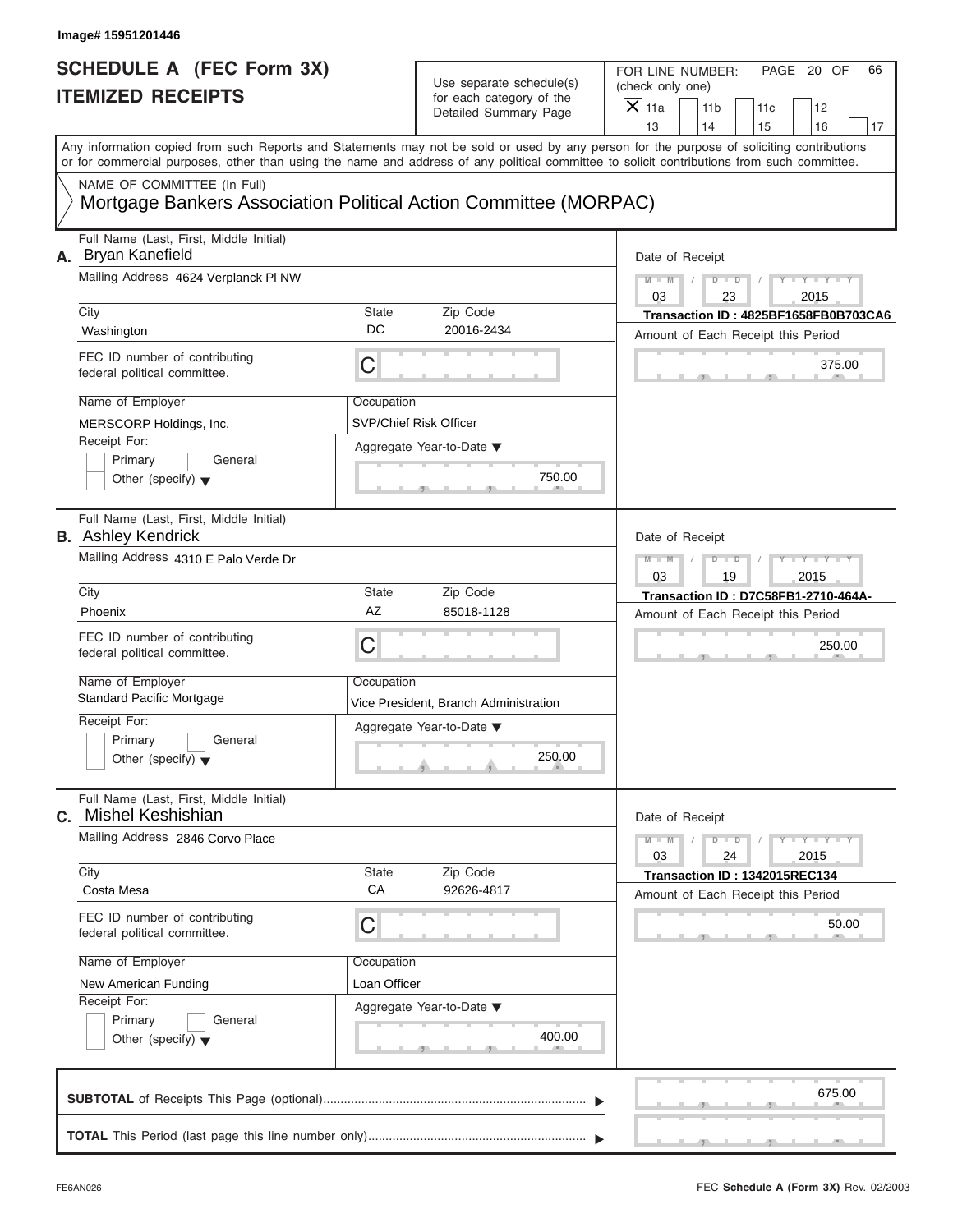# Use separate schedule(s) (check only one)<br>for each category of the  $\Box$

| Image# 15951201447                                                                                                                                                                                                                                                                                                                                 |                                                                                                                                                 |                                                                                                                                                                     |
|----------------------------------------------------------------------------------------------------------------------------------------------------------------------------------------------------------------------------------------------------------------------------------------------------------------------------------------------------|-------------------------------------------------------------------------------------------------------------------------------------------------|---------------------------------------------------------------------------------------------------------------------------------------------------------------------|
| <b>SCHEDULE A (FEC Form 3X)</b><br><b>ITEMIZED RECEIPTS</b>                                                                                                                                                                                                                                                                                        | Use separate schedule(s)<br>for each category of the<br>Detailed Summary Page                                                                   | FOR LINE NUMBER:<br>PAGE 21 OF<br>66<br>(check only one)<br>$\overline{X}$ 11a<br>11 <sub>b</sub><br>11c<br>12<br>13<br>14<br>15<br>16<br>17                        |
| Any information copied from such Reports and Statements may not be sold or used by any person for the purpose of soliciting contributions<br>or for commercial purposes, other than using the name and address of any political committee to solicit contributions from such committee.                                                            |                                                                                                                                                 |                                                                                                                                                                     |
| NAME OF COMMITTEE (In Full)                                                                                                                                                                                                                                                                                                                        | Mortgage Bankers Association Political Action Committee (MORPAC)                                                                                |                                                                                                                                                                     |
| Full Name (Last, First, Middle Initial)<br>Jane C. King<br>А.<br>Mailing Address 646 Plank Rd<br>City<br><b>Clifton Park</b><br>FEC ID number of contributing<br>federal political committee.<br>Name of Employer<br>Platinum Home Mortgage Corporation<br>Receipt For:<br>Primary<br>General<br>Other (specify) $\blacktriangledown$              | State<br>Zip Code<br><b>NY</b><br>12065-2003<br>C<br>Occupation<br>Division Vice President-Correspondent<br>Aggregate Year-to-Date ▼<br>2500.00 | Date of Receipt<br>$D$ $\Box$ $D$<br>Y I Y I<br>$M - M$<br>03<br>2015<br>19<br>Transaction ID: 88943CBE-DCF2-4A70-<br>Amount of Each Receipt this Period<br>2500.00 |
| Full Name (Last, First, Middle Initial)<br><b>B.</b> William Kooper<br>Mailing Address 1919 M Street Northwest<br>Floor 5<br>City<br>Washington<br>FEC ID number of contributing<br>federal political committee.<br>Name of Employer<br>Mortgage Bankers Association<br>Receipt For:<br>Primary<br>General<br>Other (specify) $\blacktriangledown$ | State<br>Zip Code<br>DC<br>20036-3572<br>C<br>Occupation<br>Associate Vice President of State Gove<br>Aggregate Year-to-Date ▼<br>250.00        | Date of Receipt<br>$M - M$<br>$D$ $\Box$ $D$<br>$Y - Y - I$<br>03<br>30<br>2015<br>Transaction ID: 1342015REC18<br>Amount of Each Receipt this Period<br>250.00     |
| Full Name (Last, First, Middle Initial)<br>C. Shawn Krause<br>Mailing Address 1050 Woodward Avenue<br>City<br>Detroit<br>FEC ID number of contributing<br>federal political committee.<br>Name of Employer<br>Quicken Loans, Inc.<br>Receipt For:<br>Primary<br>General<br>Other (specify) $\blacktriangledown$                                    | State<br>Zip Code<br>MI<br>48226-1906<br>С<br>Occupation<br><b>Executive Vice President</b><br>Aggregate Year-to-Date ▼<br>5000.00              | Date of Receipt<br>$M - M$<br>$Y - Y$<br>$D - D$<br>03<br>2015<br>09<br>Transaction ID: 1342015REC34<br>Amount of Each Receipt this Period<br>5000.00               |
|                                                                                                                                                                                                                                                                                                                                                    |                                                                                                                                                 | 7750.00                                                                                                                                                             |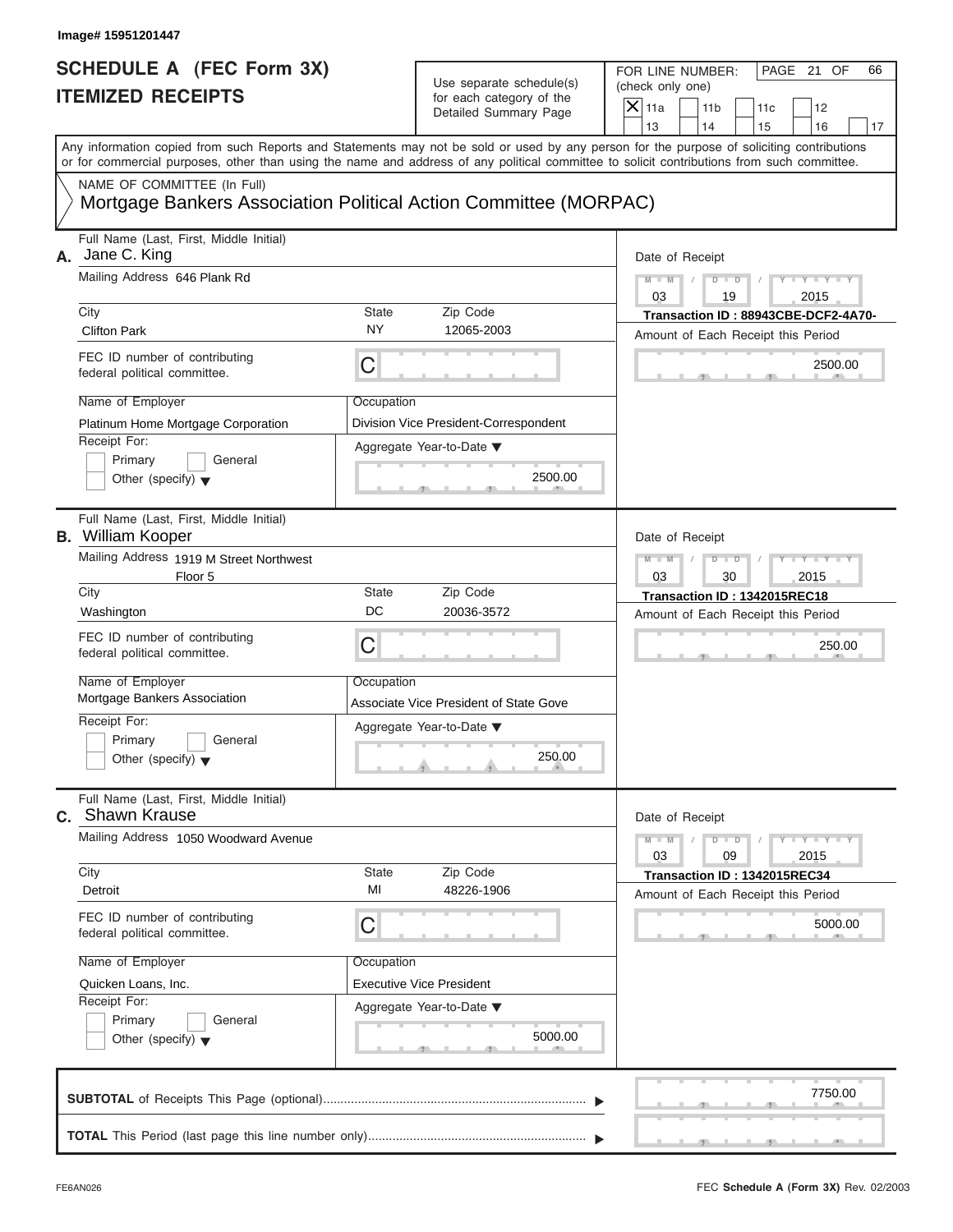| Image# 15951201448                                                                                                                                                                                                                                                                      |                                      |                                                      |                                                                    |                                                                           |
|-----------------------------------------------------------------------------------------------------------------------------------------------------------------------------------------------------------------------------------------------------------------------------------------|--------------------------------------|------------------------------------------------------|--------------------------------------------------------------------|---------------------------------------------------------------------------|
| <b>SCHEDULE A (FEC Form 3X)</b><br><b>ITEMIZED RECEIPTS</b>                                                                                                                                                                                                                             |                                      | Use separate schedule(s)<br>for each category of the | FOR LINE NUMBER:<br>(check only one)<br>$X$ 11a<br>11 <sub>b</sub> | PAGE 22 OF<br>66<br>11c<br>12                                             |
|                                                                                                                                                                                                                                                                                         |                                      | Detailed Summary Page                                | 13<br>14                                                           | 15<br>16<br>17                                                            |
| Any information copied from such Reports and Statements may not be sold or used by any person for the purpose of soliciting contributions<br>or for commercial purposes, other than using the name and address of any political committee to solicit contributions from such committee. |                                      |                                                      |                                                                    |                                                                           |
| NAME OF COMMITTEE (In Full)<br>Mortgage Bankers Association Political Action Committee (MORPAC)                                                                                                                                                                                         |                                      |                                                      |                                                                    |                                                                           |
| Full Name (Last, First, Middle Initial)<br>Suzanne LaCaria<br>А.                                                                                                                                                                                                                        |                                      |                                                      | Date of Receipt                                                    |                                                                           |
| Mailing Address 3030 Andrews PI                                                                                                                                                                                                                                                         |                                      |                                                      | $M - M$<br>$D - D$<br>03<br>20                                     | $Y - Y - Y - Y - Y$<br>2015                                               |
| City<br>Boca Raton                                                                                                                                                                                                                                                                      | <b>State</b><br>FL                   | Zip Code<br>33434-5350                               |                                                                    | Transaction ID: 3DE2BFBB-D878-43E9-<br>Amount of Each Receipt this Period |
| FEC ID number of contributing<br>federal political committee.                                                                                                                                                                                                                           | C                                    |                                                      |                                                                    | 250.00                                                                    |
| Name of Employer<br>Mortgage Guaranty Insurance Corporatio                                                                                                                                                                                                                              | Occupation<br><b>Account Manager</b> |                                                      |                                                                    |                                                                           |
| Receipt For:<br>Primary<br>General<br>Other (specify) $\blacktriangledown$                                                                                                                                                                                                              | Aggregate Year-to-Date ▼             | 250.00                                               |                                                                    |                                                                           |
| Full Name (Last, First, Middle Initial)<br><b>B.</b> Peter H. Lansing                                                                                                                                                                                                                   |                                      |                                                      | Date of Receipt                                                    |                                                                           |
| Mailing Address 6775 E Evans Avenue                                                                                                                                                                                                                                                     |                                      |                                                      | $M - M$<br>$D$ $D$<br>03<br>24                                     | $Y = Y = Y$<br>2015                                                       |
| City                                                                                                                                                                                                                                                                                    | <b>State</b><br>CO                   | Zip Code                                             |                                                                    | Transaction ID: 1342015REC40                                              |
| Denver                                                                                                                                                                                                                                                                                  |                                      | 80224-2301                                           |                                                                    | Amount of Each Receipt this Period                                        |
| FEC ID number of contributing<br>federal political committee.                                                                                                                                                                                                                           | C                                    |                                                      |                                                                    | 2500.00                                                                   |
| Name of Employer<br>Universal Lending Corporation                                                                                                                                                                                                                                       | Occupation<br>President              |                                                      |                                                                    |                                                                           |
| Receipt For:                                                                                                                                                                                                                                                                            | Aggregate Year-to-Date ▼             |                                                      |                                                                    |                                                                           |
| Primary<br>General<br>Other (specify) $\blacktriangledown$                                                                                                                                                                                                                              |                                      | 2500.00                                              |                                                                    |                                                                           |
| Full Name (Last, First, Middle Initial)<br>C. Chris Leavell                                                                                                                                                                                                                             |                                      |                                                      | Date of Receipt                                                    |                                                                           |
| Mailing Address 3 First American Way                                                                                                                                                                                                                                                    |                                      |                                                      | $M - M$<br>$D - D$<br>03<br>24                                     | $Y - Y - Y - Y - I$<br>2015                                               |
| City<br>Santa Ana                                                                                                                                                                                                                                                                       | State<br>CA                          | Zip Code<br>92707-5913                               |                                                                    | Transaction ID: 1342015REC37<br>Amount of Each Receipt this Period        |
| FEC ID number of contributing<br>federal political committee.                                                                                                                                                                                                                           | С                                    |                                                      |                                                                    | 1000.00                                                                   |
| Name of Employer                                                                                                                                                                                                                                                                        | Occupation                           |                                                      |                                                                    |                                                                           |
| First American Mortgage Solutions<br>Receipt For:                                                                                                                                                                                                                                       |                                      | Executive Vice President/Division Pres               |                                                                    |                                                                           |
| Primary<br>General                                                                                                                                                                                                                                                                      | Aggregate Year-to-Date ▼             |                                                      |                                                                    |                                                                           |
| Other (specify) $\blacktriangledown$                                                                                                                                                                                                                                                    |                                      | 1000.00                                              |                                                                    |                                                                           |
|                                                                                                                                                                                                                                                                                         |                                      |                                                      |                                                                    | 3750.00                                                                   |
|                                                                                                                                                                                                                                                                                         |                                      |                                                      |                                                                    |                                                                           |

S S S , , .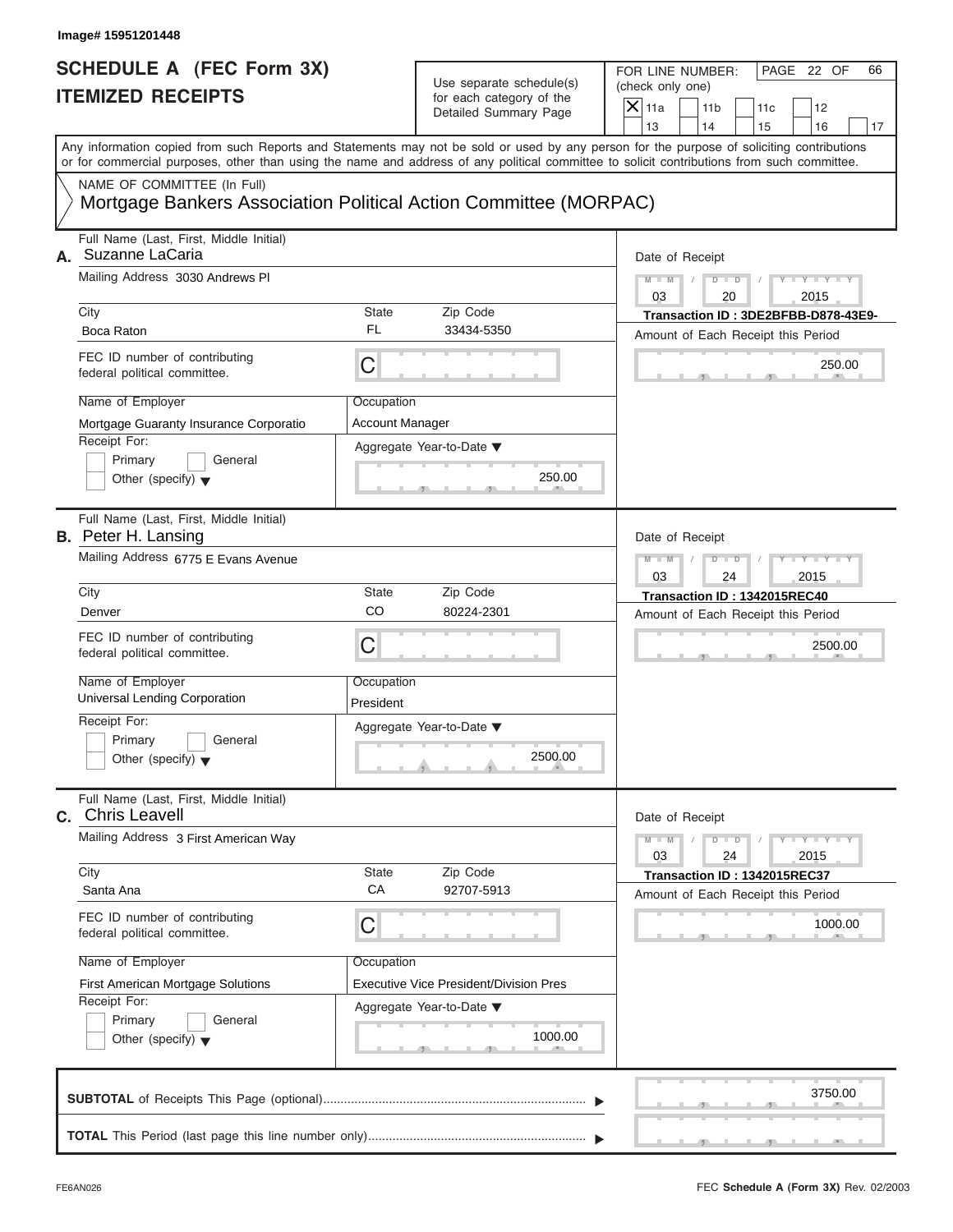| <b>SCHEDULE A (FEC Form 3X)</b><br><b>ITEMIZED RECEIPTS</b><br>or for commercial purposes, other than using the name and address of any political committee to solicit contributions from such committee.<br>NAME OF COMMITTEE (In Full)<br>Mortgage Bankers Association Political Action Committee (MORPAC)<br>Full Name (Last, First, Middle Initial)<br>Mario G. Loria<br>Mailing Address 14511 Myford Road<br>Suite 100<br>City<br><b>State</b><br>CA<br>Tustin<br>FEC ID number of contributing<br>C | PAGE 23 OF<br>FOR LINE NUMBER:<br>66<br>Use separate schedule(s)<br>(check only one)<br>for each category of the<br>$X$ 11a<br>11 <sub>b</sub><br>11c<br>12<br>Detailed Summary Page<br>13<br>14<br>15<br>16<br>17<br>Any information copied from such Reports and Statements may not be sold or used by any person for the purpose of soliciting contributions<br>Date of Receipt<br>$Y - Y - Y - Y - Y$<br>$M - M$<br>$D$ $D$<br>03<br>2015<br>09<br>Zip Code<br>Transaction ID: 1342015REC125<br>92780-7057<br>Amount of Each Receipt this Period<br>50.00<br>250.00 |
|-----------------------------------------------------------------------------------------------------------------------------------------------------------------------------------------------------------------------------------------------------------------------------------------------------------------------------------------------------------------------------------------------------------------------------------------------------------------------------------------------------------|-------------------------------------------------------------------------------------------------------------------------------------------------------------------------------------------------------------------------------------------------------------------------------------------------------------------------------------------------------------------------------------------------------------------------------------------------------------------------------------------------------------------------------------------------------------------------|
| А.                                                                                                                                                                                                                                                                                                                                                                                                                                                                                                        |                                                                                                                                                                                                                                                                                                                                                                                                                                                                                                                                                                         |
|                                                                                                                                                                                                                                                                                                                                                                                                                                                                                                           |                                                                                                                                                                                                                                                                                                                                                                                                                                                                                                                                                                         |
|                                                                                                                                                                                                                                                                                                                                                                                                                                                                                                           |                                                                                                                                                                                                                                                                                                                                                                                                                                                                                                                                                                         |
|                                                                                                                                                                                                                                                                                                                                                                                                                                                                                                           |                                                                                                                                                                                                                                                                                                                                                                                                                                                                                                                                                                         |
|                                                                                                                                                                                                                                                                                                                                                                                                                                                                                                           |                                                                                                                                                                                                                                                                                                                                                                                                                                                                                                                                                                         |
|                                                                                                                                                                                                                                                                                                                                                                                                                                                                                                           |                                                                                                                                                                                                                                                                                                                                                                                                                                                                                                                                                                         |
| federal political committee.                                                                                                                                                                                                                                                                                                                                                                                                                                                                              |                                                                                                                                                                                                                                                                                                                                                                                                                                                                                                                                                                         |
| Name of Employer<br>Occupation<br><b>Branch Manager</b><br>New American Funding                                                                                                                                                                                                                                                                                                                                                                                                                           |                                                                                                                                                                                                                                                                                                                                                                                                                                                                                                                                                                         |
| Receipt For:<br>Aggregate Year-to-Date ▼<br>Primary<br>General<br>Other (specify) $\blacktriangledown$                                                                                                                                                                                                                                                                                                                                                                                                    |                                                                                                                                                                                                                                                                                                                                                                                                                                                                                                                                                                         |
| Full Name (Last, First, Middle Initial)<br><b>B.</b> Robert Lotstein                                                                                                                                                                                                                                                                                                                                                                                                                                      | Date of Receipt                                                                                                                                                                                                                                                                                                                                                                                                                                                                                                                                                         |
| Mailing Address 5185 MacArthur Blvd NW                                                                                                                                                                                                                                                                                                                                                                                                                                                                    | $Y - Y - Y - Y - Y$<br>$M - M$<br>$D$ $D$<br>2015<br>03<br>24                                                                                                                                                                                                                                                                                                                                                                                                                                                                                                           |
| <b>State</b><br>City<br>DC<br>Washington                                                                                                                                                                                                                                                                                                                                                                                                                                                                  | Zip Code<br>Transaction ID: B2CBDB5C-1E32-45D9-<br>20016-3341<br>Amount of Each Receipt this Period                                                                                                                                                                                                                                                                                                                                                                                                                                                                     |
| FEC ID number of contributing<br>C<br>federal political committee.                                                                                                                                                                                                                                                                                                                                                                                                                                        | 2500.00                                                                                                                                                                                                                                                                                                                                                                                                                                                                                                                                                                 |
| Name of Employer<br>Occupation<br>LotsteinLegal PLLC<br>Partner                                                                                                                                                                                                                                                                                                                                                                                                                                           |                                                                                                                                                                                                                                                                                                                                                                                                                                                                                                                                                                         |
| Receipt For:<br>Aggregate Year-to-Date ▼<br>Primary<br>General<br>Other (specify) $\blacktriangledown$                                                                                                                                                                                                                                                                                                                                                                                                    | 2500.00                                                                                                                                                                                                                                                                                                                                                                                                                                                                                                                                                                 |
| Full Name (Last, First, Middle Initial)<br>C. Tony Love                                                                                                                                                                                                                                                                                                                                                                                                                                                   | Date of Receipt                                                                                                                                                                                                                                                                                                                                                                                                                                                                                                                                                         |
| Mailing Address 50 Public Square                                                                                                                                                                                                                                                                                                                                                                                                                                                                          | $M - M$<br>$D$ $\Box$ $D$<br>$Y - Y - Y - Y - I$<br>03<br>27<br>2015                                                                                                                                                                                                                                                                                                                                                                                                                                                                                                    |
| City<br>State<br>OH<br>Cleveland                                                                                                                                                                                                                                                                                                                                                                                                                                                                          | Zip Code<br>Transaction ID: 1342015REC42<br>44113-2218<br>Amount of Each Receipt this Period                                                                                                                                                                                                                                                                                                                                                                                                                                                                            |
| FEC ID number of contributing<br>С<br>federal political committee.                                                                                                                                                                                                                                                                                                                                                                                                                                        | 500.00                                                                                                                                                                                                                                                                                                                                                                                                                                                                                                                                                                  |
| Name of Employer<br>Occupation                                                                                                                                                                                                                                                                                                                                                                                                                                                                            |                                                                                                                                                                                                                                                                                                                                                                                                                                                                                                                                                                         |
| Vice President<br><b>Forest City Finance Corporation</b><br>Receipt For:<br>Aggregate Year-to-Date ▼<br>Primary<br>General<br>Other (specify) $\blacktriangledown$                                                                                                                                                                                                                                                                                                                                        | 500.00                                                                                                                                                                                                                                                                                                                                                                                                                                                                                                                                                                  |
|                                                                                                                                                                                                                                                                                                                                                                                                                                                                                                           | 3050.00                                                                                                                                                                                                                                                                                                                                                                                                                                                                                                                                                                 |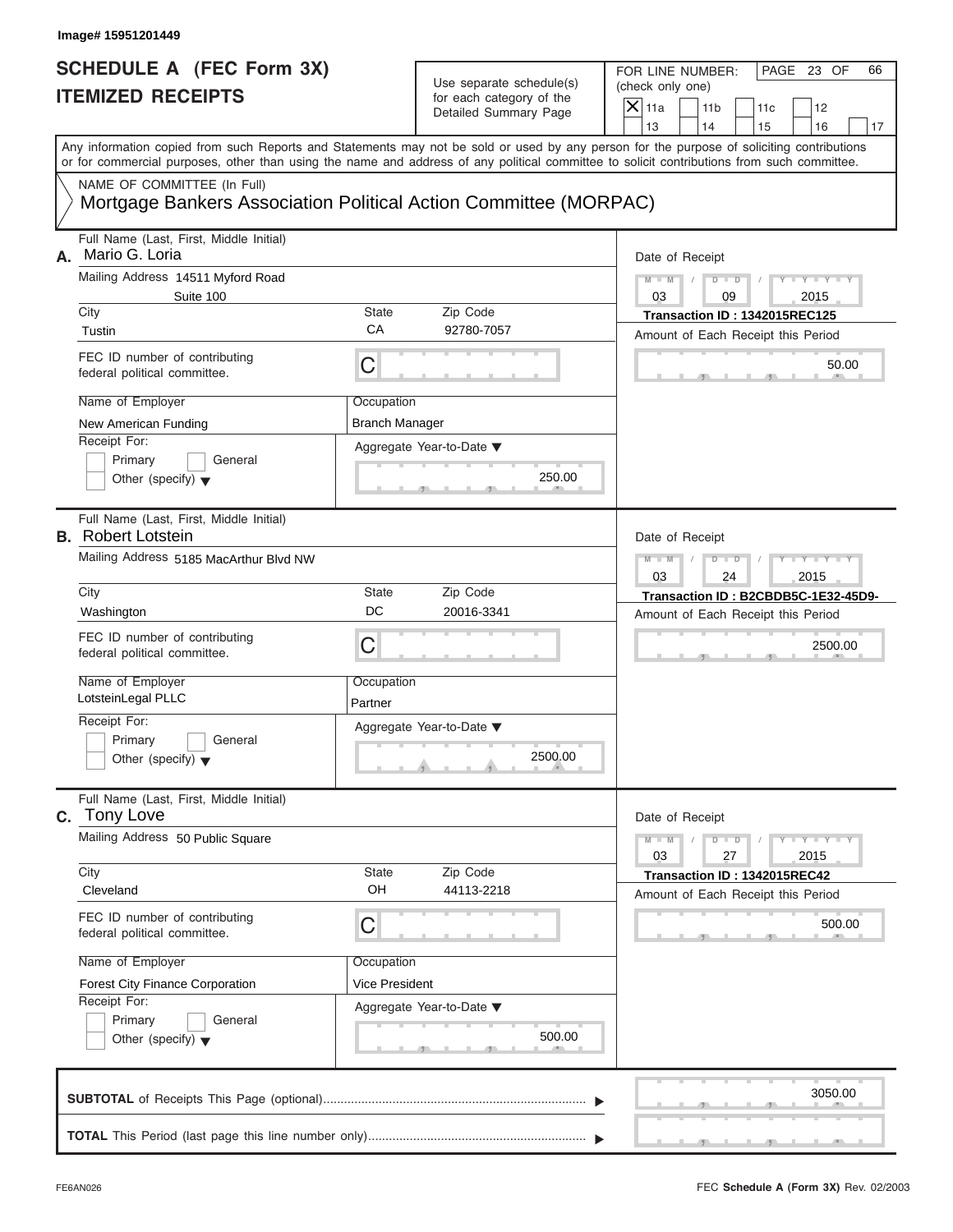| Image# 15951201450                                                                              |                           |                                                                               |                                                                                                                                                                                                                                                                                         |
|-------------------------------------------------------------------------------------------------|---------------------------|-------------------------------------------------------------------------------|-----------------------------------------------------------------------------------------------------------------------------------------------------------------------------------------------------------------------------------------------------------------------------------------|
| <b>SCHEDULE A (FEC Form 3X)</b><br><b>ITEMIZED RECEIPTS</b>                                     |                           | Use separate schedule(s)<br>for each category of the<br>Detailed Summary Page | FOR LINE NUMBER:<br>PAGE 24 OF<br>66<br>(check only one)<br>$X$ 11a<br>11 <sub>b</sub><br>11c<br>12<br>13<br>14<br>15<br>16<br>17                                                                                                                                                       |
|                                                                                                 |                           |                                                                               | Any information copied from such Reports and Statements may not be sold or used by any person for the purpose of soliciting contributions<br>or for commercial purposes, other than using the name and address of any political committee to solicit contributions from such committee. |
| NAME OF COMMITTEE (In Full)<br>Mortgage Bankers Association Political Action Committee (MORPAC) |                           |                                                                               |                                                                                                                                                                                                                                                                                         |
| Full Name (Last, First, Middle Initial)<br>Peter E. Mahoney<br>А.                               |                           |                                                                               | Date of Receipt                                                                                                                                                                                                                                                                         |
| Mailing Address 901 Semmes Ave                                                                  |                           |                                                                               | $D - D$<br>$M - M$<br>$Y - Y - Y - Y - Y$<br>03<br>2015<br>17                                                                                                                                                                                                                           |
| City<br>Richmond                                                                                | <b>State</b><br><b>VA</b> | Zip Code<br>23224-2270                                                        | Transaction ID: A5A12E4E-DCDA-4BAD-<br>Amount of Each Receipt this Period                                                                                                                                                                                                               |
| FEC ID number of contributing<br>federal political committee.                                   | C                         |                                                                               | 250.00                                                                                                                                                                                                                                                                                  |
| Name of Employer<br>SunTrust Mortgage, Inc.<br>Receipt For:                                     | Occupation                | Executive Vice President, Capital Mark<br>Aggregate Year-to-Date ▼            |                                                                                                                                                                                                                                                                                         |
| Primary<br>General<br>Other (specify) $\blacktriangledown$                                      |                           | 250.00                                                                        |                                                                                                                                                                                                                                                                                         |
| Full Name (Last, First, Middle Initial)<br><b>B.</b> Robin D. Mallory                           |                           |                                                                               | Date of Receipt                                                                                                                                                                                                                                                                         |
| Mailing Address 10740 Nall Ave                                                                  |                           |                                                                               | $Y - Y - Y - Y - Y$<br>$M - M$<br>$D$ $D$<br>03<br>18<br>2015                                                                                                                                                                                                                           |
| City                                                                                            | State                     | Zip Code                                                                      | Transaction ID: BBB6C128-AE26-4E45-                                                                                                                                                                                                                                                     |
| <b>Overland Park</b><br>FEC ID number of contributing                                           | KS                        | 66211-1223                                                                    | Amount of Each Receipt this Period                                                                                                                                                                                                                                                      |
| federal political committee.                                                                    | C                         |                                                                               | 250.00                                                                                                                                                                                                                                                                                  |
| Name of Employer<br>Mortgage Guaranty Insurance Corporatio                                      | Occupation                | Vice President-Managing Director                                              |                                                                                                                                                                                                                                                                                         |
| Receipt For:<br>Primary<br>General<br>Other (specify) $\blacktriangledown$                      |                           | Aggregate Year-to-Date ▼<br>250.00                                            |                                                                                                                                                                                                                                                                                         |
| Full Name (Last, First, Middle Initial)<br><b>Tim Mattke</b><br>С.                              |                           |                                                                               | Date of Receipt                                                                                                                                                                                                                                                                         |
| Mailing Address 250 E KILBROUN AVE                                                              |                           |                                                                               | $Y - Y - Y - Y - Y$<br>$M - M$<br>$D - D$<br>03<br>24<br>2015                                                                                                                                                                                                                           |
| City<br><b>MILWAUKEE</b>                                                                        | State<br>WI               | Zip Code<br>53202                                                             | <b>Transaction ID: E12E1335-1405-4B6D-</b><br>Amount of Each Receipt this Period                                                                                                                                                                                                        |
| FEC ID number of contributing<br>federal political committee.                                   | С                         |                                                                               | 500.00                                                                                                                                                                                                                                                                                  |
| Name of Employer                                                                                | Occupation                |                                                                               |                                                                                                                                                                                                                                                                                         |
| <b>MGIC</b><br>Receipt For:                                                                     | EVP - CFO                 |                                                                               |                                                                                                                                                                                                                                                                                         |
| Primary<br>General<br>Other (specify) $\blacktriangledown$                                      |                           | Aggregate Year-to-Date ▼<br>500.00                                            |                                                                                                                                                                                                                                                                                         |
|                                                                                                 |                           |                                                                               |                                                                                                                                                                                                                                                                                         |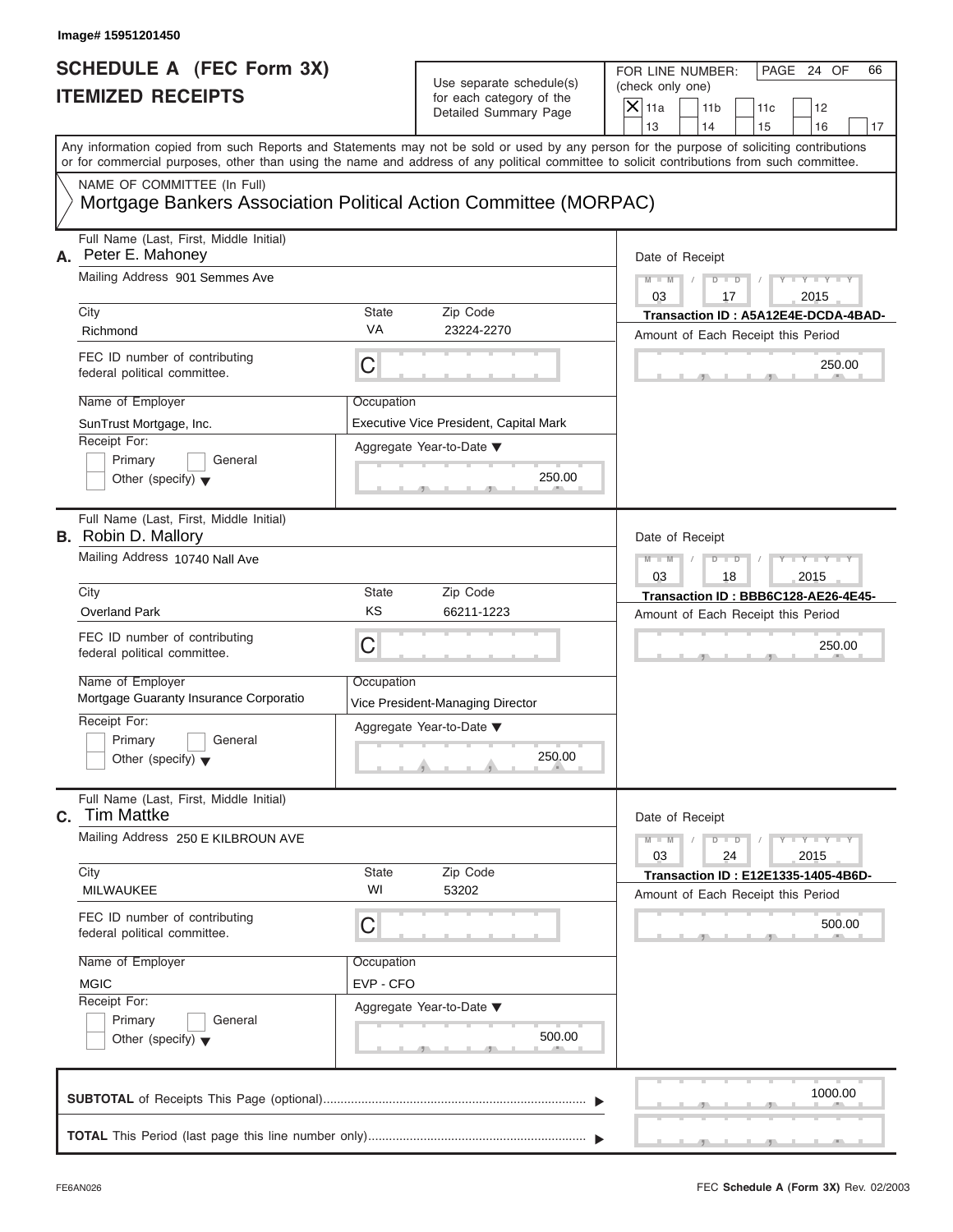| Image# 15951201451                                                                                                                                                                                                                                                                      |                                     |                                                                               |                                                                             |                                                                     |
|-----------------------------------------------------------------------------------------------------------------------------------------------------------------------------------------------------------------------------------------------------------------------------------------|-------------------------------------|-------------------------------------------------------------------------------|-----------------------------------------------------------------------------|---------------------------------------------------------------------|
| <b>SCHEDULE A (FEC Form 3X)</b><br><b>ITEMIZED RECEIPTS</b>                                                                                                                                                                                                                             |                                     | Use separate schedule(s)<br>for each category of the<br>Detailed Summary Page | FOR LINE NUMBER:<br>(check only one)<br>$\mathsf{X}$ 11a<br>11 <sub>b</sub> | PAGE 25 OF<br>66<br>11c<br>12                                       |
| Any information copied from such Reports and Statements may not be sold or used by any person for the purpose of soliciting contributions<br>or for commercial purposes, other than using the name and address of any political committee to solicit contributions from such committee. |                                     |                                                                               | 13<br>14                                                                    | 15<br>16<br>17                                                      |
| NAME OF COMMITTEE (In Full)<br>Mortgage Bankers Association Political Action Committee (MORPAC)                                                                                                                                                                                         |                                     |                                                                               |                                                                             |                                                                     |
| Full Name (Last, First, Middle Initial)<br>Ron J. McCord CMB<br>А.                                                                                                                                                                                                                      |                                     |                                                                               | Date of Receipt                                                             |                                                                     |
| Mailing Address 6701 Broadway Extension                                                                                                                                                                                                                                                 |                                     |                                                                               | $M - M$                                                                     | $D$ $\Box$ $D$<br>$Y = Y$                                           |
| Suite 400<br>City                                                                                                                                                                                                                                                                       | State                               | Zip Code                                                                      | 03                                                                          | 09<br>2015<br>Transaction ID: 1342015REC46                          |
| Oklahoma City                                                                                                                                                                                                                                                                           | OK                                  | 73116-8213                                                                    |                                                                             | Amount of Each Receipt this Period                                  |
| FEC ID number of contributing<br>federal political committee.                                                                                                                                                                                                                           | С                                   |                                                                               |                                                                             | 5000.00                                                             |
| Name of Employer                                                                                                                                                                                                                                                                        | Occupation                          |                                                                               |                                                                             |                                                                     |
| First Mortgage Company, L.L.C.                                                                                                                                                                                                                                                          | Chairman                            |                                                                               |                                                                             |                                                                     |
| Receipt For:<br>Primary<br>General<br>Other (specify) $\blacktriangledown$                                                                                                                                                                                                              |                                     | Aggregate Year-to-Date ▼<br>5000.00                                           |                                                                             |                                                                     |
| Full Name (Last, First, Middle Initial)<br><b>B.</b> David E. McKee                                                                                                                                                                                                                     |                                     |                                                                               | Date of Receipt                                                             |                                                                     |
| Mailing Address 150 E Wilson Bridge Rd                                                                                                                                                                                                                                                  |                                     |                                                                               | $M - M$                                                                     | Y T Y T Y T<br>$D$ $D$                                              |
| City                                                                                                                                                                                                                                                                                    | State                               | Zip Code                                                                      | 03                                                                          | 2015<br>24<br>Transaction ID: 747D9E19-07B0-438A-                   |
| Worthington                                                                                                                                                                                                                                                                             | OH                                  | 43085-6302                                                                    |                                                                             | Amount of Each Receipt this Period                                  |
| FEC ID number of contributing<br>federal political committee.                                                                                                                                                                                                                           | C                                   |                                                                               |                                                                             | 250.00                                                              |
| Name of Employer<br>Priority Mortgage Corp.                                                                                                                                                                                                                                             | Occupation<br><b>Vice President</b> |                                                                               |                                                                             |                                                                     |
| Receipt For:<br>Primary<br>General<br>Other (specify) $\blacktriangledown$                                                                                                                                                                                                              |                                     | Aggregate Year-to-Date ▼<br>250.00                                            |                                                                             |                                                                     |
| Full Name (Last, First, Middle Initial)<br>C. John T. Mechem                                                                                                                                                                                                                            |                                     |                                                                               | Date of Receipt                                                             |                                                                     |
| Mailing Address 1919 M Street Northwest<br>Floor 5                                                                                                                                                                                                                                      |                                     |                                                                               | $M - M$<br>03                                                               | $Y = Y$<br>$D$ $D$<br>13<br>2015                                    |
| City<br>Washington                                                                                                                                                                                                                                                                      | State<br>DC                         | Zip Code<br>20036-3521                                                        |                                                                             | Transaction ID: 1342015REC190<br>Amount of Each Receipt this Period |
| FEC ID number of contributing<br>federal political committee.                                                                                                                                                                                                                           | С                                   |                                                                               |                                                                             | 86.96                                                               |
| Name of Employer                                                                                                                                                                                                                                                                        | Occupation                          |                                                                               |                                                                             |                                                                     |
| Mortgage Bankers Association                                                                                                                                                                                                                                                            |                                     | Vice President, Public Affairs                                                |                                                                             |                                                                     |
| Receipt For:<br>Primary<br>General<br>Other (specify) $\blacktriangledown$                                                                                                                                                                                                              |                                     | Aggregate Year-to-Date ▼<br>434.80                                            |                                                                             |                                                                     |
|                                                                                                                                                                                                                                                                                         |                                     |                                                                               |                                                                             | 5336.96                                                             |
|                                                                                                                                                                                                                                                                                         |                                     |                                                                               |                                                                             |                                                                     |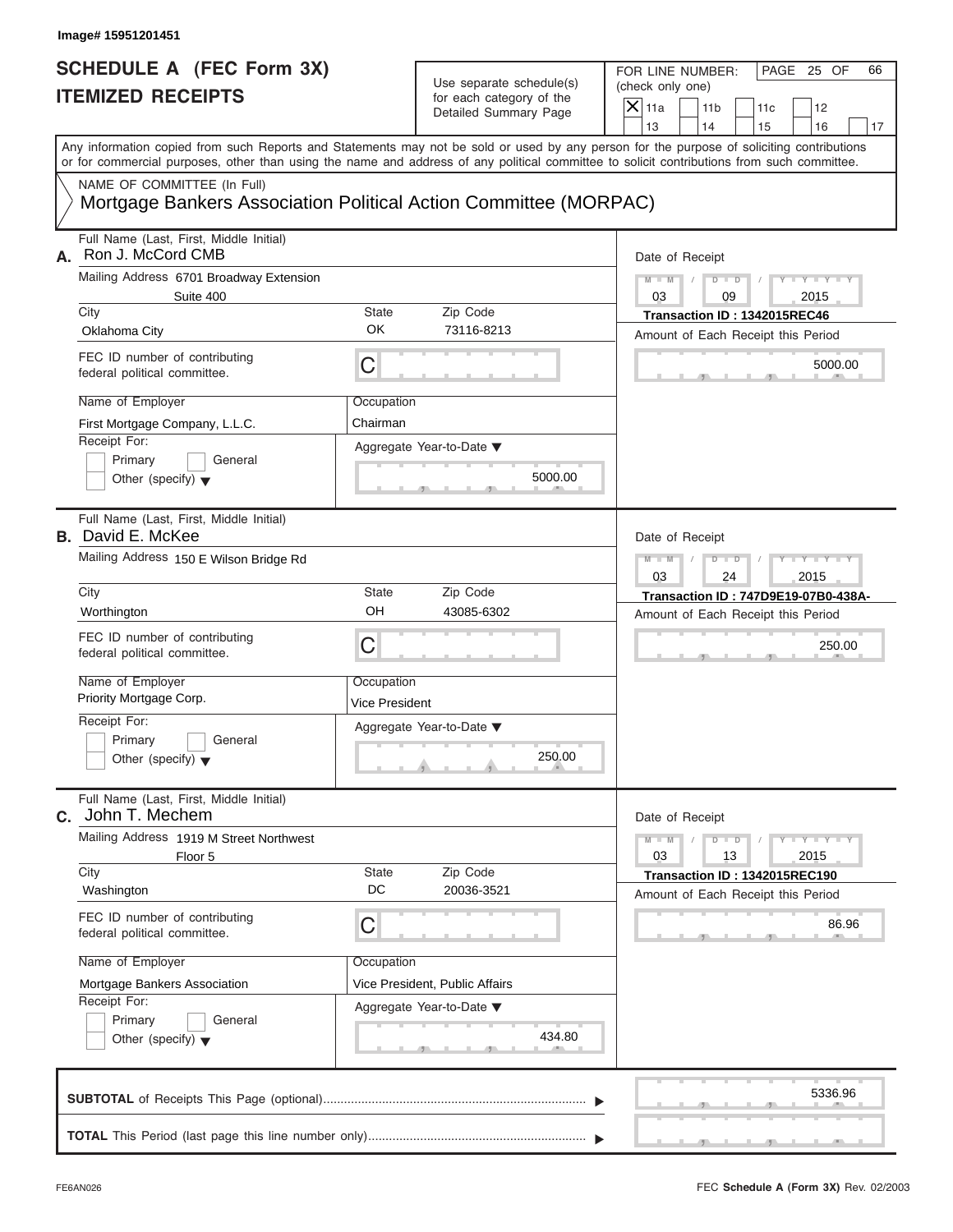| <b>SCHEDULE A (FEC Form 3X)</b><br><b>ITEMIZED RECEIPTS</b>                                     |             | Use separate schedule(s)<br>for each category of the<br>Detailed Summary Page | FOR LINE NUMBER:<br>PAGE 26 OF<br>66<br>(check only one)<br>$\overline{X}$ 11a<br>11 <sub>b</sub><br>11c<br>12<br>14<br>13<br>15<br>16<br>17                                                                                                                                            |
|-------------------------------------------------------------------------------------------------|-------------|-------------------------------------------------------------------------------|-----------------------------------------------------------------------------------------------------------------------------------------------------------------------------------------------------------------------------------------------------------------------------------------|
|                                                                                                 |             |                                                                               | Any information copied from such Reports and Statements may not be sold or used by any person for the purpose of soliciting contributions<br>or for commercial purposes, other than using the name and address of any political committee to solicit contributions from such committee. |
| NAME OF COMMITTEE (In Full)<br>Mortgage Bankers Association Political Action Committee (MORPAC) |             |                                                                               |                                                                                                                                                                                                                                                                                         |
| Full Name (Last, First, Middle Initial)<br>John T. Mechem<br>А.                                 |             |                                                                               | Date of Receipt                                                                                                                                                                                                                                                                         |
| Mailing Address 1919 M Street Northwest<br>Floor 5                                              |             |                                                                               | $Y = Y = Y + Y$<br>$M - M$<br>$D - D$<br>03<br>31<br>2015                                                                                                                                                                                                                               |
| City<br>Washington                                                                              | State<br>DC | Zip Code<br>20036-3521                                                        | Transaction ID: 1342015REC191<br>Amount of Each Receipt this Period                                                                                                                                                                                                                     |
| FEC ID number of contributing<br>federal political committee.                                   | C           |                                                                               | 86.96                                                                                                                                                                                                                                                                                   |
| Name of Employer<br>Mortgage Bankers Association                                                | Occupation  | Vice President, Public Affairs                                                |                                                                                                                                                                                                                                                                                         |
| Receipt For:<br>Primary<br>General<br>Other (specify) $\blacktriangledown$                      |             | Aggregate Year-to-Date ▼<br>434.80                                            |                                                                                                                                                                                                                                                                                         |
| Full Name (Last, First, Middle Initial)<br><b>B.</b> Pete Gordon R. Mills                       |             |                                                                               | Date of Receipt                                                                                                                                                                                                                                                                         |
| Mailing Address 1919 M Street Northwest<br>Floor 5                                              |             |                                                                               | $Y = Y = Y$<br>$M - M$<br>$D$ $D$<br>03<br>13<br>2015                                                                                                                                                                                                                                   |
| State<br>City<br>DC<br>Washington                                                               |             | Zip Code<br>20036-3521                                                        | Transaction ID: 1342015REC192<br>Amount of Each Receipt this Period                                                                                                                                                                                                                     |
| FEC ID number of contributing<br>federal political committee.                                   | C           |                                                                               | 75.00                                                                                                                                                                                                                                                                                   |
| Name of Employer<br>Mortgage Bankers Association                                                | Occupation  | Senior Vice President Residential Poli                                        |                                                                                                                                                                                                                                                                                         |
| Receipt For:<br>Primary<br>General<br>Other (specify) $\blacktriangledown$                      |             | Aggregate Year-to-Date ▼<br>375.00                                            |                                                                                                                                                                                                                                                                                         |
| Full Name (Last, First, Middle Initial)<br>C. Pete Gordon R. Mills                              |             |                                                                               | Date of Receipt                                                                                                                                                                                                                                                                         |
| Mailing Address 1919 M Street Northwest<br>Floor 5<br>City                                      | State       | Zip Code                                                                      | $M - M$<br>$D - D$<br>$Y - I - Y - I - Y - I$<br>03<br>31<br>2015                                                                                                                                                                                                                       |
| Washington                                                                                      | DC          | 20036-3521                                                                    | Transaction ID: 1342015REC193<br>Amount of Each Receipt this Period                                                                                                                                                                                                                     |
| FEC ID number of contributing<br>С<br>federal political committee.                              |             |                                                                               | 75.00                                                                                                                                                                                                                                                                                   |
| Name of Employer<br>Mortgage Bankers Association<br>Receipt For:                                | Occupation  | Senior Vice President Residential Poli                                        |                                                                                                                                                                                                                                                                                         |
| Primary<br>General<br>Other (specify) $\blacktriangledown$                                      |             | Aggregate Year-to-Date ▼<br>375.00                                            |                                                                                                                                                                                                                                                                                         |
|                                                                                                 |             |                                                                               | 236.96                                                                                                                                                                                                                                                                                  |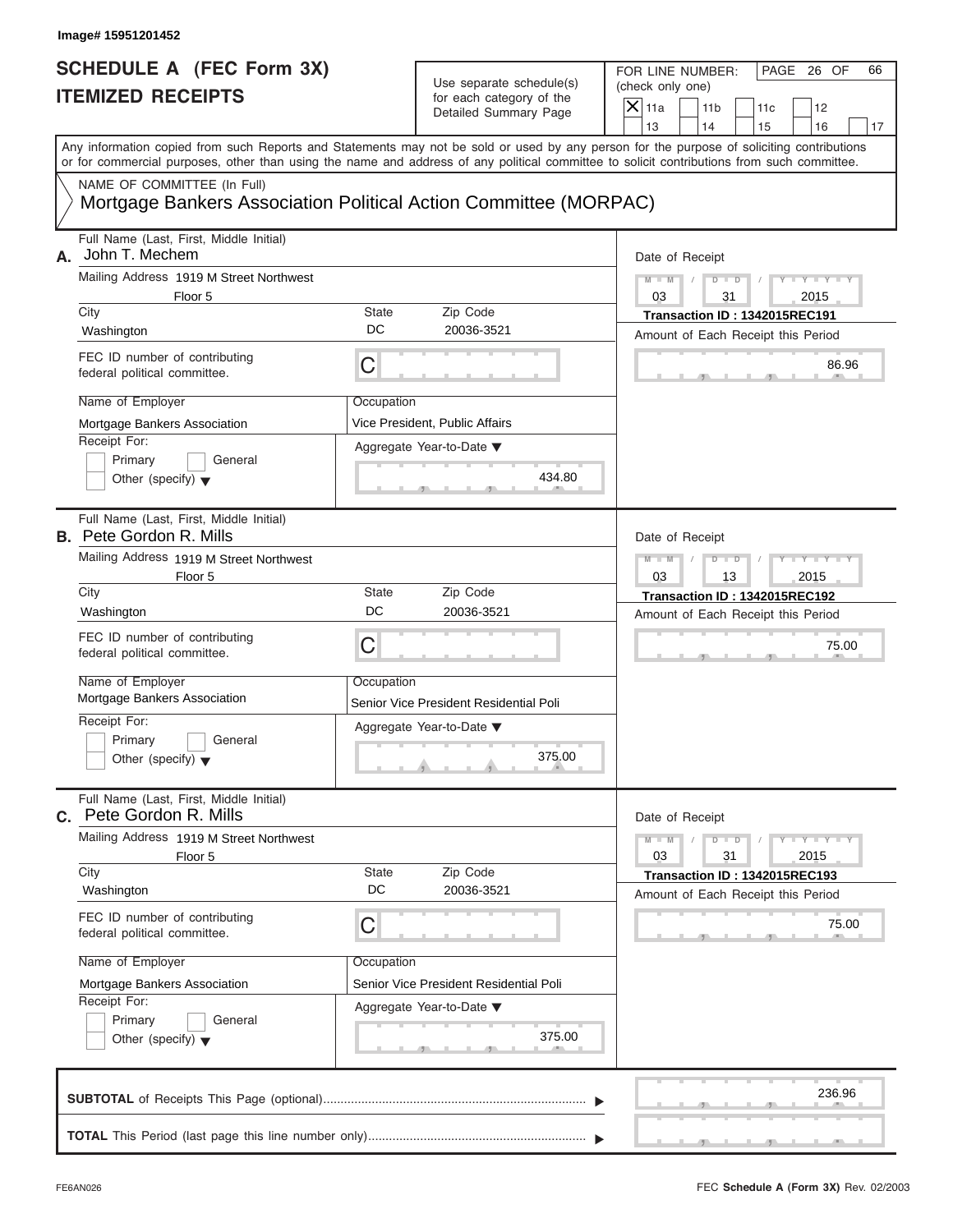# Use separate schedule(s) (check only one)<br>for each category of the  $\Box$

|                                                             | Image# 15951201453                                                                                                                                                                                                                                                                                                            |                                             |                                                                                        |                                                                                                                                                                    |
|-------------------------------------------------------------|-------------------------------------------------------------------------------------------------------------------------------------------------------------------------------------------------------------------------------------------------------------------------------------------------------------------------------|---------------------------------------------|----------------------------------------------------------------------------------------|--------------------------------------------------------------------------------------------------------------------------------------------------------------------|
| <b>SCHEDULE A (FEC Form 3X)</b><br><b>ITEMIZED RECEIPTS</b> |                                                                                                                                                                                                                                                                                                                               |                                             | Use separate schedule(s)<br>for each category of the<br>Detailed Summary Page          | FOR LINE NUMBER:<br>PAGE 27 OF<br>66<br>(check only one)<br>$\overline{X}$ 11a<br>11 <sub>b</sub><br>11c<br>12<br>13<br>14<br>15<br>16<br>17                       |
|                                                             | or for commercial purposes, other than using the name and address of any political committee to solicit contributions from such committee.                                                                                                                                                                                    |                                             |                                                                                        | Any information copied from such Reports and Statements may not be sold or used by any person for the purpose of soliciting contributions                          |
|                                                             | NAME OF COMMITTEE (In Full)<br>Mortgage Bankers Association Political Action Committee (MORPAC)                                                                                                                                                                                                                               |                                             |                                                                                        |                                                                                                                                                                    |
| А.                                                          | Full Name (Last, First, Middle Initial)<br>Salvatore A. Miosi<br>Mailing Address PO Box 488<br>City<br>Milwaukee<br>FEC ID number of contributing<br>federal political committee.<br>Name of Employer<br>Mortgage Guaranty Insurance Corporatio<br>Receipt For:<br>Primary<br>General<br>Other (specify) $\blacktriangledown$ | State<br>WI<br>C<br>Occupation              | Zip Code<br>53201-0488<br>SVP, Business Strategy<br>Aggregate Year-to-Date ▼<br>350.00 | Date of Receipt<br>$D$ $\Box$ $D$<br>$- Y -$<br>$M - M$<br>03<br>2015<br>19<br>Transaction ID: C706A288-AFD2-4F04-<br>Amount of Each Receipt this Period<br>350.00 |
|                                                             | Full Name (Last, First, Middle Initial)<br><b>B.</b> Shekar Narasimhan<br>Mailing Address 8000 Westpark Dr<br>City<br>Mc Lean<br>FEC ID number of contributing<br>federal political committee.<br>Name of Employer<br>Beekman Advisors, Inc.                                                                                  | State<br>VA<br>C<br>Occupation              | Zip Code<br>22102-3198                                                                 | Date of Receipt<br>$M - M$<br>$D$ $D$<br>$Y - Y - I$<br>2015<br>03<br>19<br>Transaction ID: 1E6D02A5-0CBA-489D-<br>Amount of Each Receipt this Period<br>2000.00   |
|                                                             | Receipt For:<br>Primary<br>General<br>Other (specify) $\blacktriangledown$                                                                                                                                                                                                                                                    | <b>Managing Partner</b>                     | Aggregate Year-to-Date ▼<br>2000.00                                                    |                                                                                                                                                                    |
|                                                             | Full Name (Last, First, Middle Initial)<br>C. David Norris<br>Mailing Address 22642 Towne Centre Dr<br>City<br><b>Foothill Ranch</b><br>FEC ID number of contributing<br>federal political committee.<br>Name of Employer<br>LoanDepot.com, LLC<br>Receipt For:<br>Primary<br>General<br>Other (specify) $\blacktriangledown$ | State<br>CA<br>С<br>Occupation<br>President | Zip Code<br>92610<br>Aggregate Year-to-Date ▼<br>250.00                                | Date of Receipt<br>$M - M$<br>Y TYT<br>$D$ $D$<br>03<br>2015<br>19<br>Transaction ID: B407FD83-C239-433D-<br>Amount of Each Receipt this Period<br>250.00          |
|                                                             |                                                                                                                                                                                                                                                                                                                               |                                             |                                                                                        | 2600.00                                                                                                                                                            |
|                                                             |                                                                                                                                                                                                                                                                                                                               |                                             |                                                                                        |                                                                                                                                                                    |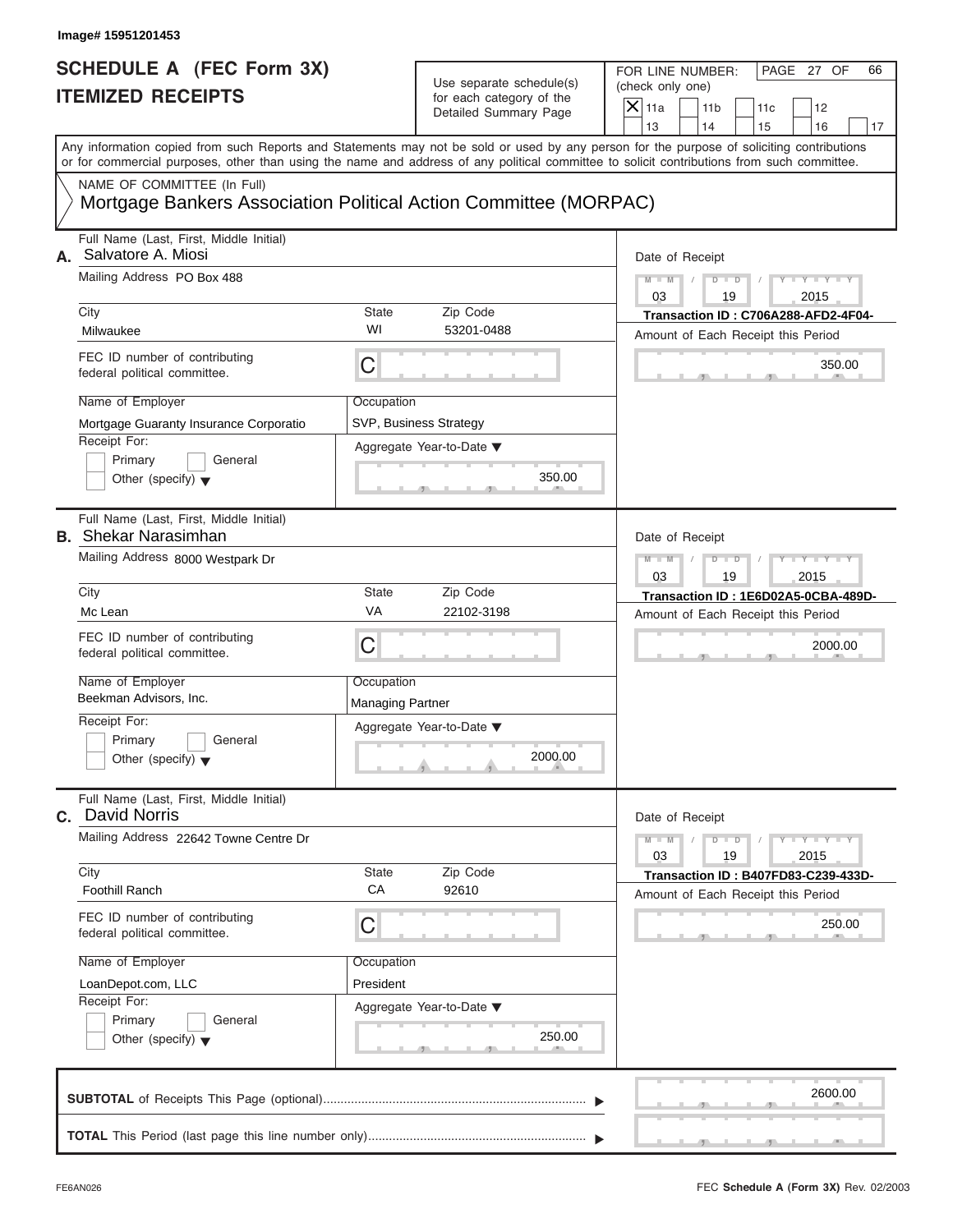| Image# 15951201454                                                                              |                                                      |                                            |                                                                                                                                                                                                                                                                                         |
|-------------------------------------------------------------------------------------------------|------------------------------------------------------|--------------------------------------------|-----------------------------------------------------------------------------------------------------------------------------------------------------------------------------------------------------------------------------------------------------------------------------------------|
| <b>SCHEDULE A (FEC Form 3X)</b><br><b>ITEMIZED RECEIPTS</b>                                     | Use separate schedule(s)<br>for each category of the |                                            | FOR LINE NUMBER:<br>PAGE 28 OF<br>66<br>(check only one)<br>$X$ 11a                                                                                                                                                                                                                     |
|                                                                                                 |                                                      | Detailed Summary Page                      | 11 <sub>b</sub><br>11c<br>12<br>13<br>14<br>16<br>15<br>17                                                                                                                                                                                                                              |
|                                                                                                 |                                                      |                                            | Any information copied from such Reports and Statements may not be sold or used by any person for the purpose of soliciting contributions<br>or for commercial purposes, other than using the name and address of any political committee to solicit contributions from such committee. |
| NAME OF COMMITTEE (In Full)<br>Mortgage Bankers Association Political Action Committee (MORPAC) |                                                      |                                            |                                                                                                                                                                                                                                                                                         |
| Full Name (Last, First, Middle Initial)<br>A. Stephen O'Connor                                  |                                                      |                                            | Date of Receipt                                                                                                                                                                                                                                                                         |
| Mailing Address 1919 M Street Northwest<br>Floor 5                                              |                                                      |                                            | $M - M$<br>$D - D$<br>$Y - Y - Y - Y - Y$<br>03<br>31<br>2015                                                                                                                                                                                                                           |
| City<br>Washington                                                                              | <b>State</b><br>DC                                   | Zip Code<br>20036-3521                     | Transaction ID: 1342015REC201<br>Amount of Each Receipt this Period                                                                                                                                                                                                                     |
| FEC ID number of contributing<br>federal political committee.                                   | C                                                    |                                            | 43.48                                                                                                                                                                                                                                                                                   |
| Name of Employer<br>Mortgage Bankers Association                                                | Occupation                                           | Senior Vice President, Public Policy &     |                                                                                                                                                                                                                                                                                         |
| Receipt For:<br>Primary<br>General<br>Other (specify) $\blacktriangledown$                      |                                                      | Aggregate Year-to-Date ▼<br>217.40         |                                                                                                                                                                                                                                                                                         |
| Full Name (Last, First, Middle Initial)<br><b>B.</b> Robert K. Park                             |                                                      |                                            | Date of Receipt                                                                                                                                                                                                                                                                         |
| Mailing Address 15550 Lightwave Dr                                                              |                                                      |                                            | $Y - Y - Y - Y - Y$<br>$M - M$<br>$D$ $D$<br>03<br>19<br>2015                                                                                                                                                                                                                           |
| City                                                                                            | <b>State</b>                                         | Zip Code                                   | Transaction ID: 847F8839-9EF6-494C-                                                                                                                                                                                                                                                     |
| Clearwater                                                                                      | <b>FL</b>                                            | 33760-3504                                 | Amount of Each Receipt this Period                                                                                                                                                                                                                                                      |
| FEC ID number of contributing<br>federal political committee.                                   | C                                                    |                                            | 1000.00                                                                                                                                                                                                                                                                                 |
| Name of Employer<br>Universal American Mortgage Company                                         | Occupation                                           | <b>Executive Vice President Operations</b> |                                                                                                                                                                                                                                                                                         |
| Receipt For:<br>Primary<br>General<br>Other (specify) $\blacktriangledown$                      |                                                      | Aggregate Year-to-Date ▼<br>1000.00        |                                                                                                                                                                                                                                                                                         |
| Full Name (Last, First, Middle Initial)<br>C. Chuck Patenaude                                   |                                                      |                                            | Date of Receipt                                                                                                                                                                                                                                                                         |
| Mailing Address 4041 Macarthur Boulevard<br>Suite 100                                           |                                                      |                                            | $M - M$<br>$D$ $\Box$ $D$<br>$Y - I - Y - I - Y - I$<br>03<br>13<br>2015                                                                                                                                                                                                                |
| City<br>Newport Beach                                                                           | <b>State</b><br>CA                                   | Zip Code<br>92660                          | Transaction ID: 1342015REC24<br>Amount of Each Receipt this Period                                                                                                                                                                                                                      |
| FEC ID number of contributing<br>federal political committee.                                   | С                                                    |                                            | 250.00                                                                                                                                                                                                                                                                                  |
| Name of Employer                                                                                | Occupation                                           |                                            |                                                                                                                                                                                                                                                                                         |
| Dougherty Mortgage, LLC                                                                         |                                                      | Senior Vice President/Fannie Mae Produ     |                                                                                                                                                                                                                                                                                         |
| Receipt For:<br>Primary<br>General<br>Other (specify) $\blacktriangledown$                      |                                                      | Aggregate Year-to-Date ▼<br>250.00         |                                                                                                                                                                                                                                                                                         |
|                                                                                                 |                                                      |                                            | 1293.48                                                                                                                                                                                                                                                                                 |
|                                                                                                 |                                                      |                                            |                                                                                                                                                                                                                                                                                         |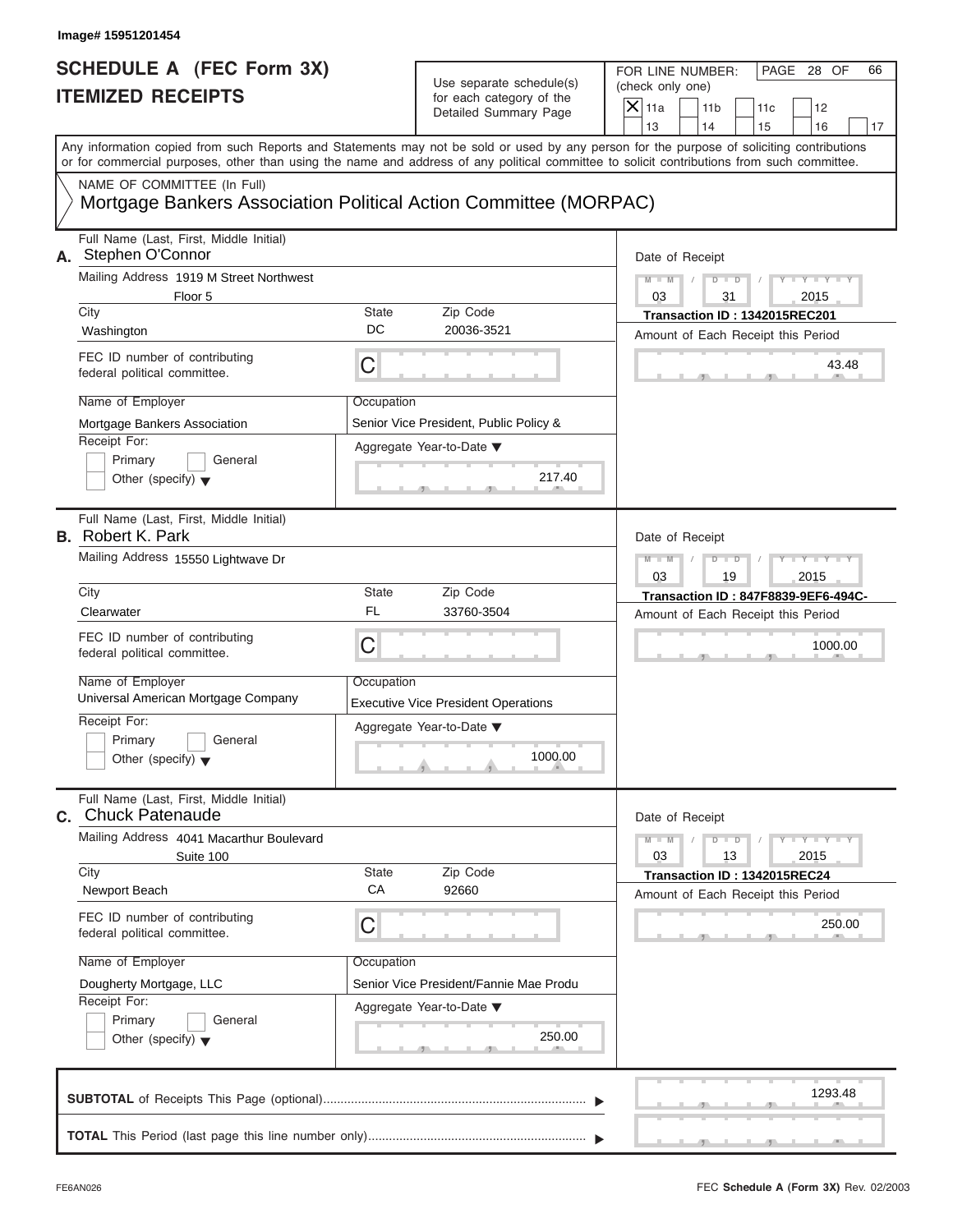| Image# 15951201455                                                                                                                                                                                                                                                                                                                             |                                                                                                                                          |                                                                                                                                                                 |
|------------------------------------------------------------------------------------------------------------------------------------------------------------------------------------------------------------------------------------------------------------------------------------------------------------------------------------------------|------------------------------------------------------------------------------------------------------------------------------------------|-----------------------------------------------------------------------------------------------------------------------------------------------------------------|
| <b>SCHEDULE A (FEC Form 3X)</b><br><b>ITEMIZED RECEIPTS</b>                                                                                                                                                                                                                                                                                    | Use separate schedule(s)<br>for each category of the<br>Detailed Summary Page                                                            | FOR LINE NUMBER:<br>PAGE 29 OF<br>66<br>(check only one)<br>$\overline{X}$ 11a<br>11 <sub>b</sub><br>11c<br>12<br>13<br>14<br>15<br>16<br>17                    |
| Any information copied from such Reports and Statements may not be sold or used by any person for the purpose of soliciting contributions<br>or for commercial purposes, other than using the name and address of any political committee to solicit contributions from such committee.                                                        |                                                                                                                                          |                                                                                                                                                                 |
| NAME OF COMMITTEE (In Full)                                                                                                                                                                                                                                                                                                                    | Mortgage Bankers Association Political Action Committee (MORPAC)                                                                         |                                                                                                                                                                 |
| Full Name (Last, First, Middle Initial)<br>Pamela Patenaude<br>А.<br>Mailing Address 1922 Tysons Trace Drive<br>City<br>Vienna<br>FEC ID number of contributing                                                                                                                                                                                | State<br>Zip Code<br>VA<br>22182<br>С                                                                                                    | Date of Receipt<br>$Y - Y - I$<br>$M - M$<br>$D$ $D$<br>03<br>2015<br>09<br>Transaction ID: 1342015REC25<br>Amount of Each Receipt this Period<br>250.00        |
| federal political committee.<br>Name of Employer<br>J. Ronald Foundation for Housing Ameri<br>Receipt For:<br>Primary<br>General<br>Other (specify) $\blacktriangledown$                                                                                                                                                                       | Occupation<br>President<br>Aggregate Year-to-Date $\blacktriangledown$<br>250.00                                                         |                                                                                                                                                                 |
| Full Name (Last, First, Middle Initial)<br><b>B.</b> Chris Perry<br>Mailing Address 3809 W Chester Pike<br>City<br>Newtown Square<br>FEC ID number of contributing<br>federal political committee.<br>Name of Employer<br>Mortgage Guaranty Insurance Corporatio<br>Receipt For:<br>Primary<br>General<br>Other (specify) $\blacktriangledown$ | State<br>Zip Code<br>PA<br>19073-2331<br>C<br>Occupation<br>Senior Account Manager, National Credi<br>Aggregate Year-to-Date ▼<br>250.00 | Date of Receipt<br>$M - M$<br>$D$ $D$<br>$Y = Y - I$<br>2015<br>03<br>26<br>Transaction ID: 6A35D9F8-85FE-4007-<br>Amount of Each Receipt this Period<br>250.00 |
| Full Name (Last, First, Middle Initial)<br>John W. Peterson<br>С.<br>Mailing Address 14511 Myford Road<br>Suite 100<br>City<br>Tustin<br>FEC ID number of contributing<br>federal political committee.<br>Name of Employer<br>New American Funding<br>Receipt For:<br>Primary<br>General<br>Other (specify) $\blacktriangledown$               | Zip Code<br>State<br>CA<br>92780-7057<br>С<br>Occupation<br>Outside Loan Officer<br>Aggregate Year-to-Date ▼<br>300.00                   | Date of Receipt<br>$M - M$<br>$Y - Y - I$<br>$D - D$<br>03<br>2015<br>24<br>Transaction ID: 1342015REC106<br>Amount of Each Receipt this Period<br>50.00        |
|                                                                                                                                                                                                                                                                                                                                                |                                                                                                                                          | 550.00                                                                                                                                                          |

FEC **Schedule A (Form 3X)** Rev. 02/2003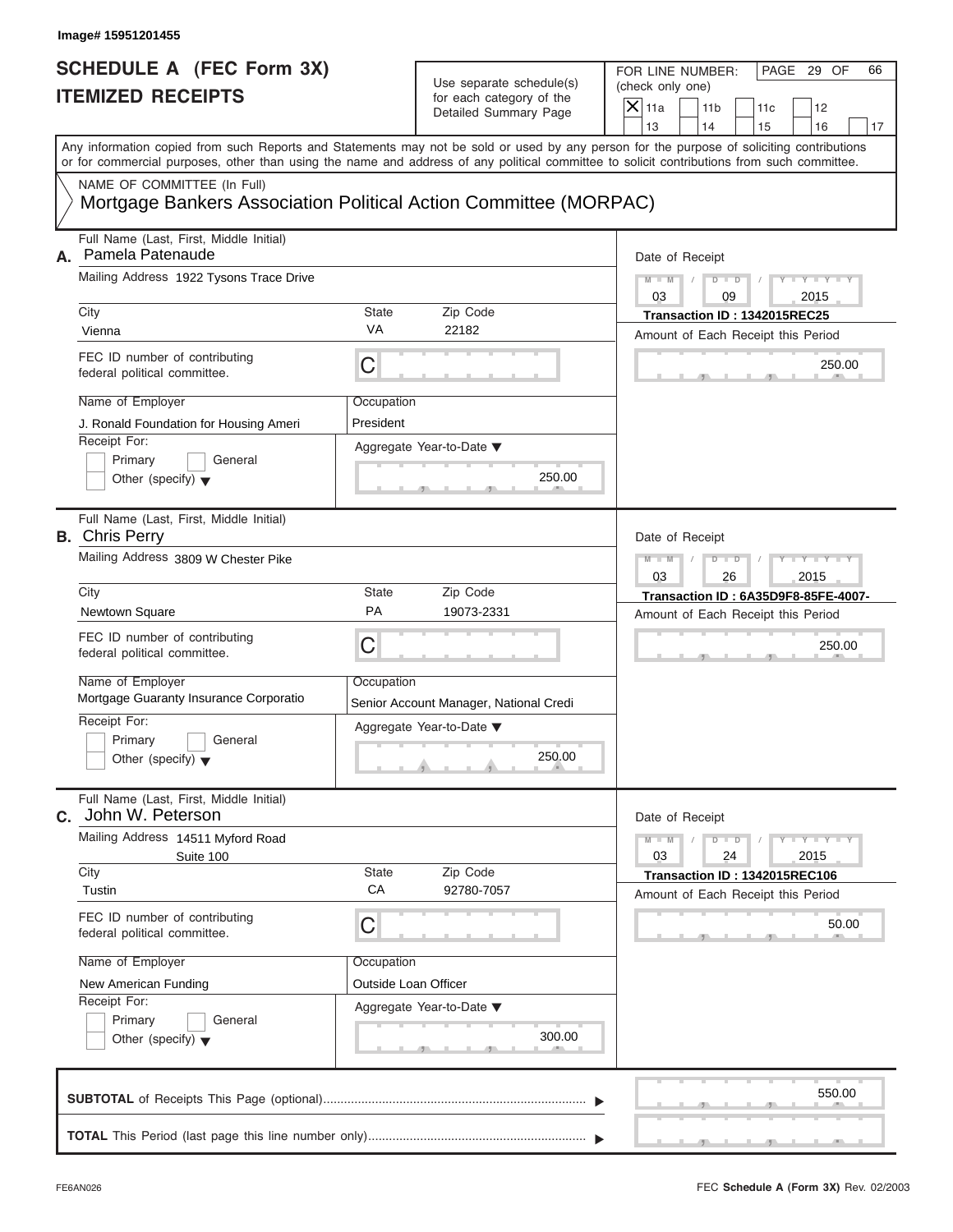| Image# 15951201456                                                                              |                                     |                                                      |                                                                                                                                                                                                                                                                                         |
|-------------------------------------------------------------------------------------------------|-------------------------------------|------------------------------------------------------|-----------------------------------------------------------------------------------------------------------------------------------------------------------------------------------------------------------------------------------------------------------------------------------------|
| <b>SCHEDULE A (FEC Form 3X)</b><br><b>ITEMIZED RECEIPTS</b>                                     |                                     | Use separate schedule(s)<br>for each category of the | FOR LINE NUMBER:<br>PAGE 30 OF<br>66<br>(check only one)<br>$\overline{X}$ 11a<br>11 <sub>b</sub><br>11c<br>12                                                                                                                                                                          |
|                                                                                                 |                                     | Detailed Summary Page                                | 13<br>14<br>15<br>16<br>17                                                                                                                                                                                                                                                              |
|                                                                                                 |                                     |                                                      | Any information copied from such Reports and Statements may not be sold or used by any person for the purpose of soliciting contributions<br>or for commercial purposes, other than using the name and address of any political committee to solicit contributions from such committee. |
| NAME OF COMMITTEE (In Full)<br>Mortgage Bankers Association Political Action Committee (MORPAC) |                                     |                                                      |                                                                                                                                                                                                                                                                                         |
| Full Name (Last, First, Middle Initial)<br>John W. Peterson<br>А.                               |                                     |                                                      | Date of Receipt                                                                                                                                                                                                                                                                         |
| Mailing Address 14511 Myford Road                                                               |                                     |                                                      | $M - M$<br>$D$ $D$<br>$Y = Y +$                                                                                                                                                                                                                                                         |
| Suite 100<br>City                                                                               | State                               | Zip Code                                             | 2015<br>03<br>24<br>Transaction ID: 1342015REC142                                                                                                                                                                                                                                       |
| Tustin                                                                                          | CA                                  | 92780-7057                                           | Amount of Each Receipt this Period                                                                                                                                                                                                                                                      |
| FEC ID number of contributing<br>federal political committee.                                   | С                                   |                                                      | 50.00                                                                                                                                                                                                                                                                                   |
| Name of Employer                                                                                | Occupation                          |                                                      |                                                                                                                                                                                                                                                                                         |
| New American Funding                                                                            | Outside Loan Officer                |                                                      |                                                                                                                                                                                                                                                                                         |
| Receipt For:<br>Primary<br>General<br>Other (specify) $\blacktriangledown$                      |                                     | Aggregate Year-to-Date ▼<br>300.00                   |                                                                                                                                                                                                                                                                                         |
| Full Name (Last, First, Middle Initial)<br><b>B.</b> Kevin Pezzani                              |                                     |                                                      | Date of Receipt                                                                                                                                                                                                                                                                         |
| Mailing Address 6470 E Johns Xing                                                               |                                     |                                                      | $M - M$<br>$D$ $D$<br>$Y = Y + Y + Y$<br>2015<br>03<br>16                                                                                                                                                                                                                               |
| City                                                                                            | Transaction ID: 55EEDEA9-3456-43CC- |                                                      |                                                                                                                                                                                                                                                                                         |
| Johns Creek                                                                                     | GA                                  | 30097-1539                                           | Amount of Each Receipt this Period                                                                                                                                                                                                                                                      |
| FEC ID number of contributing<br>federal political committee.                                   | С                                   |                                                      | 1500.00                                                                                                                                                                                                                                                                                 |
| Name of Employer<br><b>LSI Mortgage Plus</b>                                                    | Occupation<br>President/CEO - Elect |                                                      |                                                                                                                                                                                                                                                                                         |
| Receipt For:                                                                                    |                                     | Aggregate Year-to-Date ▼                             |                                                                                                                                                                                                                                                                                         |
| Primary<br>General<br>Other (specify) $\blacktriangledown$                                      |                                     | 1500.00                                              |                                                                                                                                                                                                                                                                                         |
| Full Name (Last, First, Middle Initial)<br>C. Kelly Powers                                      |                                     |                                                      | Date of Receipt                                                                                                                                                                                                                                                                         |
| Mailing Address 2151 E Broadway Road<br>Suite 210                                               |                                     |                                                      | $M - M$<br>$Y = Y$<br>$D - D$<br>03<br>13<br>2015                                                                                                                                                                                                                                       |
| City<br>Tempe                                                                                   | State<br>AZ                         | Zip Code<br>85282-1933                               | Transaction ID: 1342015REC26<br>Amount of Each Receipt this Period                                                                                                                                                                                                                      |
| FEC ID number of contributing<br>federal political committee.                                   | С                                   |                                                      | 416.66                                                                                                                                                                                                                                                                                  |
| Name of Employer                                                                                | Occupation                          |                                                      |                                                                                                                                                                                                                                                                                         |
| AmeriFirst Financial, Inc.                                                                      |                                     | National Production Manager                          |                                                                                                                                                                                                                                                                                         |
| Receipt For:<br>Primary<br>General                                                              |                                     | Aggregate Year-to-Date ▼                             |                                                                                                                                                                                                                                                                                         |
| Other (specify) $\blacktriangledown$                                                            |                                     | 1249.98                                              |                                                                                                                                                                                                                                                                                         |
|                                                                                                 |                                     |                                                      | 1966.66                                                                                                                                                                                                                                                                                 |
|                                                                                                 |                                     |                                                      |                                                                                                                                                                                                                                                                                         |

J.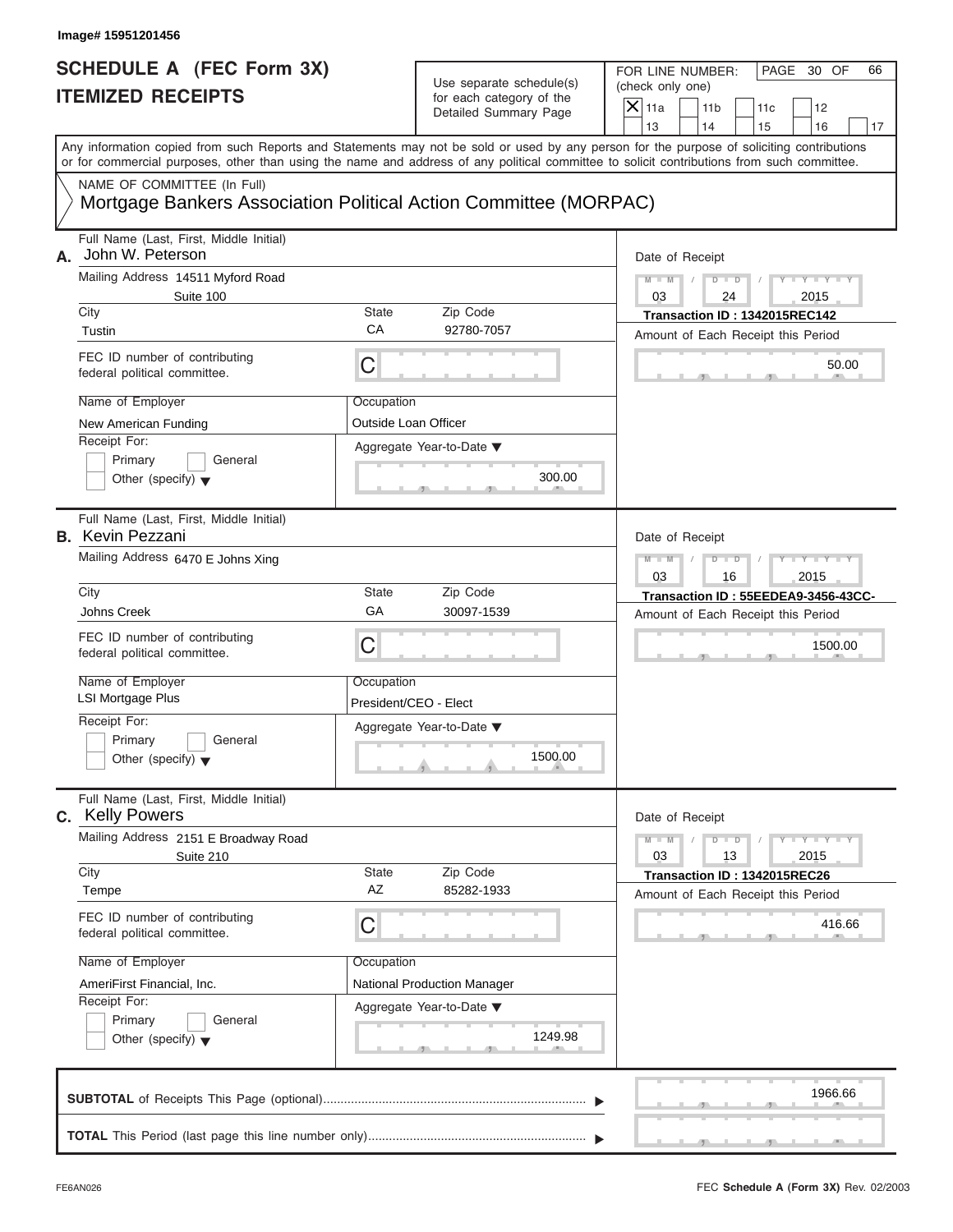| Image# 15951201457                                                                                                                                                                                                                                                                      |                           |                                                      |                                            |                                      |                                            |                             |    |
|-----------------------------------------------------------------------------------------------------------------------------------------------------------------------------------------------------------------------------------------------------------------------------------------|---------------------------|------------------------------------------------------|--------------------------------------------|--------------------------------------|--------------------------------------------|-----------------------------|----|
| <b>SCHEDULE A (FEC Form 3X)</b><br><b>ITEMIZED RECEIPTS</b>                                                                                                                                                                                                                             |                           | Use separate schedule(s)<br>for each category of the |                                            | FOR LINE NUMBER:<br>(check only one) |                                            | PAGE 31 OF                  | 66 |
|                                                                                                                                                                                                                                                                                         |                           | Detailed Summary Page                                | $X$ 11a<br>13                              | 11 <sub>b</sub><br>14                | 11c<br>15                                  | 12<br>16                    | 17 |
| Any information copied from such Reports and Statements may not be sold or used by any person for the purpose of soliciting contributions<br>or for commercial purposes, other than using the name and address of any political committee to solicit contributions from such committee. |                           |                                                      |                                            |                                      |                                            |                             |    |
| NAME OF COMMITTEE (In Full)<br>Mortgage Bankers Association Political Action Committee (MORPAC)                                                                                                                                                                                         |                           |                                                      |                                            |                                      |                                            |                             |    |
| Full Name (Last, First, Middle Initial)<br>Ken Pratt<br>А.                                                                                                                                                                                                                              |                           |                                                      | Date of Receipt                            |                                      |                                            |                             |    |
| Mailing Address 25 Enterprise Center<br><b>Unit 200</b>                                                                                                                                                                                                                                 |                           |                                                      | $M - M$<br>03                              | $D - D$<br>24                        |                                            | $Y - Y - Y - Y - Y$<br>2015 |    |
| City<br>Middletown                                                                                                                                                                                                                                                                      | <b>State</b><br><b>RI</b> | Zip Code<br>02842-5201                               | Amount of Each Receipt this Period         |                                      | Transaction ID: 1342015REC27               |                             |    |
| FEC ID number of contributing<br>federal political committee.                                                                                                                                                                                                                           | C                         |                                                      |                                            |                                      |                                            | 250.00                      |    |
| Name of Employer                                                                                                                                                                                                                                                                        | Occupation                |                                                      |                                            |                                      |                                            |                             |    |
| Embrace Home Loans<br>Receipt For:                                                                                                                                                                                                                                                      | <b>Team Leader</b>        |                                                      |                                            |                                      |                                            |                             |    |
| Primary<br>General<br>Other (specify) $\blacktriangledown$                                                                                                                                                                                                                              |                           | Aggregate Year-to-Date ▼<br>250.00                   |                                            |                                      |                                            |                             |    |
| Full Name (Last, First, Middle Initial)<br><b>B.</b> Randall C. Present                                                                                                                                                                                                                 |                           |                                                      | Date of Receipt                            |                                      |                                            |                             |    |
| Mailing Address 5804 Round Table Cv                                                                                                                                                                                                                                                     |                           |                                                      | $M - M$                                    | $D - D$                              |                                            | $Y - Y - Y - Y - Y$         |    |
| City                                                                                                                                                                                                                                                                                    | <b>State</b>              | Zip Code                                             | 03<br>Transaction ID: 461794FBDE02B2C10CCE | 20                                   |                                            | 2015                        |    |
| Austin                                                                                                                                                                                                                                                                                  | <b>TX</b>                 | 78746-1831                                           | Amount of Each Receipt this Period         |                                      |                                            |                             |    |
| FEC ID number of contributing<br>federal political committee.                                                                                                                                                                                                                           | C                         |                                                      |                                            |                                      |                                            | 250.00                      |    |
| Name of Employer<br><b>DHI Mortgage Company</b>                                                                                                                                                                                                                                         | Occupation<br>President   |                                                      |                                            |                                      |                                            |                             |    |
| Receipt For:<br>Primary<br>General<br>Other (specify) $\blacktriangledown$                                                                                                                                                                                                              |                           | Aggregate Year-to-Date ▼<br>250.00                   |                                            |                                      |                                            |                             |    |
| Full Name (Last, First, Middle Initial)<br>Mark A. Raskin<br>С.                                                                                                                                                                                                                         |                           |                                                      | Date of Receipt                            |                                      |                                            |                             |    |
| Mailing Address 18111 Preston Rd                                                                                                                                                                                                                                                        |                           |                                                      | $M - M$<br>03                              | $D$ $\Box$ $D$<br>04                 |                                            | $T - Y = Y + Y$<br>2015     |    |
| City<br>Dallas                                                                                                                                                                                                                                                                          | State<br><b>TX</b>        | Zip Code<br>75252-6601                               | Amount of Each Receipt this Period         |                                      | <b>Transaction ID: 98933F7D-47F8-4C8B-</b> |                             |    |
| FEC ID number of contributing<br>federal political committee.                                                                                                                                                                                                                           | С                         |                                                      |                                            |                                      |                                            | 250.00                      |    |
| Name of Employer                                                                                                                                                                                                                                                                        | Occupation                |                                                      |                                            |                                      |                                            |                             |    |
| PrimeLending, A PlainsCapital Company<br>Receipt For:                                                                                                                                                                                                                                   |                           | Area Manager-Senior Loan Officer                     |                                            |                                      |                                            |                             |    |
| Primary<br>General<br>Other (specify) $\blacktriangledown$                                                                                                                                                                                                                              |                           | Aggregate Year-to-Date ▼<br>250.00                   |                                            |                                      |                                            |                             |    |
|                                                                                                                                                                                                                                                                                         |                           |                                                      |                                            |                                      |                                            | 750.00                      |    |
|                                                                                                                                                                                                                                                                                         |                           |                                                      |                                            |                                      |                                            |                             |    |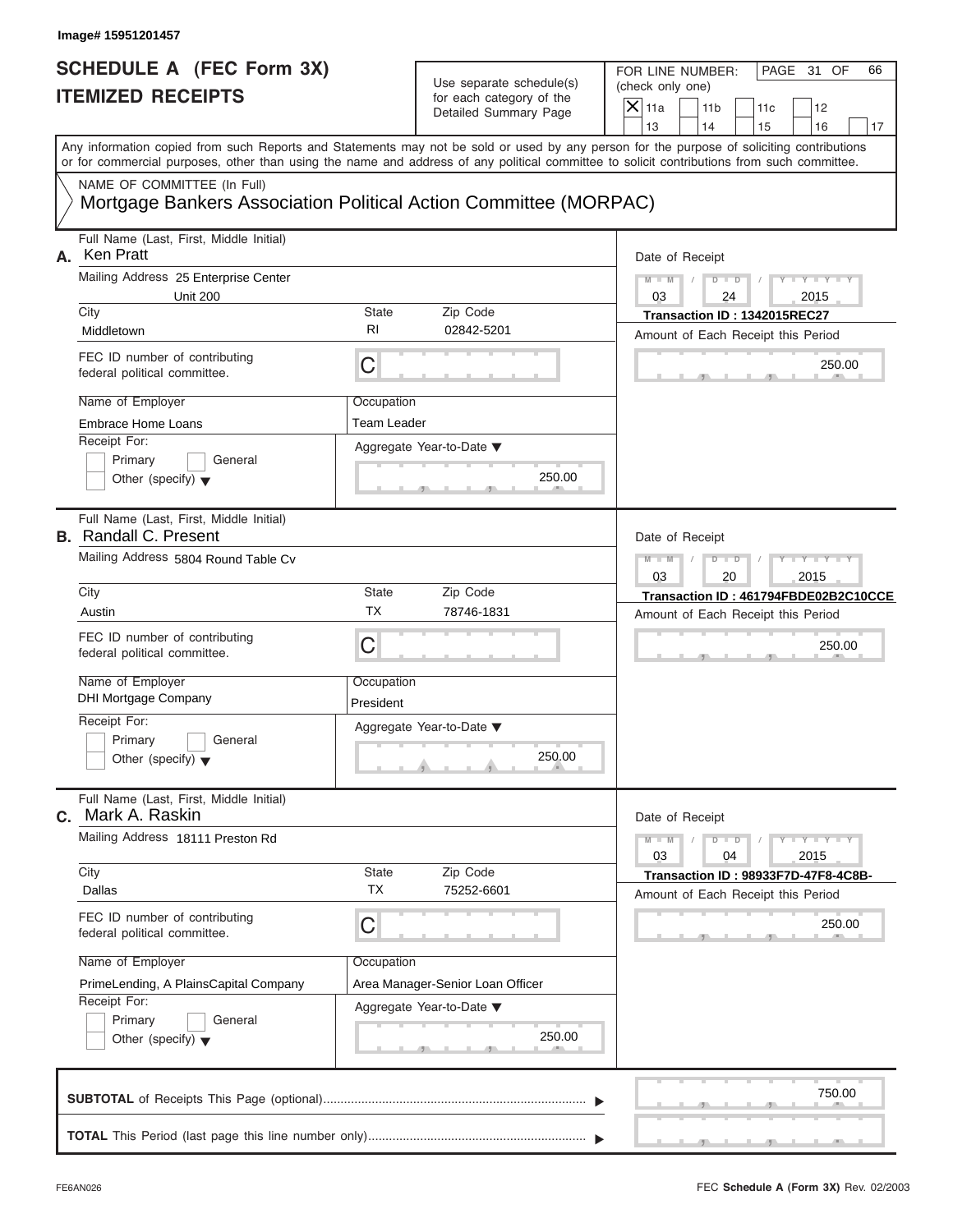| <b>SCHEDULE A (FEC Form 3X)</b><br><b>ITEMIZED RECEIPTS</b><br>Any information copied from such Reports and Statements may not be sold or used by any person for the purpose of soliciting contributions<br>or for commercial purposes, other than using the name and address of any political committee to solicit contributions from such committee.<br>NAME OF COMMITTEE (In Full) |                                | Use separate schedule(s)<br>for each category of the<br>Detailed Summary Page | FOR LINE NUMBER:<br>(check only one)<br>$X$ 11a                    | 11 <sub>b</sub>      | 11c                                 | PAGE 32 OF           | 66 |
|---------------------------------------------------------------------------------------------------------------------------------------------------------------------------------------------------------------------------------------------------------------------------------------------------------------------------------------------------------------------------------------|--------------------------------|-------------------------------------------------------------------------------|--------------------------------------------------------------------|----------------------|-------------------------------------|----------------------|----|
|                                                                                                                                                                                                                                                                                                                                                                                       |                                |                                                                               |                                                                    |                      |                                     |                      |    |
|                                                                                                                                                                                                                                                                                                                                                                                       |                                |                                                                               |                                                                    |                      |                                     |                      |    |
|                                                                                                                                                                                                                                                                                                                                                                                       |                                |                                                                               |                                                                    | 14                   |                                     | 12<br>16             |    |
|                                                                                                                                                                                                                                                                                                                                                                                       |                                |                                                                               | 13                                                                 |                      | 15                                  |                      | 17 |
|                                                                                                                                                                                                                                                                                                                                                                                       |                                |                                                                               |                                                                    |                      |                                     |                      |    |
| Mortgage Bankers Association Political Action Committee (MORPAC)                                                                                                                                                                                                                                                                                                                      |                                |                                                                               |                                                                    |                      |                                     |                      |    |
| Full Name (Last, First, Middle Initial)<br>John Richter<br>А.                                                                                                                                                                                                                                                                                                                         |                                |                                                                               |                                                                    | Date of Receipt      |                                     |                      |    |
| Mailing Address 5410 E High St                                                                                                                                                                                                                                                                                                                                                        |                                |                                                                               | $M - M$                                                            | $D$ $D$              |                                     | $Y - Y - Y - Y - Y$  |    |
| Suite 200                                                                                                                                                                                                                                                                                                                                                                             |                                |                                                                               | 03                                                                 | 19                   |                                     | 2015                 |    |
| City<br>Phoenix                                                                                                                                                                                                                                                                                                                                                                       | <b>State</b><br><b>AZ</b>      | Zip Code<br>85054-5485                                                        |                                                                    |                      | Transaction ID: 0BD9C5E5-072D-4B30- |                      |    |
|                                                                                                                                                                                                                                                                                                                                                                                       |                                |                                                                               |                                                                    |                      | Amount of Each Receipt this Period  |                      |    |
| FEC ID number of contributing<br>federal political committee.                                                                                                                                                                                                                                                                                                                         | C                              |                                                                               |                                                                    |                      |                                     | 500.00               |    |
| Name of Employer                                                                                                                                                                                                                                                                                                                                                                      | Occupation                     |                                                                               |                                                                    |                      |                                     |                      |    |
| Alliance Home Loans                                                                                                                                                                                                                                                                                                                                                                   | <b>Chief Executive Officer</b> |                                                                               |                                                                    |                      |                                     |                      |    |
| Receipt For:                                                                                                                                                                                                                                                                                                                                                                          |                                | Aggregate Year-to-Date ▼                                                      |                                                                    |                      |                                     |                      |    |
| Primary<br>General                                                                                                                                                                                                                                                                                                                                                                    |                                | 500.00                                                                        |                                                                    |                      |                                     |                      |    |
| Other (specify) $\blacktriangledown$                                                                                                                                                                                                                                                                                                                                                  |                                |                                                                               |                                                                    |                      |                                     |                      |    |
| Full Name (Last, First, Middle Initial)<br><b>B.</b> Teresa Rose                                                                                                                                                                                                                                                                                                                      |                                |                                                                               |                                                                    | Date of Receipt      |                                     |                      |    |
| Mailing Address 733 Fair Road                                                                                                                                                                                                                                                                                                                                                         |                                |                                                                               | $M - M$                                                            | $D - D$              |                                     | $Y - Y - Y - Y - Y$  |    |
|                                                                                                                                                                                                                                                                                                                                                                                       |                                |                                                                               | 03                                                                 | 10                   |                                     | 2015                 |    |
| City                                                                                                                                                                                                                                                                                                                                                                                  | <b>State</b>                   | Zip Code                                                                      | Transaction ID: 1342015REC28<br>Amount of Each Receipt this Period |                      |                                     |                      |    |
| Sidney                                                                                                                                                                                                                                                                                                                                                                                | OH                             | 45365-2946                                                                    |                                                                    |                      |                                     |                      |    |
| FEC ID number of contributing<br>federal political committee.                                                                                                                                                                                                                                                                                                                         | C                              |                                                                               |                                                                    |                      |                                     | 100.00               |    |
| Name of Employer                                                                                                                                                                                                                                                                                                                                                                      | Occupation                     |                                                                               |                                                                    |                      |                                     |                      |    |
| Western Ohio Mortgage                                                                                                                                                                                                                                                                                                                                                                 | President                      |                                                                               |                                                                    |                      |                                     |                      |    |
| Receipt For:                                                                                                                                                                                                                                                                                                                                                                          |                                | Aggregate Year-to-Date ▼                                                      |                                                                    |                      |                                     |                      |    |
| Primary<br>General<br>Other (specify) $\blacktriangledown$                                                                                                                                                                                                                                                                                                                            |                                | 300.00                                                                        |                                                                    |                      |                                     |                      |    |
| Full Name (Last, First, Middle Initial)<br>C. Dottie Sheppick                                                                                                                                                                                                                                                                                                                         |                                |                                                                               |                                                                    | Date of Receipt      |                                     |                      |    |
| Mailing Address 31303 Agoura Rd                                                                                                                                                                                                                                                                                                                                                       |                                |                                                                               | $M - M$<br>03                                                      | $D$ $\Box$ $D$<br>25 |                                     | $-Y - Y - Y$<br>2015 |    |
| City                                                                                                                                                                                                                                                                                                                                                                                  | State                          | Zip Code                                                                      |                                                                    |                      | Transaction ID: BBD28B4C-2ABE-4E2E- |                      |    |
| Westlake Village                                                                                                                                                                                                                                                                                                                                                                      | CA                             | 91361-4635                                                                    |                                                                    |                      | Amount of Each Receipt this Period  |                      |    |
| FEC ID number of contributing<br>federal political committee.                                                                                                                                                                                                                                                                                                                         | С                              |                                                                               |                                                                    |                      |                                     | 250.00               |    |
| Name of Employer                                                                                                                                                                                                                                                                                                                                                                      | Occupation                     |                                                                               |                                                                    |                      |                                     |                      |    |
|                                                                                                                                                                                                                                                                                                                                                                                       |                                | Affordable Housing and Strategic Partn                                        |                                                                    |                      |                                     |                      |    |
| Bank of America Home Loans                                                                                                                                                                                                                                                                                                                                                            |                                |                                                                               |                                                                    |                      |                                     |                      |    |
| Receipt For:                                                                                                                                                                                                                                                                                                                                                                          |                                | Aggregate Year-to-Date ▼                                                      |                                                                    |                      |                                     |                      |    |
| Primary<br>General                                                                                                                                                                                                                                                                                                                                                                    |                                |                                                                               |                                                                    |                      |                                     |                      |    |
| Other (specify) $\blacktriangledown$                                                                                                                                                                                                                                                                                                                                                  |                                | 250.00                                                                        |                                                                    |                      |                                     |                      |    |
|                                                                                                                                                                                                                                                                                                                                                                                       |                                |                                                                               |                                                                    |                      |                                     | 850.00               |    |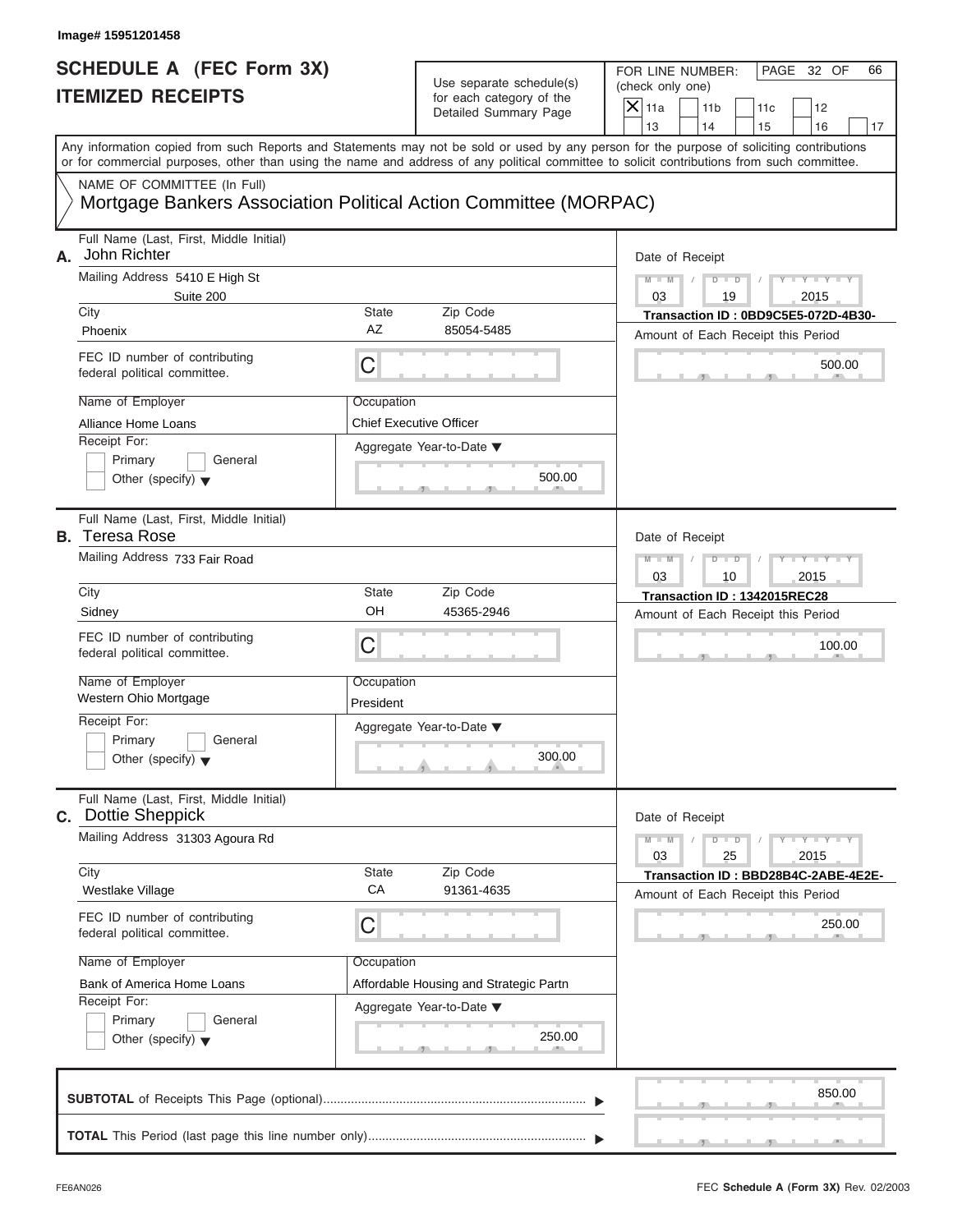|                                                             | Image# 15951201459                                                                                                                                                                                                                                                                                                                                       |                                |                                                                                                                |                                                                                                                                                                         |
|-------------------------------------------------------------|----------------------------------------------------------------------------------------------------------------------------------------------------------------------------------------------------------------------------------------------------------------------------------------------------------------------------------------------------------|--------------------------------|----------------------------------------------------------------------------------------------------------------|-------------------------------------------------------------------------------------------------------------------------------------------------------------------------|
| <b>SCHEDULE A (FEC Form 3X)</b><br><b>ITEMIZED RECEIPTS</b> |                                                                                                                                                                                                                                                                                                                                                          |                                | Use separate schedule(s)<br>for each category of the<br>Detailed Summary Page                                  | FOR LINE NUMBER:<br>PAGE 33 OF<br>66<br>(check only one)<br>$\overline{X}$ 11a<br>11 <sub>b</sub><br>11c<br>12                                                          |
|                                                             | or for commercial purposes, other than using the name and address of any political committee to solicit contributions from such committee.                                                                                                                                                                                                               |                                |                                                                                                                | 13<br>14<br>15<br>16<br>17<br>Any information copied from such Reports and Statements may not be sold or used by any person for the purpose of soliciting contributions |
|                                                             | NAME OF COMMITTEE (In Full)<br>Mortgage Bankers Association Political Action Committee (MORPAC)                                                                                                                                                                                                                                                          |                                |                                                                                                                |                                                                                                                                                                         |
|                                                             | Full Name (Last, First, Middle Initial)<br>A. Phyllis K. Slesinger<br>Mailing Address 1919 M Street Northwest<br>Floor 5<br>City<br>Washington<br>FEC ID number of contributing<br>federal political committee.<br>Name of Employer<br>Mortgage Bankers Association                                                                                      | State<br>DC<br>С<br>Occupation | Zip Code<br>20036-3521<br>Senior Vice President and General Coun                                               | Date of Receipt<br>$D$ $\Box$ $D$<br>$Y - Y - I$<br>$M - M$<br>03<br>2015<br>13<br>Transaction ID: 1342015REC202<br>Amount of Each Receipt this Period<br>86.96         |
|                                                             | Receipt For:<br>Primary<br>General<br>Other (specify) $\blacktriangledown$                                                                                                                                                                                                                                                                               |                                | Aggregate Year-to-Date ▼<br>434.80                                                                             |                                                                                                                                                                         |
|                                                             | Full Name (Last, First, Middle Initial)<br><b>B.</b> Phyllis K. Slesinger<br>Mailing Address 1919 M Street Northwest<br>Floor 5<br>City<br>Washington<br>FEC ID number of contributing<br>federal political committee.<br>Name of Employer<br>Mortgage Bankers Association<br>Receipt For:<br>Primary<br>General<br>Other (specify) $\blacktriangledown$ | State<br>DC<br>C<br>Occupation | Zip Code<br>20036-3521<br>Senior Vice President and General Coun<br>Aggregate Year-to-Date ▼<br>434.80         | Date of Receipt<br>$M - M$<br>$D$ $D$<br>$Y = Y = 1$<br>03<br>31<br>2015<br>Transaction ID: 1342015REC203<br>Amount of Each Receipt this Period<br>86.96                |
|                                                             | Full Name (Last, First, Middle Initial)<br>C. David H. Stevens<br>Mailing Address 1919 M Street Northwest<br>Floor 5<br>City<br>Washington<br>FEC ID number of contributing<br>federal political committee.<br>Name of Employer<br>Mortgage Bankers Association<br>Receipt For:<br>Primary<br>General<br>Other (specify) $\blacktriangledown$            | State<br>DC<br>С<br>Occupation | Zip Code<br>20036-3572<br><b>President &amp; Chief Executive Officer</b><br>Aggregate Year-to-Date ▼<br>263.16 | Date of Receipt<br>$M - M$<br>$Y = Y$<br>$D$ $D$<br>03<br>2015<br>31<br>Transaction ID: 1342015REC206<br>Amount of Each Receipt this Period<br>263.16                   |
|                                                             |                                                                                                                                                                                                                                                                                                                                                          |                                |                                                                                                                | 437.08                                                                                                                                                                  |
|                                                             |                                                                                                                                                                                                                                                                                                                                                          |                                |                                                                                                                |                                                                                                                                                                         |

FEC **Schedule A (Form 3X)** Rev. 02/2003

a.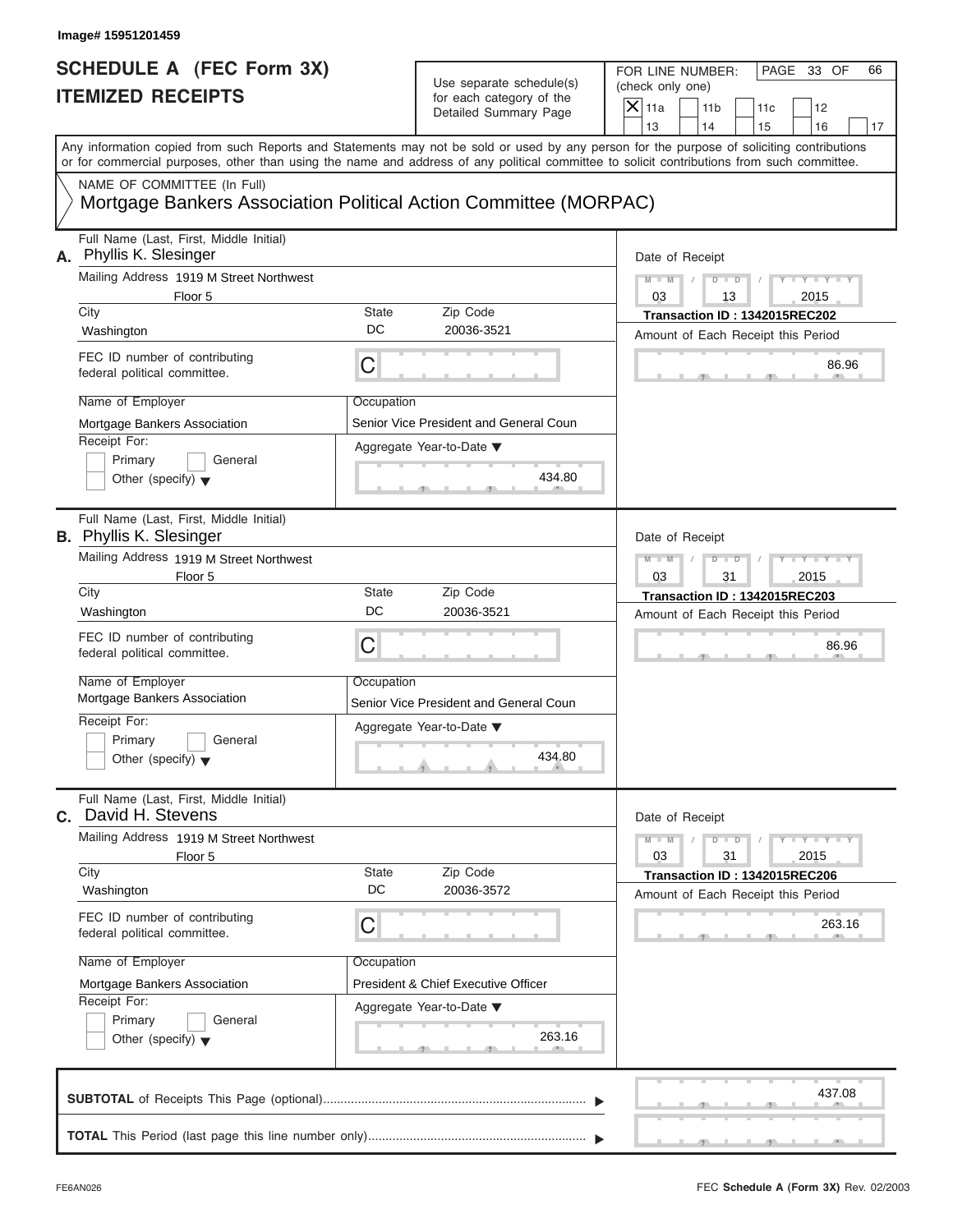| Image# 15951201460                                                                                            |                           |                                                                               |                                                                                                                                                                                                                                                                                         |
|---------------------------------------------------------------------------------------------------------------|---------------------------|-------------------------------------------------------------------------------|-----------------------------------------------------------------------------------------------------------------------------------------------------------------------------------------------------------------------------------------------------------------------------------------|
| <b>SCHEDULE A (FEC Form 3X)</b><br><b>ITEMIZED RECEIPTS</b>                                                   |                           | Use separate schedule(s)<br>for each category of the<br>Detailed Summary Page | FOR LINE NUMBER:<br>PAGE 34 OF<br>66<br>(check only one)<br>$X$ 11a<br>11 <sub>b</sub><br>11c<br>12<br>13<br>14<br>15<br>16<br>17                                                                                                                                                       |
| NAME OF COMMITTEE (In Full)                                                                                   |                           |                                                                               | Any information copied from such Reports and Statements may not be sold or used by any person for the purpose of soliciting contributions<br>or for commercial purposes, other than using the name and address of any political committee to solicit contributions from such committee. |
| Mortgage Bankers Association Political Action Committee (MORPAC)                                              |                           |                                                                               |                                                                                                                                                                                                                                                                                         |
| Full Name (Last, First, Middle Initial)<br>Scott Van Stewart<br>А.                                            |                           |                                                                               | Date of Receipt                                                                                                                                                                                                                                                                         |
| Mailing Address 9311 San Pedro Ave                                                                            |                           |                                                                               | $M - M$<br>$D - D$<br>$Y - Y - Y - Y - Y$<br>03<br>2015<br>13                                                                                                                                                                                                                           |
| City<br>San Antonio                                                                                           | <b>State</b><br><b>TX</b> | Zip Code<br>78216-4459                                                        | Transaction ID: 20678839-BE06-4AF1-<br>Amount of Each Receipt this Period                                                                                                                                                                                                               |
| FEC ID number of contributing<br>federal political committee.                                                 | C                         |                                                                               | 5000.00                                                                                                                                                                                                                                                                                 |
| Name of Employer<br>Occupation<br><b>SWBC Mortgage</b><br>Receipt For:<br>Primary<br>General                  |                           | <b>Chief Operating Officer</b><br>Aggregate Year-to-Date ▼                    |                                                                                                                                                                                                                                                                                         |
| Other (specify) $\blacktriangledown$<br>Full Name (Last, First, Middle Initial)<br><b>B.</b> Susan T. Stewart |                           | 5000.00                                                                       |                                                                                                                                                                                                                                                                                         |
| Mailing Address 9311 San Pedro Ave                                                                            |                           |                                                                               | Date of Receipt<br>$Y - Y - Y - Y - Y$<br>$M - M$<br>$D$ $\Box$ $D$<br>03<br>13<br>2015                                                                                                                                                                                                 |
| City<br>San Antonio                                                                                           | <b>State</b><br>ТX        | Zip Code<br>78216-4459                                                        | Transaction ID: 1897B1A5-CAA3-4BC3-<br>Amount of Each Receipt this Period                                                                                                                                                                                                               |
| FEC ID number of contributing<br>federal political committee.                                                 | C                         |                                                                               | 5000.00                                                                                                                                                                                                                                                                                 |
| Name of Employer<br><b>SWBC Mortgage</b>                                                                      | Occupation                | President-Chief Executive Officer                                             |                                                                                                                                                                                                                                                                                         |
| Receipt For:<br>Primary<br>General<br>Other (specify) $\blacktriangledown$                                    |                           | Aggregate Year-to-Date ▼<br>5000.00                                           |                                                                                                                                                                                                                                                                                         |
| Full Name (Last, First, Middle Initial)<br>C. Robert M. Stout                                                 |                           |                                                                               | Date of Receipt                                                                                                                                                                                                                                                                         |
| Mailing Address 5106 Maryland Way                                                                             |                           |                                                                               | $Y - Y - Y - Y - Y$<br>$M - M$<br>$D - D$<br>03<br>11<br>2015                                                                                                                                                                                                                           |
| City<br><b>Brentwood</b>                                                                                      | State<br><b>TN</b>        | Zip Code<br>37027-7501                                                        | Transaction ID: 05B9E870-3345-4312-<br>Amount of Each Receipt this Period                                                                                                                                                                                                               |
| FEC ID number of contributing<br>federal political committee.                                                 | С                         |                                                                               | 2500.00                                                                                                                                                                                                                                                                                 |
| Name of Employer<br>Q10 Capital, LLC<br>Receipt For:                                                          | Occupation<br>President   |                                                                               |                                                                                                                                                                                                                                                                                         |
| Primary<br>General<br>Other (specify) $\blacktriangledown$                                                    |                           | Aggregate Year-to-Date ▼<br>2500.00                                           |                                                                                                                                                                                                                                                                                         |
|                                                                                                               |                           |                                                                               | 12500.00                                                                                                                                                                                                                                                                                |
|                                                                                                               |                           |                                                                               |                                                                                                                                                                                                                                                                                         |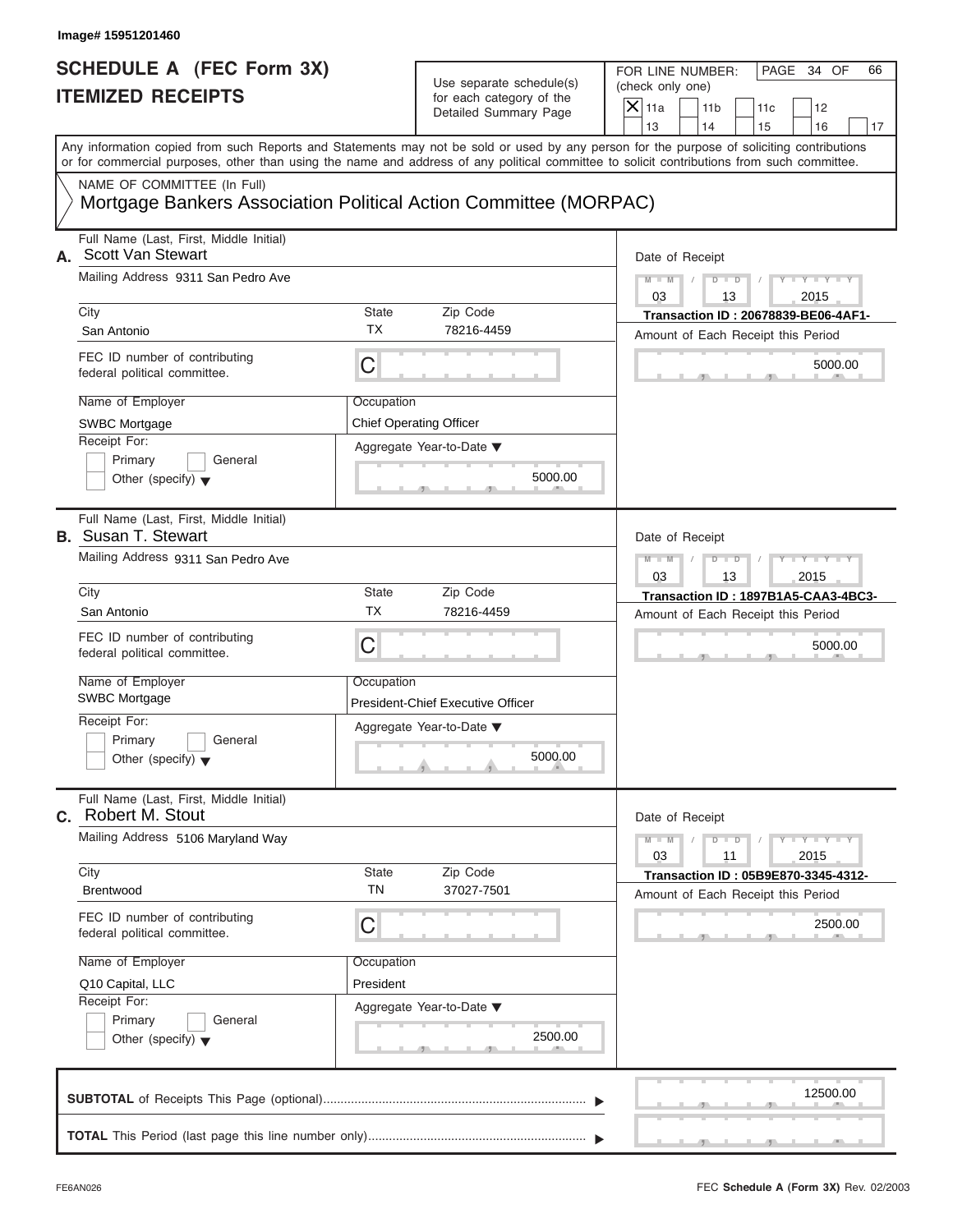| Image# 15951201461                                                                              |                         |                                                                               |                                                                                                                                                                                                                                                                                         |  |  |  |
|-------------------------------------------------------------------------------------------------|-------------------------|-------------------------------------------------------------------------------|-----------------------------------------------------------------------------------------------------------------------------------------------------------------------------------------------------------------------------------------------------------------------------------------|--|--|--|
| <b>SCHEDULE A (FEC Form 3X)</b><br><b>ITEMIZED RECEIPTS</b>                                     |                         | Use separate schedule(s)<br>for each category of the<br>Detailed Summary Page | FOR LINE NUMBER:<br>PAGE 35 OF<br>66<br>(check only one)<br>$\overline{X} _{11a}$<br>11 <sub>b</sub><br>11c<br>12                                                                                                                                                                       |  |  |  |
|                                                                                                 |                         |                                                                               | 13<br>14<br>15<br>16<br>17                                                                                                                                                                                                                                                              |  |  |  |
|                                                                                                 |                         |                                                                               | Any information copied from such Reports and Statements may not be sold or used by any person for the purpose of soliciting contributions<br>or for commercial purposes, other than using the name and address of any political committee to solicit contributions from such committee. |  |  |  |
| NAME OF COMMITTEE (In Full)<br>Mortgage Bankers Association Political Action Committee (MORPAC) |                         |                                                                               |                                                                                                                                                                                                                                                                                         |  |  |  |
| Full Name (Last, First, Middle Initial)<br>A. Stanley M. Street                                 |                         |                                                                               | Date of Receipt                                                                                                                                                                                                                                                                         |  |  |  |
| Mailing Address 1200 Abernathy Rd                                                               |                         |                                                                               | $Y - Y - Y - Y - Y$<br>$M - M$<br>$\sqrt{2}$<br>03<br>19<br>2015                                                                                                                                                                                                                        |  |  |  |
| City<br>Atlanta                                                                                 | State<br>GA             | Zip Code<br>30328-5671                                                        | Transaction ID: F0777994-2623-4716-<br>Amount of Each Receipt this Period                                                                                                                                                                                                               |  |  |  |
| FEC ID number of contributing<br>federal political committee.                                   | C                       |                                                                               | 250.00                                                                                                                                                                                                                                                                                  |  |  |  |
| Name of Employer<br>Street Resource Group, Inc.                                                 | Occupation<br>President |                                                                               |                                                                                                                                                                                                                                                                                         |  |  |  |
| Receipt For:<br>Primary<br>General<br>Other (specify) $\blacktriangledown$                      |                         | Aggregate Year-to-Date ▼<br>250.00                                            |                                                                                                                                                                                                                                                                                         |  |  |  |
| Full Name (Last, First, Middle Initial)<br><b>B.</b> Daniel J. Sugg                             |                         |                                                                               | Date of Receipt                                                                                                                                                                                                                                                                         |  |  |  |
| Mailing Address 100 Phoenix Dr                                                                  |                         |                                                                               | $Y = Y = Y' + Y' + Y$<br>$M - M$<br>$D$ $D$<br>03<br>2015<br>25                                                                                                                                                                                                                         |  |  |  |
| City<br>Ann Arbor                                                                               | State<br>MI             | Zip Code<br>48108-2202                                                        | Transaction ID: F388A859-85DB-4005-<br>Amount of Each Receipt this Period                                                                                                                                                                                                               |  |  |  |
| FEC ID number of contributing<br>federal political committee.                                   | C                       |                                                                               | 250.00                                                                                                                                                                                                                                                                                  |  |  |  |
| Name of Employer<br>Gold Star Mortgage Financial Group, Co                                      | Occupation<br>President |                                                                               |                                                                                                                                                                                                                                                                                         |  |  |  |
| Receipt For:<br>Primary<br>General<br>Other (specify) $\blacktriangledown$                      |                         | Aggregate Year-to-Date ▼<br>250.00                                            |                                                                                                                                                                                                                                                                                         |  |  |  |
| Full Name (Last, First, Middle Initial)<br><b>C.</b> Meghan W. Sullivan                         |                         |                                                                               | Date of Receipt                                                                                                                                                                                                                                                                         |  |  |  |
| Mailing Address 1919 M Street Northwest<br>Floor 5<br>City                                      | State                   | Zip Code                                                                      | $M - M$<br>$\mathbf{I} = \mathbf{Y} + \mathbf{Y}$<br>$D$ $D$<br>03<br>31<br>2015                                                                                                                                                                                                        |  |  |  |
| Washington                                                                                      | DC                      | 20036-3572                                                                    | Transaction ID: 1342015REC208<br>Amount of Each Receipt this Period                                                                                                                                                                                                                     |  |  |  |
| FEC ID number of contributing<br>federal political committee.                                   | C                       |                                                                               | 43.48                                                                                                                                                                                                                                                                                   |  |  |  |
| Name of Employer<br>Mortgage Bankers Association                                                | Occupation              | Associate Vice President of Legislativ                                        |                                                                                                                                                                                                                                                                                         |  |  |  |
| Receipt For:<br>Primary<br>General<br>Other (specify) $\blacktriangledown$                      |                         | Aggregate Year-to-Date ▼<br>217.40                                            |                                                                                                                                                                                                                                                                                         |  |  |  |
|                                                                                                 |                         |                                                                               | 543.48                                                                                                                                                                                                                                                                                  |  |  |  |
|                                                                                                 |                         |                                                                               |                                                                                                                                                                                                                                                                                         |  |  |  |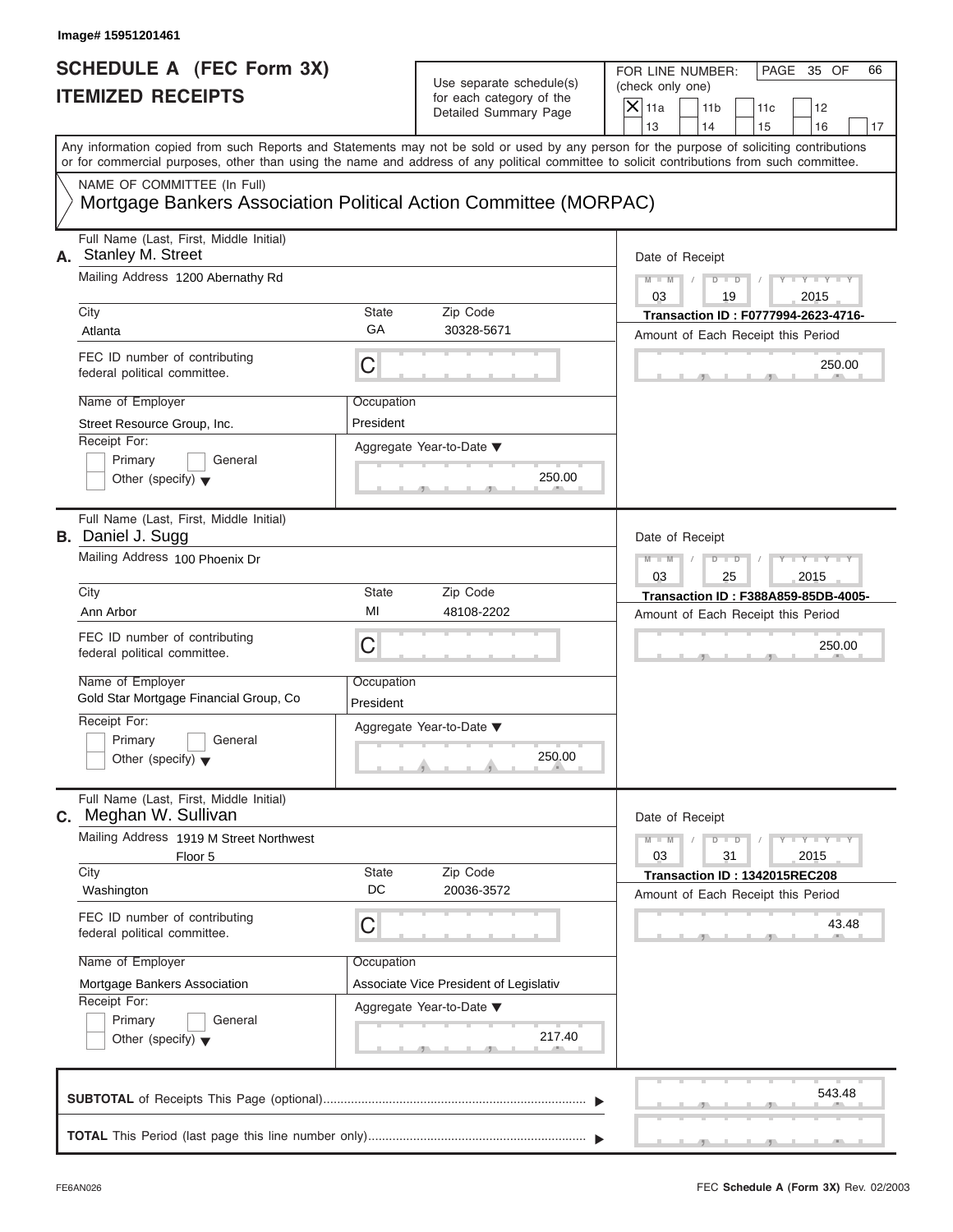#### Use separate schedule(s) for each category of the

| Image# 15951201462                                                                              |                    |                                                                               |                                                                                                                                                                                                                                                                                         |
|-------------------------------------------------------------------------------------------------|--------------------|-------------------------------------------------------------------------------|-----------------------------------------------------------------------------------------------------------------------------------------------------------------------------------------------------------------------------------------------------------------------------------------|
| <b>SCHEDULE A (FEC Form 3X)</b><br><b>ITEMIZED RECEIPTS</b>                                     |                    | Use separate schedule(s)<br>for each category of the<br>Detailed Summary Page | FOR LINE NUMBER:<br>PAGE 36 OF<br>66<br>(check only one)<br>$\overline{X}$ 11a<br>11 <sub>b</sub><br>11c<br>12<br>13<br>14<br>15<br>16<br>17                                                                                                                                            |
|                                                                                                 |                    |                                                                               | Any information copied from such Reports and Statements may not be sold or used by any person for the purpose of soliciting contributions<br>or for commercial purposes, other than using the name and address of any political committee to solicit contributions from such committee. |
| NAME OF COMMITTEE (In Full)<br>Mortgage Bankers Association Political Action Committee (MORPAC) |                    |                                                                               |                                                                                                                                                                                                                                                                                         |
| Full Name (Last, First, Middle Initial)<br>Michael Sullivan<br>А.                               |                    |                                                                               | Date of Receipt                                                                                                                                                                                                                                                                         |
| Mailing Address 7390 S Iola St                                                                  |                    |                                                                               | $M - M$<br>$D$ $D$<br>$Y - Y - Y$<br>03<br>24<br>2015                                                                                                                                                                                                                                   |
| City<br>Englewood                                                                               | State<br>CO        | Zip Code<br>80112-3803                                                        | Transaction ID: 38A4FA9F-1D81-474E-<br>Amount of Each Receipt this Period                                                                                                                                                                                                               |
| FEC ID number of contributing<br>federal political committee.                                   | C                  |                                                                               | 1000.00                                                                                                                                                                                                                                                                                 |
| Name of Employer<br>Pulte Mortgage LLC                                                          | Occupation         | SVP, General Counsel                                                          |                                                                                                                                                                                                                                                                                         |
| Receipt For:<br>Primary<br>General<br>Other (specify) $\blacktriangledown$                      |                    | Aggregate Year-to-Date ▼<br>1000.00                                           |                                                                                                                                                                                                                                                                                         |
| Full Name (Last, First, Middle Initial)<br><b>B.</b> Amy Swaney                                 |                    |                                                                               | Date of Receipt                                                                                                                                                                                                                                                                         |
| Mailing Address 15333 Npima Road Suite 120                                                      |                    |                                                                               | $Y - Y$<br>$M - M$<br>$D$ $\Box$ $D$<br>2015<br>03<br>18                                                                                                                                                                                                                                |
| City<br>Scottsdale                                                                              | State<br>AZ        | Zip Code<br>85260                                                             | Transaction ID: 1342015REC30                                                                                                                                                                                                                                                            |
| FEC ID number of contributing<br>federal political committee.                                   | C                  |                                                                               | Amount of Each Receipt this Period<br>208.33                                                                                                                                                                                                                                            |
| Name of Employer<br>Citywide Home Loans/CHL Mortgage                                            | Occupation         | Governmental Relations Officer                                                |                                                                                                                                                                                                                                                                                         |
| Receipt For:<br>Primary<br>General<br>Other (specify) $\blacktriangledown$                      |                    | Aggregate Year-to-Date ▼<br>624.99                                            |                                                                                                                                                                                                                                                                                         |
| Full Name (Last, First, Middle Initial)<br><b>c.</b> Kathie Thomas                              |                    |                                                                               | Date of Receipt                                                                                                                                                                                                                                                                         |
| Mailing Address 3404 American Dr                                                                |                    |                                                                               | $M - M$<br>$Y = Y + Y + Y$<br>$D$ $D$<br>03<br>08<br>2015                                                                                                                                                                                                                               |
| City<br>Lago Vista                                                                              | State<br><b>TX</b> | Zip Code<br>78645-6548                                                        | Transaction ID: D3E81DC7-2AA4-49CC-<br>Amount of Each Receipt this Period                                                                                                                                                                                                               |
| FEC ID number of contributing<br>federal political committee.                                   | С                  |                                                                               | 250.00                                                                                                                                                                                                                                                                                  |
| Name of Employer                                                                                | Occupation         |                                                                               |                                                                                                                                                                                                                                                                                         |
| <b>LCTS-Lenders Compliance</b><br>Receipt For:                                                  | President          |                                                                               |                                                                                                                                                                                                                                                                                         |
| Primary<br>General<br>Other (specify) $\blacktriangledown$                                      |                    | Aggregate Year-to-Date ▼<br>250.00                                            |                                                                                                                                                                                                                                                                                         |
|                                                                                                 |                    |                                                                               | 1458.33                                                                                                                                                                                                                                                                                 |
|                                                                                                 |                    |                                                                               |                                                                                                                                                                                                                                                                                         |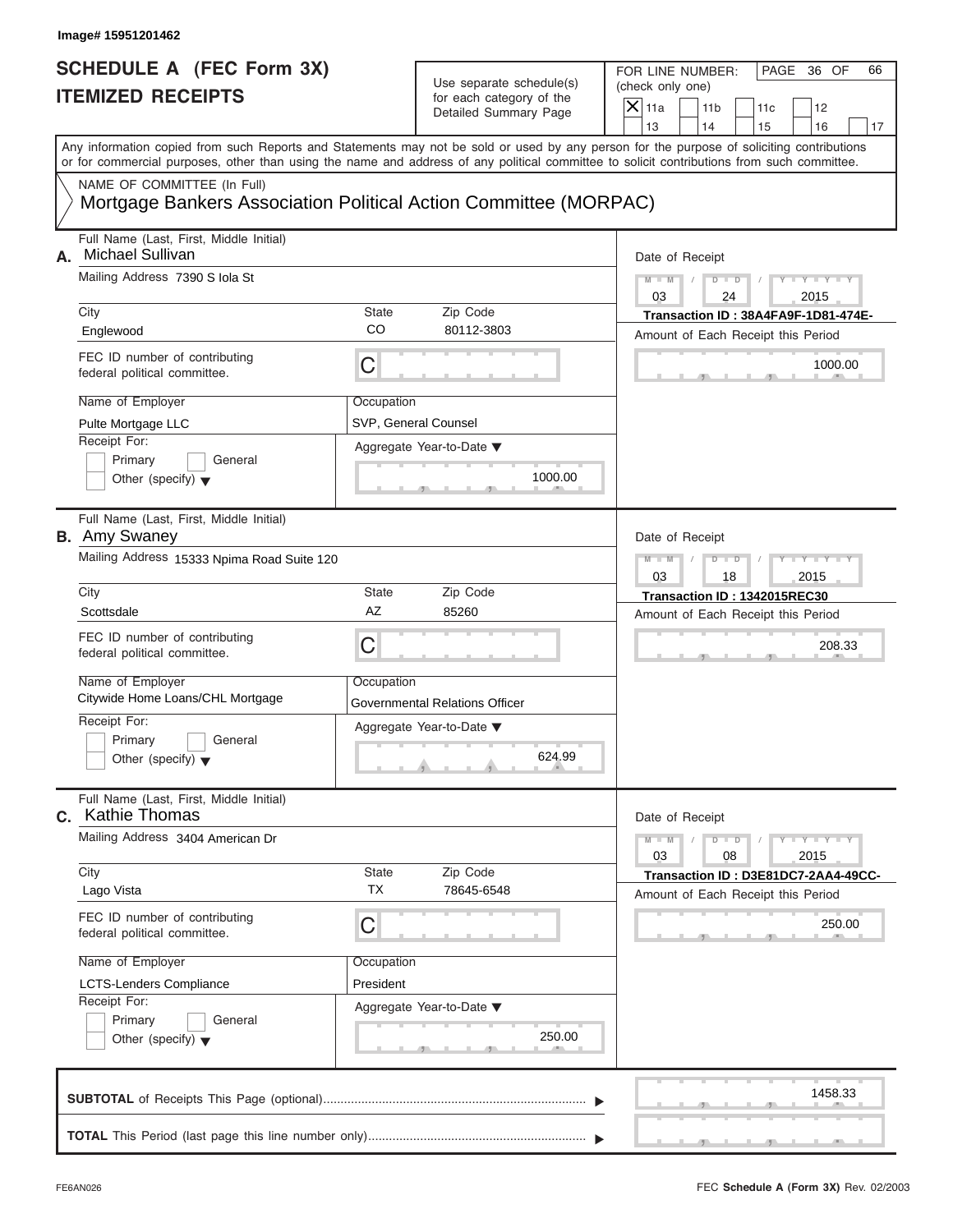| Image# 15951201463                                                                                                                                                                                                                                                                      |                            |                                                                               |                                                                      |                                     |
|-----------------------------------------------------------------------------------------------------------------------------------------------------------------------------------------------------------------------------------------------------------------------------------------|----------------------------|-------------------------------------------------------------------------------|----------------------------------------------------------------------|-------------------------------------|
| <b>SCHEDULE A (FEC Form 3X)</b><br><b>ITEMIZED RECEIPTS</b>                                                                                                                                                                                                                             |                            | Use separate schedule(s)<br>for each category of the<br>Detailed Summary Page | FOR LINE NUMBER:<br>(check only one)<br>$X$   11a<br>11 <sub>b</sub> | PAGE 37 OF<br>66<br>11c<br>12       |
| Any information copied from such Reports and Statements may not be sold or used by any person for the purpose of soliciting contributions<br>or for commercial purposes, other than using the name and address of any political committee to solicit contributions from such committee. |                            |                                                                               | 13<br>14                                                             | 15<br>16<br>17                      |
| NAME OF COMMITTEE (In Full)                                                                                                                                                                                                                                                             |                            | Mortgage Bankers Association Political Action Committee (MORPAC)              |                                                                      |                                     |
| Full Name (Last, First, Middle Initial)<br><b>Christopher Thomson</b><br>А.                                                                                                                                                                                                             |                            |                                                                               | Date of Receipt                                                      |                                     |
| Mailing Address 14511 Myford Road<br>Suite 100                                                                                                                                                                                                                                          |                            |                                                                               | $D$ $D$<br>$M - M$<br>03<br>24                                       | Y TYT<br>Y L<br>2015                |
| City<br>Tustin                                                                                                                                                                                                                                                                          | <b>State</b><br>СA         | Zip Code<br>92780-7057                                                        | Transaction ID: 1342015REC130<br>Amount of Each Receipt this Period  |                                     |
| FEC ID number of contributing<br>federal political committee.                                                                                                                                                                                                                           | C                          |                                                                               |                                                                      | 50.00                               |
| Name of Employer<br>New American Funding                                                                                                                                                                                                                                                | Occupation<br>Loan Officer |                                                                               |                                                                      |                                     |
| Receipt For:<br>Primary<br>General<br>Other (specify) $\blacktriangledown$                                                                                                                                                                                                              |                            | Aggregate Year-to-Date ▼<br>400.00                                            |                                                                      |                                     |
| Full Name (Last, First, Middle Initial)<br><b>B.</b> Kerrie J. Tomasiewicz                                                                                                                                                                                                              |                            |                                                                               | Date of Receipt                                                      |                                     |
| Mailing Address 100 Paragon Dr                                                                                                                                                                                                                                                          |                            |                                                                               | $D$ $D$<br>$M - M$<br>03<br>04                                       | Y T Y T Y T<br>2015                 |
| City                                                                                                                                                                                                                                                                                    | <b>State</b>               | Zip Code                                                                      |                                                                      | Transaction ID: B762D418-A956-4C3F- |
| Montvale                                                                                                                                                                                                                                                                                | <b>NJ</b>                  | 07645-1780                                                                    | Amount of Each Receipt this Period                                   |                                     |
| FEC ID number of contributing<br>federal political committee.                                                                                                                                                                                                                           | C                          |                                                                               |                                                                      | 500.00                              |
| Name of Employer<br>Sims Mortgage Funding, Inc.                                                                                                                                                                                                                                         | Occupation                 | <b>Executive Vice President</b>                                               |                                                                      |                                     |
| Receipt For:<br>Primary<br>General<br>Other (specify) $\blacktriangledown$                                                                                                                                                                                                              |                            | Aggregate Year-to-Date ▼<br>500.00                                            |                                                                      |                                     |
| Full Name (Last, First, Middle Initial)<br>Mark C. Unangst<br>C.                                                                                                                                                                                                                        |                            |                                                                               | Date of Receipt                                                      |                                     |
| Mailing Address 7 N Bemiston Ave                                                                                                                                                                                                                                                        |                            |                                                                               | $M - M$<br>$D$ $D$<br>03<br>23                                       | $Y = Y =$<br>2015                   |
| City<br>Saint Louis                                                                                                                                                                                                                                                                     | <b>State</b><br>МO         | Zip Code<br>63105-3303                                                        | Amount of Each Receipt this Period                                   | Transaction ID: 5158ED80-4678-4F12- |
| FEC ID number of contributing<br>federal political committee.                                                                                                                                                                                                                           | C                          |                                                                               |                                                                      | 500.00                              |
| Name of Employer                                                                                                                                                                                                                                                                        | Occupation                 |                                                                               |                                                                      |                                     |
| Gershman Mortgage<br>Receipt For:                                                                                                                                                                                                                                                       |                            | Senior Vice President                                                         |                                                                      |                                     |
| Primary<br>General<br>Other (specify) $\blacktriangledown$                                                                                                                                                                                                                              |                            | Aggregate Year-to-Date ▼<br>500.00                                            |                                                                      |                                     |
|                                                                                                                                                                                                                                                                                         |                            |                                                                               |                                                                      | 1050.00                             |
|                                                                                                                                                                                                                                                                                         |                            |                                                                               |                                                                      |                                     |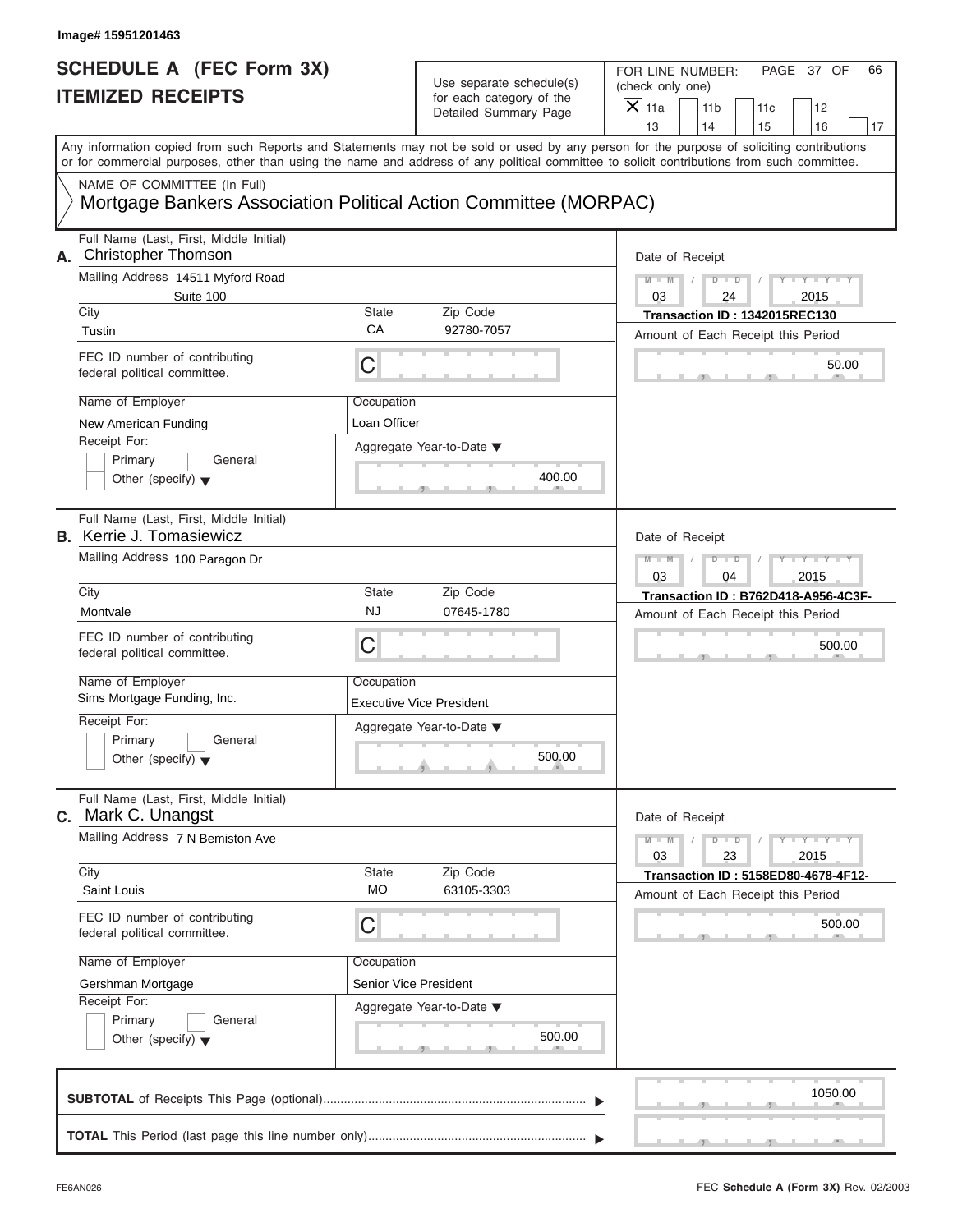| Image# 15951201464                                                                                            |                            |                                                                               |                                                                                                                                                                                                                                                                                         |
|---------------------------------------------------------------------------------------------------------------|----------------------------|-------------------------------------------------------------------------------|-----------------------------------------------------------------------------------------------------------------------------------------------------------------------------------------------------------------------------------------------------------------------------------------|
| <b>SCHEDULE A (FEC Form 3X)</b><br><b>ITEMIZED RECEIPTS</b>                                                   |                            | Use separate schedule(s)<br>for each category of the<br>Detailed Summary Page | FOR LINE NUMBER:<br>PAGE 38 OF<br>66<br>(check only one)<br>$X$ 11a<br>11 <sub>b</sub><br>11c<br>12<br>13<br>14<br>15<br>16<br>17                                                                                                                                                       |
|                                                                                                               |                            |                                                                               | Any information copied from such Reports and Statements may not be sold or used by any person for the purpose of soliciting contributions<br>or for commercial purposes, other than using the name and address of any political committee to solicit contributions from such committee. |
| NAME OF COMMITTEE (In Full)<br>Mortgage Bankers Association Political Action Committee (MORPAC)               |                            |                                                                               |                                                                                                                                                                                                                                                                                         |
| Full Name (Last, First, Middle Initial)<br>Lisa M. Weaver<br>А.                                               |                            |                                                                               | Date of Receipt                                                                                                                                                                                                                                                                         |
| Mailing Address 4065 Humboldt Ln                                                                              |                            |                                                                               | $M - M$<br>$D$ $D$<br>$Y - Y - Y - Y - Y$<br>03<br>2015<br>10                                                                                                                                                                                                                           |
| City<br>Yorba Linda                                                                                           | <b>State</b><br>CA         | Zip Code<br>92886-7022                                                        | Transaction ID: 4F0AAE93093CA9591429<br>Amount of Each Receipt this Period                                                                                                                                                                                                              |
| FEC ID number of contributing<br>federal political committee.                                                 | С                          |                                                                               | 83.33                                                                                                                                                                                                                                                                                   |
| Name of Employer<br><b>ISGN</b><br>Receipt For:<br>Primary<br>General<br>Other (specify) $\blacktriangledown$ | Occupation                 | Senior Vice President-Mortgage Solutio<br>Aggregate Year-to-Date ▼<br>249.99  |                                                                                                                                                                                                                                                                                         |
| Full Name (Last, First, Middle Initial)<br><b>B.</b> Candice Wendling<br>Mailing Address 735 Ceramic Place    |                            |                                                                               | Date of Receipt<br>$Y = Y = Y + Y$<br>$M - M$<br>$D$ $\Box$ $D$                                                                                                                                                                                                                         |
| Suite 220<br>City                                                                                             | <b>State</b>               | Zip Code                                                                      | 03<br>02<br>2015                                                                                                                                                                                                                                                                        |
| Westerville                                                                                                   | OH                         | 43081-8728                                                                    | Transaction ID: 1342015REC59<br>Amount of Each Receipt this Period                                                                                                                                                                                                                      |
| FEC ID number of contributing<br>federal political committee.                                                 | C                          |                                                                               | 104.17                                                                                                                                                                                                                                                                                  |
| Name of Employer<br>NOIC / Concord                                                                            | Occupation<br>Loan Officer |                                                                               |                                                                                                                                                                                                                                                                                         |
| Receipt For:<br>Primary<br>General<br>Other (specify) $\blacktriangledown$                                    |                            | Aggregate Year-to-Date ▼<br>625.02                                            |                                                                                                                                                                                                                                                                                         |
| Full Name (Last, First, Middle Initial)<br><b>c.</b> Candice Wendling                                         |                            |                                                                               | Date of Receipt                                                                                                                                                                                                                                                                         |
| Mailing Address 735 Ceramic Place<br>Suite 220<br>City                                                        | <b>State</b>               | Zip Code                                                                      | $M - M$<br>$D - D$<br>$Y = Y = Y$<br>03<br>17<br>2015                                                                                                                                                                                                                                   |
| Westerville                                                                                                   | OH                         | 43081-8728                                                                    | Transaction ID: 1342015REC74<br>Amount of Each Receipt this Period                                                                                                                                                                                                                      |
| FEC ID number of contributing<br>federal political committee.                                                 | С                          |                                                                               | 104.17                                                                                                                                                                                                                                                                                  |
| Name of Employer                                                                                              | Occupation                 |                                                                               |                                                                                                                                                                                                                                                                                         |
| NOIC / Concord<br>Receipt For:<br>Primary<br>General<br>Other (specify) $\blacktriangledown$                  | Loan Officer               | Aggregate Year-to-Date ▼<br>625.02                                            |                                                                                                                                                                                                                                                                                         |
|                                                                                                               |                            |                                                                               | 291.67                                                                                                                                                                                                                                                                                  |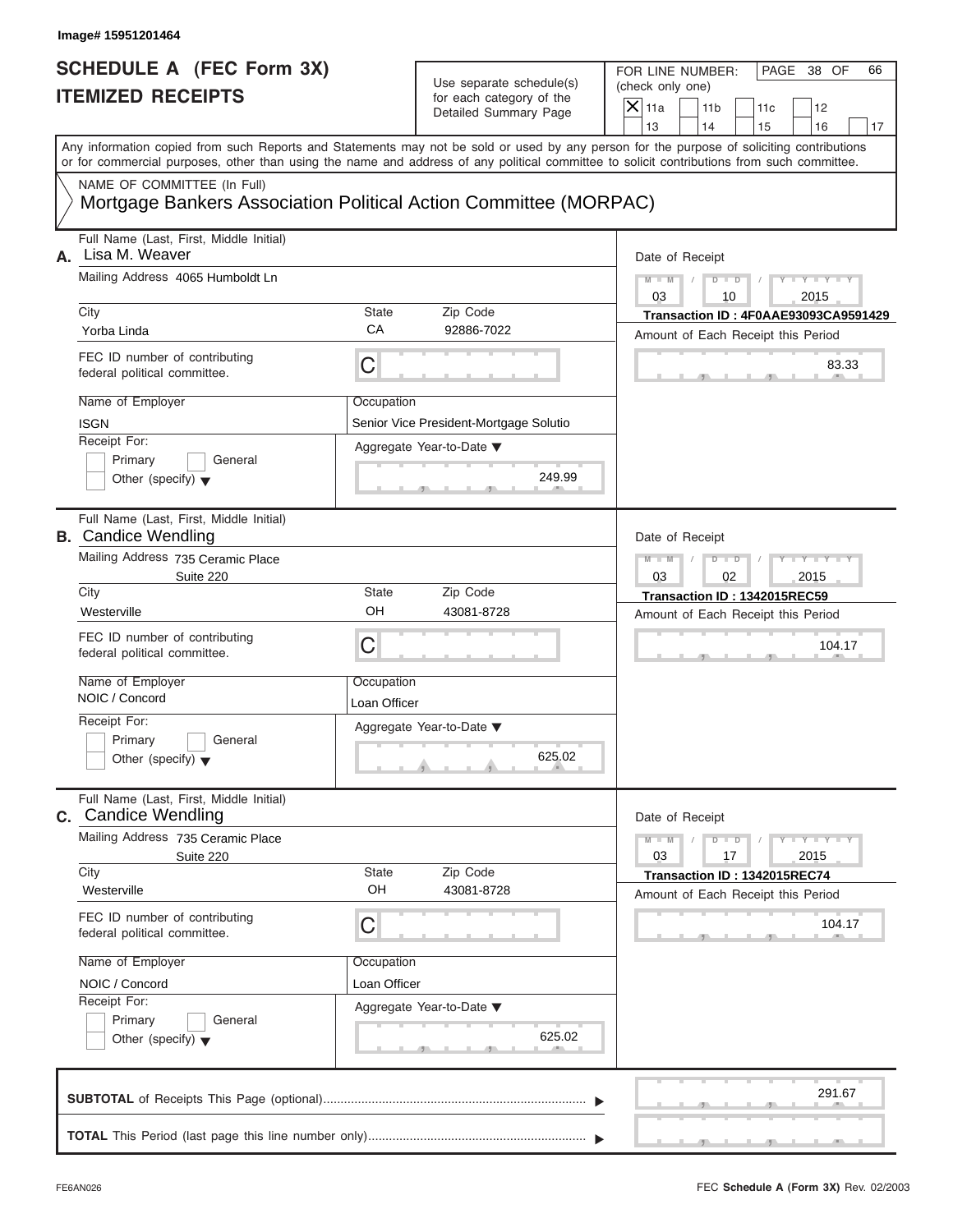|                | Image# 15951201465                                                                                                                         |                                            |                                                                               |                                                                                                       |  |
|----------------|--------------------------------------------------------------------------------------------------------------------------------------------|--------------------------------------------|-------------------------------------------------------------------------------|-------------------------------------------------------------------------------------------------------|--|
|                | <b>SCHEDULE A (FEC Form 3X)</b><br><b>ITEMIZED RECEIPTS</b>                                                                                |                                            | Use separate schedule(s)<br>for each category of the<br>Detailed Summary Page | FOR LINE NUMBER:<br>PAGE 39 OF<br>66<br>(check only one)<br>$X$   11a<br>11 <sub>b</sub><br>11c<br>12 |  |
|                | Any information copied from such Reports and Statements may not be sold or used by any person for the purpose of soliciting contributions  |                                            |                                                                               | 13<br>14<br>15<br>16<br>17                                                                            |  |
|                | or for commercial purposes, other than using the name and address of any political committee to solicit contributions from such committee. |                                            |                                                                               |                                                                                                       |  |
|                | NAME OF COMMITTEE (In Full)<br>Mortgage Bankers Association Political Action Committee (MORPAC)                                            |                                            |                                                                               |                                                                                                       |  |
| А.             | Full Name (Last, First, Middle Initial)<br><b>Candice Wendling</b>                                                                         |                                            |                                                                               | Date of Receipt                                                                                       |  |
|                | Mailing Address 735 Ceramic Place<br>Suite 220                                                                                             |                                            |                                                                               | $D$ $D$<br>$Y - Y - Y - Y - T$<br>$M - M$<br>03<br>2015<br>31                                         |  |
|                | City<br>Westerville                                                                                                                        | <b>State</b><br>OH                         | Zip Code<br>43081-8728                                                        | Transaction ID: 1342015REC89                                                                          |  |
|                | FEC ID number of contributing<br>federal political committee.                                                                              | C                                          |                                                                               | Amount of Each Receipt this Period<br>104.17                                                          |  |
|                | Name of Employer<br>NOIC / Concord                                                                                                         | Occupation<br>Loan Officer                 |                                                                               |                                                                                                       |  |
|                | Receipt For:<br>Primary<br>General<br>Other (specify) $\blacktriangledown$                                                                 |                                            | Aggregate Year-to-Date ▼<br>625.02                                            |                                                                                                       |  |
|                | Full Name (Last, First, Middle Initial)<br><b>B.</b> Patricia W. Widerman                                                                  |                                            |                                                                               | Date of Receipt                                                                                       |  |
|                | Mailing Address 467 N Frederick Ave                                                                                                        |                                            |                                                                               | Y T Y T Y T<br>$D$ $D$<br>$M - M$<br>03<br>20<br>2015                                                 |  |
|                | City                                                                                                                                       | State                                      | Zip Code                                                                      | <b>Transaction ID: E94EC5C5-342A-4390-</b>                                                            |  |
|                | Gaithersburg                                                                                                                               | MD                                         | 20877-2420                                                                    | Amount of Each Receipt this Period                                                                    |  |
|                | FEC ID number of contributing<br>federal political committee.                                                                              | C                                          |                                                                               | 500.00                                                                                                |  |
|                | Name of Employer<br>BB                                                                                                                     | Occupation<br><b>Senior Vice President</b> |                                                                               |                                                                                                       |  |
|                | Receipt For:                                                                                                                               |                                            | Aggregate Year-to-Date ▼                                                      |                                                                                                       |  |
|                | Primary<br>General<br>Other (specify) $\blacktriangledown$                                                                                 |                                            | 500.00                                                                        |                                                                                                       |  |
| $\mathbf{C}$ . | Full Name (Last, First, Middle Initial)<br>Fowler C. Williams                                                                              |                                            |                                                                               | Date of Receipt                                                                                       |  |
|                | Mailing Address 3004 Golf Crest Ln                                                                                                         |                                            |                                                                               | $Y - Y - Y$<br>$M - M$<br>$D$ $D$<br>2015<br>03<br>25                                                 |  |
|                | City<br>Woodstock                                                                                                                          | State<br>GA                                | Zip Code<br>30189-8195                                                        | Transaction ID: 4FA4999C00671269283A<br>Amount of Each Receipt this Period                            |  |
|                | FEC ID number of contributing<br>federal political committee.                                                                              | C                                          |                                                                               | 250.00                                                                                                |  |
|                | Name of Employer                                                                                                                           | Occupation                                 |                                                                               |                                                                                                       |  |
|                | Crescent Mortgage Company                                                                                                                  | President                                  |                                                                               |                                                                                                       |  |
|                | Receipt For:<br>Primary<br>General                                                                                                         |                                            | Aggregate Year-to-Date ▼                                                      |                                                                                                       |  |
|                | Other (specify) $\blacktriangledown$                                                                                                       |                                            | 250.00                                                                        |                                                                                                       |  |
|                |                                                                                                                                            |                                            |                                                                               | 854.17                                                                                                |  |
|                |                                                                                                                                            |                                            |                                                                               |                                                                                                       |  |

FEC **Schedule A (Form 3X)** Rev. 02/2003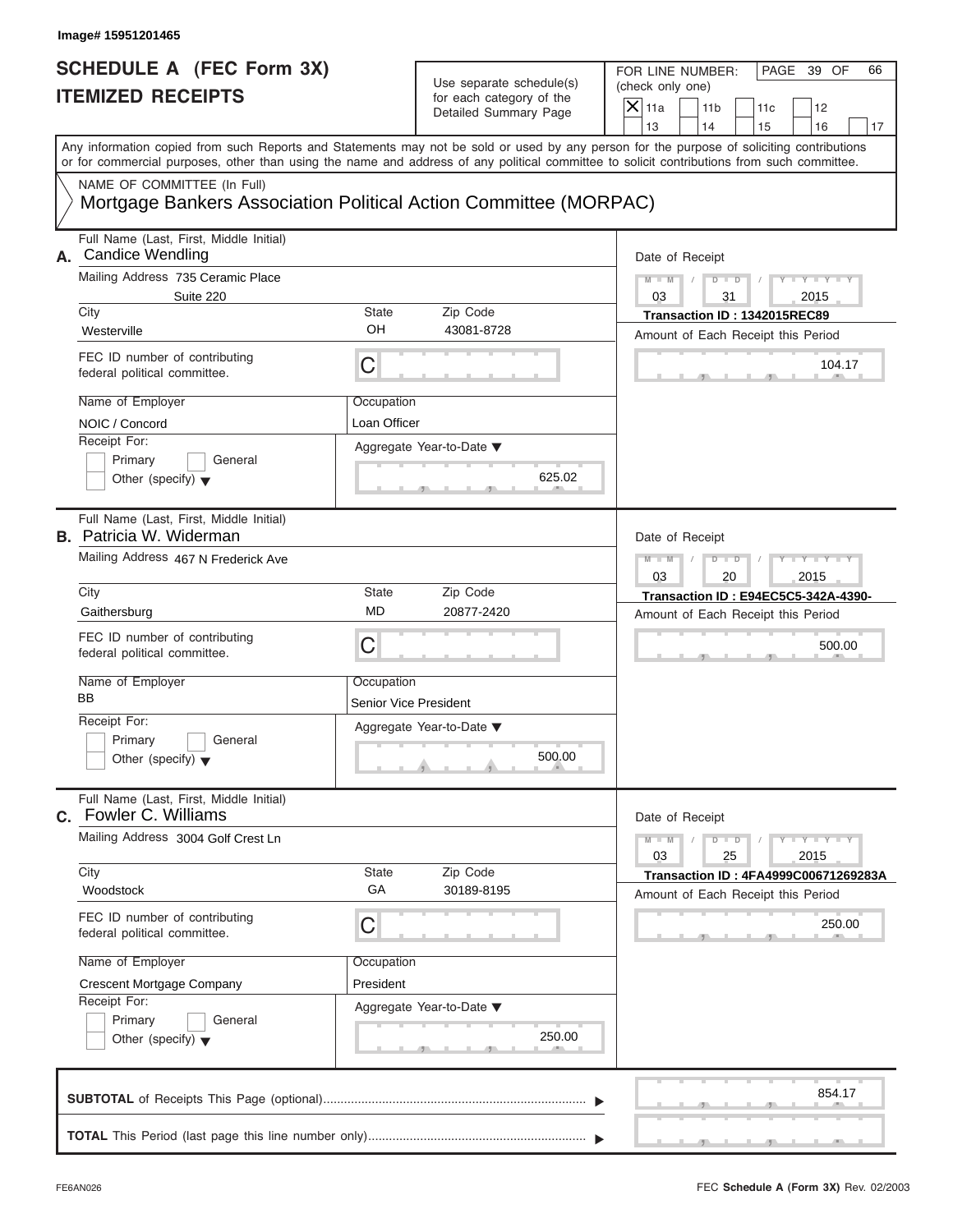| Image# 15951201466        |                                                                                                                                                                                                                                                                                         |                            |                                                                               |                                                                                  |                                                    |
|---------------------------|-----------------------------------------------------------------------------------------------------------------------------------------------------------------------------------------------------------------------------------------------------------------------------------------|----------------------------|-------------------------------------------------------------------------------|----------------------------------------------------------------------------------|----------------------------------------------------|
|                           | <b>SCHEDULE A (FEC Form 3X)</b><br><b>ITEMIZED RECEIPTS</b>                                                                                                                                                                                                                             |                            | Use separate schedule(s)<br>for each category of the<br>Detailed Summary Page | FOR LINE NUMBER:<br>(check only one)<br>$X$   11a<br>11 <sub>b</sub><br>13<br>14 | PAGE<br>40 OF<br>66<br>11c<br>12<br>15<br>16<br>17 |
|                           | Any information copied from such Reports and Statements may not be sold or used by any person for the purpose of soliciting contributions<br>or for commercial purposes, other than using the name and address of any political committee to solicit contributions from such committee. |                            |                                                                               |                                                                                  |                                                    |
|                           | NAME OF COMMITTEE (In Full)<br>Mortgage Bankers Association Political Action Committee (MORPAC)                                                                                                                                                                                         |                            |                                                                               |                                                                                  |                                                    |
| А.                        | Full Name (Last, First, Middle Initial)<br>Kelley J. Williams                                                                                                                                                                                                                           |                            |                                                                               | Date of Receipt                                                                  |                                                    |
|                           | Mailing Address 1919 M Street Northwest<br>Floor 5                                                                                                                                                                                                                                      |                            |                                                                               | $D$ $D$<br>$M - M$<br>03<br>31                                                   | $Y = Y =$<br>Y L<br>2015                           |
| City<br>Washington        |                                                                                                                                                                                                                                                                                         | <b>State</b><br>DC         | Zip Code<br>20036-3572                                                        | Transaction ID: 1342015REC217<br>Amount of Each Receipt this Period              |                                                    |
|                           | FEC ID number of contributing<br>federal political committee.                                                                                                                                                                                                                           | C                          |                                                                               |                                                                                  | 43.48                                              |
| Name of Employer          |                                                                                                                                                                                                                                                                                         | Occupation                 |                                                                               |                                                                                  |                                                    |
| Receipt For:<br>Primary   | Mortgage Bankers Association<br>General<br>Other (specify) $\blacktriangledown$                                                                                                                                                                                                         |                            | Associate Vice President of Legislativ<br>Aggregate Year-to-Date ▼<br>217.40  |                                                                                  |                                                    |
| <b>B.</b> Ray C. Williams | Full Name (Last, First, Middle Initial)                                                                                                                                                                                                                                                 |                            |                                                                               | Date of Receipt                                                                  |                                                    |
|                           | Mailing Address 14511 Myford Road<br>Suite 100                                                                                                                                                                                                                                          |                            |                                                                               | $D$ $D$<br>$M - M$<br>03<br>24                                                   | Y I Y I Y I<br>2015                                |
| City                      |                                                                                                                                                                                                                                                                                         | <b>State</b>               | Zip Code                                                                      | Transaction ID: 1342015REC129                                                    |                                                    |
| Tustin                    |                                                                                                                                                                                                                                                                                         | CA                         | 92780-7057                                                                    | Amount of Each Receipt this Period                                               |                                                    |
|                           | FEC ID number of contributing<br>federal political committee.                                                                                                                                                                                                                           | C                          |                                                                               |                                                                                  | 25.00                                              |
| Name of Employer          | New American Funding                                                                                                                                                                                                                                                                    | Occupation<br>Loan Officer |                                                                               |                                                                                  |                                                    |
| Receipt For:<br>Primary   | General<br>Other (specify) $\blacktriangledown$                                                                                                                                                                                                                                         |                            | Aggregate Year-to-Date ▼<br>225.00                                            |                                                                                  |                                                    |
| C.                        | Full Name (Last, First, Middle Initial)<br>Mark Woolson                                                                                                                                                                                                                                 |                            |                                                                               | Date of Receipt                                                                  |                                                    |
|                           | Mailing Address 18511 Center Crest Ct                                                                                                                                                                                                                                                   |                            |                                                                               | $M - M$<br>$D$ $D$<br>03<br>07                                                   | $Y = Y =$<br>2015                                  |
| City<br>Olney             |                                                                                                                                                                                                                                                                                         | <b>State</b><br><b>MD</b>  | Zip Code<br>20832-1833                                                        | Amount of Each Receipt this Period                                               | Transaction ID: D3242D62-048F-49AA-                |
|                           | FEC ID number of contributing<br>federal political committee.                                                                                                                                                                                                                           | C                          |                                                                               |                                                                                  | 250.00                                             |
| Name of Employer          |                                                                                                                                                                                                                                                                                         | Occupation                 |                                                                               |                                                                                  |                                                    |
| <b>BB</b><br>Receipt For: |                                                                                                                                                                                                                                                                                         |                            | Senior Vice President                                                         |                                                                                  |                                                    |
| Primary                   | General<br>Other (specify) $\blacktriangledown$                                                                                                                                                                                                                                         |                            | Aggregate Year-to-Date ▼<br>250.00                                            |                                                                                  |                                                    |
|                           |                                                                                                                                                                                                                                                                                         |                            |                                                                               |                                                                                  | 318.48                                             |
|                           |                                                                                                                                                                                                                                                                                         |                            |                                                                               |                                                                                  | 82817.35                                           |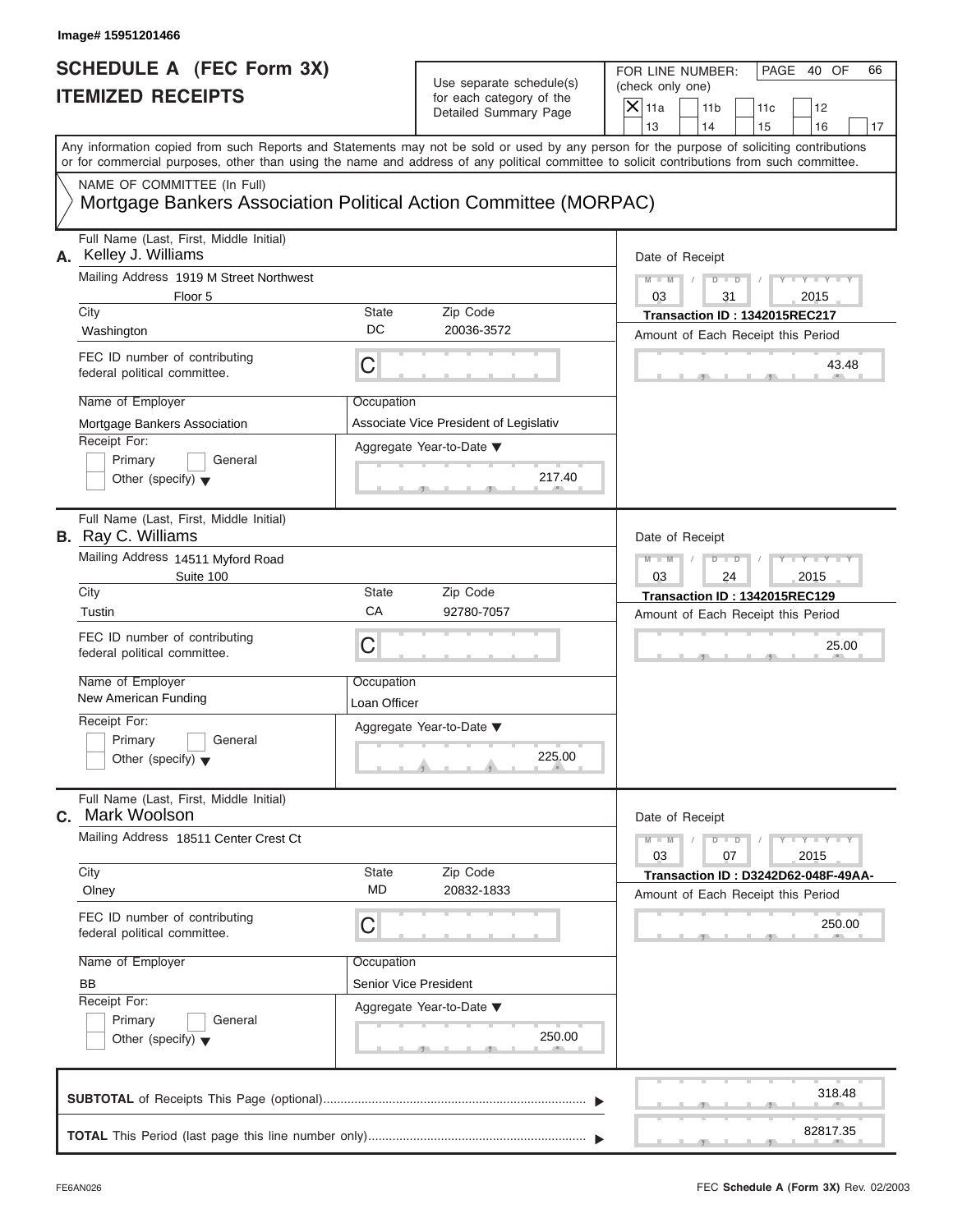| Image# 15951201467                                                                                                                         |                    |                                                                               |                                                                                                                                           |
|--------------------------------------------------------------------------------------------------------------------------------------------|--------------------|-------------------------------------------------------------------------------|-------------------------------------------------------------------------------------------------------------------------------------------|
| <b>SCHEDULE A (FEC Form 3X)</b><br><b>ITEMIZED RECEIPTS</b>                                                                                |                    | Use separate schedule(s)<br>for each category of the<br>Detailed Summary Page | FOR LINE NUMBER:<br>PAGE 41 OF<br>66<br>(check only one)<br>$X$ 11c<br>11a<br>11 <sub>b</sub><br>12<br>14<br>13<br>15<br>16<br>17         |
| or for commercial purposes, other than using the name and address of any political committee to solicit contributions from such committee. |                    |                                                                               | Any information copied from such Reports and Statements may not be sold or used by any person for the purpose of soliciting contributions |
| NAME OF COMMITTEE (In Full)<br>Mortgage Bankers Association Political Action Committee (MORPAC)                                            |                    |                                                                               |                                                                                                                                           |
| Full Name (Last, First, Middle Initial)<br>Arvest Bank Group Inc PAC Inc<br>А.                                                             |                    |                                                                               | Date of Receipt                                                                                                                           |
| Mailing Address PO Box 799                                                                                                                 |                    |                                                                               | $M - M$<br>$D - D$<br>$Y - Y - Y - Y - Y$<br>03<br>10<br>2015                                                                             |
| City<br>Lowell                                                                                                                             | State<br>AR        | Zip Code<br>72745                                                             | Transaction ID: 2D11B26D74C14755BEA0<br>Amount of Each Receipt this Period                                                                |
| FEC ID number of contributing<br>federal political committee.                                                                              | С                  | C00336768                                                                     | 5000.00                                                                                                                                   |
| Name of Employer                                                                                                                           | Occupation         |                                                                               |                                                                                                                                           |
| Receipt For:<br>Primary<br>General<br>Other (specify) $\blacktriangledown$                                                                 |                    | Aggregate Year-to-Date ▼<br>5000.00                                           |                                                                                                                                           |
| Full Name (Last, First, Middle Initial)<br><b>B.</b> Radian Group Employee's Political Action Committee                                    |                    |                                                                               | Date of Receipt                                                                                                                           |
| Mailing Address 1601 Market Street                                                                                                         |                    |                                                                               | $D - I - D$<br>$Y = Y = Y$<br>$M - M$<br>03<br>23<br>2015                                                                                 |
| City<br>Philadelphia                                                                                                                       | <b>State</b><br>PA | Zip Code<br>19103                                                             | Transaction ID: 5DC8C11E35FF4CE6AA5F<br>Amount of Each Receipt this Period                                                                |
| FEC ID number of contributing<br>federal political committee.                                                                              | С                  | C00302166                                                                     | 5000.00                                                                                                                                   |
| Name of Employer                                                                                                                           | Occupation         |                                                                               |                                                                                                                                           |
| Receipt For:<br>Primary<br>General<br>Other (specify) $\blacktriangledown$                                                                 |                    | Aggregate Year-to-Date ▼<br>5000.00                                           |                                                                                                                                           |
| Full Name (Last, First, Middle Initial)<br>C.                                                                                              |                    |                                                                               | Date of Receipt                                                                                                                           |
| <b>Mailing Address</b>                                                                                                                     |                    |                                                                               | $M - M$<br>$D$ $D$<br>$Y - Y - Y - Y - Y$                                                                                                 |
| City                                                                                                                                       | State              | Zip Code                                                                      | Amount of Each Receipt this Period                                                                                                        |
| FEC ID number of contributing<br>federal political committee.                                                                              | С                  |                                                                               |                                                                                                                                           |
| Name of Employer                                                                                                                           | Occupation         |                                                                               |                                                                                                                                           |
| Receipt For:<br>Primary<br>General<br>Other (specify) $\blacktriangledown$                                                                 |                    | Aggregate Year-to-Date ▼                                                      |                                                                                                                                           |
|                                                                                                                                            |                    |                                                                               | 10000.00                                                                                                                                  |
|                                                                                                                                            |                    |                                                                               | 10000.00                                                                                                                                  |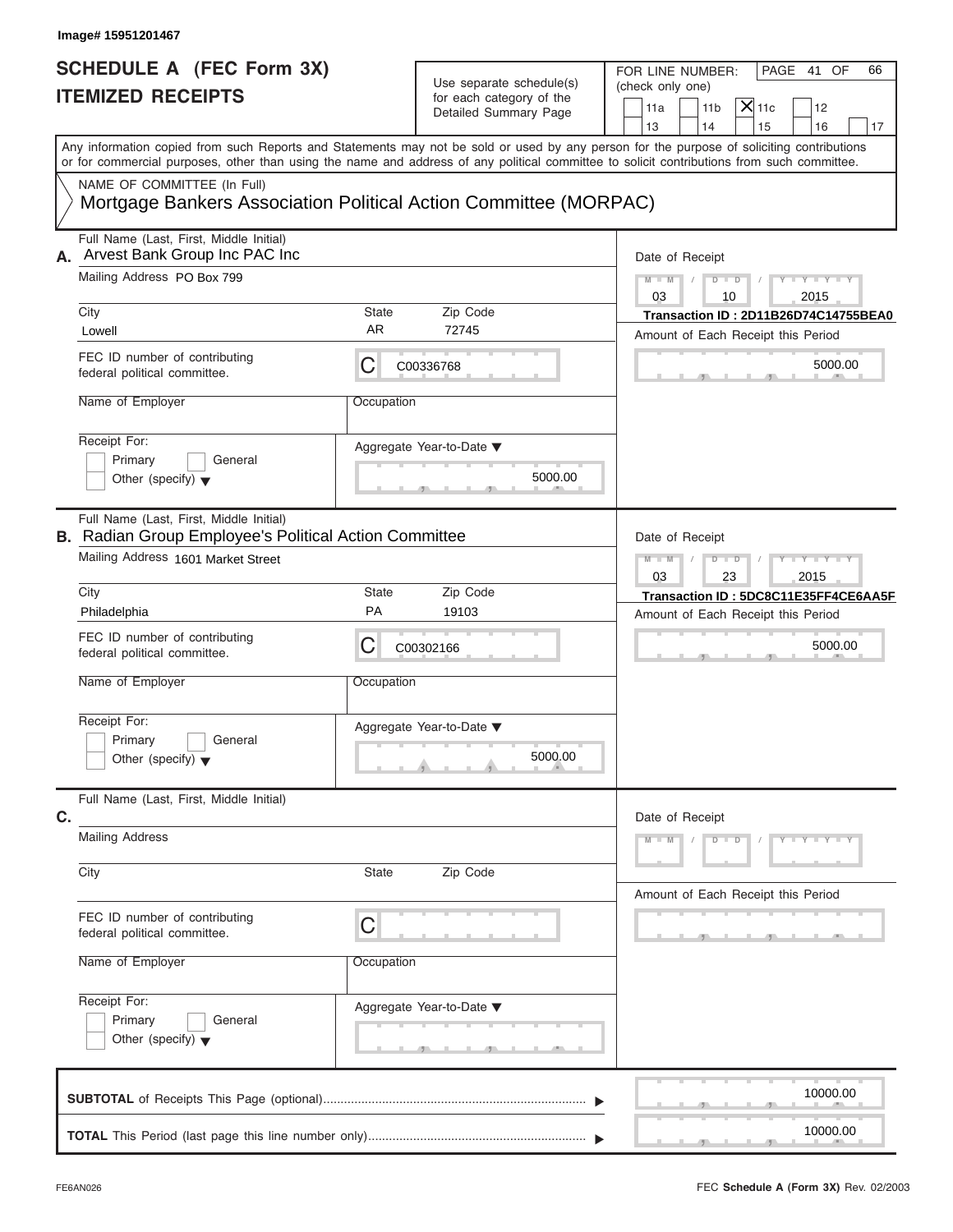| Image# 15951201468                                                                                                                                                                                                                                                                                                                              |                                                                                            |                                                                                                                                                                                                                                       |
|-------------------------------------------------------------------------------------------------------------------------------------------------------------------------------------------------------------------------------------------------------------------------------------------------------------------------------------------------|--------------------------------------------------------------------------------------------|---------------------------------------------------------------------------------------------------------------------------------------------------------------------------------------------------------------------------------------|
| SCHEDULE A (FEC Form 3X)<br><b>ITEMIZED RECEIPTS</b>                                                                                                                                                                                                                                                                                            | Use separate schedule(s)<br>for each category of the<br>Detailed Summary Page              | FOR LINE NUMBER:<br>PAGE 42 OF<br>66<br>(check only one)<br>11a<br>11 <sub>b</sub><br>11c<br>12<br>$\mathsf{X}$ 15<br>13<br>14<br>16<br>17                                                                                            |
| Any information copied from such Reports and Statements may not be sold or used by any person for the purpose of soliciting contributions<br>or for commercial purposes, other than using the name and address of any political committee to solicit contributions from such committee.<br>NAME OF COMMITTEE (In Full)                          | Mortgage Bankers Association Political Action Committee (MORPAC)                           |                                                                                                                                                                                                                                       |
| Full Name (Last, First, Middle Initial)<br>Mortgage Bankers Association - Administrative Account<br>А.<br>Mailing Address 1919 M Street, NW, 5th Floor<br>City<br>Washington<br>FEC ID number of contributing<br>federal political committee.<br>Name of Employer<br>Receipt For:<br>Primary<br>General<br>Other (specify) $\blacktriangledown$ | State<br>Zip Code<br>DC<br>20036<br>C<br>Occupation<br>Aggregate Year-to-Date ▼<br>3050.03 | Date of Receipt<br>$Y - Y - Y - Y - Y$<br>$M - M$<br>$D$ $D$<br>03<br>13<br>2015<br>Transaction ID: 208588359B9C448B9C2F<br>Amount of Each Receipt this Period<br>825.21<br>Reimbursement for March Merchant/Amex Fees/Srvc<br>Charge |
| Full Name (Last, First, Middle Initial)<br>В.<br><b>Mailing Address</b><br>City<br>FEC ID number of contributing<br>federal political committee.<br>Name of Employer<br>Receipt For:<br>Primary<br>General<br>Other (specify) $\blacktriangledown$                                                                                              | State<br>Zip Code<br>$\mathsf C$<br>Occupation<br>Aggregate Year-to-Date ▼                 | Date of Receipt<br>$D$ $D$<br>$Y - Y - Y - Y - Y$<br>$M - M$<br>Amount of Each Receipt this Period                                                                                                                                    |
| Full Name (Last, First, Middle Initial)<br>C.<br><b>Mailing Address</b><br>City<br>FEC ID number of contributing<br>federal political committee.<br>Name of Employer<br>Receipt For:<br>Primary<br>General                                                                                                                                      | Zip Code<br>State<br>C<br>Occupation<br>Aggregate Year-to-Date ▼                           | Date of Receipt<br>$Y - Y - Y - Y - Y$<br>$M - M$<br>$D$ $D$<br>Amount of Each Receipt this Period                                                                                                                                    |
| Other (specify) $\blacktriangledown$                                                                                                                                                                                                                                                                                                            |                                                                                            | 825.21<br>825.21                                                                                                                                                                                                                      |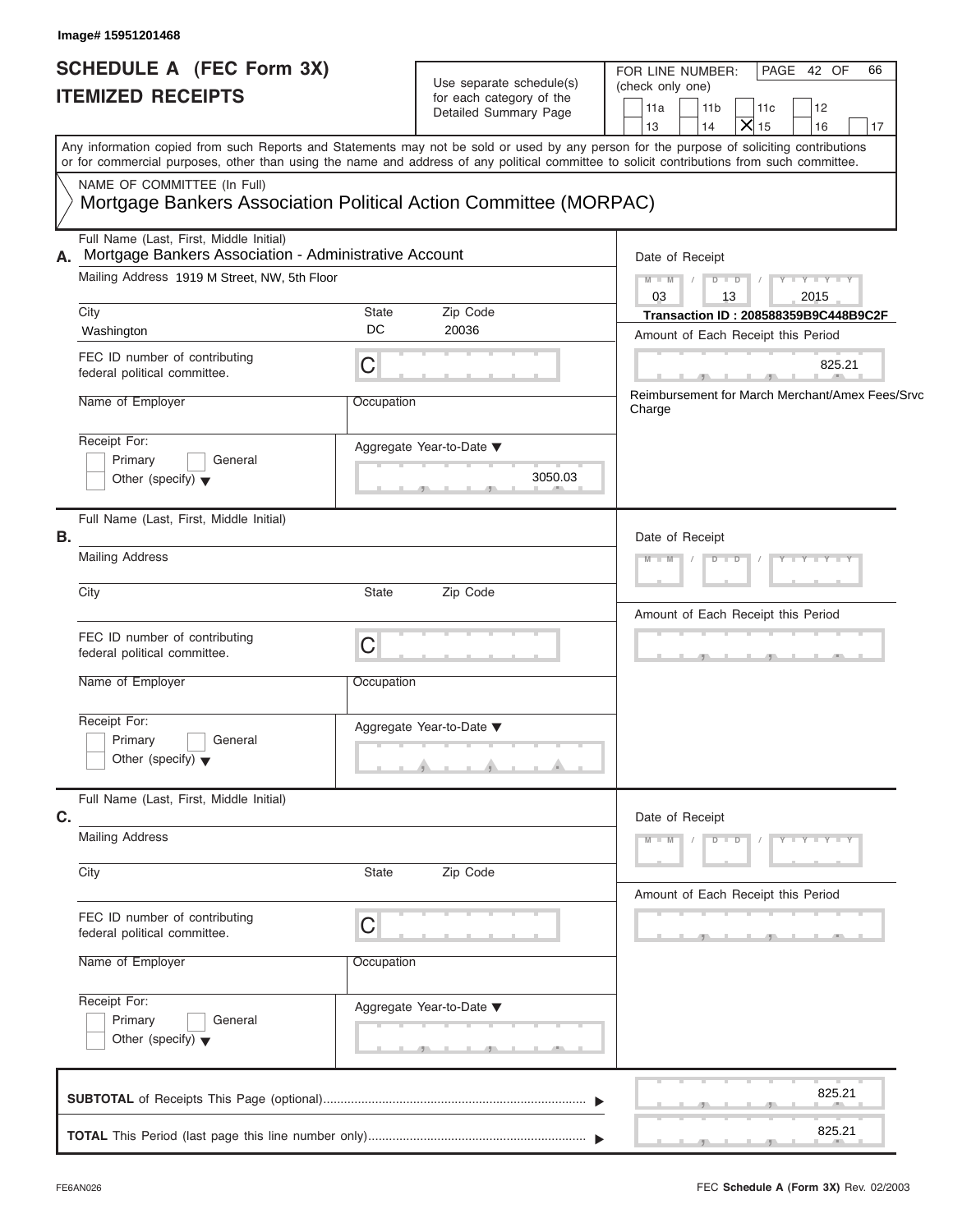| Image# 15951201469                                                                                                                                                                                                                                                                                                     |                                                                                        |                                                                  |                                                                                                                                |
|------------------------------------------------------------------------------------------------------------------------------------------------------------------------------------------------------------------------------------------------------------------------------------------------------------------------|----------------------------------------------------------------------------------------|------------------------------------------------------------------|--------------------------------------------------------------------------------------------------------------------------------|
| <b>SCHEDULE B (FEC Form 3X)</b><br><b>ITEMIZED DISBURSEMENTS</b>                                                                                                                                                                                                                                                       | Use separate schedule(s)<br>for each category of the<br>Detailed Summary Page          | FOR LINE NUMBER:<br>(check only one)<br>$\overline{X}$ 21b<br>27 | PAGE 43 OF<br>66<br>24<br>22<br>23<br>25<br>26<br>28a<br>28 <sub>b</sub><br>29<br>28c<br>30 <sub>b</sub>                       |
| Any information copied from such Reports and Statements may not be sold or used by any person for the purpose of soliciting contributions<br>or for commercial purposes, other than using the name and address of any political committee to solicit contributions from such committee.<br>NAME OF COMMITTEE (In Full) |                                                                                        |                                                                  |                                                                                                                                |
| Mortgage Bankers Association Political Action Committee (MORPAC)                                                                                                                                                                                                                                                       |                                                                                        |                                                                  |                                                                                                                                |
| Full Name (Last, First, Middle Initial)                                                                                                                                                                                                                                                                                |                                                                                        |                                                                  | Date of Disbursement                                                                                                           |
| A. American Express                                                                                                                                                                                                                                                                                                    |                                                                                        |                                                                  | $\mathbf{I}$ $\mathbf{Y}$ $\mathbf{I}$ $\mathbf{Y}$<br>$-M$<br>$\overline{D}$<br>$\Box$                                        |
| Mailing Address PO Box 53852                                                                                                                                                                                                                                                                                           |                                                                                        |                                                                  | 03<br>05<br>2015                                                                                                               |
| City                                                                                                                                                                                                                                                                                                                   | <b>State</b><br>Zip Code                                                               |                                                                  | Transaction ID: V7AE25FEBEDDDD6BBE4I                                                                                           |
| Phoenix<br>Purpose of Disbursement                                                                                                                                                                                                                                                                                     | AZ<br>85072-3852                                                                       |                                                                  |                                                                                                                                |
| March Amex Fees                                                                                                                                                                                                                                                                                                        |                                                                                        | 001                                                              | Amount of Each Disbursement this Period                                                                                        |
| Candidate Name                                                                                                                                                                                                                                                                                                         |                                                                                        | Category/<br><b>Type</b>                                         | 404.46                                                                                                                         |
| Office Sought:<br>House<br>Senate<br>President                                                                                                                                                                                                                                                                         | <b>Disbursement For:</b><br>Primary<br>General<br>Other (specify) $\blacktriangledown$ |                                                                  |                                                                                                                                |
| State:<br>District:<br>Full Name (Last, First, Middle Initial)                                                                                                                                                                                                                                                         |                                                                                        |                                                                  |                                                                                                                                |
| <b>B.</b> Citibank Merchant Services                                                                                                                                                                                                                                                                                   |                                                                                        |                                                                  | Date of Disbursement                                                                                                           |
| Mailing Address PO Box 407066                                                                                                                                                                                                                                                                                          |                                                                                        |                                                                  | $\mathbf{I} = \mathbf{Y}$<br>$M - M$<br>$\overline{D}$<br>$\blacksquare$<br>05<br>2015<br>03                                   |
| City<br>Ft. Lauderdale                                                                                                                                                                                                                                                                                                 | State<br>Zip Code<br><b>FL</b><br>33340-7066                                           |                                                                  | Transaction ID: MD4066C2C090D3E7A95A                                                                                           |
| Purpose of Disbursement<br><b>March Merchant Fees</b>                                                                                                                                                                                                                                                                  |                                                                                        |                                                                  |                                                                                                                                |
| Candidate Name                                                                                                                                                                                                                                                                                                         |                                                                                        | 001<br>Category/                                                 | Amount of Each Disbursement this Period<br>411.71                                                                              |
| Office Sought:<br>House<br>Senate<br>President<br>State:<br>District:                                                                                                                                                                                                                                                  | Disbursement For:<br>Primary<br>General<br>Other (specify)                             | <b>Type</b>                                                      |                                                                                                                                |
| Full Name (Last, First, Middle Initial)                                                                                                                                                                                                                                                                                |                                                                                        |                                                                  |                                                                                                                                |
| C. Citibank, N.A.                                                                                                                                                                                                                                                                                                      |                                                                                        |                                                                  | Date of Disbursement                                                                                                           |
| Mailing Address 1225 Connecticut Ave NW                                                                                                                                                                                                                                                                                |                                                                                        |                                                                  | $\Box$ $\Upsilon$ $\Box$ $\Upsilon$ $\Box$ $\Upsilon$<br>M<br>$\blacksquare$ M<br>$\overline{D}$<br>$\Box$<br>03<br>2015<br>10 |
| City<br>Washington                                                                                                                                                                                                                                                                                                     | State<br>Zip Code<br>DC<br>20036                                                       |                                                                  | Transaction ID: C40D825267E3FCFF2CF                                                                                            |
| Purpose of Disbursement<br>Service Charge                                                                                                                                                                                                                                                                              |                                                                                        | 001                                                              |                                                                                                                                |
| Candidate Name                                                                                                                                                                                                                                                                                                         |                                                                                        | Category/                                                        | Amount of Each Disbursement this Period<br>9.04                                                                                |
| Office Sought:<br>House<br>Senate<br>President<br>State:<br>District:                                                                                                                                                                                                                                                  | Disbursement For:<br>Primary<br>General<br>Other (specify) $\blacktriangledown$        | <b>Type</b>                                                      |                                                                                                                                |
|                                                                                                                                                                                                                                                                                                                        |                                                                                        |                                                                  |                                                                                                                                |
|                                                                                                                                                                                                                                                                                                                        |                                                                                        |                                                                  | 825.21                                                                                                                         |
|                                                                                                                                                                                                                                                                                                                        |                                                                                        |                                                                  | 825.21                                                                                                                         |

J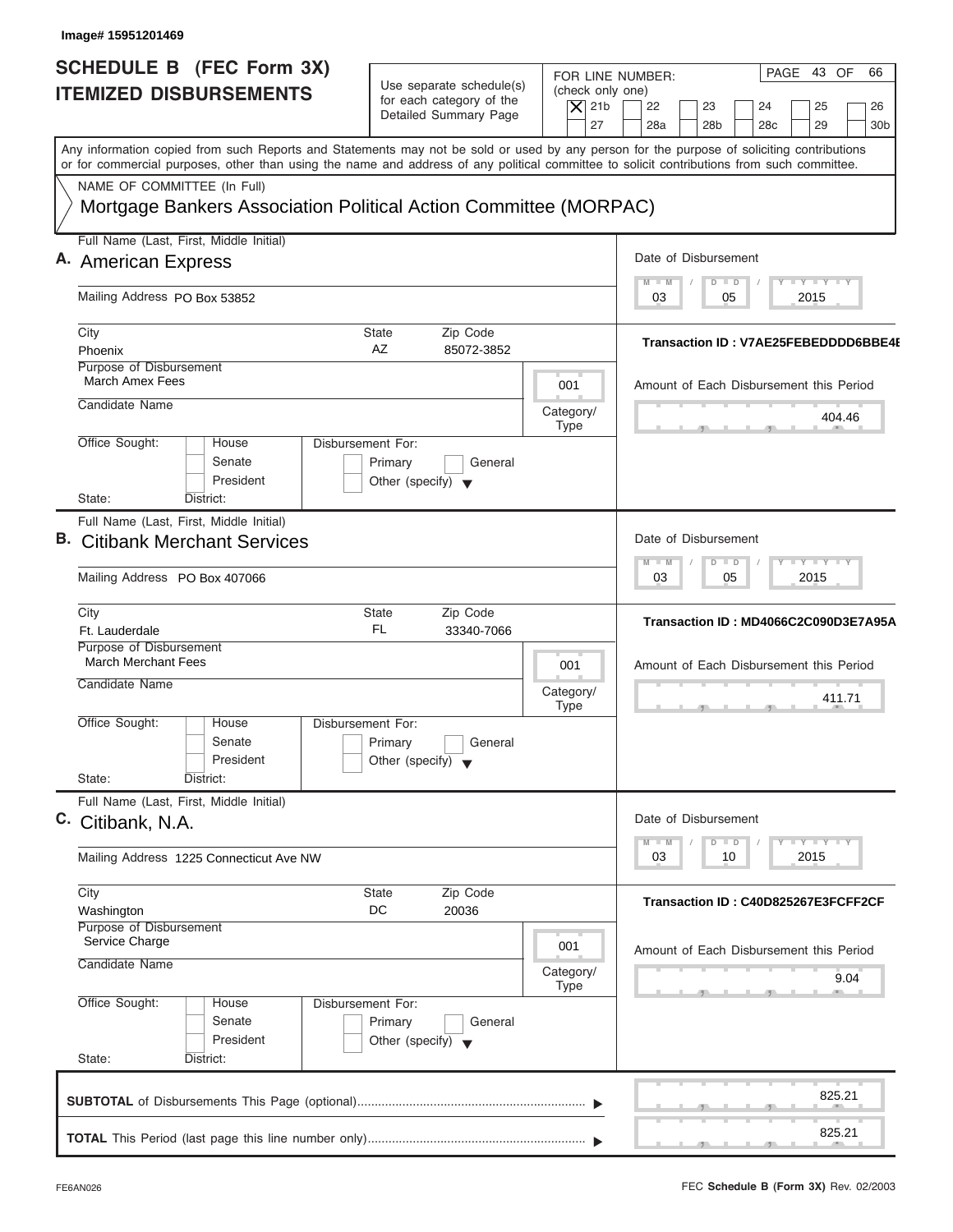| Image# 15951201470                                                                                                                                                                                                                                                                      |                                                                                                                            |                                                                                                                                                      |
|-----------------------------------------------------------------------------------------------------------------------------------------------------------------------------------------------------------------------------------------------------------------------------------------|----------------------------------------------------------------------------------------------------------------------------|------------------------------------------------------------------------------------------------------------------------------------------------------|
| <b>SCHEDULE B (FEC Form 3X)</b><br><b>ITEMIZED DISBURSEMENTS</b>                                                                                                                                                                                                                        | Use separate schedule(s)<br>(check only one)<br>for each category of the<br>21 <sub>b</sub><br>Detailed Summary Page<br>27 | PAGE 44 OF<br>66<br>FOR LINE NUMBER:<br>22<br>$\times$<br>23<br>24<br>25<br>26<br>28 <sub>b</sub><br>29<br>28a<br>28 <sub>c</sub><br>30 <sub>b</sub> |
| Any information copied from such Reports and Statements may not be sold or used by any person for the purpose of soliciting contributions<br>or for commercial purposes, other than using the name and address of any political committee to solicit contributions from such committee. |                                                                                                                            |                                                                                                                                                      |
| NAME OF COMMITTEE (In Full)                                                                                                                                                                                                                                                             |                                                                                                                            |                                                                                                                                                      |
| Mortgage Bankers Association Political Action Committee (MORPAC)                                                                                                                                                                                                                        |                                                                                                                            |                                                                                                                                                      |
| Full Name (Last, First, Middle Initial)                                                                                                                                                                                                                                                 |                                                                                                                            |                                                                                                                                                      |
| A. America Works PAC                                                                                                                                                                                                                                                                    |                                                                                                                            | Date of Disbursement<br>$T - Y = T - Y = T - Y$<br>$M - M$<br>$D$ $D$                                                                                |
| Mailing Address PO Box 15293                                                                                                                                                                                                                                                            |                                                                                                                            | 2015<br>03<br>02                                                                                                                                     |
| City                                                                                                                                                                                                                                                                                    | Zip Code<br>State                                                                                                          | Transaction ID: 503E98C1C212E46E462                                                                                                                  |
| Washington<br>Purpose of Disbursement                                                                                                                                                                                                                                                   | DC<br>20003                                                                                                                |                                                                                                                                                      |
| 2015 Contribution                                                                                                                                                                                                                                                                       | 011                                                                                                                        | Amount of Each Disbursement this Period                                                                                                              |
| Candidate Name                                                                                                                                                                                                                                                                          | Category/                                                                                                                  | 2500.00                                                                                                                                              |
| <b>America Works PAC</b><br>Office Sought:<br>House                                                                                                                                                                                                                                     | <b>Type</b><br>Disbursement For: 2015                                                                                      |                                                                                                                                                      |
| Senate<br>President<br>State:<br>District:                                                                                                                                                                                                                                              | General<br>Primary<br>Other (specify) $\blacktriangledown$<br>Contribution                                                 |                                                                                                                                                      |
| Full Name (Last, First, Middle Initial)                                                                                                                                                                                                                                                 |                                                                                                                            |                                                                                                                                                      |
| <b>B.</b> America Works PAC                                                                                                                                                                                                                                                             |                                                                                                                            | Date of Disbursement                                                                                                                                 |
| Mailing Address PO Box 15293                                                                                                                                                                                                                                                            |                                                                                                                            | $-1 - Y - 1 - Y - 1 - Y$<br>$M - M$<br>$\overline{D}$<br>$\Box$<br>2015<br>03<br>18                                                                  |
| City<br>Washington                                                                                                                                                                                                                                                                      | Zip Code<br><b>State</b><br>DC<br>20003                                                                                    | Transaction ID: 19CA23D7703B19E49D5                                                                                                                  |
| Purpose of Disbursement<br>2015 Contribution                                                                                                                                                                                                                                            | 011                                                                                                                        | Amount of Each Disbursement this Period                                                                                                              |
| Candidate Name<br>America Works PAC                                                                                                                                                                                                                                                     | Category/<br><b>Type</b>                                                                                                   | 2500.00                                                                                                                                              |
| Office Sought:<br>House                                                                                                                                                                                                                                                                 | Disbursement For: 2015                                                                                                     | __                                                                                                                                                   |
| Senate                                                                                                                                                                                                                                                                                  | Primary<br>General                                                                                                         |                                                                                                                                                      |
| President<br>State:<br>District:                                                                                                                                                                                                                                                        | Other (specify)<br>Contribution                                                                                            |                                                                                                                                                      |
| Full Name (Last, First, Middle Initial)                                                                                                                                                                                                                                                 |                                                                                                                            |                                                                                                                                                      |
| C. Andy Barr for Congress, Inc.                                                                                                                                                                                                                                                         |                                                                                                                            | Date of Disbursement                                                                                                                                 |
| Mailing Address PO Box 2059                                                                                                                                                                                                                                                             |                                                                                                                            | $T - Y$ $T - Y$ $T - Y$<br>$M - M$<br>D<br>$\Box$<br>2015<br>03<br>02                                                                                |
| City                                                                                                                                                                                                                                                                                    | State<br>Zip Code                                                                                                          | Transaction ID: 380B346A431ADE9716E                                                                                                                  |
| Lexington                                                                                                                                                                                                                                                                               | KY<br>40588                                                                                                                |                                                                                                                                                      |
| Purpose of Disbursement<br>2016 Primary                                                                                                                                                                                                                                                 | 011                                                                                                                        | Amount of Each Disbursement this Period                                                                                                              |
| Candidate Name<br><b>Garland Hale Barr IV</b>                                                                                                                                                                                                                                           | Category/<br><b>Type</b>                                                                                                   | 2500.00                                                                                                                                              |
| Office Sought:<br>House<br>Senate<br>President                                                                                                                                                                                                                                          | Disbursement For: 2016<br>Primary<br>General<br>Other (specify) $\blacktriangledown$                                       |                                                                                                                                                      |
| State:<br>District:<br>KY<br>06                                                                                                                                                                                                                                                         |                                                                                                                            |                                                                                                                                                      |
|                                                                                                                                                                                                                                                                                         |                                                                                                                            | 7500.00                                                                                                                                              |
|                                                                                                                                                                                                                                                                                         |                                                                                                                            |                                                                                                                                                      |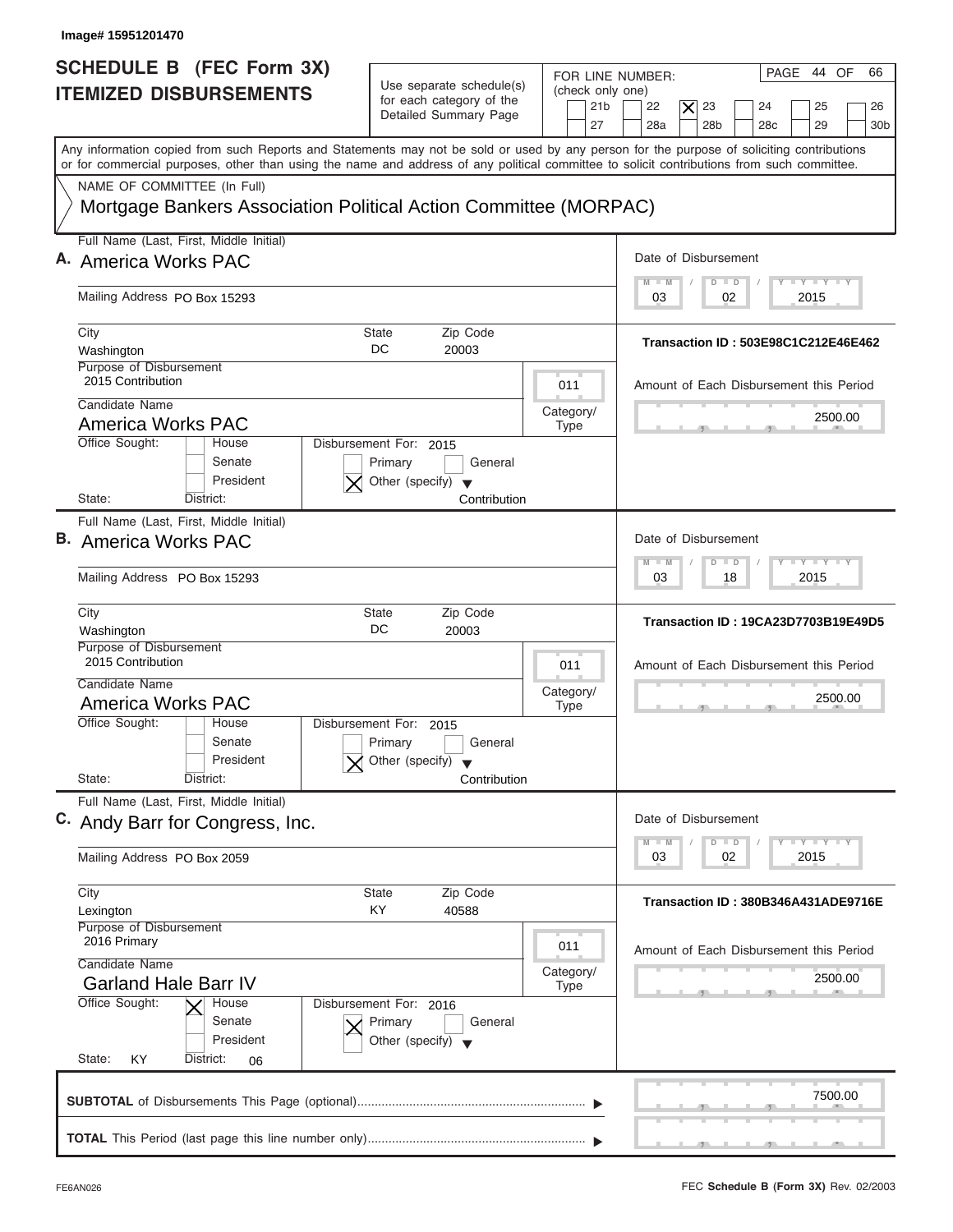| Image# 15951201471                                                                                                                                                                                                                                                                      |                                                                                                     |                                                                                                                                                                                                      |
|-----------------------------------------------------------------------------------------------------------------------------------------------------------------------------------------------------------------------------------------------------------------------------------------|-----------------------------------------------------------------------------------------------------|------------------------------------------------------------------------------------------------------------------------------------------------------------------------------------------------------|
| SCHEDULE B (FEC Form 3X)<br><b>ITEMIZED DISBURSEMENTS</b>                                                                                                                                                                                                                               | Use separate schedule(s)<br>for each category of the<br>Detailed Summary Page                       | PAGE 45 OF<br>66<br>FOR LINE NUMBER:<br>(check only one)<br>21 <sub>b</sub><br>22<br>$\overline{\mathsf{x}}$<br>23<br>24<br>25<br>26<br>28a<br>28 <sub>b</sub><br>29<br>27<br>28 <sub>c</sub><br>30b |
| Any information copied from such Reports and Statements may not be sold or used by any person for the purpose of soliciting contributions<br>or for commercial purposes, other than using the name and address of any political committee to solicit contributions from such committee. |                                                                                                     |                                                                                                                                                                                                      |
| NAME OF COMMITTEE (In Full)<br>Mortgage Bankers Association Political Action Committee (MORPAC)                                                                                                                                                                                         |                                                                                                     |                                                                                                                                                                                                      |
| Full Name (Last, First, Middle Initial)                                                                                                                                                                                                                                                 |                                                                                                     |                                                                                                                                                                                                      |
| A. Ann Wagner for Congress                                                                                                                                                                                                                                                              |                                                                                                     | Date of Disbursement                                                                                                                                                                                 |
| Mailing Address PO Box 50                                                                                                                                                                                                                                                               |                                                                                                     | $T - Y = T - Y = T - Y$<br>$\blacksquare$<br>$\Box$<br>D<br>2015<br>03<br>11                                                                                                                         |
| City                                                                                                                                                                                                                                                                                    | Zip Code<br>State                                                                                   |                                                                                                                                                                                                      |
| <b>Ballwin</b>                                                                                                                                                                                                                                                                          | <b>MO</b><br>63022                                                                                  | Transaction ID: 4F827014A4760785A15                                                                                                                                                                  |
| Purpose of Disbursement<br>2016 Primary                                                                                                                                                                                                                                                 | 011                                                                                                 | Amount of Each Disbursement this Period                                                                                                                                                              |
| Candidate Name<br>Ann Louise Wagner                                                                                                                                                                                                                                                     | Category/                                                                                           | 2000.00                                                                                                                                                                                              |
| Office Sought:<br>House<br>Senate<br>President<br>MO<br>State:<br>District:<br>02                                                                                                                                                                                                       | <b>Type</b><br>Disbursement For: 2016<br>Primary<br>General<br>Other (specify) $\blacktriangledown$ |                                                                                                                                                                                                      |
| Full Name (Last, First, Middle Initial)                                                                                                                                                                                                                                                 |                                                                                                     |                                                                                                                                                                                                      |
| B. Beatty for Congress                                                                                                                                                                                                                                                                  |                                                                                                     | Date of Disbursement                                                                                                                                                                                 |
| Mailing Address PO Box 172                                                                                                                                                                                                                                                              |                                                                                                     | $-1 - Y - 1 - Y - 1 - Y$<br>M<br>W<br>$\overline{D}$<br>$\Box$<br>2015<br>03<br>02                                                                                                                   |
| City<br>Columbus                                                                                                                                                                                                                                                                        | <b>State</b><br>Zip Code<br>OH<br>43216                                                             | Transaction ID: 60C9D4E5661DF1087B7                                                                                                                                                                  |
| Purpose of Disbursement<br>2016 Primary                                                                                                                                                                                                                                                 | 011                                                                                                 | Amount of Each Disbursement this Period                                                                                                                                                              |
| Candidate Name                                                                                                                                                                                                                                                                          | Category/                                                                                           |                                                                                                                                                                                                      |
| Joyce Beatty                                                                                                                                                                                                                                                                            | <b>Type</b>                                                                                         | 1000.00<br>$-5$                                                                                                                                                                                      |
| Office Sought:<br>$\times$ House<br>Senate<br>President<br>State:<br>OΗ<br>District:<br>03                                                                                                                                                                                              | Disbursement For: 2016<br>Primary<br>General<br>Other (specify) $\blacktriangledown$                |                                                                                                                                                                                                      |
| Full Name (Last, First, Middle Initial)                                                                                                                                                                                                                                                 |                                                                                                     |                                                                                                                                                                                                      |
| C. Crowley for Congress                                                                                                                                                                                                                                                                 |                                                                                                     | Date of Disbursement<br>$T - Y$ $T - Y$ $T - Y$<br>$M - M$<br>D<br>$\Box$                                                                                                                            |
| Mailing Address 84-56 Grand Avenue                                                                                                                                                                                                                                                      |                                                                                                     | 2015<br>03<br>11                                                                                                                                                                                     |
| City                                                                                                                                                                                                                                                                                    | <b>State</b><br>Zip Code                                                                            | Transaction ID: E198AC6C241FFD60E17                                                                                                                                                                  |
| Elmhurst<br>Purpose of Disbursement                                                                                                                                                                                                                                                     | NY<br>11373                                                                                         |                                                                                                                                                                                                      |
| 2016 Primary<br>Candidate Name                                                                                                                                                                                                                                                          | 011                                                                                                 | Amount of Each Disbursement this Period                                                                                                                                                              |
| Joseph Crowley                                                                                                                                                                                                                                                                          | Category/<br><b>Type</b>                                                                            | 5000.00                                                                                                                                                                                              |
| Office Sought:<br>House<br>Senate<br>President<br>State:<br>NY<br>District:<br>14                                                                                                                                                                                                       | Disbursement For: 2016<br>Primary<br>General<br>Other (specify) $\blacktriangledown$                |                                                                                                                                                                                                      |
|                                                                                                                                                                                                                                                                                         |                                                                                                     | 8000.00                                                                                                                                                                                              |
|                                                                                                                                                                                                                                                                                         |                                                                                                     |                                                                                                                                                                                                      |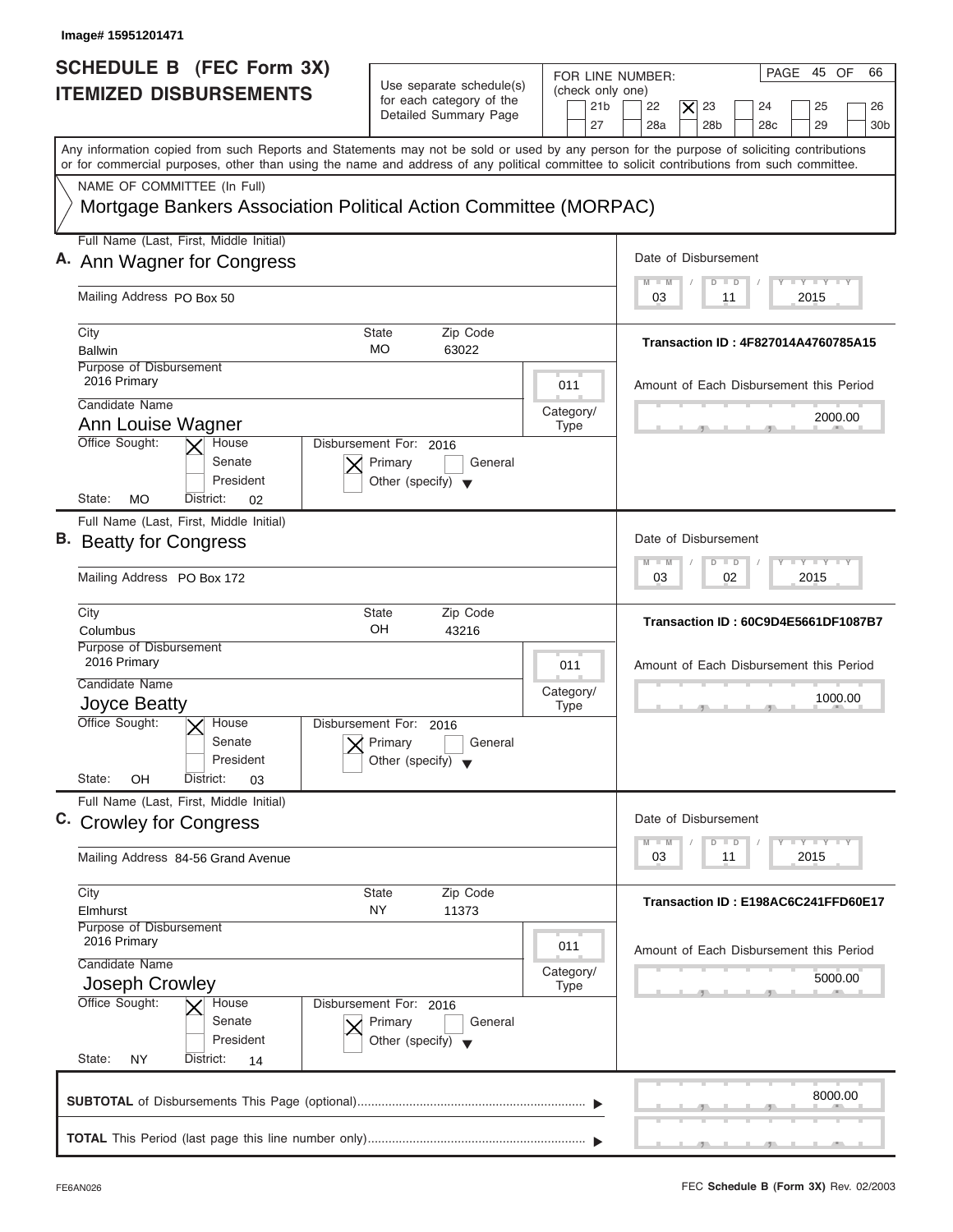| Image# 15951201472                                                                                                                                                                                                                                                                      |                                                                                      |                                                               |                                                                                                                                        |
|-----------------------------------------------------------------------------------------------------------------------------------------------------------------------------------------------------------------------------------------------------------------------------------------|--------------------------------------------------------------------------------------|---------------------------------------------------------------|----------------------------------------------------------------------------------------------------------------------------------------|
| SCHEDULE B (FEC Form 3X)<br><b>ITEMIZED DISBURSEMENTS</b>                                                                                                                                                                                                                               | Use separate schedule(s)<br>for each category of the<br>Detailed Summary Page        | FOR LINE NUMBER:<br>(check only one)<br>21 <sub>b</sub><br>27 | PAGE 46 OF<br>66<br>22<br>$ \mathsf{X} $<br>23<br>24<br>25<br>26<br>28a<br>28 <sub>b</sub><br>29<br>28 <sub>c</sub><br>30 <sub>b</sub> |
| Any information copied from such Reports and Statements may not be sold or used by any person for the purpose of soliciting contributions<br>or for commercial purposes, other than using the name and address of any political committee to solicit contributions from such committee. |                                                                                      |                                                               |                                                                                                                                        |
| NAME OF COMMITTEE (In Full)<br>Mortgage Bankers Association Political Action Committee (MORPAC)                                                                                                                                                                                         |                                                                                      |                                                               |                                                                                                                                        |
| Full Name (Last, First, Middle Initial)<br>A. Devin Nunes Campaign Committee                                                                                                                                                                                                            |                                                                                      |                                                               | Date of Disbursement                                                                                                                   |
| Mailing Address PO Box 6545                                                                                                                                                                                                                                                             |                                                                                      |                                                               | <b>LYLYLY</b><br>$\overline{D}$<br>$\Box$<br>2015<br>03<br>24                                                                          |
| City<br>Visalia<br>Purpose of Disbursement                                                                                                                                                                                                                                              | <b>State</b><br>Zip Code<br>CA<br>93290-6545                                         |                                                               | Transaction ID: C1253DB69FA1D5B266C                                                                                                    |
| 2016 Primary<br>Candidate Name                                                                                                                                                                                                                                                          |                                                                                      | 011<br>Category/                                              | Amount of Each Disbursement this Period                                                                                                |
| Devin G. Nunes<br>Office Sought:<br>House<br>Senate<br>President<br>State:<br>CA<br>District:<br>22                                                                                                                                                                                     | Disbursement For: 2016<br>Primary<br>General<br>Other (specify) $\blacktriangledown$ | <b>Type</b>                                                   | 1000.00                                                                                                                                |
| Full Name (Last, First, Middle Initial)<br>B. Dold for Congress<br>Mailing Address PO Box 6312                                                                                                                                                                                          |                                                                                      |                                                               | Date of Disbursement<br>$-1 - Y - 1 - Y - 1 - Y$<br>M<br>W<br>$\overline{D}$<br>$\Box$<br>2015<br>03<br>24                             |
| City<br>Libertyville                                                                                                                                                                                                                                                                    | <b>State</b><br>Zip Code<br>IL<br>60048                                              |                                                               | Transaction ID: 54CCF663E0FBECECA84                                                                                                    |
| Purpose of Disbursement<br>2016 Primary<br>Candidate Name<br>Robert James Dold Jr.<br>Office Sought:<br>$\times$ House<br>Senate<br>President                                                                                                                                           | Disbursement For: 2016<br>Primary<br>General<br>Other (specify) $\blacktriangledown$ | 011<br>Category/<br><b>Type</b>                               | Amount of Each Disbursement this Period<br>2500.00                                                                                     |
| State:<br>IL<br>District:<br>10<br>Full Name (Last, First, Middle Initial)                                                                                                                                                                                                              |                                                                                      |                                                               |                                                                                                                                        |
| C. Dold for Congress<br>Mailing Address PO Box 6312                                                                                                                                                                                                                                     |                                                                                      |                                                               | Date of Disbursement<br>$T - Y$ $T - Y$ $T - Y$<br>$M - M$<br>D<br>$\Box$<br>2015<br>03<br>31                                          |
| City<br>Libertyville<br>Purpose of Disbursement                                                                                                                                                                                                                                         | <b>State</b><br>Zip Code<br>IL<br>60048                                              |                                                               | <b>Transaction ID: BB44E215CC12899B371</b>                                                                                             |
| 2016 Primary<br>Candidate Name<br>Robert James Dold Jr.                                                                                                                                                                                                                                 |                                                                                      | 011<br>Category/<br><b>Type</b>                               | Amount of Each Disbursement this Period<br>1000.00                                                                                     |
| Office Sought:<br>House<br>Senate<br>President<br>State:<br>District:<br>IL<br>10                                                                                                                                                                                                       | Disbursement For: 2016<br>Primary<br>General<br>Other (specify) $\blacktriangledown$ |                                                               |                                                                                                                                        |
|                                                                                                                                                                                                                                                                                         |                                                                                      |                                                               | 4500.00                                                                                                                                |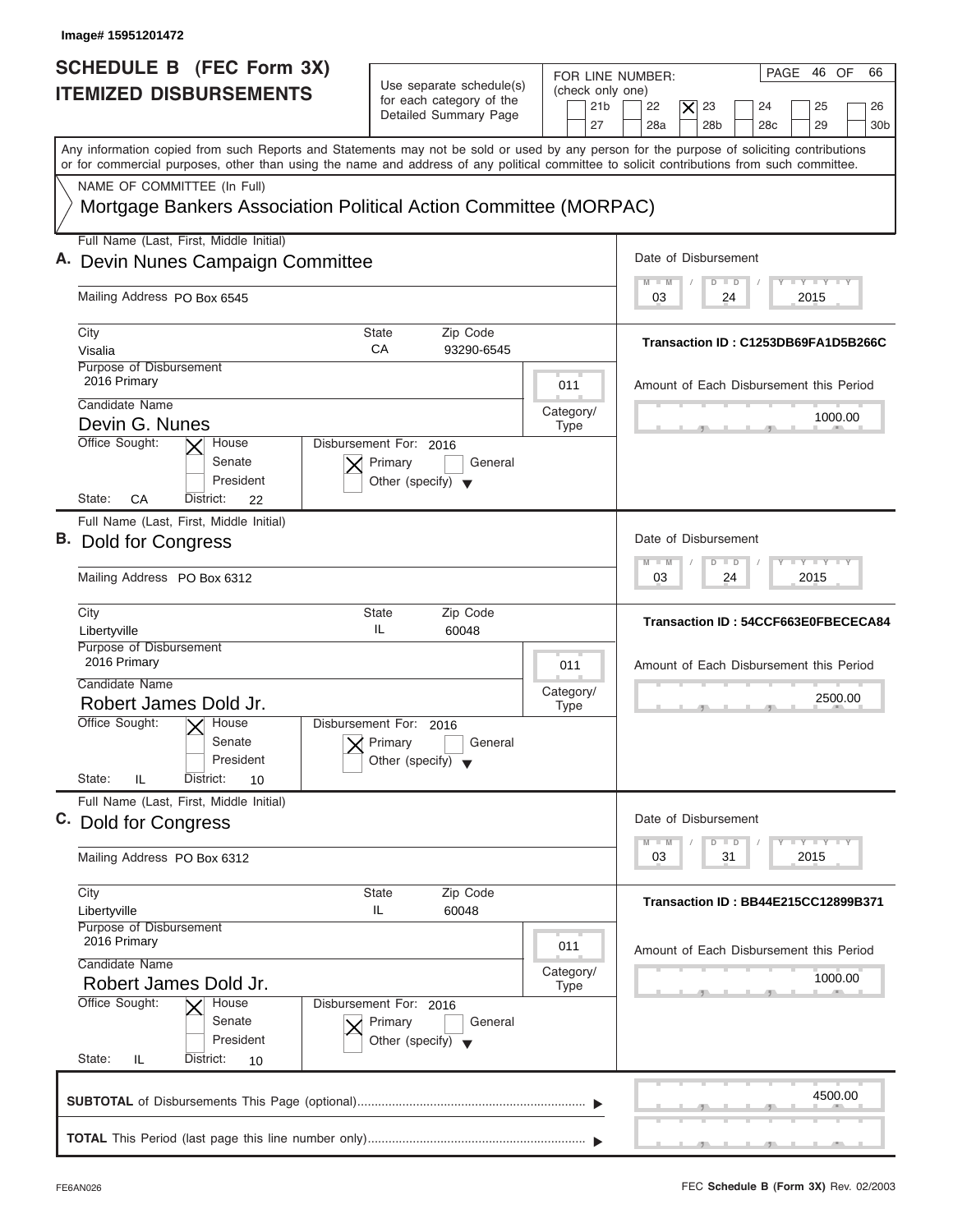| FOR LINE NUMBER:<br>(check only one)<br>21 <sub>b</sub><br>27<br>Mortgage Bankers Association Political Action Committee (MORPAC)<br>011 | PAGE 47 OF<br>66<br>22<br>$\boldsymbol{\times}$<br>23<br>24<br>25<br>26<br>28a<br>28 <sub>b</sub><br>29<br>28 <sub>c</sub><br>30 <sub>b</sub><br>Any information copied from such Reports and Statements may not be sold or used by any person for the purpose of soliciting contributions<br>or for commercial purposes, other than using the name and address of any political committee to solicit contributions from such committee.<br>Date of Disbursement<br>$T - Y = T - Y = T - Y$<br>$M - M$<br>$D$ $D$<br>2015<br>03<br>26<br>Transaction ID: C4F4B19E96AAB621282 |
|------------------------------------------------------------------------------------------------------------------------------------------|------------------------------------------------------------------------------------------------------------------------------------------------------------------------------------------------------------------------------------------------------------------------------------------------------------------------------------------------------------------------------------------------------------------------------------------------------------------------------------------------------------------------------------------------------------------------------|
|                                                                                                                                          |                                                                                                                                                                                                                                                                                                                                                                                                                                                                                                                                                                              |
|                                                                                                                                          |                                                                                                                                                                                                                                                                                                                                                                                                                                                                                                                                                                              |
|                                                                                                                                          |                                                                                                                                                                                                                                                                                                                                                                                                                                                                                                                                                                              |
|                                                                                                                                          |                                                                                                                                                                                                                                                                                                                                                                                                                                                                                                                                                                              |
|                                                                                                                                          |                                                                                                                                                                                                                                                                                                                                                                                                                                                                                                                                                                              |
|                                                                                                                                          |                                                                                                                                                                                                                                                                                                                                                                                                                                                                                                                                                                              |
| Category/                                                                                                                                | Amount of Each Disbursement this Period<br>2500.00                                                                                                                                                                                                                                                                                                                                                                                                                                                                                                                           |
|                                                                                                                                          |                                                                                                                                                                                                                                                                                                                                                                                                                                                                                                                                                                              |
|                                                                                                                                          | Date of Disbursement<br>$-1 - Y - 1 - Y - 1 - Y$<br>$M - M$<br>$\overline{D}$<br>$\Box$<br>2015<br>03<br>11                                                                                                                                                                                                                                                                                                                                                                                                                                                                  |
|                                                                                                                                          | Transaction ID: 194655669ED4A149990                                                                                                                                                                                                                                                                                                                                                                                                                                                                                                                                          |
| 011<br>Category/                                                                                                                         | Amount of Each Disbursement this Period<br>3000.00                                                                                                                                                                                                                                                                                                                                                                                                                                                                                                                           |
|                                                                                                                                          |                                                                                                                                                                                                                                                                                                                                                                                                                                                                                                                                                                              |
|                                                                                                                                          | Date of Disbursement<br>$T - Y = T - Y$<br>$M - M$<br>D<br>$\Box$                                                                                                                                                                                                                                                                                                                                                                                                                                                                                                            |
|                                                                                                                                          | 2015<br>03<br>24                                                                                                                                                                                                                                                                                                                                                                                                                                                                                                                                                             |
|                                                                                                                                          | <b>Transaction ID: 17496C0CC257F6661A4</b>                                                                                                                                                                                                                                                                                                                                                                                                                                                                                                                                   |
| Category/<br><b>Type</b>                                                                                                                 | Amount of Each Disbursement this Period<br>1000.00                                                                                                                                                                                                                                                                                                                                                                                                                                                                                                                           |
|                                                                                                                                          |                                                                                                                                                                                                                                                                                                                                                                                                                                                                                                                                                                              |
|                                                                                                                                          | <b>Type</b><br><b>Type</b><br>011                                                                                                                                                                                                                                                                                                                                                                                                                                                                                                                                            |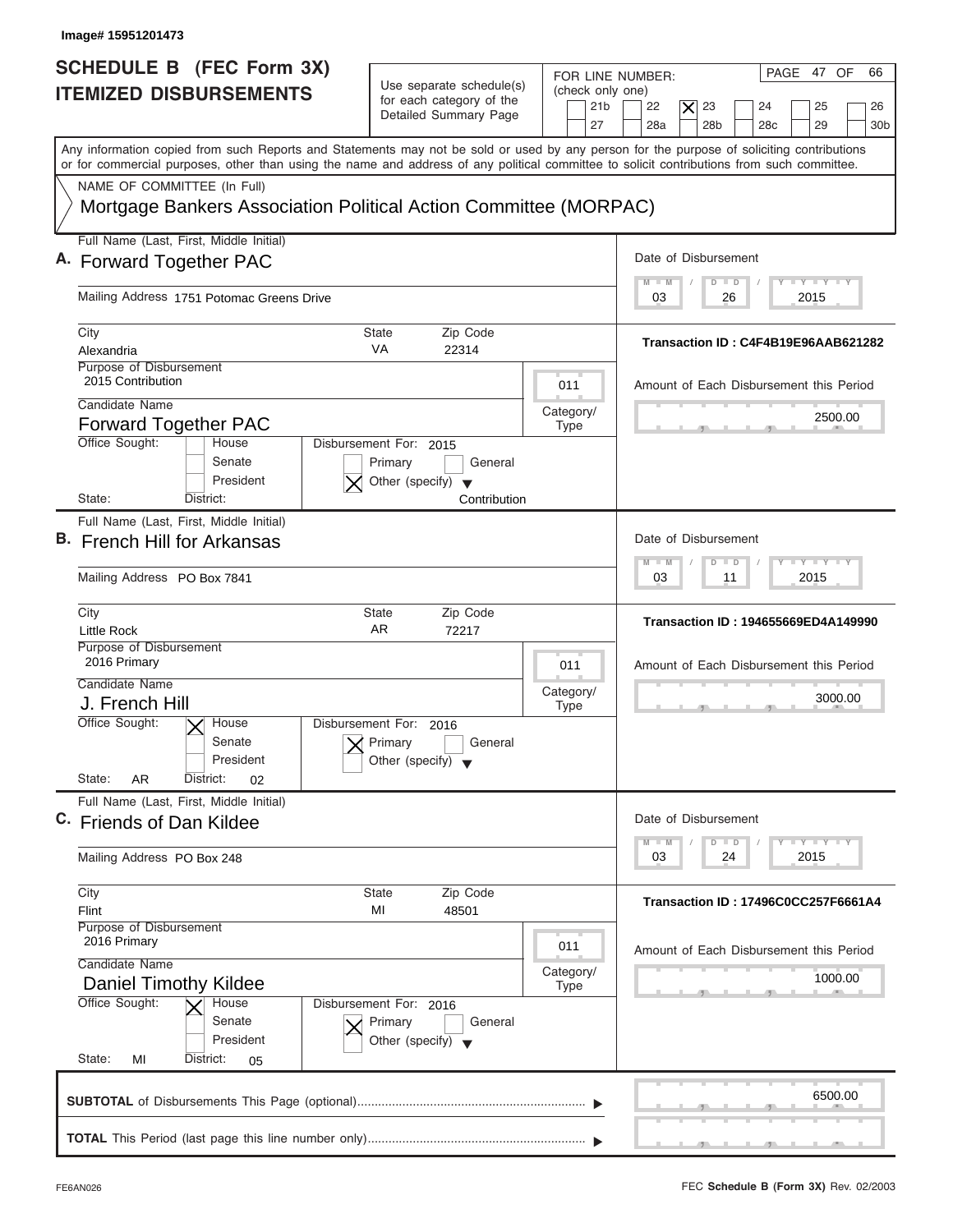| Image# 15951201474                                                                                                                                                                                                                                                                      |                                                                                      |                                                               |                                                                                                                                               |
|-----------------------------------------------------------------------------------------------------------------------------------------------------------------------------------------------------------------------------------------------------------------------------------------|--------------------------------------------------------------------------------------|---------------------------------------------------------------|-----------------------------------------------------------------------------------------------------------------------------------------------|
| SCHEDULE B (FEC Form 3X)<br><b>ITEMIZED DISBURSEMENTS</b>                                                                                                                                                                                                                               | Use separate schedule(s)<br>for each category of the<br>Detailed Summary Page        | FOR LINE NUMBER:<br>(check only one)<br>21 <sub>b</sub><br>27 | PAGE 48 OF<br>66<br>23<br>22<br>$\boldsymbol{\times}$<br>24<br>25<br>26<br>28a<br>28 <sub>b</sub><br>29<br>28 <sub>c</sub><br>30 <sub>b</sub> |
| Any information copied from such Reports and Statements may not be sold or used by any person for the purpose of soliciting contributions<br>or for commercial purposes, other than using the name and address of any political committee to solicit contributions from such committee. |                                                                                      |                                                               |                                                                                                                                               |
| NAME OF COMMITTEE (In Full)<br>Mortgage Bankers Association Political Action Committee (MORPAC)                                                                                                                                                                                         |                                                                                      |                                                               |                                                                                                                                               |
| Full Name (Last, First, Middle Initial)<br>A. Friends of Dennis Ross                                                                                                                                                                                                                    |                                                                                      |                                                               | Date of Disbursement                                                                                                                          |
| Mailing Address 133 South Harbor Drive                                                                                                                                                                                                                                                  |                                                                                      |                                                               | $T - Y = T - Y = T - Y$<br>$M - M$<br>$\overline{\mathsf{D}}$<br>$\Box$<br>2015<br>03<br>11                                                   |
| City<br>Venice                                                                                                                                                                                                                                                                          | <b>State</b><br>Zip Code<br>FL.<br>34285                                             |                                                               | Transaction ID: 55ED6A4CF4C16E0DD8E                                                                                                           |
| Purpose of Disbursement<br>2016 General<br>Candidate Name                                                                                                                                                                                                                               |                                                                                      | 011<br>Category/                                              | Amount of Each Disbursement this Period                                                                                                       |
| Dennis Alan Ross<br>Office Sought:<br>House<br>Senate<br>President                                                                                                                                                                                                                      | Disbursement For: 2016<br>Primary<br>General<br>Other (specify) $\blacktriangledown$ | <b>Type</b>                                                   | 1000.00                                                                                                                                       |
| FL<br>State:<br>District:<br>15<br>Full Name (Last, First, Middle Initial)<br>B. Friends of Dennis Ross<br>Mailing Address 133 South Harbor Drive                                                                                                                                       |                                                                                      |                                                               | Date of Disbursement<br>$-1 - Y - 1 - Y - 1 - Y$<br>$M - M$<br>$\overline{D}$<br>$\Box$<br>2015<br>03<br>11                                   |
| City<br>Venice<br>Purpose of Disbursement                                                                                                                                                                                                                                               | <b>State</b><br>Zip Code<br>FL<br>34285                                              |                                                               | <b>Transaction ID: A440BA490699134CB75</b>                                                                                                    |
| 2016 Primary<br>Candidate Name<br><b>Dennis Alan Ross</b>                                                                                                                                                                                                                               |                                                                                      | 011<br>Category/<br><b>Type</b>                               | Amount of Each Disbursement this Period<br>4000.00                                                                                            |
| Office Sought:<br>$\overline{X}$ House<br>Senate<br>President<br>State:<br>FL<br>District:<br>15                                                                                                                                                                                        | Disbursement For: 2016<br>Primary<br>General<br>Other (specify) $\blacktriangledown$ |                                                               |                                                                                                                                               |
| Full Name (Last, First, Middle Initial)<br>C. Friends of Pat Toomey                                                                                                                                                                                                                     |                                                                                      |                                                               | Date of Disbursement<br>$T - Y$ $T - Y$ $T - Y$<br>$M - M$<br>D<br>$\Box$                                                                     |
| Mailing Address 228 S. Washington St., Suite 115                                                                                                                                                                                                                                        |                                                                                      |                                                               | 2015<br>03<br>03                                                                                                                              |
| City<br>Alexandria<br>Purpose of Disbursement                                                                                                                                                                                                                                           | <b>State</b><br>Zip Code<br>VA<br>22314                                              |                                                               | Transaction ID: C120B5ADD3E1F7DD9B2                                                                                                           |
| 2016 Primary<br>Candidate Name<br>Patrick Joseph Toomey                                                                                                                                                                                                                                 |                                                                                      | 011<br>Category/                                              | Amount of Each Disbursement this Period<br>1500.00                                                                                            |
| Office Sought:<br>House<br>Senate<br>President<br>State:<br><b>PA</b><br>District:                                                                                                                                                                                                      | Disbursement For: 2016<br>Primary<br>General<br>Other (specify) $\blacktriangledown$ | <b>Type</b>                                                   |                                                                                                                                               |
|                                                                                                                                                                                                                                                                                         |                                                                                      |                                                               | 6500.00                                                                                                                                       |
|                                                                                                                                                                                                                                                                                         |                                                                                      |                                                               |                                                                                                                                               |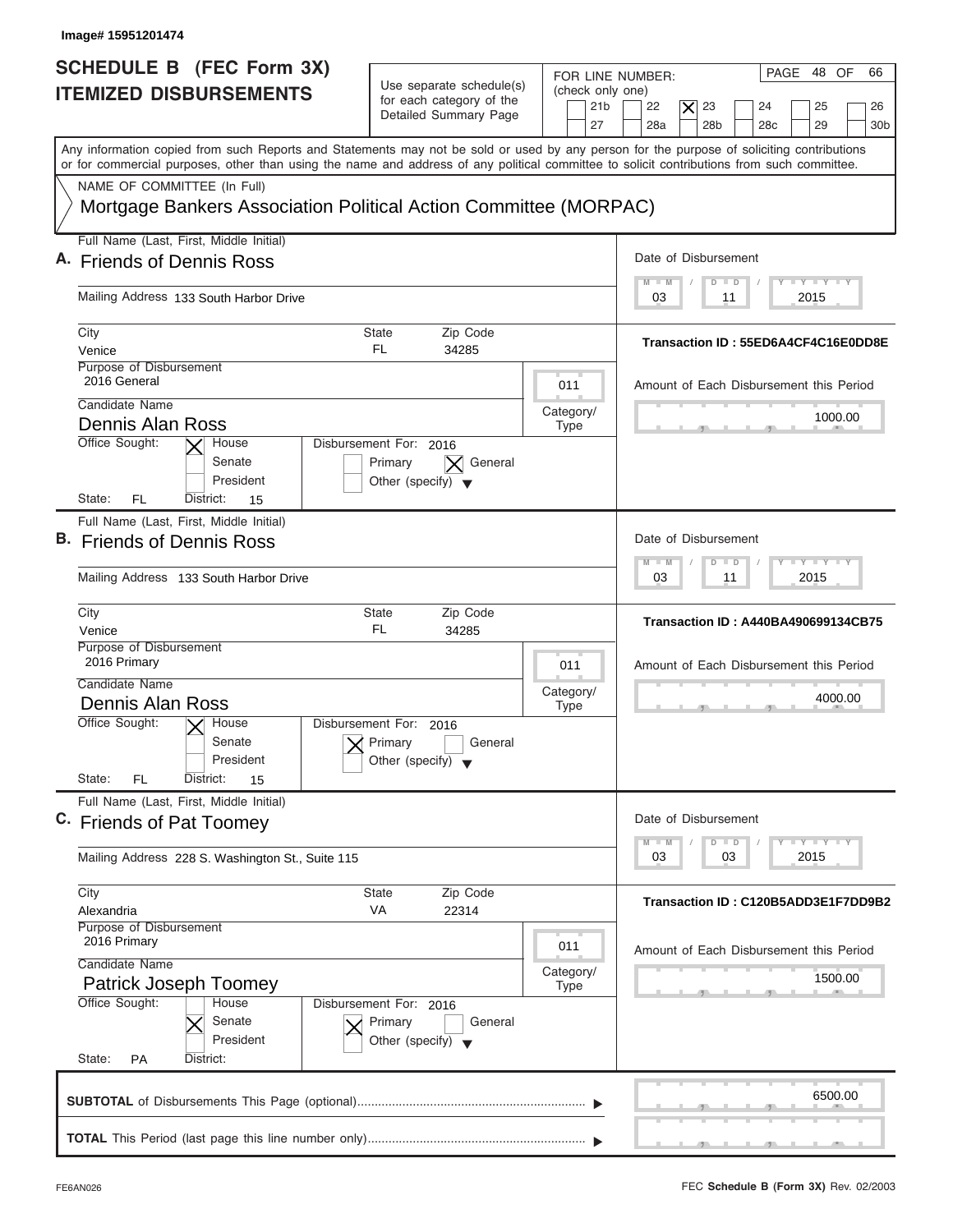| PAGE 49 OF<br>FOR LINE NUMBER:<br>Use separate schedule(s)<br>(check only one)<br>for each category of the<br>23<br>21 <sub>b</sub><br>22<br>$\times$<br>24<br>25<br>Detailed Summary Page<br>28a<br>28 <sub>b</sub><br>28 <sub>c</sub><br>29<br>27<br>Any information copied from such Reports and Statements may not be sold or used by any person for the purpose of soliciting contributions<br>or for commercial purposes, other than using the name and address of any political committee to solicit contributions from such committee.<br>NAME OF COMMITTEE (In Full)<br>Mortgage Bankers Association Political Action Committee (MORPAC)<br>Full Name (Last, First, Middle Initial)<br>Date of Disbursement<br>$T - Y = T - Y = T - Y$<br>$M - M$<br>$D$ $D$<br>Mailing Address 228 S. Washington St., Suite 115<br>2015<br>03<br>18<br>City<br>Zip Code<br>State<br><b>VA</b><br>Alexandria<br>22314<br>Purpose of Disbursement<br>2016 General<br>011<br>Candidate Name<br>Category/<br>2500.00<br>Patrick Joseph Toomey<br><b>Type</b><br>Office Sought:<br>House<br>Disbursement For: 2016<br>Senate<br>Primary<br>General<br>President<br>Other (specify) $\blacktriangledown$<br><b>PA</b><br>State:<br>District:<br>Full Name (Last, First, Middle Initial)<br>Date of Disbursement<br>$-1 - Y - 1 - Y - 1 - Y$<br>$M - M$<br>$\overline{D}$<br>$\Box$<br>02<br>2015<br>Mailing Address Post Office Box 250116<br>03<br>City<br>State<br>Zip Code<br>GA<br>Atlanta<br>30325<br>Purpose of Disbursement<br>2016 Primary<br>011<br>Candidate Name<br>Category/<br>Johnny H. Isakson<br><b>Type</b><br>$-5$<br>Office Sought:<br>House<br>Disbursement For: 2016<br>Senate<br>Primary<br>General<br>President<br>Other (specify) $\blacktriangledown$<br>State:<br>GA<br>District:<br>Full Name (Last, First, Middle Initial)<br>Date of Disbursement<br>$-1 - Y - 1 - Y - 1 - Y$<br>$M - M$<br>D<br>$\Box$<br>2015<br>Mailing Address PO Box 335<br>03<br>18<br>City<br><b>State</b><br>Zip Code<br>GA<br>30703<br>Calhoun<br>Purpose of Disbursement<br>2016 Primary<br>011<br>Candidate Name<br>Category/<br><b>John Thomas Graves</b><br><b>Type</b><br>Office Sought:<br>House<br>Disbursement For: 2016<br>Senate<br>Primary<br>General<br>President<br>Other (specify) $\blacktriangledown$ | Image# 15951201475                                               |  |                                                    |
|-----------------------------------------------------------------------------------------------------------------------------------------------------------------------------------------------------------------------------------------------------------------------------------------------------------------------------------------------------------------------------------------------------------------------------------------------------------------------------------------------------------------------------------------------------------------------------------------------------------------------------------------------------------------------------------------------------------------------------------------------------------------------------------------------------------------------------------------------------------------------------------------------------------------------------------------------------------------------------------------------------------------------------------------------------------------------------------------------------------------------------------------------------------------------------------------------------------------------------------------------------------------------------------------------------------------------------------------------------------------------------------------------------------------------------------------------------------------------------------------------------------------------------------------------------------------------------------------------------------------------------------------------------------------------------------------------------------------------------------------------------------------------------------------------------------------------------------------------------------------------------------------------------------------------------------------------------------------------------------------------------------------------------------------------------------------------------------------------------------------------------------------------------------------------------------------------------------------------------------------------------------------------------------------------------------------|------------------------------------------------------------------|--|----------------------------------------------------|
| B. Georgians for Isakson                                                                                                                                                                                                                                                                                                                                                                                                                                                                                                                                                                                                                                                                                                                                                                                                                                                                                                                                                                                                                                                                                                                                                                                                                                                                                                                                                                                                                                                                                                                                                                                                                                                                                                                                                                                                                                                                                                                                                                                                                                                                                                                                                                                                                                                                                        | <b>SCHEDULE B (FEC Form 3X)</b><br><b>ITEMIZED DISBURSEMENTS</b> |  | 66<br>26<br>30 <sub>b</sub>                        |
| A. Friends of Pat Toomey<br>C. Graves for Congress                                                                                                                                                                                                                                                                                                                                                                                                                                                                                                                                                                                                                                                                                                                                                                                                                                                                                                                                                                                                                                                                                                                                                                                                                                                                                                                                                                                                                                                                                                                                                                                                                                                                                                                                                                                                                                                                                                                                                                                                                                                                                                                                                                                                                                                              |                                                                  |  |                                                    |
|                                                                                                                                                                                                                                                                                                                                                                                                                                                                                                                                                                                                                                                                                                                                                                                                                                                                                                                                                                                                                                                                                                                                                                                                                                                                                                                                                                                                                                                                                                                                                                                                                                                                                                                                                                                                                                                                                                                                                                                                                                                                                                                                                                                                                                                                                                                 |                                                                  |  |                                                    |
|                                                                                                                                                                                                                                                                                                                                                                                                                                                                                                                                                                                                                                                                                                                                                                                                                                                                                                                                                                                                                                                                                                                                                                                                                                                                                                                                                                                                                                                                                                                                                                                                                                                                                                                                                                                                                                                                                                                                                                                                                                                                                                                                                                                                                                                                                                                 |                                                                  |  |                                                    |
|                                                                                                                                                                                                                                                                                                                                                                                                                                                                                                                                                                                                                                                                                                                                                                                                                                                                                                                                                                                                                                                                                                                                                                                                                                                                                                                                                                                                                                                                                                                                                                                                                                                                                                                                                                                                                                                                                                                                                                                                                                                                                                                                                                                                                                                                                                                 |                                                                  |  | Transaction ID: E8B192451B40B394FA5                |
|                                                                                                                                                                                                                                                                                                                                                                                                                                                                                                                                                                                                                                                                                                                                                                                                                                                                                                                                                                                                                                                                                                                                                                                                                                                                                                                                                                                                                                                                                                                                                                                                                                                                                                                                                                                                                                                                                                                                                                                                                                                                                                                                                                                                                                                                                                                 |                                                                  |  | Amount of Each Disbursement this Period            |
|                                                                                                                                                                                                                                                                                                                                                                                                                                                                                                                                                                                                                                                                                                                                                                                                                                                                                                                                                                                                                                                                                                                                                                                                                                                                                                                                                                                                                                                                                                                                                                                                                                                                                                                                                                                                                                                                                                                                                                                                                                                                                                                                                                                                                                                                                                                 |                                                                  |  |                                                    |
|                                                                                                                                                                                                                                                                                                                                                                                                                                                                                                                                                                                                                                                                                                                                                                                                                                                                                                                                                                                                                                                                                                                                                                                                                                                                                                                                                                                                                                                                                                                                                                                                                                                                                                                                                                                                                                                                                                                                                                                                                                                                                                                                                                                                                                                                                                                 |                                                                  |  |                                                    |
|                                                                                                                                                                                                                                                                                                                                                                                                                                                                                                                                                                                                                                                                                                                                                                                                                                                                                                                                                                                                                                                                                                                                                                                                                                                                                                                                                                                                                                                                                                                                                                                                                                                                                                                                                                                                                                                                                                                                                                                                                                                                                                                                                                                                                                                                                                                 |                                                                  |  | <b>Transaction ID: E68F3218D120F516A25</b>         |
|                                                                                                                                                                                                                                                                                                                                                                                                                                                                                                                                                                                                                                                                                                                                                                                                                                                                                                                                                                                                                                                                                                                                                                                                                                                                                                                                                                                                                                                                                                                                                                                                                                                                                                                                                                                                                                                                                                                                                                                                                                                                                                                                                                                                                                                                                                                 |                                                                  |  | Amount of Each Disbursement this Period<br>5000.00 |
|                                                                                                                                                                                                                                                                                                                                                                                                                                                                                                                                                                                                                                                                                                                                                                                                                                                                                                                                                                                                                                                                                                                                                                                                                                                                                                                                                                                                                                                                                                                                                                                                                                                                                                                                                                                                                                                                                                                                                                                                                                                                                                                                                                                                                                                                                                                 |                                                                  |  |                                                    |
|                                                                                                                                                                                                                                                                                                                                                                                                                                                                                                                                                                                                                                                                                                                                                                                                                                                                                                                                                                                                                                                                                                                                                                                                                                                                                                                                                                                                                                                                                                                                                                                                                                                                                                                                                                                                                                                                                                                                                                                                                                                                                                                                                                                                                                                                                                                 |                                                                  |  |                                                    |
|                                                                                                                                                                                                                                                                                                                                                                                                                                                                                                                                                                                                                                                                                                                                                                                                                                                                                                                                                                                                                                                                                                                                                                                                                                                                                                                                                                                                                                                                                                                                                                                                                                                                                                                                                                                                                                                                                                                                                                                                                                                                                                                                                                                                                                                                                                                 |                                                                  |  |                                                    |
|                                                                                                                                                                                                                                                                                                                                                                                                                                                                                                                                                                                                                                                                                                                                                                                                                                                                                                                                                                                                                                                                                                                                                                                                                                                                                                                                                                                                                                                                                                                                                                                                                                                                                                                                                                                                                                                                                                                                                                                                                                                                                                                                                                                                                                                                                                                 |                                                                  |  | Transaction ID: 7C2B301060FBDCB6B7D                |
|                                                                                                                                                                                                                                                                                                                                                                                                                                                                                                                                                                                                                                                                                                                                                                                                                                                                                                                                                                                                                                                                                                                                                                                                                                                                                                                                                                                                                                                                                                                                                                                                                                                                                                                                                                                                                                                                                                                                                                                                                                                                                                                                                                                                                                                                                                                 |                                                                  |  | Amount of Each Disbursement this Period<br>1000.00 |
|                                                                                                                                                                                                                                                                                                                                                                                                                                                                                                                                                                                                                                                                                                                                                                                                                                                                                                                                                                                                                                                                                                                                                                                                                                                                                                                                                                                                                                                                                                                                                                                                                                                                                                                                                                                                                                                                                                                                                                                                                                                                                                                                                                                                                                                                                                                 | State:<br>GA<br>District:<br>14                                  |  |                                                    |
|                                                                                                                                                                                                                                                                                                                                                                                                                                                                                                                                                                                                                                                                                                                                                                                                                                                                                                                                                                                                                                                                                                                                                                                                                                                                                                                                                                                                                                                                                                                                                                                                                                                                                                                                                                                                                                                                                                                                                                                                                                                                                                                                                                                                                                                                                                                 |                                                                  |  | 8500.00                                            |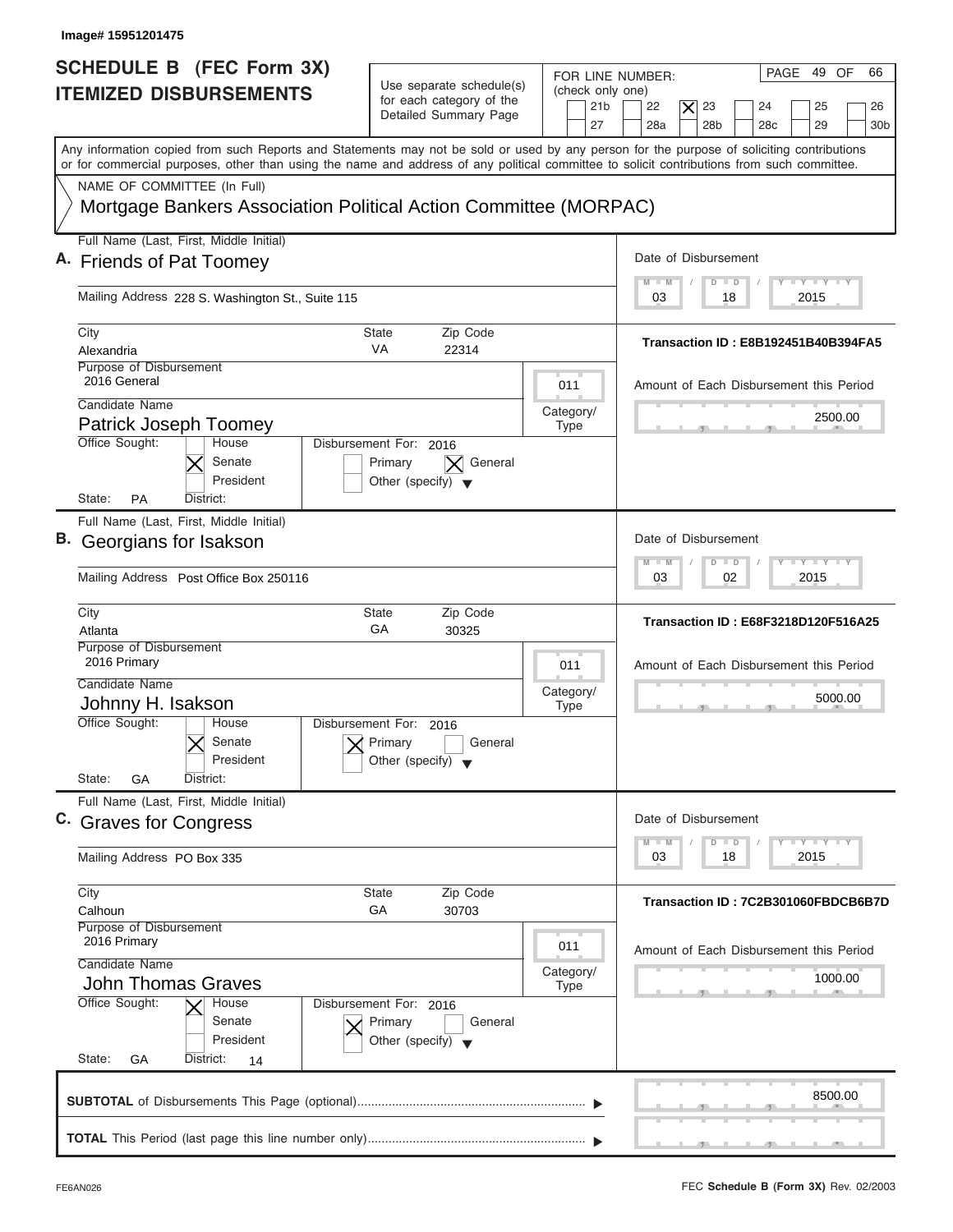| Image# 15951201476                                                                              |                                                                                      |                                                                                                                                                                                                                                                                                                                                                                     |
|-------------------------------------------------------------------------------------------------|--------------------------------------------------------------------------------------|---------------------------------------------------------------------------------------------------------------------------------------------------------------------------------------------------------------------------------------------------------------------------------------------------------------------------------------------------------------------|
| <b>SCHEDULE B (FEC Form 3X)</b><br><b>ITEMIZED DISBURSEMENTS</b>                                | Use separate schedule(s)<br>for each category of the<br>Detailed Summary Page        | PAGE 50 OF<br>66<br>FOR LINE NUMBER:<br>(check only one)<br>23<br>21 <sub>b</sub><br>22<br>$\times$<br>24<br>25<br>26                                                                                                                                                                                                                                               |
|                                                                                                 |                                                                                      | 28a<br>28 <sub>b</sub><br>28 <sub>c</sub><br>29<br>27<br>30 <sub>b</sub><br>Any information copied from such Reports and Statements may not be sold or used by any person for the purpose of soliciting contributions<br>or for commercial purposes, other than using the name and address of any political committee to solicit contributions from such committee. |
| NAME OF COMMITTEE (In Full)<br>Mortgage Bankers Association Political Action Committee (MORPAC) |                                                                                      |                                                                                                                                                                                                                                                                                                                                                                     |
| Full Name (Last, First, Middle Initial)                                                         |                                                                                      |                                                                                                                                                                                                                                                                                                                                                                     |
| A. Himes for Congress                                                                           |                                                                                      | Date of Disbursement                                                                                                                                                                                                                                                                                                                                                |
| Mailing Address 857 Post Road, #312                                                             |                                                                                      | $T - Y = T - Y = T - Y$<br>$M$ $M$<br>$D$ $D$<br>2015<br>03<br>11                                                                                                                                                                                                                                                                                                   |
| City                                                                                            | Zip Code<br>State                                                                    |                                                                                                                                                                                                                                                                                                                                                                     |
| Fairfield                                                                                       | <b>CT</b><br>06824                                                                   | Transaction ID: 48E83AC1F1D248700E5                                                                                                                                                                                                                                                                                                                                 |
| Purpose of Disbursement<br>2016 Convention                                                      | 011                                                                                  | Amount of Each Disbursement this Period                                                                                                                                                                                                                                                                                                                             |
| Candidate Name                                                                                  | Category/                                                                            | 5000.00                                                                                                                                                                                                                                                                                                                                                             |
| James Andrew Himes                                                                              | <b>Type</b>                                                                          |                                                                                                                                                                                                                                                                                                                                                                     |
| Office Sought:<br>House<br>Senate<br>President<br>СT<br>State:<br>District:<br>04               | Disbursement For: 2016<br>Primary<br>General<br>Other (specify) $\blacktriangledown$ |                                                                                                                                                                                                                                                                                                                                                                     |
| Full Name (Last, First, Middle Initial)                                                         |                                                                                      |                                                                                                                                                                                                                                                                                                                                                                     |
| <b>B.</b> Holding Onto Oregon's Priorities                                                      |                                                                                      | Date of Disbursement                                                                                                                                                                                                                                                                                                                                                |
| Mailing Address PO Box 3314                                                                     |                                                                                      | $-1 - Y - 1 - Y - 1 - Y$<br>$M - M$<br>$\overline{D}$<br>$\Box$<br>2015<br>03<br>16                                                                                                                                                                                                                                                                                 |
| City                                                                                            | <b>State</b><br>Zip Code                                                             |                                                                                                                                                                                                                                                                                                                                                                     |
| Portland                                                                                        | <b>OR</b><br>97208                                                                   | Transaction ID: E2E2C3416B94B165164                                                                                                                                                                                                                                                                                                                                 |
| Purpose of Disbursement<br>2015 Contribution                                                    | 011                                                                                  | Amount of Each Disbursement this Period                                                                                                                                                                                                                                                                                                                             |
| Candidate Name                                                                                  | Category/                                                                            | 2500.00                                                                                                                                                                                                                                                                                                                                                             |
| <b>Holding Onto Oregon's Priorities</b>                                                         | <b>Type</b>                                                                          | __                                                                                                                                                                                                                                                                                                                                                                  |
| Office Sought:<br>House<br>Senate                                                               | Disbursement For: 2015<br>General<br>Primary                                         |                                                                                                                                                                                                                                                                                                                                                                     |
| President                                                                                       | Other (specify)                                                                      |                                                                                                                                                                                                                                                                                                                                                                     |
| State:<br>District:                                                                             | Contribution                                                                         |                                                                                                                                                                                                                                                                                                                                                                     |
| Full Name (Last, First, Middle Initial)                                                         |                                                                                      |                                                                                                                                                                                                                                                                                                                                                                     |
| C. Hudson for Congress                                                                          |                                                                                      | Date of Disbursement                                                                                                                                                                                                                                                                                                                                                |
| Mailing Address PO Box 5053                                                                     |                                                                                      | $T - Y = Y - I - Y$<br>$M - M$<br>D<br>$\Box$<br>2015<br>03<br>11                                                                                                                                                                                                                                                                                                   |
| City                                                                                            | <b>State</b><br>Zip Code                                                             |                                                                                                                                                                                                                                                                                                                                                                     |
| Concord                                                                                         | <b>NC</b><br>28027-1500                                                              | Transaction ID: 68344317576A2A3E684                                                                                                                                                                                                                                                                                                                                 |
| Purpose of Disbursement<br>2016 Primary                                                         | 011                                                                                  | Amount of Each Disbursement this Period                                                                                                                                                                                                                                                                                                                             |
| Candidate Name                                                                                  | Category/                                                                            | 2000.00                                                                                                                                                                                                                                                                                                                                                             |
| Richard Lane Hudson Jr.                                                                         | <b>Type</b>                                                                          |                                                                                                                                                                                                                                                                                                                                                                     |
| Office Sought:<br>House<br>Senate<br>President                                                  | Disbursement For: 2016<br>Primary<br>General<br>Other (specify) $\blacktriangledown$ |                                                                                                                                                                                                                                                                                                                                                                     |
| State:<br><b>NC</b><br>District:<br>08                                                          |                                                                                      |                                                                                                                                                                                                                                                                                                                                                                     |
|                                                                                                 |                                                                                      | 9500.00                                                                                                                                                                                                                                                                                                                                                             |
|                                                                                                 |                                                                                      |                                                                                                                                                                                                                                                                                                                                                                     |
|                                                                                                 |                                                                                      |                                                                                                                                                                                                                                                                                                                                                                     |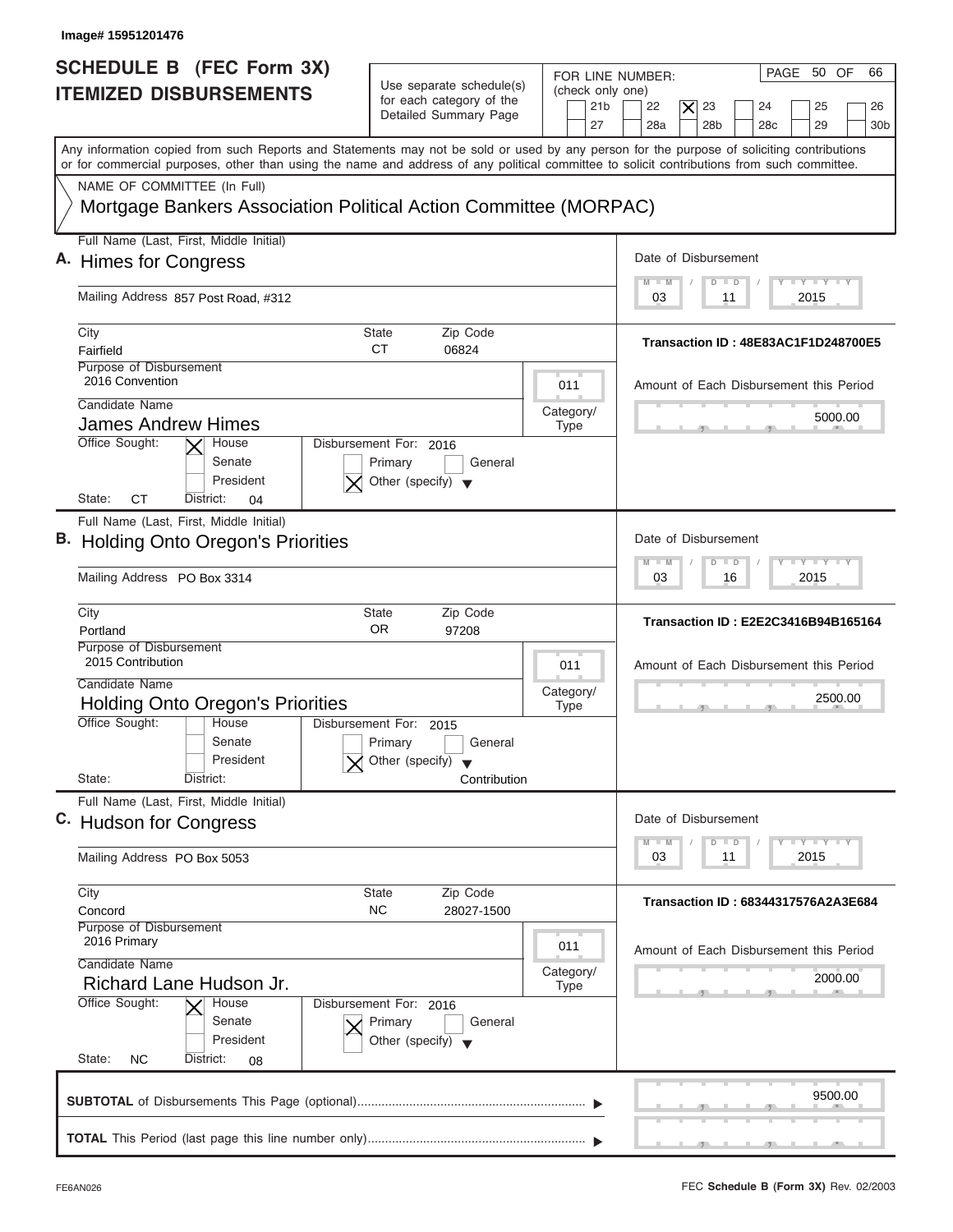| Image# 15951201477                                                                                                                                                                                                                                                                      |                                                                                      |                                                                                                                                                       |                                                       |
|-----------------------------------------------------------------------------------------------------------------------------------------------------------------------------------------------------------------------------------------------------------------------------------------|--------------------------------------------------------------------------------------|-------------------------------------------------------------------------------------------------------------------------------------------------------|-------------------------------------------------------|
| SCHEDULE B (FEC Form 3X)<br><b>ITEMIZED DISBURSEMENTS</b>                                                                                                                                                                                                                               | Use separate schedule(s)<br>for each category of the<br>Detailed Summary Page        | FOR LINE NUMBER:<br>(check only one)<br>23<br>21 <sub>b</sub><br>22<br>$\boldsymbol{\times}$<br>24<br>28a<br>28 <sub>b</sub><br>27<br>28 <sub>c</sub> | PAGE 51 OF<br>66<br>25<br>26<br>29<br>30 <sub>b</sub> |
| Any information copied from such Reports and Statements may not be sold or used by any person for the purpose of soliciting contributions<br>or for commercial purposes, other than using the name and address of any political committee to solicit contributions from such committee. |                                                                                      |                                                                                                                                                       |                                                       |
| NAME OF COMMITTEE (In Full)<br>Mortgage Bankers Association Political Action Committee (MORPAC)                                                                                                                                                                                         |                                                                                      |                                                                                                                                                       |                                                       |
| Full Name (Last, First, Middle Initial)                                                                                                                                                                                                                                                 |                                                                                      |                                                                                                                                                       |                                                       |
| A. Huizenga for Congress                                                                                                                                                                                                                                                                |                                                                                      | Date of Disbursement                                                                                                                                  |                                                       |
| Mailing Address 441 Williams Court                                                                                                                                                                                                                                                      |                                                                                      | $M - M$<br>$\Box$<br>$\Box$<br>03<br>16                                                                                                               | $T - Y = T - Y = T - Y$<br>2015                       |
| City                                                                                                                                                                                                                                                                                    | <b>State</b><br>Zip Code                                                             |                                                                                                                                                       |                                                       |
| Zeeland                                                                                                                                                                                                                                                                                 | MI<br>49464-1509                                                                     | Transaction ID: 32BAD08D55276AAE674                                                                                                                   |                                                       |
| Purpose of Disbursement<br>2016 Primary                                                                                                                                                                                                                                                 |                                                                                      | 011<br>Amount of Each Disbursement this Period                                                                                                        |                                                       |
| Candidate Name                                                                                                                                                                                                                                                                          |                                                                                      | Category/                                                                                                                                             | 5000.00                                               |
| William Patrick Huizenga<br>Office Sought:<br>House                                                                                                                                                                                                                                     | Disbursement For: 2016                                                               | <b>Type</b>                                                                                                                                           |                                                       |
| Senate<br>President<br>State:<br>MI<br>District:<br>02                                                                                                                                                                                                                                  | Primary<br>General<br>Other (specify) $\blacktriangledown$                           |                                                                                                                                                       |                                                       |
| Full Name (Last, First, Middle Initial)                                                                                                                                                                                                                                                 |                                                                                      |                                                                                                                                                       |                                                       |
| <b>B.</b> IMPACT                                                                                                                                                                                                                                                                        |                                                                                      | Date of Disbursement                                                                                                                                  |                                                       |
| Mailing Address 192 Lexington Ave.<br><b>Suite 1001</b>                                                                                                                                                                                                                                 |                                                                                      | $M - M$<br>$\overline{D}$<br>$\Box$<br>03<br>16                                                                                                       | $-1 - Y - 1 - Y - 1 - Y$<br>2015                      |
| City<br>New York                                                                                                                                                                                                                                                                        | Zip Code<br><b>State</b><br>NY<br>10016                                              | Transaction ID: CF02423C8FD1858DCAA                                                                                                                   |                                                       |
| Purpose of Disbursement                                                                                                                                                                                                                                                                 |                                                                                      |                                                                                                                                                       |                                                       |
| 2015 Contribution                                                                                                                                                                                                                                                                       |                                                                                      | 011<br>Amount of Each Disbursement this Period                                                                                                        |                                                       |
| Candidate Name                                                                                                                                                                                                                                                                          |                                                                                      | Category/                                                                                                                                             | 1000.00                                               |
| <b>IMPACT</b>                                                                                                                                                                                                                                                                           |                                                                                      | <b>Type</b><br>$-5$                                                                                                                                   |                                                       |
| Office Sought:<br>House<br>Senate                                                                                                                                                                                                                                                       | Disbursement For: 2015<br>General<br>Primary                                         |                                                                                                                                                       |                                                       |
| President<br>State:<br>District:                                                                                                                                                                                                                                                        | Other (specify)<br>Contribution                                                      |                                                                                                                                                       |                                                       |
| Full Name (Last, First, Middle Initial)                                                                                                                                                                                                                                                 |                                                                                      |                                                                                                                                                       |                                                       |
| C. Kevin McCarthy for Congress                                                                                                                                                                                                                                                          |                                                                                      | Date of Disbursement                                                                                                                                  |                                                       |
| Mailing Address PO Box 12667                                                                                                                                                                                                                                                            |                                                                                      | $M - M$<br>D<br>$\Box$<br>03<br>24                                                                                                                    | $T - Y$ $T - Y$<br>2015                               |
| City                                                                                                                                                                                                                                                                                    | Zip Code<br><b>State</b>                                                             |                                                                                                                                                       |                                                       |
| <b>Bakersfield</b>                                                                                                                                                                                                                                                                      | СA<br>93389-2667                                                                     | Transaction ID: 5CCF5691134A855CEC5                                                                                                                   |                                                       |
| <b>Purpose of Disbursement</b><br>2016 Primary                                                                                                                                                                                                                                          |                                                                                      | 011<br>Amount of Each Disbursement this Period                                                                                                        |                                                       |
| Candidate Name                                                                                                                                                                                                                                                                          |                                                                                      | Category/                                                                                                                                             |                                                       |
| Kevin Owen McCarthy                                                                                                                                                                                                                                                                     |                                                                                      | <b>Type</b>                                                                                                                                           | 5000.00                                               |
| Office Sought:<br>House<br>Senate<br>President                                                                                                                                                                                                                                          | Disbursement For: 2016<br>Primary<br>General<br>Other (specify) $\blacktriangledown$ |                                                                                                                                                       |                                                       |
| State:<br>СA<br>District:<br>23                                                                                                                                                                                                                                                         |                                                                                      |                                                                                                                                                       |                                                       |
|                                                                                                                                                                                                                                                                                         |                                                                                      |                                                                                                                                                       | 11000.00                                              |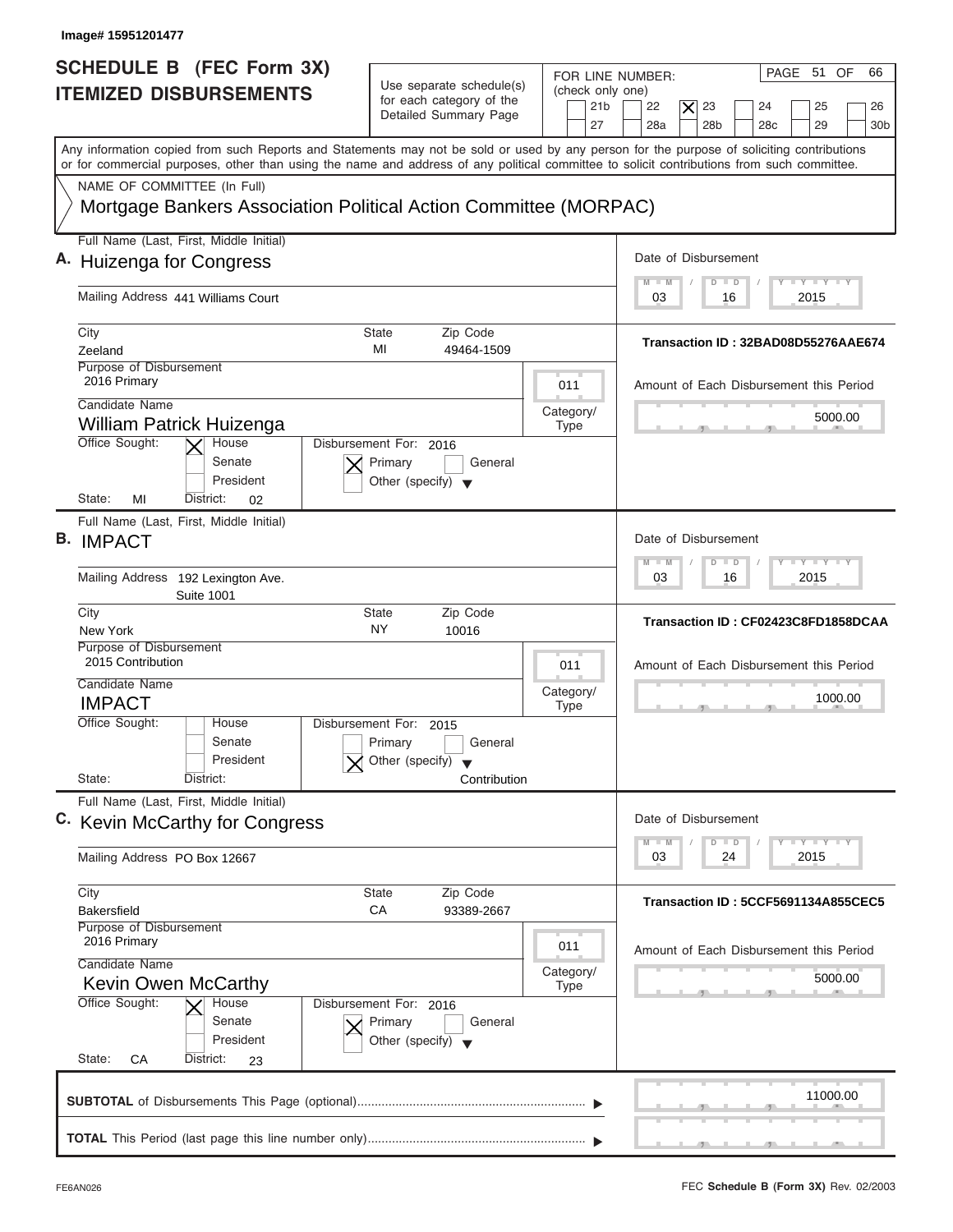| SCHEDULE B (FEC Form 3X)<br>Use separate schedule(s)<br><b>ITEMIZED DISBURSEMENTS</b><br>for each category of the<br>Detailed Summary Page                                                                                                                                              | PAGE 52 OF<br>66<br>FOR LINE NUMBER:<br>(check only one)<br>23<br>21 <sub>b</sub><br>22<br>$\overline{\mathsf{x}}$<br>24<br>25<br>26 |
|-----------------------------------------------------------------------------------------------------------------------------------------------------------------------------------------------------------------------------------------------------------------------------------------|--------------------------------------------------------------------------------------------------------------------------------------|
|                                                                                                                                                                                                                                                                                         | 28a<br>28 <sub>b</sub><br>29<br>27<br>28 <sub>c</sub><br>30 <sub>b</sub>                                                             |
| Any information copied from such Reports and Statements may not be sold or used by any person for the purpose of soliciting contributions<br>or for commercial purposes, other than using the name and address of any political committee to solicit contributions from such committee. |                                                                                                                                      |
| NAME OF COMMITTEE (In Full)<br>Mortgage Bankers Association Political Action Committee (MORPAC)                                                                                                                                                                                         |                                                                                                                                      |
| Full Name (Last, First, Middle Initial)<br>A. Kind for Congress Committee                                                                                                                                                                                                               | Date of Disbursement                                                                                                                 |
| Mailing Address 205 5th Avenue South                                                                                                                                                                                                                                                    | <b>LY LY LY</b><br>$M - M$<br>$D$ $D$<br>2015<br>03<br>03                                                                            |
| City<br>Zip Code<br>State<br>WI<br>La Crosse<br>54601<br>Purpose of Disbursement                                                                                                                                                                                                        | Transaction ID: A5DED80E057ADD99FE6                                                                                                  |
| 2016 Primary<br>Candidate Name<br><b>Ronald James Kind</b>                                                                                                                                                                                                                              | 011<br>Amount of Each Disbursement this Period<br>Category/<br>1000.00<br><b>Type</b>                                                |
| Office Sought:<br>Disbursement For: 2016<br>House<br>Senate<br>Primary<br>President<br>Other (specify) $\blacktriangledown$<br>State:<br>WI<br>District:<br>03                                                                                                                          | General                                                                                                                              |
| Full Name (Last, First, Middle Initial)<br>B. Kirk for Senate                                                                                                                                                                                                                           | Date of Disbursement<br>$-1 - Y - 1 - Y - 1 - Y$<br>$M - M$<br>$\overline{D}$<br>$\Box$                                              |
| Mailing Address PO Box 2594                                                                                                                                                                                                                                                             | 2015<br>03<br>16                                                                                                                     |
| Zip Code<br>City<br><b>State</b><br>IL<br>Chicago<br>60690                                                                                                                                                                                                                              | Transaction ID: 6F05B2BD8B59CEF0FE4                                                                                                  |
| Purpose of Disbursement<br>2016 Primary<br>Candidate Name                                                                                                                                                                                                                               | 011<br>Amount of Each Disbursement this Period<br>Category/<br>1000.00                                                               |
| <b>Mark Steven Kirk</b><br>Office Sought:<br>Disbursement For: 2016<br>House<br>Senate<br>Primary<br>President<br>Other (specify)<br>State:<br>IL<br>District:                                                                                                                          | <b>Type</b><br>$-7$<br>General                                                                                                       |
| Full Name (Last, First, Middle Initial)<br>C. Leahy for U.S. Senator Committee                                                                                                                                                                                                          | Date of Disbursement                                                                                                                 |
| Mailing Address PO Box 1042                                                                                                                                                                                                                                                             | $\mathbf{I}$ $\mathbf{Y}$ $\mathbf{I}$ $\mathbf{Y}$ $\mathbf{I}$ $\mathbf{Y}$<br>$M - M$<br>D<br>$\Box$<br>2015<br>03<br>18          |
| Zip Code<br>City<br><b>State</b><br><b>VT</b><br>05601<br>Montpelier<br>Purpose of Disbursement                                                                                                                                                                                         | Transaction ID: AF34DE025779BF05F96                                                                                                  |
| 2016 Primary<br>Candidate Name<br>Patrick Joseph Leahy                                                                                                                                                                                                                                  | 011<br>Amount of Each Disbursement this Period<br>Category/<br>2500.00<br><b>Type</b>                                                |
| Office Sought:<br>House<br>Disbursement For: 2016<br>Senate<br>Primary<br>President<br>Other (specify) $\blacktriangledown$<br>State:<br>VT<br>District:                                                                                                                                | General                                                                                                                              |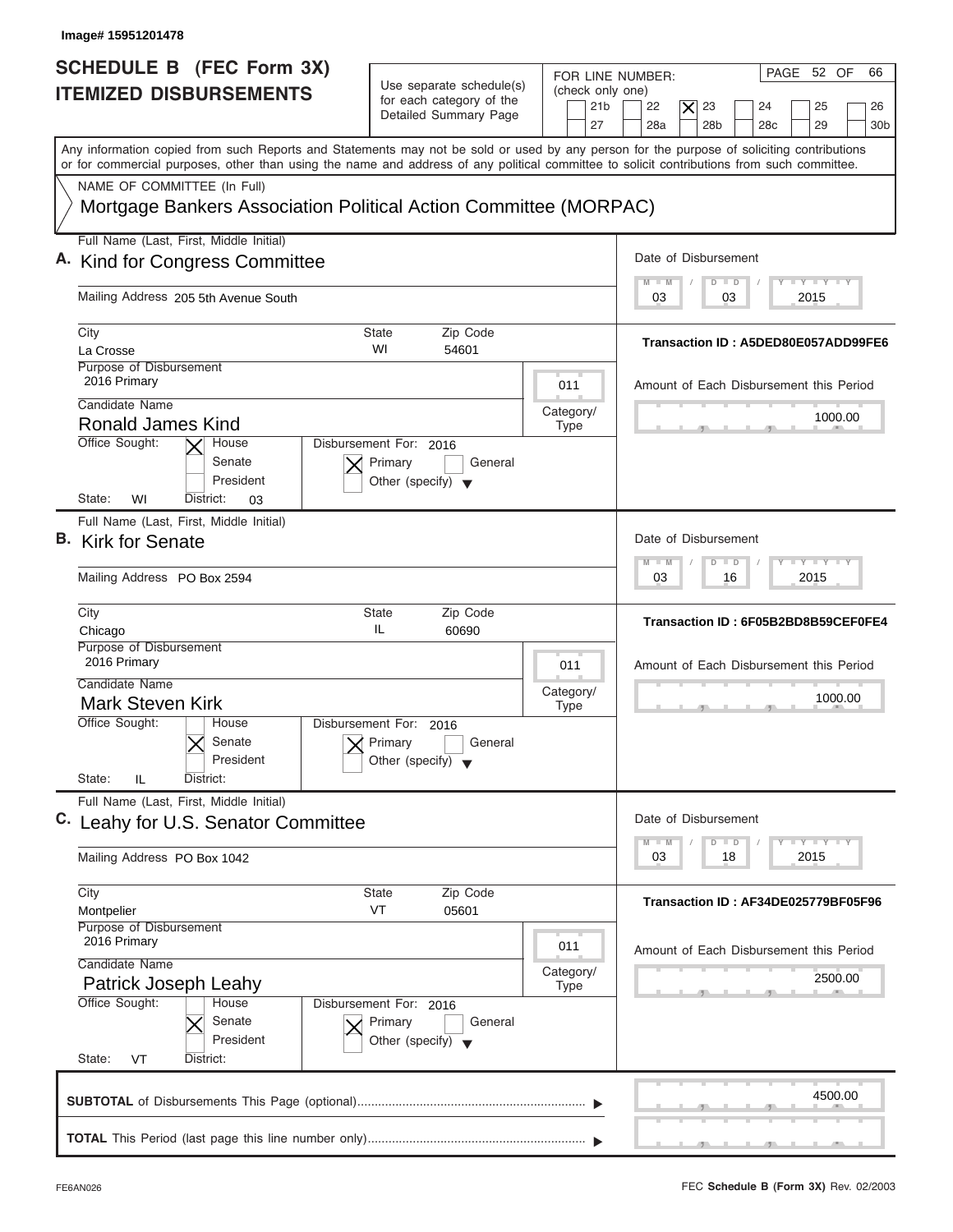| Image# 15951201479                                                                                                                                                                                                                                                                      |                                                                                      |                                                               |                                                                                                                                               |
|-----------------------------------------------------------------------------------------------------------------------------------------------------------------------------------------------------------------------------------------------------------------------------------------|--------------------------------------------------------------------------------------|---------------------------------------------------------------|-----------------------------------------------------------------------------------------------------------------------------------------------|
| <b>SCHEDULE B (FEC Form 3X)</b><br><b>ITEMIZED DISBURSEMENTS</b>                                                                                                                                                                                                                        | Use separate schedule(s)<br>for each category of the<br>Detailed Summary Page        | FOR LINE NUMBER:<br>(check only one)<br>21 <sub>b</sub><br>27 | PAGE 53 OF<br>66<br>22<br>23<br>25<br>$\boldsymbol{\times}$<br>24<br>26<br>28 <sub>b</sub><br>29<br>28a<br>28 <sub>c</sub><br>30 <sub>b</sub> |
| Any information copied from such Reports and Statements may not be sold or used by any person for the purpose of soliciting contributions<br>or for commercial purposes, other than using the name and address of any political committee to solicit contributions from such committee. |                                                                                      |                                                               |                                                                                                                                               |
| NAME OF COMMITTEE (In Full)<br>Mortgage Bankers Association Political Action Committee (MORPAC)                                                                                                                                                                                         |                                                                                      |                                                               |                                                                                                                                               |
| Full Name (Last, First, Middle Initial)<br>A. Leahy for U.S. Senator Committee                                                                                                                                                                                                          |                                                                                      |                                                               | Date of Disbursement                                                                                                                          |
| Mailing Address PO Box 1042                                                                                                                                                                                                                                                             |                                                                                      |                                                               | <b>TY TY TY</b><br>$M - M$<br>$D$ $D$<br>2015<br>03<br>26                                                                                     |
| City<br>Montpelier                                                                                                                                                                                                                                                                      | Zip Code<br>State<br>VT<br>05601                                                     |                                                               | Transaction ID: E719F2192D2242BFEF3                                                                                                           |
| Purpose of Disbursement<br>2016 General<br>Candidate Name                                                                                                                                                                                                                               |                                                                                      | 011                                                           | Amount of Each Disbursement this Period                                                                                                       |
| Patrick Joseph Leahy                                                                                                                                                                                                                                                                    |                                                                                      | Category/<br><b>Type</b>                                      | 200.00                                                                                                                                        |
| Office Sought:<br>House<br>Senate<br>President<br>State:<br>VT<br>District:                                                                                                                                                                                                             | Disbursement For: 2016<br>General<br>Primary<br>Other (specify) $\blacktriangledown$ |                                                               |                                                                                                                                               |
| Full Name (Last, First, Middle Initial)<br>B. Leahy for U.S. Senator Committee                                                                                                                                                                                                          |                                                                                      |                                                               | Date of Disbursement                                                                                                                          |
| Mailing Address PO Box 1042                                                                                                                                                                                                                                                             |                                                                                      |                                                               | $-1 - Y - 1 - Y - 1 - Y$<br>M<br>$\overline{D}$<br>$\Box$<br>$\blacksquare$ M<br>2015<br>03<br>26                                             |
| City<br>Montpelier                                                                                                                                                                                                                                                                      | <b>State</b><br>Zip Code<br>VT<br>05601                                              |                                                               | Transaction ID: 925C39DD17A514A7C11                                                                                                           |
| Purpose of Disbursement<br>2016 Primary                                                                                                                                                                                                                                                 |                                                                                      | 011                                                           | Amount of Each Disbursement this Period                                                                                                       |
| Candidate Name<br>Patrick Joseph Leahy<br>Office Sought:                                                                                                                                                                                                                                |                                                                                      | Category/<br><b>Type</b>                                      | 2500.00                                                                                                                                       |
| House<br>Senate<br>President<br>State:<br>VT<br>District:                                                                                                                                                                                                                               | Disbursement For:<br>2016<br>Primary<br>General<br>Other (specify)                   |                                                               |                                                                                                                                               |
| Full Name (Last, First, Middle Initial)<br>C. Luke Messer for Congress                                                                                                                                                                                                                  |                                                                                      |                                                               | Date of Disbursement                                                                                                                          |
| Mailing Address PO Box 917                                                                                                                                                                                                                                                              |                                                                                      |                                                               | $T - Y$ $T - Y$ $T - Y$<br>$M - M$<br>D<br>$\Box$<br>2015<br>03<br>11                                                                         |
| City<br>Shelbyville                                                                                                                                                                                                                                                                     | Zip Code<br><b>State</b><br>IN<br>46176                                              |                                                               | Transaction ID: A32F7F54F390BF21595                                                                                                           |
| Purpose of Disbursement<br>2016 Primary<br>Candidate Name                                                                                                                                                                                                                               |                                                                                      | 011                                                           | Amount of Each Disbursement this Period                                                                                                       |
| <b>Allan Lucas Messer</b><br>Office Sought:<br>House                                                                                                                                                                                                                                    | Disbursement For: 2016                                                               | Category/<br><b>Type</b>                                      | 1000.00                                                                                                                                       |
| Senate<br>President<br>State:<br>District:<br>IN<br>06                                                                                                                                                                                                                                  | Primary<br>General<br>Other (specify) $\blacktriangledown$                           |                                                               |                                                                                                                                               |
|                                                                                                                                                                                                                                                                                         |                                                                                      |                                                               | 3700.00                                                                                                                                       |
|                                                                                                                                                                                                                                                                                         |                                                                                      |                                                               |                                                                                                                                               |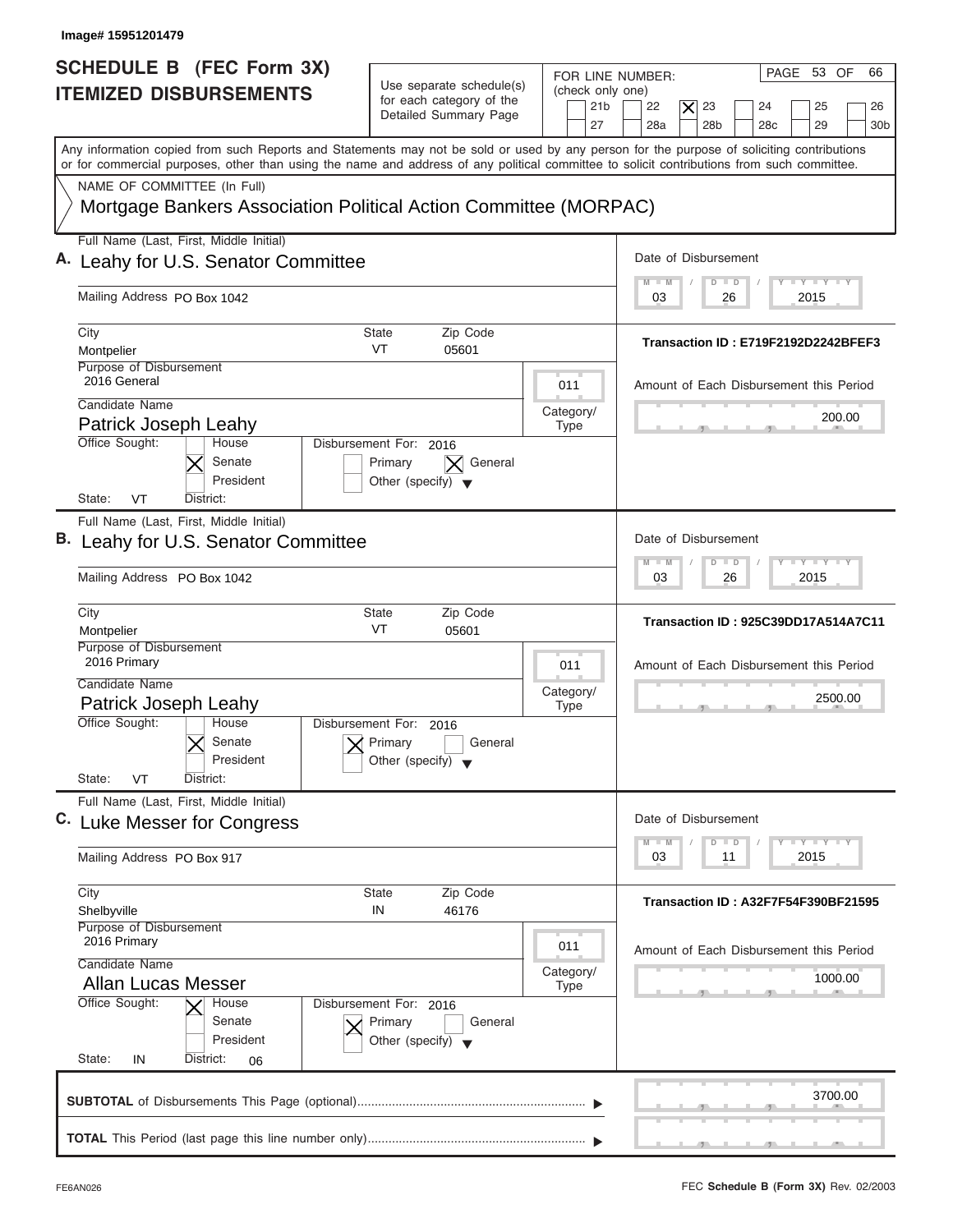| Image# 15951201480                                                                                                                                                                                                                                                                      |                                                                                                                            |                                                                                                                                                                     |
|-----------------------------------------------------------------------------------------------------------------------------------------------------------------------------------------------------------------------------------------------------------------------------------------|----------------------------------------------------------------------------------------------------------------------------|---------------------------------------------------------------------------------------------------------------------------------------------------------------------|
| <b>SCHEDULE B</b> (FEC Form 3X)<br><b>ITEMIZED DISBURSEMENTS</b>                                                                                                                                                                                                                        | Use separate schedule(s)<br>(check only one)<br>for each category of the<br>21 <sub>b</sub><br>Detailed Summary Page<br>27 | PAGE 54 OF<br>66<br>FOR LINE NUMBER:<br>23<br>22<br>$\overline{\mathsf{x}}$<br>24<br>25<br>26<br>28a<br>28 <sub>b</sub><br>29<br>28 <sub>c</sub><br>30 <sub>b</sub> |
| Any information copied from such Reports and Statements may not be sold or used by any person for the purpose of soliciting contributions<br>or for commercial purposes, other than using the name and address of any political committee to solicit contributions from such committee. |                                                                                                                            |                                                                                                                                                                     |
| NAME OF COMMITTEE (In Full)<br>Mortgage Bankers Association Political Action Committee (MORPAC)                                                                                                                                                                                         |                                                                                                                            |                                                                                                                                                                     |
| Full Name (Last, First, Middle Initial)<br>A. Lynn Jenkins for Congress                                                                                                                                                                                                                 |                                                                                                                            | Date of Disbursement                                                                                                                                                |
| Mailing Address PO Box 1441                                                                                                                                                                                                                                                             |                                                                                                                            | <b>LY LY LY</b><br>$M - M$<br>$D$ $D$<br>2015<br>03<br>31                                                                                                           |
| City<br>Topeka<br>Purpose of Disbursement                                                                                                                                                                                                                                               | State<br>Zip Code<br>KS<br>66601-1441                                                                                      | Transaction ID: 53E15E54F71BF27978D                                                                                                                                 |
| 2016 Primary<br>Candidate Name<br>Lynn Michelle Jenkins                                                                                                                                                                                                                                 | 011<br>Category/<br><b>Type</b>                                                                                            | Amount of Each Disbursement this Period<br>1000.00                                                                                                                  |
| Office Sought:<br>House<br>Senate<br>President<br>KS<br>State:<br>District:<br>02                                                                                                                                                                                                       | Disbursement For: 2016<br>Primary<br>General<br>Other (specify) $\blacktriangledown$                                       |                                                                                                                                                                     |
| Full Name (Last, First, Middle Initial)<br>В.<br>M-PAC                                                                                                                                                                                                                                  |                                                                                                                            | Date of Disbursement<br>$-1 - Y - 1 - Y - 1 - Y$<br>$M - M$<br>$\overline{D}$<br>$\Box$                                                                             |
| Mailing Address 700 13th Street, NW<br>Suite 600                                                                                                                                                                                                                                        |                                                                                                                            | 2015<br>03<br>31                                                                                                                                                    |
| City<br>Washington                                                                                                                                                                                                                                                                      | Zip Code<br><b>State</b><br>DC<br>20005                                                                                    | Transaction ID: F739E7C1444DE715E99                                                                                                                                 |
| Purpose of Disbursement<br>Voided 9/17/14 Disbursement<br>Candidate Name<br>M-PAC                                                                                                                                                                                                       | 011<br>Category/<br><b>Type</b>                                                                                            | Amount of Each Disbursement this Period<br>$-4000.00$<br>$-5$                                                                                                       |
| Office Sought:<br>House<br>Senate<br>President<br>State:<br>District:                                                                                                                                                                                                                   | Disbursement For:<br>2014<br>General<br>Primary<br>Other (specify)<br>Contribution                                         |                                                                                                                                                                     |
| Full Name (Last, First, Middle Initial)<br>C. Maloney for Congress                                                                                                                                                                                                                      |                                                                                                                            | Date of Disbursement                                                                                                                                                |
| Mailing Address 49 East 92nd St                                                                                                                                                                                                                                                         |                                                                                                                            | $\mathbf{I}$ $\mathbf{Y}$ $\mathbf{I}$ $\mathbf{Y}$ $\mathbf{I}$ $\mathbf{Y}$<br>$M - M$<br>D<br>$\Box$<br>2015<br>03<br>03                                         |
| City<br>New York<br>Purpose of Disbursement                                                                                                                                                                                                                                             | Zip Code<br>State<br>NY<br>10128                                                                                           | Transaction ID: C8F527C044BFE325A91                                                                                                                                 |
| 2016 Primary<br>Candidate Name<br>Carolyn B. Maloney                                                                                                                                                                                                                                    | 011<br>Category/<br><b>Type</b>                                                                                            | Amount of Each Disbursement this Period<br>3500.00                                                                                                                  |
| Office Sought:<br>House<br>Senate<br>President<br>State:<br>NY<br>District:<br>12                                                                                                                                                                                                       | Disbursement For: 2016<br>Primary<br>General<br>Other (specify) $\blacktriangledown$                                       |                                                                                                                                                                     |
|                                                                                                                                                                                                                                                                                         |                                                                                                                            | 500.00<br>$\mathbf{y}$ and $\mathbf{y}$ and $\mathbf{y}$ and $\mathbf{y}$                                                                                           |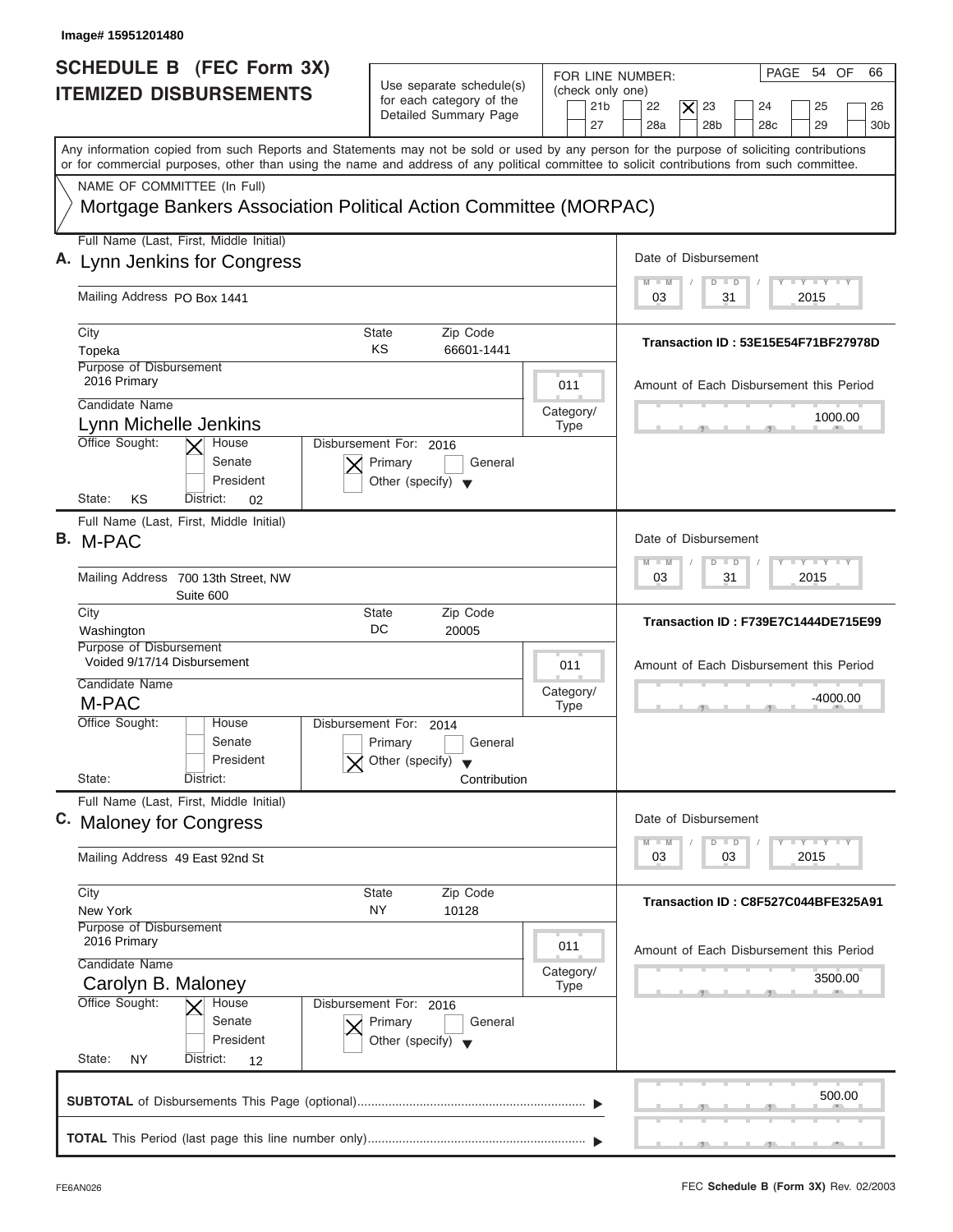| Image# 15951201481                                                                                                                                                                                                                                                                      |                                                                                      |                                                               |                                                                                                                                               |
|-----------------------------------------------------------------------------------------------------------------------------------------------------------------------------------------------------------------------------------------------------------------------------------------|--------------------------------------------------------------------------------------|---------------------------------------------------------------|-----------------------------------------------------------------------------------------------------------------------------------------------|
| SCHEDULE B (FEC Form 3X)<br><b>ITEMIZED DISBURSEMENTS</b>                                                                                                                                                                                                                               | Use separate schedule(s)<br>for each category of the<br>Detailed Summary Page        | FOR LINE NUMBER:<br>(check only one)<br>21 <sub>b</sub><br>27 | PAGE 55 OF<br>66<br>22<br>$\boldsymbol{\times}$<br>23<br>24<br>25<br>26<br>28a<br>28 <sub>b</sub><br>29<br>28 <sub>c</sub><br>30 <sub>b</sub> |
| Any information copied from such Reports and Statements may not be sold or used by any person for the purpose of soliciting contributions<br>or for commercial purposes, other than using the name and address of any political committee to solicit contributions from such committee. |                                                                                      |                                                               |                                                                                                                                               |
| NAME OF COMMITTEE (In Full)<br>Mortgage Bankers Association Political Action Committee (MORPAC)                                                                                                                                                                                         |                                                                                      |                                                               |                                                                                                                                               |
| Full Name (Last, First, Middle Initial)                                                                                                                                                                                                                                                 |                                                                                      |                                                               |                                                                                                                                               |
| A. Maloney for Congress                                                                                                                                                                                                                                                                 |                                                                                      |                                                               | Date of Disbursement                                                                                                                          |
| Mailing Address 49 East 92nd St                                                                                                                                                                                                                                                         |                                                                                      |                                                               | $T - Y = T - Y = T - Y$<br>$\blacksquare$<br>$D$ $D$<br>2015<br>03<br>03                                                                      |
| City                                                                                                                                                                                                                                                                                    | Zip Code<br>State                                                                    |                                                               |                                                                                                                                               |
| New York                                                                                                                                                                                                                                                                                | <b>NY</b><br>10128                                                                   |                                                               | <b>Transaction ID: 2E52F530AB864D15212</b>                                                                                                    |
| Purpose of Disbursement<br>2016 General                                                                                                                                                                                                                                                 |                                                                                      | 011                                                           | Amount of Each Disbursement this Period                                                                                                       |
| Candidate Name                                                                                                                                                                                                                                                                          |                                                                                      | Category/                                                     | 1500.00                                                                                                                                       |
| Carolyn B. Maloney                                                                                                                                                                                                                                                                      |                                                                                      | <b>Type</b>                                                   |                                                                                                                                               |
| Office Sought:<br>House<br>Senate<br>President<br>NY<br>State:<br>District:<br>12                                                                                                                                                                                                       | Disbursement For: 2016<br>Primary<br>General<br>Other (specify) $\blacktriangledown$ |                                                               |                                                                                                                                               |
| Full Name (Last, First, Middle Initial)                                                                                                                                                                                                                                                 |                                                                                      |                                                               |                                                                                                                                               |
| B. Mario Diaz-Balart for Congress                                                                                                                                                                                                                                                       |                                                                                      |                                                               | Date of Disbursement                                                                                                                          |
| Mailing Address 8770 SW 72nd Street<br>#420                                                                                                                                                                                                                                             |                                                                                      |                                                               | $-1 - Y - 1 - Y - 1 - Y$<br>M<br>W<br>$\overline{D}$<br>$\blacksquare$<br>2015<br>03<br>02                                                    |
| City                                                                                                                                                                                                                                                                                    | <b>State</b><br>Zip Code                                                             |                                                               | Transaction ID: D63B60CE56FD7F58766                                                                                                           |
| Miami<br>Purpose of Disbursement                                                                                                                                                                                                                                                        | FL<br>33173-3512                                                                     |                                                               |                                                                                                                                               |
| 2016 Primary                                                                                                                                                                                                                                                                            |                                                                                      | 011                                                           | Amount of Each Disbursement this Period                                                                                                       |
| Candidate Name                                                                                                                                                                                                                                                                          |                                                                                      | Category/                                                     |                                                                                                                                               |
| Mario Rafael Diaz-Balart                                                                                                                                                                                                                                                                |                                                                                      | <b>Type</b>                                                   | 2500.00                                                                                                                                       |
| Office Sought:<br>$\sqrt{\frac{1}{2}}$ House<br>Senate<br>President                                                                                                                                                                                                                     | Disbursement For: 2016<br>Primary<br>General<br>Other (specify) $\blacktriangledown$ |                                                               |                                                                                                                                               |
| State:<br>FL<br>District:<br>25                                                                                                                                                                                                                                                         |                                                                                      |                                                               |                                                                                                                                               |
| Full Name (Last, First, Middle Initial)<br>C. Mass PAC                                                                                                                                                                                                                                  |                                                                                      |                                                               | Date of Disbursement                                                                                                                          |
| Mailing Address PO Box 440324                                                                                                                                                                                                                                                           |                                                                                      |                                                               | $T - Y$ $T - Y$ $T - Y$<br>$M - M$<br>D<br>$\Box$<br>2015<br>03<br>31                                                                         |
| City<br>Somerville                                                                                                                                                                                                                                                                      | <b>State</b><br>Zip Code<br>МA<br>02144                                              |                                                               | Transaction ID: 7FF37FA615A7F6F5AAB                                                                                                           |
| Purpose of Disbursement                                                                                                                                                                                                                                                                 |                                                                                      |                                                               |                                                                                                                                               |
| 2015 Contribution<br>Candidate Name                                                                                                                                                                                                                                                     |                                                                                      | 011                                                           | Amount of Each Disbursement this Period                                                                                                       |
| Mass PAC                                                                                                                                                                                                                                                                                |                                                                                      | Category/<br><b>Type</b>                                      | 2500.00                                                                                                                                       |
| Office Sought:<br>House<br>Senate                                                                                                                                                                                                                                                       | Disbursement For: 2015<br>Primary<br>General                                         |                                                               |                                                                                                                                               |
| President<br>State:<br>District:                                                                                                                                                                                                                                                        | Other (specify) $\blacktriangledown$<br>Contribution                                 |                                                               |                                                                                                                                               |
|                                                                                                                                                                                                                                                                                         |                                                                                      |                                                               |                                                                                                                                               |
|                                                                                                                                                                                                                                                                                         |                                                                                      |                                                               | 6500.00                                                                                                                                       |
|                                                                                                                                                                                                                                                                                         |                                                                                      |                                                               |                                                                                                                                               |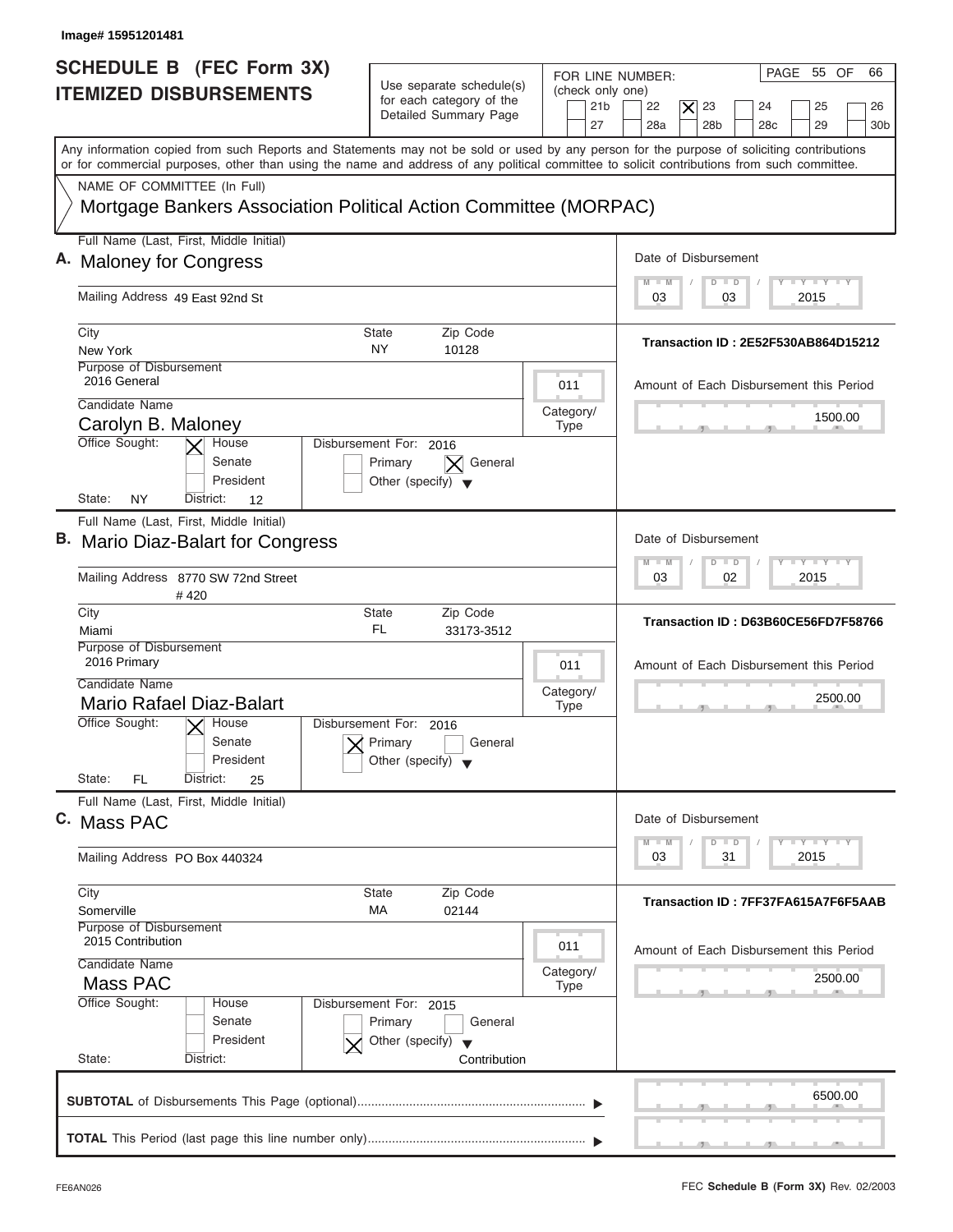| SCHEDULE B (FEC Form 3X)<br><b>ITEMIZED DISBURSEMENTS</b>                                                                                  | Use separate schedule(s)<br>for each category of the                                 | PAGE 56 OF<br>66<br>FOR LINE NUMBER:<br>(check only one)                                                                                           |
|--------------------------------------------------------------------------------------------------------------------------------------------|--------------------------------------------------------------------------------------|----------------------------------------------------------------------------------------------------------------------------------------------------|
|                                                                                                                                            | Detailed Summary Page                                                                | 21 <sub>b</sub><br>22<br>$\boldsymbol{\times}$<br>23<br>24<br>25<br>26<br>28a<br>28 <sub>b</sub><br>29<br>27<br>28 <sub>c</sub><br>30 <sub>b</sub> |
| or for commercial purposes, other than using the name and address of any political committee to solicit contributions from such committee. |                                                                                      | Any information copied from such Reports and Statements may not be sold or used by any person for the purpose of soliciting contributions          |
| NAME OF COMMITTEE (In Full)<br>Mortgage Bankers Association Political Action Committee (MORPAC)                                            |                                                                                      |                                                                                                                                                    |
| Full Name (Last, First, Middle Initial)                                                                                                    |                                                                                      |                                                                                                                                                    |
| A. McCaul for Congress, Inc.                                                                                                               |                                                                                      | Date of Disbursement                                                                                                                               |
| Mailing Address 815-A Brazos Street<br>Pmb 230                                                                                             |                                                                                      | $T - Y = T - Y = T - Y$<br>$\blacksquare$<br>$\Box$<br>$\Box$<br>2015<br>03<br>31                                                                  |
| City                                                                                                                                       | <b>State</b><br>Zip Code                                                             | Transaction ID: ED17FA8F1CFE41DC966                                                                                                                |
| Austin<br>Purpose of Disbursement                                                                                                          | <b>TX</b><br>78701                                                                   |                                                                                                                                                    |
| Voided 11/17/14 Disbursement                                                                                                               |                                                                                      | 011<br>Amount of Each Disbursement this Period                                                                                                     |
| Candidate Name                                                                                                                             |                                                                                      | Category/<br>$-1000.00$                                                                                                                            |
| Michael Thomas McCaul Sr.<br>Office Sought:<br>House                                                                                       | Disbursement For: 2016                                                               | <b>Type</b>                                                                                                                                        |
| Senate<br>President<br><b>TX</b><br>State:<br>District:<br>10                                                                              | Primary<br>General<br>Other (specify) $\blacktriangledown$                           |                                                                                                                                                    |
| Full Name (Last, First, Middle Initial)                                                                                                    |                                                                                      |                                                                                                                                                    |
| B. Mike Crapo for US Senate                                                                                                                |                                                                                      | Date of Disbursement                                                                                                                               |
| Mailing Address PO Box 1948                                                                                                                |                                                                                      | $-1 - Y - 1 - Y - 1 - Y$<br>M<br>W<br>$\overline{D}$<br>$\Box$<br>2015<br>03<br>16                                                                 |
| City                                                                                                                                       | <b>State</b><br>Zip Code                                                             | Transaction ID: F3254316A306307550B                                                                                                                |
| <b>Boise</b><br>Purpose of Disbursement                                                                                                    | ID<br>83701                                                                          |                                                                                                                                                    |
| 2016 Primary                                                                                                                               |                                                                                      | 011<br>Amount of Each Disbursement this Period                                                                                                     |
| Candidate Name                                                                                                                             |                                                                                      | Category/<br>2500.00                                                                                                                               |
| Michael Dean Crapo<br>Office Sought:<br>House                                                                                              | Disbursement For: 2016                                                               | <b>Type</b>                                                                                                                                        |
| Senate<br>President                                                                                                                        | Primary<br>General<br>Other (specify)                                                |                                                                                                                                                    |
| State:<br>ID<br>District:                                                                                                                  |                                                                                      |                                                                                                                                                    |
| Full Name (Last, First, Middle Initial)<br>C. More Conservatives PAC (MCPAC)                                                               |                                                                                      | Date of Disbursement<br>$T - Y$ $T - Y$<br>$M - M$<br>D<br>$\Box$                                                                                  |
| Mailing Address 228 S Washington St Ste 115                                                                                                |                                                                                      | 03<br>2015<br>11                                                                                                                                   |
| City<br>Alexandria                                                                                                                         | <b>State</b><br>Zip Code<br>VA<br>22314                                              | Transaction ID: F7668A4CBF1430F0C30                                                                                                                |
| Purpose of Disbursement<br>2015 Contribution<br>Candidate Name                                                                             |                                                                                      | 011<br>Amount of Each Disbursement this Period                                                                                                     |
| More Conservatives PAC (MCPAC)                                                                                                             |                                                                                      | Category/<br>5000.00<br><b>Type</b>                                                                                                                |
| Office Sought:<br>House<br>Senate<br>President                                                                                             | Disbursement For: 2015<br>Primary<br>General<br>Other (specify) $\blacktriangledown$ |                                                                                                                                                    |
| State:<br>District:                                                                                                                        | Contribution                                                                         |                                                                                                                                                    |
|                                                                                                                                            |                                                                                      | 6500.00                                                                                                                                            |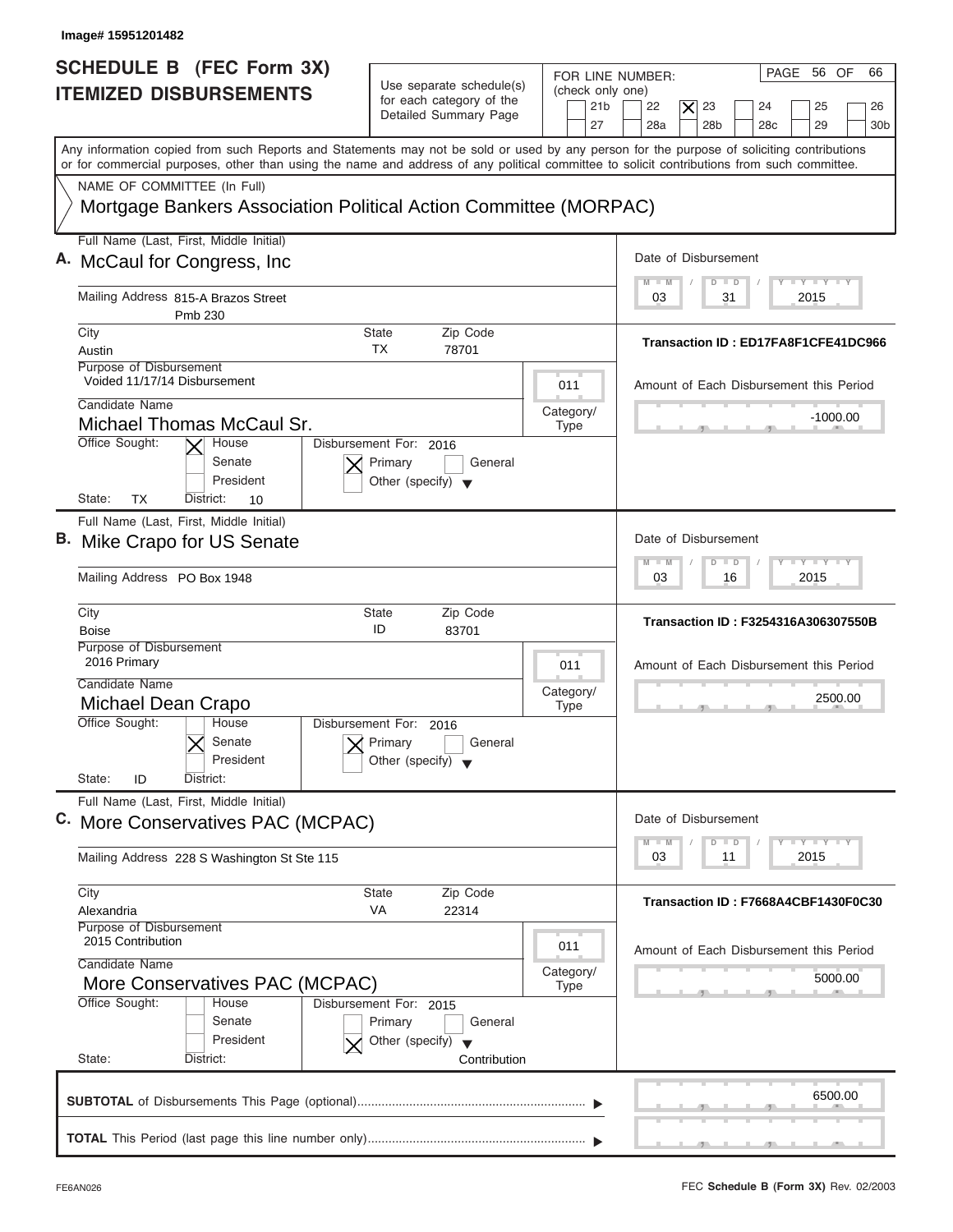| <b>SCHEDULE B (FEC Form 3X)</b><br>Use separate schedule(s)<br><b>ITEMIZED DISBURSEMENTS</b><br>for each category of the<br>Detailed Summary Page<br>Any information copied from such Reports and Statements may not be sold or used by any person for the purpose of soliciting contributions<br>or for commercial purposes, other than using the name and address of any political committee to solicit contributions from such committee. | FOR LINE NUMBER:<br>(check only one)<br>21 <sub>b</sub> | PAGE 57 OF<br>66                                                                                                |
|----------------------------------------------------------------------------------------------------------------------------------------------------------------------------------------------------------------------------------------------------------------------------------------------------------------------------------------------------------------------------------------------------------------------------------------------|---------------------------------------------------------|-----------------------------------------------------------------------------------------------------------------|
|                                                                                                                                                                                                                                                                                                                                                                                                                                              | 27                                                      | 22<br>$\overline{\mathsf{x}}$<br>23<br>24<br>25<br>26<br>28 <sub>b</sub><br>29<br>28a<br>28 <sub>c</sub><br>30b |
|                                                                                                                                                                                                                                                                                                                                                                                                                                              |                                                         |                                                                                                                 |
| NAME OF COMMITTEE (In Full)<br>Mortgage Bankers Association Political Action Committee (MORPAC)                                                                                                                                                                                                                                                                                                                                              |                                                         |                                                                                                                 |
| Full Name (Last, First, Middle Initial)<br>A. More Conservatives PAC (MCPAC)                                                                                                                                                                                                                                                                                                                                                                 |                                                         | Date of Disbursement                                                                                            |
| Mailing Address 228 S Washington St Ste 115                                                                                                                                                                                                                                                                                                                                                                                                  |                                                         | $T - Y = T - Y = T - Y$<br>$M - M$<br>$D$ $D$<br>2015<br>03<br>31                                               |
|                                                                                                                                                                                                                                                                                                                                                                                                                                              |                                                         |                                                                                                                 |
| City<br>Zip Code<br>State<br><b>VA</b><br>Alexandria<br>22314                                                                                                                                                                                                                                                                                                                                                                                |                                                         | Transaction ID: 6E3B98F0D8EAB1F344C                                                                             |
| Purpose of Disbursement<br>Voided 9/18/14 Disbursement                                                                                                                                                                                                                                                                                                                                                                                       | 011                                                     | Amount of Each Disbursement this Period                                                                         |
| Candidate Name                                                                                                                                                                                                                                                                                                                                                                                                                               | Category/                                               | $-1000.00$                                                                                                      |
| More Conservatives PAC (MCPAC)<br>Office Sought:<br>House<br>Disbursement For: 2014<br>Senate<br>Primary<br>General<br>President<br>Other (specify) $\blacktriangledown$                                                                                                                                                                                                                                                                     | <b>Type</b>                                             |                                                                                                                 |
| State:<br>Contribution<br>District:<br>Full Name (Last, First, Middle Initial)                                                                                                                                                                                                                                                                                                                                                               |                                                         |                                                                                                                 |
| B. Mulvaney for Congress                                                                                                                                                                                                                                                                                                                                                                                                                     |                                                         | Date of Disbursement                                                                                            |
| Mailing Address PO Box 1975                                                                                                                                                                                                                                                                                                                                                                                                                  |                                                         | $-1 - Y - 1 - Y - 1 - Y$<br>$M - M$<br>$\overline{D}$<br>$\Box$<br>2015<br>03<br>11                             |
| City<br><b>State</b><br>Zip Code<br>SC<br>29721<br>Lancaster                                                                                                                                                                                                                                                                                                                                                                                 |                                                         | Transaction ID: 7EA939D31E4E413CDE5                                                                             |
| Purpose of Disbursement<br>2016 Primary                                                                                                                                                                                                                                                                                                                                                                                                      | 011                                                     | Amount of Each Disbursement this Period                                                                         |
| Candidate Name<br>John Michael Mulvaney                                                                                                                                                                                                                                                                                                                                                                                                      | Category/<br><b>Type</b>                                | 2000.00                                                                                                         |
| Office Sought:<br>$\overline{X}$ House<br>Disbursement For:<br>2016<br>Senate<br>Primary<br>General<br>President<br>Other (specify)<br>State:<br>SC<br>District:<br>05                                                                                                                                                                                                                                                                       |                                                         |                                                                                                                 |
| Full Name (Last, First, Middle Initial)                                                                                                                                                                                                                                                                                                                                                                                                      |                                                         |                                                                                                                 |
| C. Murphpac                                                                                                                                                                                                                                                                                                                                                                                                                                  |                                                         | Date of Disbursement<br>$T - Y$ $T - Y$ $T - Y$<br>$M - M$                                                      |
| Mailing Address 410 1st St SE, FI 3                                                                                                                                                                                                                                                                                                                                                                                                          |                                                         | D<br>$\Box$<br>2015<br>03<br>02                                                                                 |
| City<br>State<br>Zip Code<br>DC<br>20003<br>Washington                                                                                                                                                                                                                                                                                                                                                                                       |                                                         | Transaction ID: F393F98FAE74D343901                                                                             |
| Purpose of Disbursement<br>2015 Contribution                                                                                                                                                                                                                                                                                                                                                                                                 | 011                                                     | Amount of Each Disbursement this Period                                                                         |
| Candidate Name<br>Murphpac                                                                                                                                                                                                                                                                                                                                                                                                                   | Category/<br><b>Type</b>                                | 2500.00                                                                                                         |
| Office Sought:<br>Disbursement For: 2015<br>House<br>Senate<br>Primary<br>General<br>President<br>Other (specify) $\blacktriangledown$                                                                                                                                                                                                                                                                                                       |                                                         |                                                                                                                 |
| State:<br>District:<br>Contribution                                                                                                                                                                                                                                                                                                                                                                                                          |                                                         |                                                                                                                 |
|                                                                                                                                                                                                                                                                                                                                                                                                                                              |                                                         | 3500.00                                                                                                         |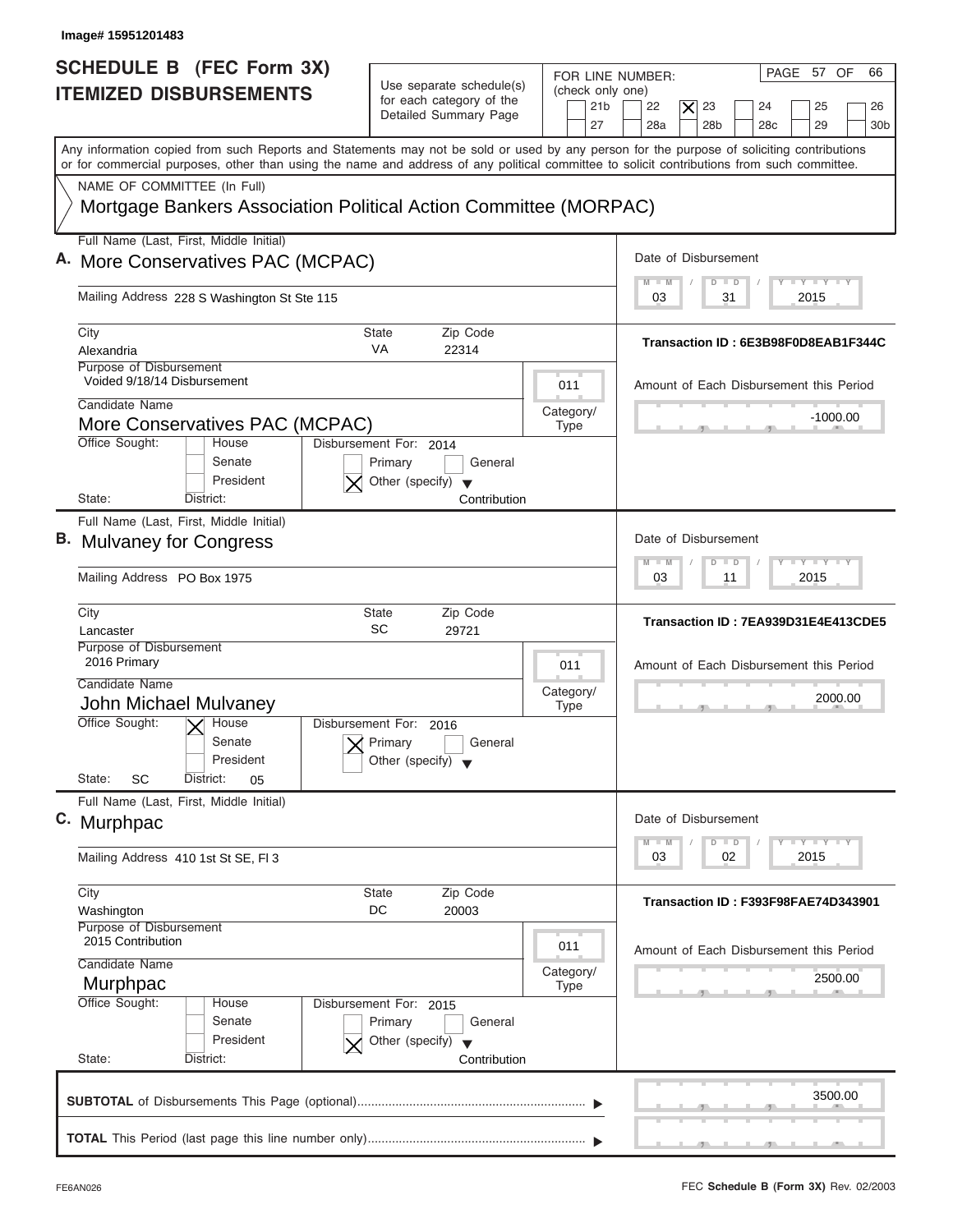| <b>SCHEDULE B (FEC Form 3X)</b><br><b>ITEMIZED DISBURSEMENTS</b>                                                                                                                                                                                                                        | Use separate schedule(s)<br>for each category of the<br>Detailed Summary Page                        | FOR LINE NUMBER:<br>(check only one)<br>21 <sub>b</sub><br>27 | PAGE 58 OF<br>66<br>22<br>23<br>25<br>$\times$<br>24<br>26<br>28a<br>28 <sub>b</sub><br>29<br>28 <sub>c</sub><br>30 <sub>b</sub> |
|-----------------------------------------------------------------------------------------------------------------------------------------------------------------------------------------------------------------------------------------------------------------------------------------|------------------------------------------------------------------------------------------------------|---------------------------------------------------------------|----------------------------------------------------------------------------------------------------------------------------------|
| Any information copied from such Reports and Statements may not be sold or used by any person for the purpose of soliciting contributions<br>or for commercial purposes, other than using the name and address of any political committee to solicit contributions from such committee. |                                                                                                      |                                                               |                                                                                                                                  |
| NAME OF COMMITTEE (In Full)<br>Mortgage Bankers Association Political Action Committee (MORPAC)                                                                                                                                                                                         |                                                                                                      |                                                               |                                                                                                                                  |
| Full Name (Last, First, Middle Initial)<br>A. Narragansett Bay PAC                                                                                                                                                                                                                      |                                                                                                      |                                                               | Date of Disbursement                                                                                                             |
| Mailing Address PO Box 8628                                                                                                                                                                                                                                                             |                                                                                                      |                                                               | $T - Y = T - Y = T - Y$<br>$M - M$<br>$\Box$<br>D<br>2015<br>03<br>26                                                            |
| City<br>Cranston                                                                                                                                                                                                                                                                        | Zip Code<br>State<br>R <sub>1</sub><br>02920                                                         |                                                               | Transaction ID: 602C40DC34A22F1447F                                                                                              |
| Purpose of Disbursement<br>2015 Contribution                                                                                                                                                                                                                                            |                                                                                                      | 011                                                           | Amount of Each Disbursement this Period                                                                                          |
| Candidate Name<br>Narragansett Bay PAC                                                                                                                                                                                                                                                  |                                                                                                      | Category/<br><b>Type</b>                                      | 2500.00                                                                                                                          |
| Office Sought:<br>House<br>Senate<br>President<br>State:<br>District:                                                                                                                                                                                                                   | Disbursement For: 2015<br>Primary<br>General<br>Other (specify) $\blacktriangledown$<br>Contribution |                                                               |                                                                                                                                  |
| Full Name (Last, First, Middle Initial)<br><b>B.</b> Neugebauer Congressional Committee                                                                                                                                                                                                 |                                                                                                      |                                                               | Date of Disbursement                                                                                                             |
| Mailing Address PO Box 54175                                                                                                                                                                                                                                                            |                                                                                                      |                                                               | <b>LEYTEY LEY</b><br>M<br>$\overline{D}$<br>$\Box$<br>W<br>2015<br>03<br>02                                                      |
| City<br>Lubbock                                                                                                                                                                                                                                                                         | <b>State</b><br>Zip Code<br>ТX<br>79453-4175                                                         |                                                               | Transaction ID: 5FE8623EF8EA1A60D26                                                                                              |
| Purpose of Disbursement<br>2016 Primary                                                                                                                                                                                                                                                 |                                                                                                      | 011                                                           | Amount of Each Disbursement this Period                                                                                          |
| Candidate Name<br>Robert Randolph Neugebauer                                                                                                                                                                                                                                            |                                                                                                      | Category/<br><b>Type</b>                                      | 1000.00                                                                                                                          |
| Office Sought:<br>$\overline{\mathsf{X}}$ House<br>Senate<br>President<br>State:<br>TX<br>District:<br>19                                                                                                                                                                               | Disbursement For:<br>2016<br>Primary<br>General<br>Other (specify)                                   |                                                               |                                                                                                                                  |
| Full Name (Last, First, Middle Initial)<br>C. New Millennium PAC                                                                                                                                                                                                                        |                                                                                                      |                                                               | Date of Disbursement                                                                                                             |
| Mailing Address 700 13th Street NW<br>Suite 600                                                                                                                                                                                                                                         |                                                                                                      |                                                               | $T - Y$ $T - Y$ $T - Y$<br>$M - M$<br>D<br>$\Box$<br>2015<br>03<br>18                                                            |
| City<br>Washington                                                                                                                                                                                                                                                                      | Zip Code<br>State<br>DC<br>20005                                                                     |                                                               | Transaction ID: 0F200E2CDF3AF0ED6E2                                                                                              |
| Purpose of Disbursement<br>2015 Contribution<br>Candidate Name                                                                                                                                                                                                                          |                                                                                                      | 011                                                           | Amount of Each Disbursement this Period                                                                                          |
| <b>New Millennium PAC</b><br>Office Sought:<br>House                                                                                                                                                                                                                                    | Disbursement For: 2015                                                                               | Category/<br><b>Type</b>                                      | 5000.00                                                                                                                          |
| Senate<br>President<br>State:<br>District:                                                                                                                                                                                                                                              | Primary<br>General<br>Other (specify) $\blacktriangledown$<br>Contribution                           |                                                               |                                                                                                                                  |
|                                                                                                                                                                                                                                                                                         |                                                                                                      |                                                               |                                                                                                                                  |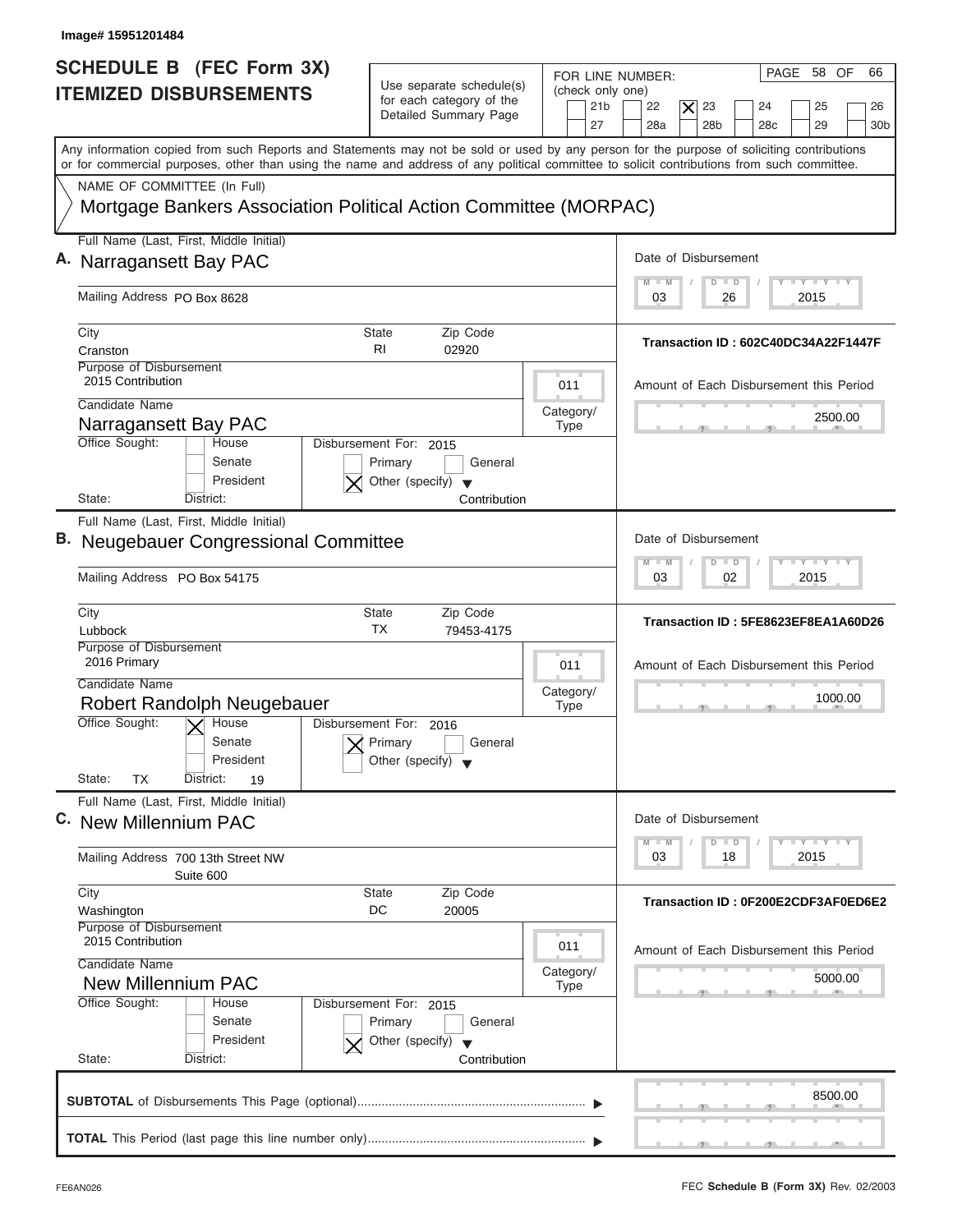| Image# 15951201485                                                                                                                         |                                                            |                          |                                                                                                              |
|--------------------------------------------------------------------------------------------------------------------------------------------|------------------------------------------------------------|--------------------------|--------------------------------------------------------------------------------------------------------------|
| SCHEDULE B (FEC Form 3X)                                                                                                                   |                                                            | FOR LINE NUMBER:         | PAGE 59 OF<br>66                                                                                             |
| <b>ITEMIZED DISBURSEMENTS</b>                                                                                                              | Use separate schedule(s)<br>for each category of the       | (check only one)         |                                                                                                              |
|                                                                                                                                            | Detailed Summary Page                                      | 21 <sub>b</sub><br>27    | 23<br>22<br>$\times$<br>24<br>25<br>26<br>28a<br>28 <sub>b</sub><br>29<br>28 <sub>c</sub><br>30 <sub>b</sub> |
| Any information copied from such Reports and Statements may not be sold or used by any person for the purpose of soliciting contributions  |                                                            |                          |                                                                                                              |
| or for commercial purposes, other than using the name and address of any political committee to solicit contributions from such committee. |                                                            |                          |                                                                                                              |
| NAME OF COMMITTEE (In Full)                                                                                                                |                                                            |                          |                                                                                                              |
| Mortgage Bankers Association Political Action Committee (MORPAC)                                                                           |                                                            |                          |                                                                                                              |
| Full Name (Last, First, Middle Initial)                                                                                                    |                                                            |                          |                                                                                                              |
| <b>ORRINPAC</b>                                                                                                                            |                                                            |                          | Date of Disbursement                                                                                         |
| Mailing Address PO Box 3986                                                                                                                |                                                            |                          | $T - Y = T - Y = T - Y$<br>$M - M$<br>$D$ $D$<br>2015<br>03<br>03                                            |
|                                                                                                                                            |                                                            |                          |                                                                                                              |
| City                                                                                                                                       | Zip Code<br>State                                          |                          | Transaction ID: 54BF2AB069103391218                                                                          |
| Washington<br>Purpose of Disbursement                                                                                                      | DC<br>20027                                                |                          |                                                                                                              |
| 2015 Contribution                                                                                                                          |                                                            | 011                      | Amount of Each Disbursement this Period                                                                      |
| Candidate Name                                                                                                                             |                                                            | Category/                |                                                                                                              |
| <b>ORRINPAC</b>                                                                                                                            |                                                            | <b>Type</b>              | 2500.00                                                                                                      |
| Office Sought:<br>House                                                                                                                    | Disbursement For: 2015                                     |                          |                                                                                                              |
| Senate<br>President                                                                                                                        | General<br>Primary<br>Other (specify) $\blacktriangledown$ |                          |                                                                                                              |
| State:<br>District:                                                                                                                        | Contribution                                               |                          |                                                                                                              |
| Full Name (Last, First, Middle Initial)                                                                                                    |                                                            |                          |                                                                                                              |
| B. People for Patty Murray                                                                                                                 |                                                            |                          | Date of Disbursement                                                                                         |
|                                                                                                                                            |                                                            |                          | $-1 - Y - 1 - Y - 1 - Y$<br>$M - M$<br>$\overline{D}$<br>$\Box$<br>2015                                      |
| Mailing Address PO Box 3662                                                                                                                |                                                            |                          | 03<br>18                                                                                                     |
| City                                                                                                                                       | <b>State</b><br>Zip Code                                   |                          | Transaction ID: 62681DE28E6A9F924E4                                                                          |
| Seattle<br>Purpose of Disbursement                                                                                                         | WA<br>98124                                                |                          |                                                                                                              |
| 2016 Primary                                                                                                                               |                                                            | 011                      | Amount of Each Disbursement this Period                                                                      |
| Candidate Name                                                                                                                             |                                                            | Category/                |                                                                                                              |
| Patricia Lynn Murray                                                                                                                       |                                                            | <b>Type</b>              | 2500.00<br>__                                                                                                |
| Office Sought:<br>House                                                                                                                    | Disbursement For: 2016                                     |                          |                                                                                                              |
| Senate<br>President                                                                                                                        | Primary<br>General                                         |                          |                                                                                                              |
| State:<br>WA<br>District:                                                                                                                  | Other (specify)                                            |                          |                                                                                                              |
| Full Name (Last, First, Middle Initial)                                                                                                    |                                                            |                          |                                                                                                              |
| C. People for Pearce                                                                                                                       |                                                            |                          | Date of Disbursement                                                                                         |
|                                                                                                                                            |                                                            |                          | $T - Y$ $T - Y$<br>$M - M$<br>D<br>$\Box$                                                                    |
| Mailing Address PO Box 2696                                                                                                                |                                                            |                          | 2015<br>03<br>02                                                                                             |
| City                                                                                                                                       | Zip Code<br><b>State</b>                                   |                          | Transaction ID: 905174C512076F3712D                                                                          |
| Hobbs                                                                                                                                      | NM<br>88241-2696                                           |                          |                                                                                                              |
| Purpose of Disbursement<br>2016 Primary                                                                                                    |                                                            | 011                      |                                                                                                              |
| Candidate Name                                                                                                                             |                                                            |                          | Amount of Each Disbursement this Period                                                                      |
| <b>Stevan Edward Pearce</b>                                                                                                                |                                                            | Category/<br><b>Type</b> | 1000.00                                                                                                      |
| Office Sought:<br>House                                                                                                                    | Disbursement For: 2016                                     |                          |                                                                                                              |
| Senate                                                                                                                                     | Primary<br>General                                         |                          |                                                                                                              |
| President<br>State:                                                                                                                        | Other (specify) $\blacktriangledown$                       |                          |                                                                                                              |
| <b>NM</b><br>District:<br>02                                                                                                               |                                                            |                          |                                                                                                              |
|                                                                                                                                            |                                                            |                          | 6000.00                                                                                                      |
|                                                                                                                                            |                                                            |                          |                                                                                                              |
|                                                                                                                                            |                                                            |                          |                                                                                                              |

J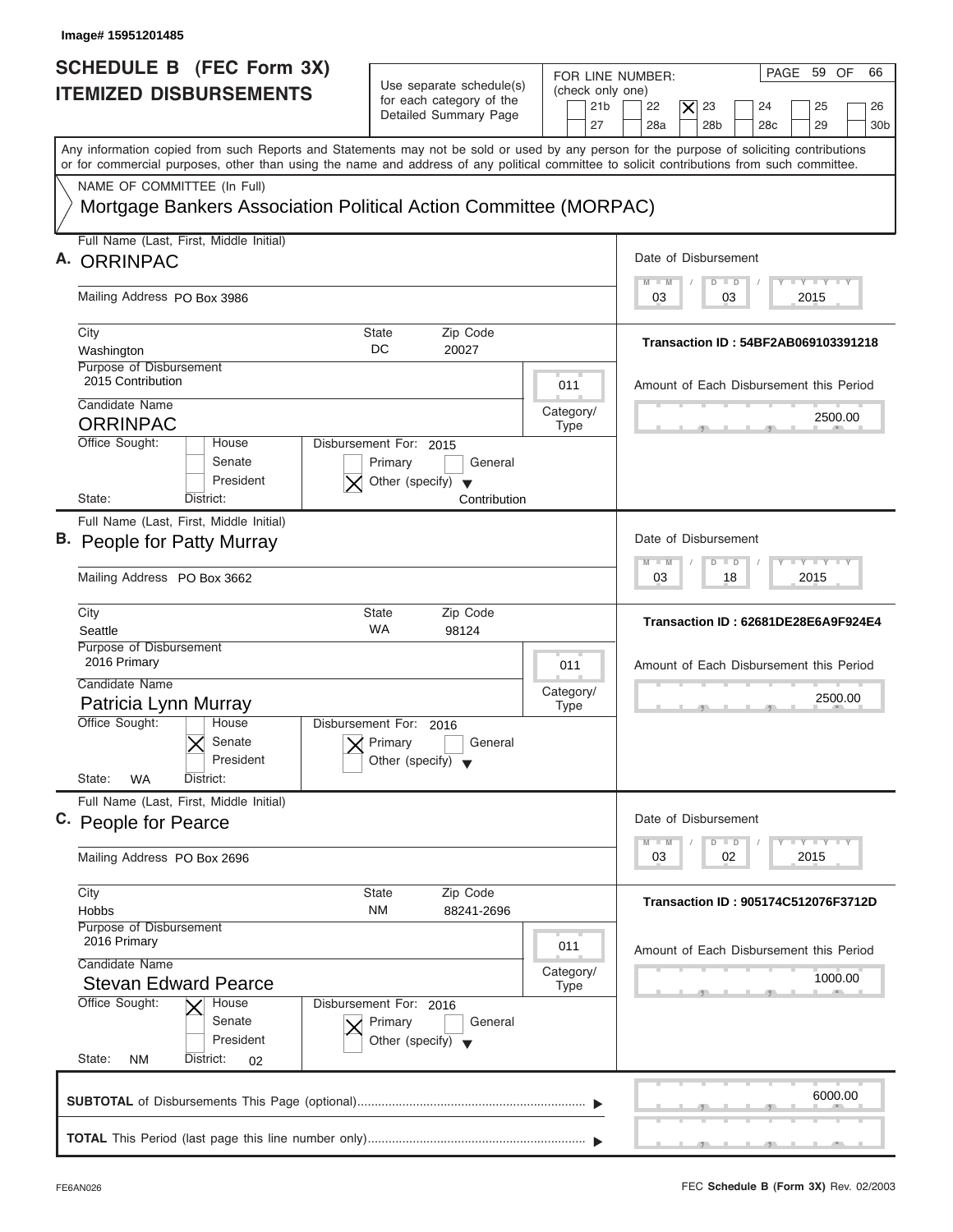| Image# 15951201486                                                                                                                                                                                                                                                                                                     |                                                                                      |                                                                                                                                                                                                   |
|------------------------------------------------------------------------------------------------------------------------------------------------------------------------------------------------------------------------------------------------------------------------------------------------------------------------|--------------------------------------------------------------------------------------|---------------------------------------------------------------------------------------------------------------------------------------------------------------------------------------------------|
| SCHEDULE B (FEC Form 3X)<br><b>ITEMIZED DISBURSEMENTS</b>                                                                                                                                                                                                                                                              | Use separate schedule(s)<br>for each category of the<br>Detailed Summary Page        | PAGE 60 OF<br>66<br>FOR LINE NUMBER:<br>(check only one)<br>23<br>21 <sub>b</sub><br>22<br>$\times$<br>24<br>25<br>26<br>27<br>28a<br>28 <sub>b</sub><br>29<br>28 <sub>c</sub><br>30 <sub>b</sub> |
| Any information copied from such Reports and Statements may not be sold or used by any person for the purpose of soliciting contributions<br>or for commercial purposes, other than using the name and address of any political committee to solicit contributions from such committee.<br>NAME OF COMMITTEE (In Full) |                                                                                      |                                                                                                                                                                                                   |
| Mortgage Bankers Association Political Action Committee (MORPAC)                                                                                                                                                                                                                                                       |                                                                                      |                                                                                                                                                                                                   |
| Full Name (Last, First, Middle Initial)                                                                                                                                                                                                                                                                                |                                                                                      |                                                                                                                                                                                                   |
| A. Perlmutter for Congress                                                                                                                                                                                                                                                                                             |                                                                                      | Date of Disbursement<br>$T - Y = T - Y = T - Y$<br>$M - M$<br>$D$ $D$                                                                                                                             |
| Mailing Address 3440 Youngfield Street<br>#264                                                                                                                                                                                                                                                                         |                                                                                      | 2015<br>03<br>30                                                                                                                                                                                  |
| City<br><b>Wheat Ridge</b>                                                                                                                                                                                                                                                                                             | Zip Code<br>State<br>CO<br>80033                                                     | Transaction ID: 844BB3D7062E84E862F                                                                                                                                                               |
| Purpose of Disbursement<br>2016 Primary                                                                                                                                                                                                                                                                                | 011                                                                                  | Amount of Each Disbursement this Period                                                                                                                                                           |
| Candidate Name                                                                                                                                                                                                                                                                                                         | Category/                                                                            | 2500.00                                                                                                                                                                                           |
| <b>Edwin George Perlmutter</b><br>Office Sought:<br>House                                                                                                                                                                                                                                                              | <b>Type</b><br>Disbursement For: 2016                                                |                                                                                                                                                                                                   |
| Senate<br>President<br>CO<br>State:<br>District:<br>07                                                                                                                                                                                                                                                                 | Primary<br>General<br>Other (specify) $\blacktriangledown$                           |                                                                                                                                                                                                   |
| Full Name (Last, First, Middle Initial)                                                                                                                                                                                                                                                                                |                                                                                      |                                                                                                                                                                                                   |
| B. Poliquin for Congress                                                                                                                                                                                                                                                                                               |                                                                                      | Date of Disbursement                                                                                                                                                                              |
| Mailing Address PO Box 50                                                                                                                                                                                                                                                                                              |                                                                                      | $-1 - Y - 1 - Y - 1 - Y$<br>$M - M$<br>$\overline{D}$<br>$\Box$<br>2015<br>03<br>18                                                                                                               |
| City<br>Oakland                                                                                                                                                                                                                                                                                                        | <b>State</b><br>Zip Code<br>ME<br>04963                                              | Transaction ID: C1D45389484AE035112                                                                                                                                                               |
| Purpose of Disbursement<br>2016 Primary                                                                                                                                                                                                                                                                                | 011                                                                                  | Amount of Each Disbursement this Period                                                                                                                                                           |
| Candidate Name<br><b>Bruce Lee Poliquin</b>                                                                                                                                                                                                                                                                            | Category/<br><b>Type</b>                                                             | 5000.00                                                                                                                                                                                           |
| Office Sought:<br>$\overline{X}$ House<br>Senate<br>President<br>State:<br>ME<br>District:<br>02                                                                                                                                                                                                                       | Disbursement For: 2016<br>Primary<br>General<br>Other (specify)                      | $-5$                                                                                                                                                                                              |
| Full Name (Last, First, Middle Initial)                                                                                                                                                                                                                                                                                |                                                                                      |                                                                                                                                                                                                   |
| C. Portman for Senate Committee                                                                                                                                                                                                                                                                                        |                                                                                      | Date of Disbursement<br>$-1 - Y - 1 - Y - 1 - Y$<br>$M - M$<br>D<br>$\Box$                                                                                                                        |
| Mailing Address 9856 Archer Lane                                                                                                                                                                                                                                                                                       |                                                                                      | 2015<br>03<br>18                                                                                                                                                                                  |
| City<br>Dublin                                                                                                                                                                                                                                                                                                         | Zip Code<br><b>State</b><br>OH<br>43017-8914                                         | Transaction ID: 2CDE81CEBAC169B7280                                                                                                                                                               |
| Purpose of Disbursement<br>2016 Primary<br>Candidate Name                                                                                                                                                                                                                                                              | 011                                                                                  | Amount of Each Disbursement this Period                                                                                                                                                           |
| Rob J. Portman                                                                                                                                                                                                                                                                                                         | Category/<br><b>Type</b>                                                             | 1000.00                                                                                                                                                                                           |
| Office Sought:<br>House<br>Senate<br>President                                                                                                                                                                                                                                                                         | Disbursement For: 2016<br>Primary<br>General<br>Other (specify) $\blacktriangledown$ |                                                                                                                                                                                                   |
| State:<br>OΗ<br>District:                                                                                                                                                                                                                                                                                              |                                                                                      |                                                                                                                                                                                                   |
|                                                                                                                                                                                                                                                                                                                        |                                                                                      | 8500.00                                                                                                                                                                                           |
|                                                                                                                                                                                                                                                                                                                        |                                                                                      |                                                                                                                                                                                                   |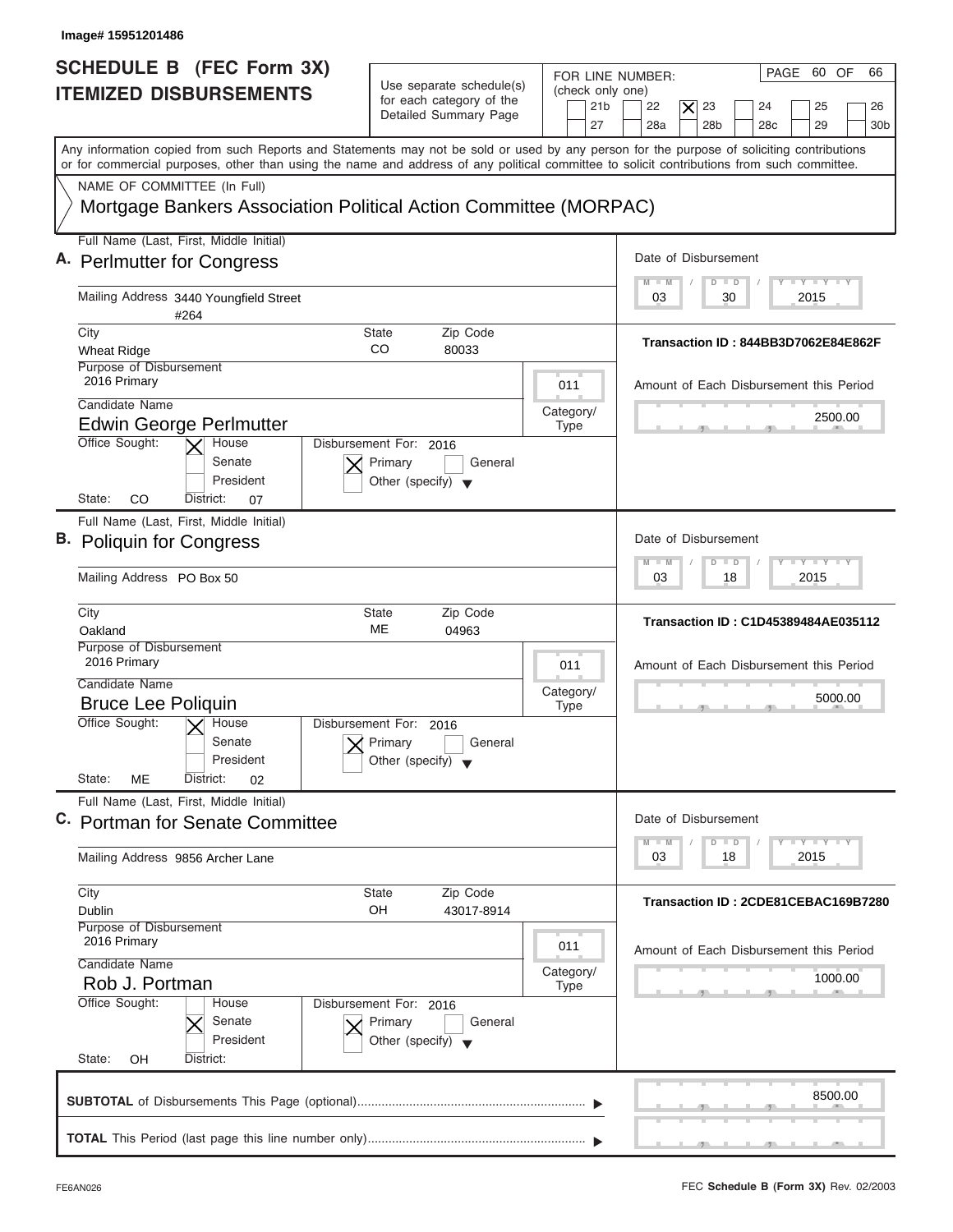| Image# 15951201487                                                                                                                                                                                                                                                                                                     |                                                                                      |                                                               |                                                                                                                                               |
|------------------------------------------------------------------------------------------------------------------------------------------------------------------------------------------------------------------------------------------------------------------------------------------------------------------------|--------------------------------------------------------------------------------------|---------------------------------------------------------------|-----------------------------------------------------------------------------------------------------------------------------------------------|
| SCHEDULE B (FEC Form 3X)<br><b>ITEMIZED DISBURSEMENTS</b>                                                                                                                                                                                                                                                              | Use separate schedule(s)<br>for each category of the<br>Detailed Summary Page        | FOR LINE NUMBER:<br>(check only one)<br>21 <sub>b</sub><br>27 | PAGE 61 OF<br>66<br>23<br>22<br>$\boldsymbol{\times}$<br>24<br>25<br>26<br>28a<br>28 <sub>b</sub><br>28 <sub>c</sub><br>29<br>30 <sub>b</sub> |
| Any information copied from such Reports and Statements may not be sold or used by any person for the purpose of soliciting contributions<br>or for commercial purposes, other than using the name and address of any political committee to solicit contributions from such committee.<br>NAME OF COMMITTEE (In Full) |                                                                                      |                                                               |                                                                                                                                               |
| Mortgage Bankers Association Political Action Committee (MORPAC)                                                                                                                                                                                                                                                       |                                                                                      |                                                               |                                                                                                                                               |
| Full Name (Last, First, Middle Initial)                                                                                                                                                                                                                                                                                |                                                                                      |                                                               |                                                                                                                                               |
| A. Randy Hultgren for Congress                                                                                                                                                                                                                                                                                         |                                                                                      |                                                               | Date of Disbursement                                                                                                                          |
| Mailing Address PO Box 717                                                                                                                                                                                                                                                                                             |                                                                                      |                                                               | $T - Y = T - Y = T - Y$<br>$M - M$<br>$\Box$<br>D<br>2015<br>03<br>11                                                                         |
| City                                                                                                                                                                                                                                                                                                                   | <b>State</b><br>Zip Code                                                             |                                                               |                                                                                                                                               |
| <b>St Charles</b>                                                                                                                                                                                                                                                                                                      | IL.<br>60174-0717                                                                    |                                                               | Transaction ID: C9A74CD385B8F91BA81                                                                                                           |
| Purpose of Disbursement<br>2016 Primary                                                                                                                                                                                                                                                                                |                                                                                      | 011                                                           | Amount of Each Disbursement this Period                                                                                                       |
| Candidate Name                                                                                                                                                                                                                                                                                                         |                                                                                      | Category/                                                     | 1000.00                                                                                                                                       |
| Randall Mark Hultgren<br>Office Sought:<br>House                                                                                                                                                                                                                                                                       | Disbursement For: 2016                                                               | Type                                                          |                                                                                                                                               |
| Senate<br>President<br>State:<br>IL<br>District:<br>14                                                                                                                                                                                                                                                                 | Primary<br>General<br>Other (specify) $\blacktriangledown$                           |                                                               |                                                                                                                                               |
| Full Name (Last, First, Middle Initial)                                                                                                                                                                                                                                                                                |                                                                                      |                                                               |                                                                                                                                               |
| B. Rodney for Congress                                                                                                                                                                                                                                                                                                 |                                                                                      |                                                               | Date of Disbursement                                                                                                                          |
| Mailing Address PO Box 344                                                                                                                                                                                                                                                                                             |                                                                                      |                                                               | $-1 - Y - 1 - Y - 1 - Y$<br>M<br>W<br>$\overline{D}$<br>$\blacksquare$<br>2015<br>03<br>03                                                    |
| City                                                                                                                                                                                                                                                                                                                   | <b>State</b><br>Zip Code                                                             |                                                               |                                                                                                                                               |
| Taylorville                                                                                                                                                                                                                                                                                                            | IL<br>62568-0344                                                                     |                                                               | Transaction ID: 7DEC44BD0EA1C6AED5E                                                                                                           |
| Purpose of Disbursement<br>2016 Primary                                                                                                                                                                                                                                                                                |                                                                                      | 011                                                           | Amount of Each Disbursement this Period                                                                                                       |
| Candidate Name<br>Rodney Lee Davis                                                                                                                                                                                                                                                                                     |                                                                                      | Category/                                                     | 1000.00                                                                                                                                       |
| Office Sought:<br>$\overline{X}$ House<br>Senate<br>President<br>State:<br>IL<br>District:<br>13                                                                                                                                                                                                                       | Disbursement For: 2016<br>Primary<br>General<br>Other (specify) $\blacktriangledown$ | <b>Type</b>                                                   |                                                                                                                                               |
| Full Name (Last, First, Middle Initial)                                                                                                                                                                                                                                                                                |                                                                                      |                                                               |                                                                                                                                               |
| C. Scalise for Congress                                                                                                                                                                                                                                                                                                |                                                                                      |                                                               | Date of Disbursement                                                                                                                          |
| Mailing Address PO Box 23219                                                                                                                                                                                                                                                                                           |                                                                                      |                                                               | $T$ $T$ $T$ $T$ $T$ $T$ $T$ $T$ $T$<br>$M - M$<br>D<br>$\Box$<br>2015<br>03<br>24                                                             |
| City                                                                                                                                                                                                                                                                                                                   | Zip Code<br><b>State</b>                                                             |                                                               |                                                                                                                                               |
| Jefferson                                                                                                                                                                                                                                                                                                              | LA<br>70183-3219                                                                     |                                                               | Transaction ID: 914CCF8C6D494C3733C                                                                                                           |
| Purpose of Disbursement                                                                                                                                                                                                                                                                                                |                                                                                      |                                                               |                                                                                                                                               |
| 2016 Primary                                                                                                                                                                                                                                                                                                           |                                                                                      | 011                                                           | Amount of Each Disbursement this Period                                                                                                       |
| Candidate Name<br><b>Stephen Joseph Scalise</b>                                                                                                                                                                                                                                                                        |                                                                                      | Category/                                                     | 5000.00                                                                                                                                       |
| Office Sought:<br>House<br>Senate<br>President                                                                                                                                                                                                                                                                         | Disbursement For: 2016<br>Primary<br>General<br>Other (specify) $\blacktriangledown$ | Type                                                          |                                                                                                                                               |
| State:<br>LA<br>District:<br>01                                                                                                                                                                                                                                                                                        |                                                                                      |                                                               |                                                                                                                                               |
|                                                                                                                                                                                                                                                                                                                        |                                                                                      |                                                               | 7000.00                                                                                                                                       |
|                                                                                                                                                                                                                                                                                                                        |                                                                                      |                                                               |                                                                                                                                               |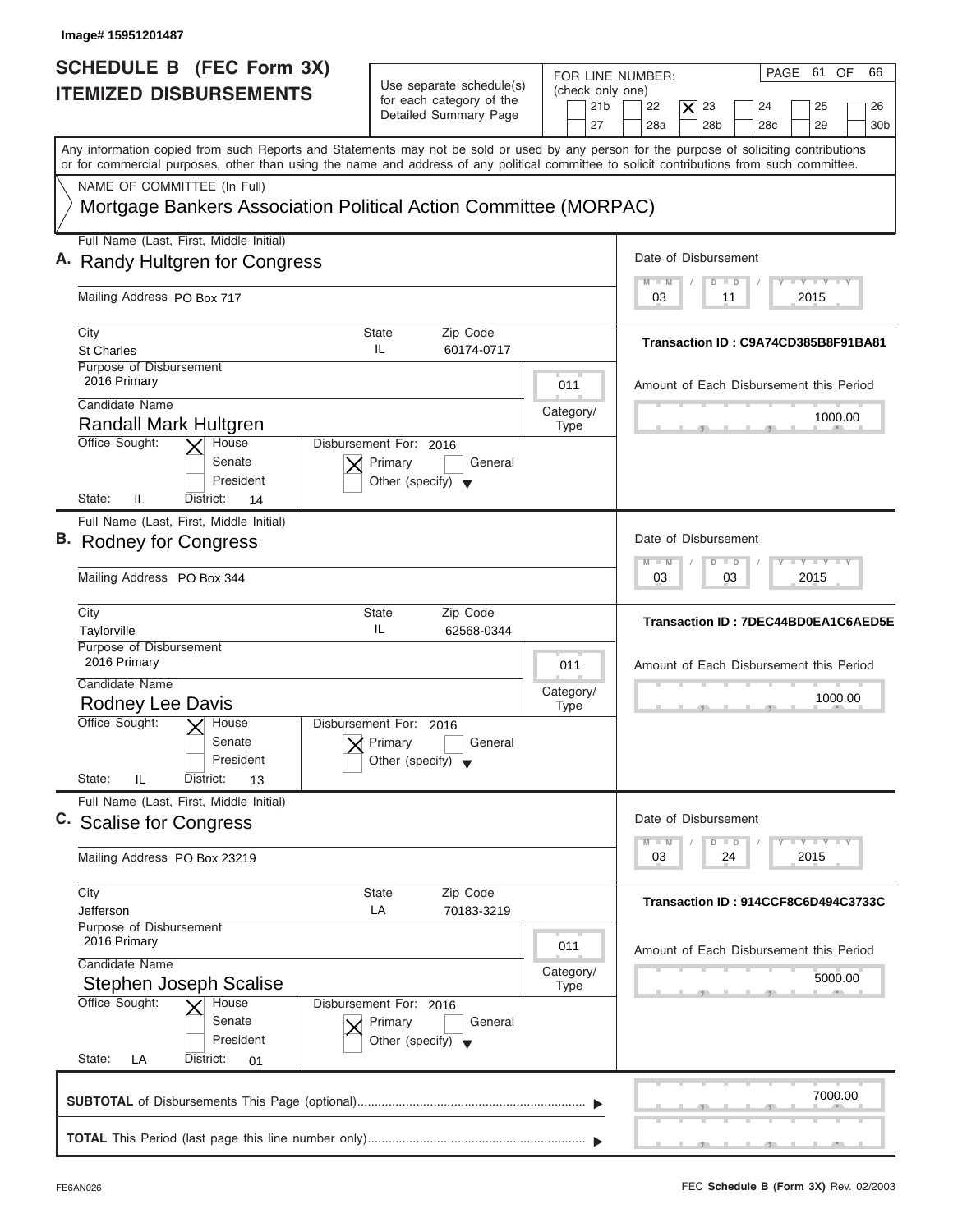| Image# 15951201488                                                                                                                                                                                                                                                                      |                                                                                      |                                                               |                                                                                                                                  |
|-----------------------------------------------------------------------------------------------------------------------------------------------------------------------------------------------------------------------------------------------------------------------------------------|--------------------------------------------------------------------------------------|---------------------------------------------------------------|----------------------------------------------------------------------------------------------------------------------------------|
| <b>SCHEDULE B (FEC Form 3X)</b><br><b>ITEMIZED DISBURSEMENTS</b>                                                                                                                                                                                                                        | Use separate schedule(s)<br>for each category of the<br>Detailed Summary Page        | FOR LINE NUMBER:<br>(check only one)<br>21 <sub>b</sub><br>27 | PAGE 62 OF<br>66<br>22<br>23<br>25<br>$\times$<br>24<br>26<br>28a<br>28 <sub>b</sub><br>29<br>28 <sub>c</sub><br>30 <sub>b</sub> |
| Any information copied from such Reports and Statements may not be sold or used by any person for the purpose of soliciting contributions<br>or for commercial purposes, other than using the name and address of any political committee to solicit contributions from such committee. |                                                                                      |                                                               |                                                                                                                                  |
| NAME OF COMMITTEE (In Full)<br>Mortgage Bankers Association Political Action Committee (MORPAC)                                                                                                                                                                                         |                                                                                      |                                                               |                                                                                                                                  |
| Full Name (Last, First, Middle Initial)                                                                                                                                                                                                                                                 |                                                                                      |                                                               | Date of Disbursement                                                                                                             |
| A. Scott Garrett for Congress                                                                                                                                                                                                                                                           |                                                                                      |                                                               | $T - Y = T - Y = T - Y$<br>$M - M$<br>$\Box$<br>D                                                                                |
| Mailing Address PO Box 905                                                                                                                                                                                                                                                              |                                                                                      |                                                               | 2015<br>03<br>11                                                                                                                 |
| City<br>Newton                                                                                                                                                                                                                                                                          | Zip Code<br>State<br><b>NJ</b><br>07860                                              |                                                               | Transaction ID: DA83642BDECF92514B1                                                                                              |
| Purpose of Disbursement<br>2016 Primary                                                                                                                                                                                                                                                 |                                                                                      | 011                                                           | Amount of Each Disbursement this Period                                                                                          |
| Candidate Name<br><b>Scott Garrett</b>                                                                                                                                                                                                                                                  |                                                                                      | Category/<br><b>Type</b>                                      | 5000.00                                                                                                                          |
| Office Sought:<br>House<br>Senate<br>President<br>State:<br>NJ<br>District:<br>05                                                                                                                                                                                                       | Disbursement For: 2016<br>Primary<br>General<br>Other (specify) $\blacktriangledown$ |                                                               |                                                                                                                                  |
| Full Name (Last, First, Middle Initial)<br>B. Sensible American Solutions Supporting Everyone PAC                                                                                                                                                                                       |                                                                                      |                                                               | Date of Disbursement<br><b>LEYTEY LEY</b>                                                                                        |
| Mailing Address PO Box 651374                                                                                                                                                                                                                                                           |                                                                                      |                                                               | M<br>$W = W$<br>$\overline{D}$<br>$\Box$<br>2015<br>03<br>03                                                                     |
| City<br>Potomac Falls                                                                                                                                                                                                                                                                   | <b>State</b><br>Zip Code<br>VA<br>20165                                              |                                                               | Transaction ID: 10EA6EEA18F5D72C5E3                                                                                              |
| Purpose of Disbursement<br>2015 Contribution<br>Candidate Name<br>Sensible American Solutions Supporting Everyone PAC                                                                                                                                                                   |                                                                                      | 011<br>Category/<br><b>Type</b>                               | Amount of Each Disbursement this Period<br>2500.00                                                                               |
| Office Sought:<br>House<br>Senate<br>President<br>State:<br>District:                                                                                                                                                                                                                   | Disbursement For: 2015<br>Primary<br>General<br>Other (specify)<br>Contribution      |                                                               |                                                                                                                                  |
| Full Name (Last, First, Middle Initial)<br>C. Shelby for U S Senate                                                                                                                                                                                                                     |                                                                                      |                                                               | Date of Disbursement<br>$T - Y$ $T - Y$<br>$M - M$<br>D<br>$\Box$                                                                |
| Mailing Address Post Office Box 1091                                                                                                                                                                                                                                                    |                                                                                      |                                                               | 2015<br>03<br>03                                                                                                                 |
| City<br>Tuscaloosa                                                                                                                                                                                                                                                                      | <b>State</b><br>Zip Code<br>AL<br>35403                                              |                                                               | Transaction ID: 825A51EB2B45E6BAA73                                                                                              |
| Purpose of Disbursement<br>2016 Primary<br>Candidate Name                                                                                                                                                                                                                               |                                                                                      | 011                                                           | Amount of Each Disbursement this Period                                                                                          |
| <b>Richard Craig Shelby</b>                                                                                                                                                                                                                                                             |                                                                                      | Category/<br><b>Type</b>                                      | 2500.00                                                                                                                          |
| Office Sought:<br>House<br>Senate<br>President<br>State:<br>AL<br>District:                                                                                                                                                                                                             | Disbursement For: 2016<br>Primary<br>General<br>Other (specify) $\blacktriangledown$ |                                                               |                                                                                                                                  |
|                                                                                                                                                                                                                                                                                         |                                                                                      |                                                               | 10000.00                                                                                                                         |
|                                                                                                                                                                                                                                                                                         |                                                                                      |                                                               |                                                                                                                                  |

J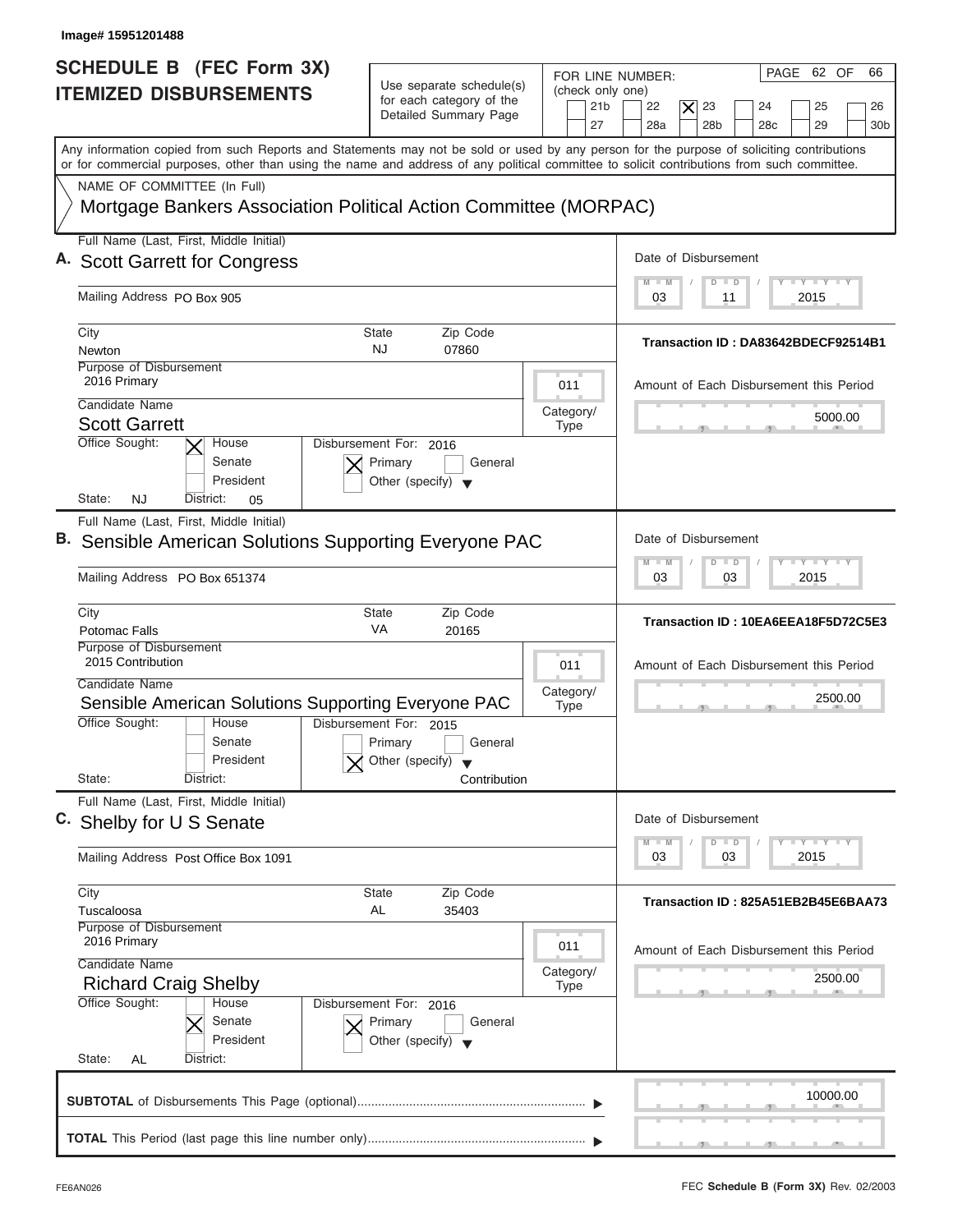| Image# 15951201489                                                                                                                                                                                                                                                                      |                                                                                                      |                                                                                                                                                                                                                  |
|-----------------------------------------------------------------------------------------------------------------------------------------------------------------------------------------------------------------------------------------------------------------------------------------|------------------------------------------------------------------------------------------------------|------------------------------------------------------------------------------------------------------------------------------------------------------------------------------------------------------------------|
| <b>SCHEDULE B (FEC Form 3X)</b><br><b>ITEMIZED DISBURSEMENTS</b>                                                                                                                                                                                                                        | Use separate schedule(s)<br>for each category of the<br>Detailed Summary Page                        | PAGE 63 OF<br>66<br>FOR LINE NUMBER:<br>(check only one)<br>21 <sub>b</sub><br>22<br>$\overline{\mathsf{x}}$<br>23<br>24<br>25<br>26<br>28 <sub>b</sub><br>29<br>27<br>28a<br>28 <sub>c</sub><br>30 <sub>b</sub> |
| Any information copied from such Reports and Statements may not be sold or used by any person for the purpose of soliciting contributions<br>or for commercial purposes, other than using the name and address of any political committee to solicit contributions from such committee. |                                                                                                      |                                                                                                                                                                                                                  |
| NAME OF COMMITTEE (In Full)<br>Mortgage Bankers Association Political Action Committee (MORPAC)                                                                                                                                                                                         |                                                                                                      |                                                                                                                                                                                                                  |
| Full Name (Last, First, Middle Initial)<br>A. Shelby for U S Senate                                                                                                                                                                                                                     |                                                                                                      | Date of Disbursement                                                                                                                                                                                             |
| Mailing Address Post Office Box 1091                                                                                                                                                                                                                                                    |                                                                                                      | <b>LY LY LY</b><br>$M - M$<br>$D$ $D$<br>2015<br>03<br>03                                                                                                                                                        |
| City<br>Tuscaloosa<br>Purpose of Disbursement<br>2016 Primary                                                                                                                                                                                                                           | Zip Code<br>State<br>AL<br>35403<br>011                                                              | Transaction ID: 63E85AB6788B6EE0261<br>Amount of Each Disbursement this Period                                                                                                                                   |
| Candidate Name<br><b>Richard Craig Shelby</b><br>Office Sought:<br>House                                                                                                                                                                                                                | Category/<br><b>Type</b><br>Disbursement For: 2016                                                   | 2000.00                                                                                                                                                                                                          |
| Senate<br>President<br>State:<br>AL<br>District:<br>Full Name (Last, First, Middle Initial)                                                                                                                                                                                             | Primary<br>General<br>Other (specify) $\blacktriangledown$                                           |                                                                                                                                                                                                                  |
| B. Sherman for Congress<br>Mailing Address 777 S. Figueroa St., Ste. 4050                                                                                                                                                                                                               |                                                                                                      | Date of Disbursement<br>$-1 - Y - 1 - Y - 1 - Y$<br>$M - M$<br>$\overline{D}$<br>$\Box$<br>2015<br>03<br>11                                                                                                      |
| City<br>Los Angeles                                                                                                                                                                                                                                                                     | State<br>Zip Code<br>CA<br>90017                                                                     | Transaction ID: 76B36D4F8B1D608DCA8                                                                                                                                                                              |
| Purpose of Disbursement<br>2016 Primary<br>Candidate Name<br><b>Bradley James Sherman</b>                                                                                                                                                                                               | 011<br>Category/<br><b>Type</b>                                                                      | Amount of Each Disbursement this Period<br>5000.00                                                                                                                                                               |
| Office Sought:<br>$X$ House<br>Senate<br>President<br>State:<br>CA<br>District:<br>30                                                                                                                                                                                                   | Disbursement For: 2016<br>Primary<br>General<br>Other (specify)                                      |                                                                                                                                                                                                                  |
| Full Name (Last, First, Middle Initial)<br>C. Southwest Leadership Fund                                                                                                                                                                                                                 |                                                                                                      | Date of Disbursement<br>$\mathbf{I}$ $\mathbf{Y}$ $\mathbf{I}$ $\mathbf{Y}$ $\mathbf{I}$ $\mathbf{Y}$<br>$M - M$<br>D<br>$\Box$                                                                                  |
| Mailing Address PO Box 15923                                                                                                                                                                                                                                                            |                                                                                                      | 2015<br>03<br>24                                                                                                                                                                                                 |
| City<br>Washington<br>Purpose of Disbursement<br>2015 Contribution                                                                                                                                                                                                                      | Zip Code<br>State<br>DC<br>20003                                                                     | Transaction ID: 7AAEB5DE151A977CDFF                                                                                                                                                                              |
| Candidate Name<br>Southwest Leadership Fund                                                                                                                                                                                                                                             | 011<br>Category/<br><b>Type</b>                                                                      | Amount of Each Disbursement this Period<br>1000.00                                                                                                                                                               |
| Office Sought:<br>House<br>Senate<br>President<br>State:<br>District:                                                                                                                                                                                                                   | Disbursement For: 2015<br>Primary<br>General<br>Other (specify) $\blacktriangledown$<br>Contribution |                                                                                                                                                                                                                  |
|                                                                                                                                                                                                                                                                                         |                                                                                                      | 8000.00                                                                                                                                                                                                          |
|                                                                                                                                                                                                                                                                                         |                                                                                                      | $\mathbf{y}$ and $\mathbf{y}$ and $\mathbf{y}$ and $\mathbf{y}$                                                                                                                                                  |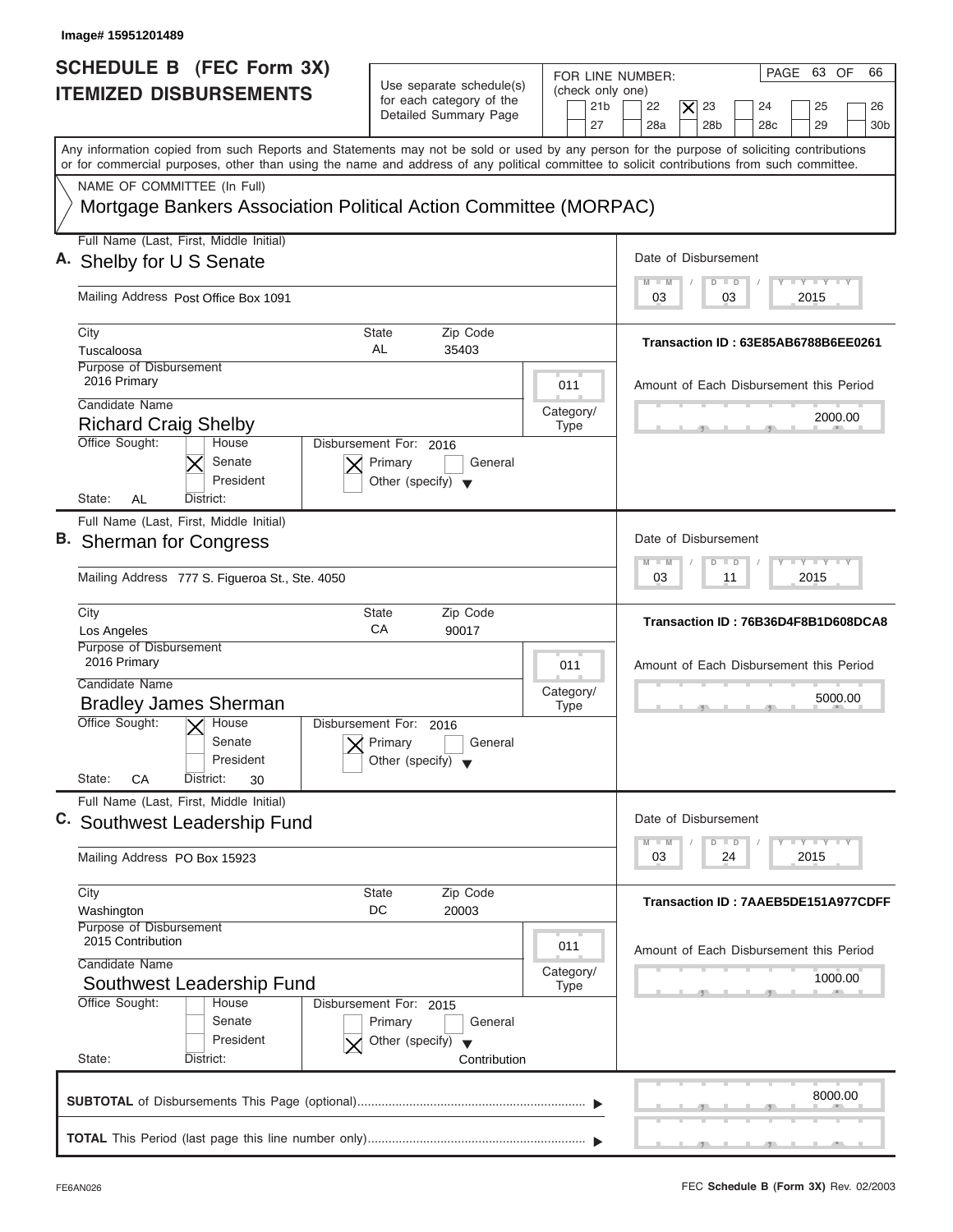| Image#15951201490                                                                                                                                                                                                                                                                       |                                                                                      |                                                               |                                                                                                                                                      |
|-----------------------------------------------------------------------------------------------------------------------------------------------------------------------------------------------------------------------------------------------------------------------------------------|--------------------------------------------------------------------------------------|---------------------------------------------------------------|------------------------------------------------------------------------------------------------------------------------------------------------------|
| SCHEDULE B (FEC Form 3X)<br><b>ITEMIZED DISBURSEMENTS</b>                                                                                                                                                                                                                               | Use separate schedule(s)<br>for each category of the<br>Detailed Summary Page        | FOR LINE NUMBER:<br>(check only one)<br>21 <sub>b</sub><br>27 | PAGE 64 OF<br>66<br>22<br>$\overline{\bm{\mathsf{x}}}$<br>23<br>24<br>25<br>26<br>28a<br>28 <sub>b</sub><br>29<br>28 <sub>c</sub><br>30 <sub>b</sub> |
| Any information copied from such Reports and Statements may not be sold or used by any person for the purpose of soliciting contributions<br>or for commercial purposes, other than using the name and address of any political committee to solicit contributions from such committee. |                                                                                      |                                                               |                                                                                                                                                      |
| NAME OF COMMITTEE (In Full)<br>Mortgage Bankers Association Political Action Committee (MORPAC)                                                                                                                                                                                         |                                                                                      |                                                               |                                                                                                                                                      |
| Full Name (Last, First, Middle Initial)                                                                                                                                                                                                                                                 |                                                                                      |                                                               |                                                                                                                                                      |
| A. Steve Fincher for Congress                                                                                                                                                                                                                                                           |                                                                                      |                                                               | Date of Disbursement                                                                                                                                 |
| Mailing Address PO Box 11153                                                                                                                                                                                                                                                            |                                                                                      |                                                               | $T - Y = T - Y = T - Y$<br>$\blacksquare$<br>$D$ $D$<br>2015<br>03<br>18                                                                             |
| City<br>Jackson                                                                                                                                                                                                                                                                         | <b>State</b><br>Zip Code<br><b>TN</b><br>38308                                       |                                                               | Transaction ID: 293ACF1D61745FA7E8D                                                                                                                  |
| Purpose of Disbursement                                                                                                                                                                                                                                                                 |                                                                                      |                                                               |                                                                                                                                                      |
| 2016 Primary<br>Candidate Name                                                                                                                                                                                                                                                          |                                                                                      | 011                                                           | Amount of Each Disbursement this Period                                                                                                              |
| Stephen Lee Fincher                                                                                                                                                                                                                                                                     |                                                                                      | Category/<br>Type                                             | 4000.00                                                                                                                                              |
| Office Sought:<br>House<br>Senate<br>President<br>State:<br>TN<br>District:<br>08                                                                                                                                                                                                       | Disbursement For: 2016<br>Primary<br>General<br>Other (specify) $\blacktriangledown$ |                                                               |                                                                                                                                                      |
| Full Name (Last, First, Middle Initial)                                                                                                                                                                                                                                                 |                                                                                      |                                                               |                                                                                                                                                      |
| <b>B.</b> Stutzman for Congress                                                                                                                                                                                                                                                         |                                                                                      |                                                               | Date of Disbursement                                                                                                                                 |
| Mailing Address PO Box 129                                                                                                                                                                                                                                                              |                                                                                      |                                                               | $-1 - Y - 1 - Y - 1 - Y$<br>$M - M$<br>$\overline{D}$<br>$\Box$<br>2015<br>03<br>11                                                                  |
| City<br>Howe                                                                                                                                                                                                                                                                            | <b>State</b><br>Zip Code<br>IN<br>46746                                              |                                                               | Transaction ID: C00B249777F3735DC00                                                                                                                  |
| Purpose of Disbursement<br>2016 Primary                                                                                                                                                                                                                                                 |                                                                                      | 011                                                           | Amount of Each Disbursement this Period                                                                                                              |
| Candidate Name                                                                                                                                                                                                                                                                          |                                                                                      | Category/                                                     | 2000.00                                                                                                                                              |
| <b>Marlin Andrew Stutzman</b><br>Office Sought:<br>$\sqrt{\frac{1}{2}}$ House<br>Senate<br>President                                                                                                                                                                                    | Disbursement For: 2016<br>Primary<br>General<br>Other (specify) $\blacktriangledown$ | <b>Type</b>                                                   |                                                                                                                                                      |
| State:<br>IN<br>District:<br>03                                                                                                                                                                                                                                                         |                                                                                      |                                                               |                                                                                                                                                      |
| Full Name (Last, First, Middle Initial)<br>C. Stutzman for Congress                                                                                                                                                                                                                     |                                                                                      |                                                               | Date of Disbursement                                                                                                                                 |
| Mailing Address PO Box 129                                                                                                                                                                                                                                                              |                                                                                      |                                                               | $T$ $T$ $T$ $T$ $T$ $T$ $T$ $T$ $T$<br>$M - M$<br>D<br>$\Box$<br>2015<br>03<br>31                                                                    |
| City                                                                                                                                                                                                                                                                                    | <b>State</b><br>Zip Code                                                             |                                                               | Transaction ID: FCBDB7BDA1D8D897044                                                                                                                  |
| Howe<br>Purpose of Disbursement                                                                                                                                                                                                                                                         | IN<br>46746                                                                          |                                                               |                                                                                                                                                      |
| 2016 Primary<br>Candidate Name                                                                                                                                                                                                                                                          |                                                                                      | 011                                                           | Amount of Each Disbursement this Period                                                                                                              |
| <b>Marlin Andrew Stutzman</b>                                                                                                                                                                                                                                                           |                                                                                      | Category/<br>Type                                             | 3000.00                                                                                                                                              |
| Office Sought:<br>House<br>Senate<br>President<br>State:<br>District:<br>IN<br>03                                                                                                                                                                                                       | Disbursement For: 2016<br>Primary<br>General<br>Other (specify) $\blacktriangledown$ |                                                               |                                                                                                                                                      |
|                                                                                                                                                                                                                                                                                         |                                                                                      |                                                               | 9000.00<br><u> 5 Juni - Juni - Juni - Juni - Juni - Juni - Juni - Juni - Juni - Juni - Juni - Juni - Juni - Juni - Juni - Ju</u>                     |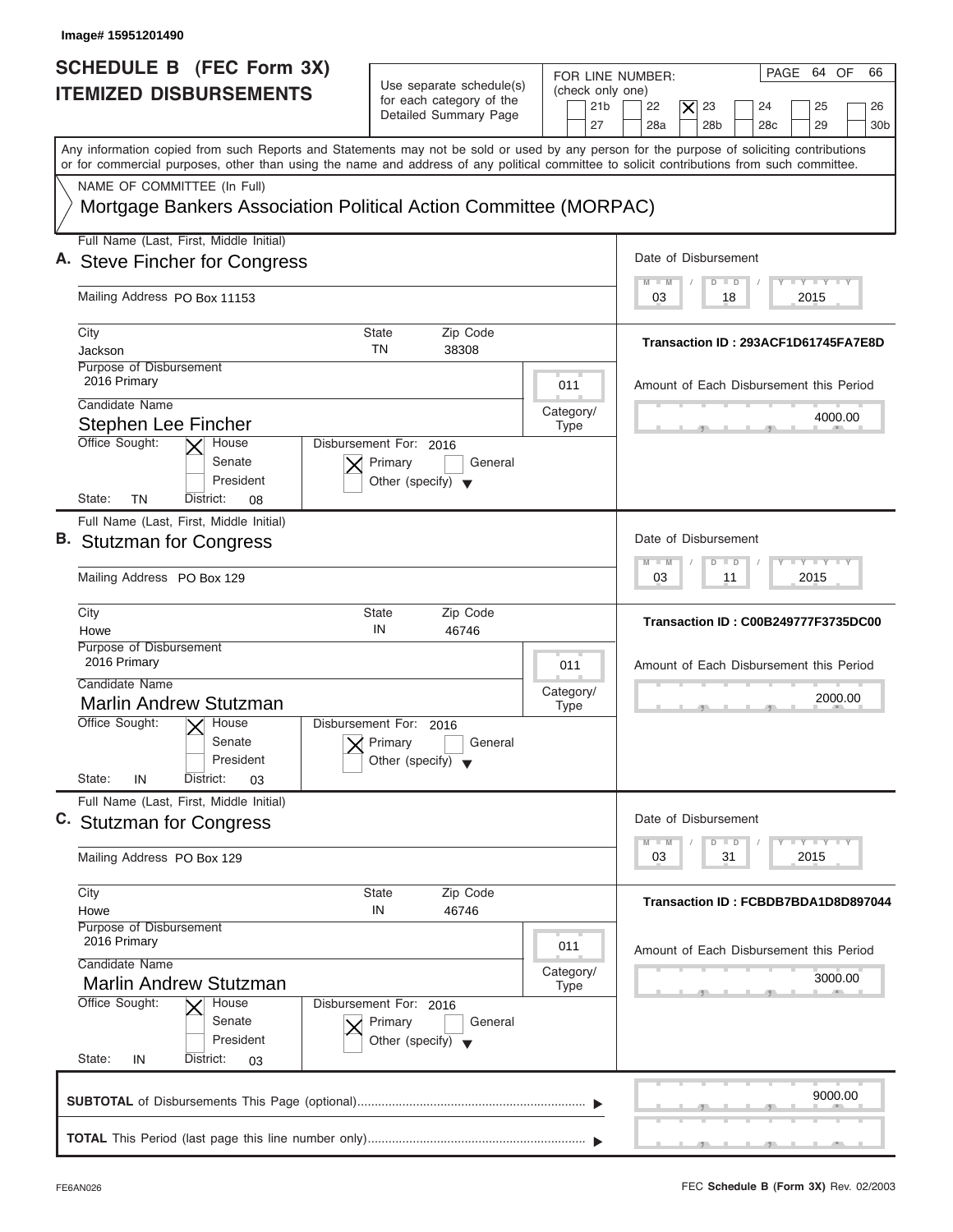| Image# 15951201491                                                                                                                                                                                                                                                                      |                                                                                                                            |                                                                                                                                                         |
|-----------------------------------------------------------------------------------------------------------------------------------------------------------------------------------------------------------------------------------------------------------------------------------------|----------------------------------------------------------------------------------------------------------------------------|---------------------------------------------------------------------------------------------------------------------------------------------------------|
| SCHEDULE B (FEC Form 3X)<br><b>ITEMIZED DISBURSEMENTS</b>                                                                                                                                                                                                                               | Use separate schedule(s)<br>(check only one)<br>for each category of the<br>21 <sub>b</sub><br>Detailed Summary Page<br>27 | PAGE 65 OF<br>66<br>FOR LINE NUMBER:<br>22<br>$\overline{\mathsf{x}}$<br>23<br>24<br>25<br>26<br>28 <sub>b</sub><br>29<br>28a<br>28 <sub>c</sub><br>30b |
| Any information copied from such Reports and Statements may not be sold or used by any person for the purpose of soliciting contributions<br>or for commercial purposes, other than using the name and address of any political committee to solicit contributions from such committee. |                                                                                                                            |                                                                                                                                                         |
| NAME OF COMMITTEE (In Full)<br>Mortgage Bankers Association Political Action Committee (MORPAC)                                                                                                                                                                                         |                                                                                                                            |                                                                                                                                                         |
| Full Name (Last, First, Middle Initial)<br>A. Supporting Conservatives of Today and Tomorrow (SCOTT PAC)                                                                                                                                                                                |                                                                                                                            | Date of Disbursement                                                                                                                                    |
| Mailing Address PO Box 905                                                                                                                                                                                                                                                              |                                                                                                                            | $T - Y = T - Y = T - Y$<br>$M - M$<br>$D$ $D$<br>2015<br>03<br>31                                                                                       |
| City<br>Newton                                                                                                                                                                                                                                                                          | Zip Code<br>State<br><b>NJ</b><br>07860                                                                                    | Transaction ID: CF0C506A27985F113AB                                                                                                                     |
| Purpose of Disbursement<br>Voided 9/9/14 Disbursement<br>Candidate Name                                                                                                                                                                                                                 | 011                                                                                                                        | Amount of Each Disbursement this Period                                                                                                                 |
| Supporting Conservatives of Today and Tomorrow (SCOTT PAC)<br>Office Sought:<br>House                                                                                                                                                                                                   | Category/<br><b>Type</b><br>Disbursement For: 2014                                                                         | $-500.00$                                                                                                                                               |
| Senate<br>President<br>State:<br>District:                                                                                                                                                                                                                                              | General<br>Primary<br>Other (specify) $\blacktriangledown$<br>Contribution                                                 |                                                                                                                                                         |
| Full Name (Last, First, Middle Initial)<br>B. Tiberi for Congress                                                                                                                                                                                                                       |                                                                                                                            | Date of Disbursement<br>$-1 - Y - 1 - Y - 1 - Y$<br>$M - M$<br>$\overline{D}$<br>$\Box$                                                                 |
| Mailing Address 2931 E Dublin Granville Road<br>Suite 190                                                                                                                                                                                                                               |                                                                                                                            | 2015<br>03<br>16                                                                                                                                        |
| City<br>Columbus                                                                                                                                                                                                                                                                        | State<br>Zip Code<br>OH<br>43231-2098                                                                                      | Transaction ID: 116DBDCB04C3545A717                                                                                                                     |
| Purpose of Disbursement<br>2016 Primary<br>Candidate Name                                                                                                                                                                                                                               | 011                                                                                                                        | Amount of Each Disbursement this Period                                                                                                                 |
| Patrick Joseph Tiberi<br>Office Sought:<br>$\vee$ House                                                                                                                                                                                                                                 | Category/<br><b>Type</b><br>Disbursement For: 2016                                                                         | 2500.00                                                                                                                                                 |
| Senate<br>President<br>State:<br>OΗ<br>District:<br>12                                                                                                                                                                                                                                  | Primary<br>General<br>Other (specify)                                                                                      |                                                                                                                                                         |
| Full Name (Last, First, Middle Initial)<br>C. Treasure State PAC                                                                                                                                                                                                                        |                                                                                                                            | Date of Disbursement                                                                                                                                    |
| Mailing Address 3242 Cummins Way                                                                                                                                                                                                                                                        |                                                                                                                            | $\mathbf{I}$ $\mathbf{Y}$ $\mathbf{I}$ $\mathbf{Y}$ $\mathbf{I}$ $\mathbf{Y}$<br>$M - M$<br>D<br>$\Box$<br>2015<br>03<br>02                             |
| City<br>Missoula                                                                                                                                                                                                                                                                        | Zip Code<br>State<br>МT<br>59802                                                                                           | Transaction ID: 5EFB50747E4D9ED5AEA                                                                                                                     |
| Purpose of Disbursement<br>2015 Contribution<br>Candidate Name                                                                                                                                                                                                                          | 011                                                                                                                        | Amount of Each Disbursement this Period                                                                                                                 |
| Treasure State PAC<br>Office Sought:<br>House                                                                                                                                                                                                                                           | Category/<br><b>Type</b><br>Disbursement For: 2015                                                                         | 2500.00                                                                                                                                                 |
| Senate<br>President<br>State:<br>District:                                                                                                                                                                                                                                              | Primary<br>General<br>Other (specify) $\blacktriangledown$<br>Contribution                                                 |                                                                                                                                                         |
|                                                                                                                                                                                                                                                                                         |                                                                                                                            |                                                                                                                                                         |